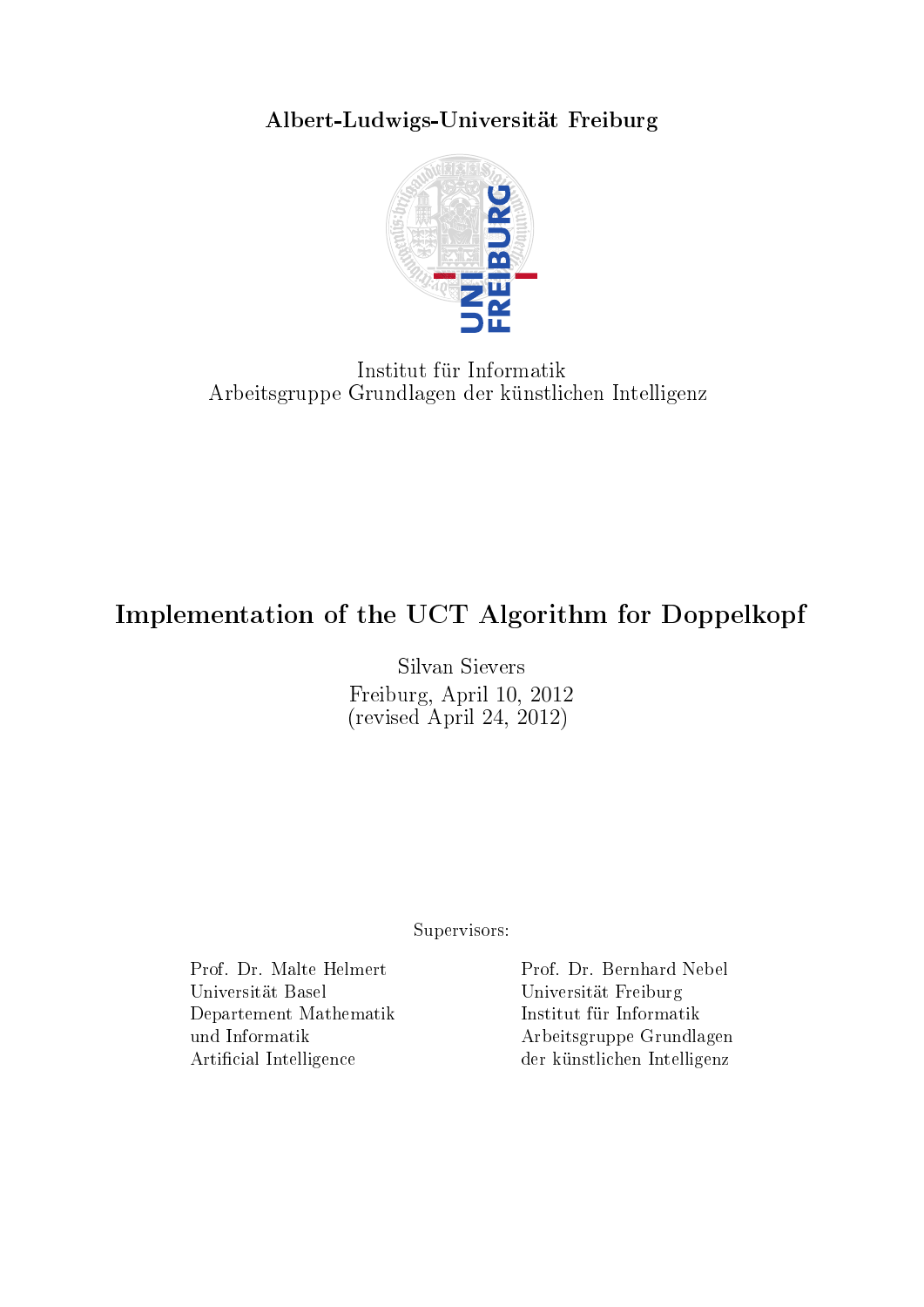#### Abstract

Doppelkopf is a German trick-taking card game with imperfect information. Its most interesting aspect certainly is the fact that teams are not fixed over a session of games and that teams are even not known at the beginning of most of the games, but only determined or revealed to the players during the course of playing. It further has a huge state space and a large strategic depth, making it infeasible to be solved by exhaustive search. UCT is an algorithm based on Monte Carlo tree search with an improved action selection policy. It has shown to be successful when applied to other (card) games.

This work's contribution consists of the implementation of a doppelkopf player using the UCT algorithm. Furthermore, an algorithm that generates consistent card assignments is presented. It can be used by the UCT algorithm to generate samples that complete the missing information about the other players. Experimental results show that the resulting UCT player attains a decent playing strength compared to a baseline approach.

## Zusammenfassung

Doppelkopf ist ein Stichspiel mit unvollständiger Information. Der interessanteste Aspekt des Spiels ist mit Sicherheit die Tatsache, dass Teams im Laufe einer Doppelkopfsitzung immer wieder wechseln und den Spielern meistens sogar nicht einmal zu Spielbeginn bekannt sind, sondern erst während des Spiels festgelegt bzw. offenbart werden. Weiterhin hat das Spiel einen sehr groÿen Zustandsraum und eine groÿe strategische Tiefe, weshalb es ungmölich ist, das Spiel durch vollständige Suche zu lösen. UCT ist ein auf Monte Carlo Suche basierender Algorithmus, welcher eine verbesserte Srategie zur Aktionswahl verwendet. Der Algorithmus wurde bereits mit Erfolg auf andere (Karten-) Spiele angewendet.

Diese Arbeit stellt die Implementierung eines Doppelkopfspielers vor, welcher den UCT Algorithmus verwendet. Außerdem wird ein Algorithmus zur Erzeugung von konsistenten Kartenzuteilungen präsentiert. Dieser kann vom UCT Algorithmus verwendet werden, um Samples zu erzeugen, welche die fehlenden Informationen über die anderen Spieler vervollständigen. Experimentelle Ergebnisse zeigen, dass der resultierende UCT-Spieler eine ordentliche Spielstärke im Vergleich zu einem Basisansatz erreicht.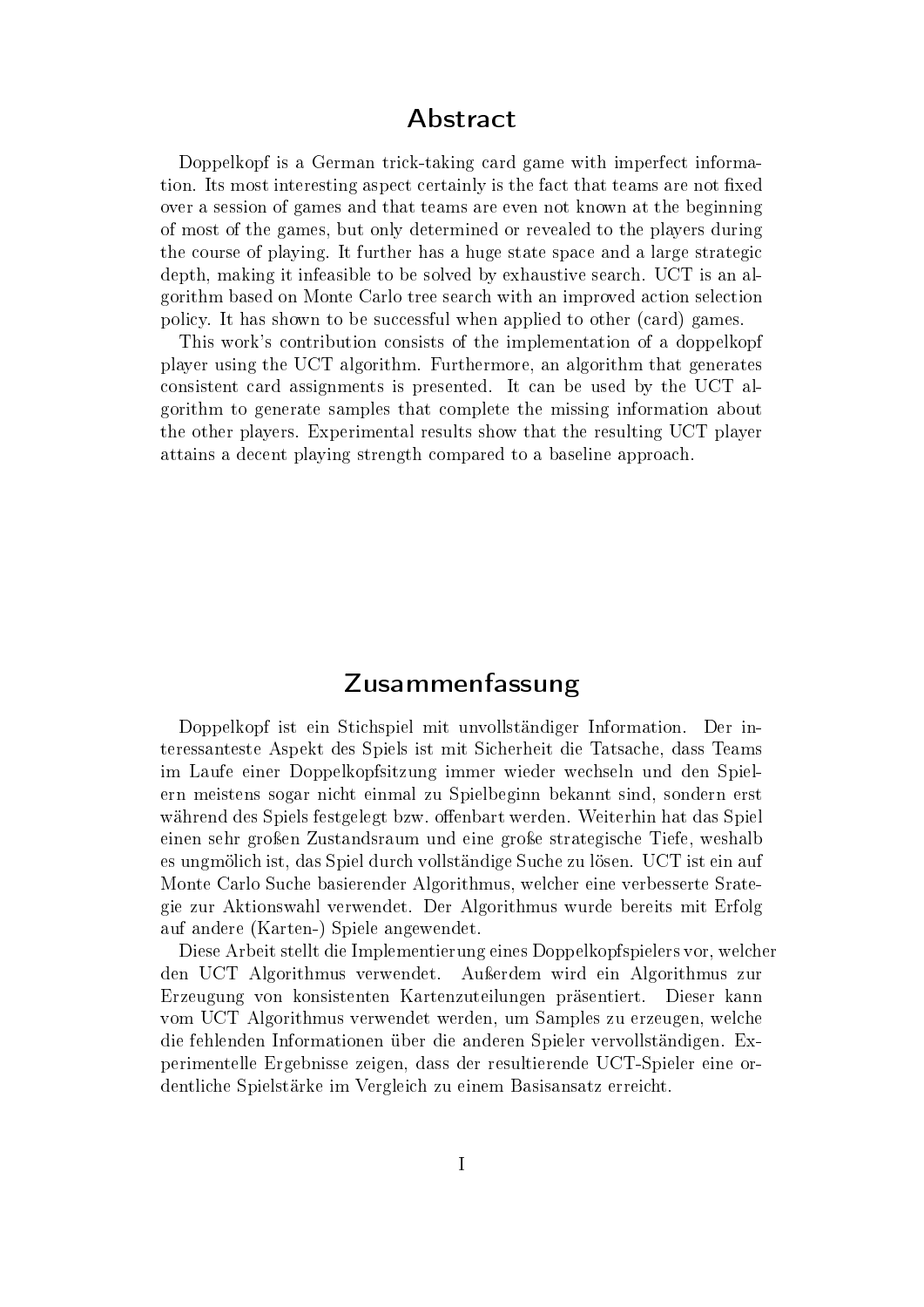## Acknowledgements

In the first place, I want to thank my mentor Prof. Dr. Malte Helmert for enabling me to write this thesis about one of my favorite card games. He always found time to help me a lot by giving feedback both for the implementation and the written part. His pool of ideas and hints on how to improve things seems to be inexhaustible. I'd further like to thank Prof. Dr. Bernhard Nebel for accepting to be the second auditor of my thesis. This work was proofread by Lam Tran and Marius Greitschus and I want to thank both of them a lot for taking the time to search for spelling and grammar mistakes. Last but not least I want to thank my friends for their understanding especially during the two weeks before the submission deadline.

## Declaration

I hereby declare, that I am the sole author and composer of my Thesis and that no other sources or learning aids, other than those listed, have been used. Furthermore, I declare that I have acknowledged the work of others by providing detailed references of said work.

I hereby also declare, that my Thesis has not been prepared for another examination or assignment, either wholly or excerpts thereof.

Place, date Signature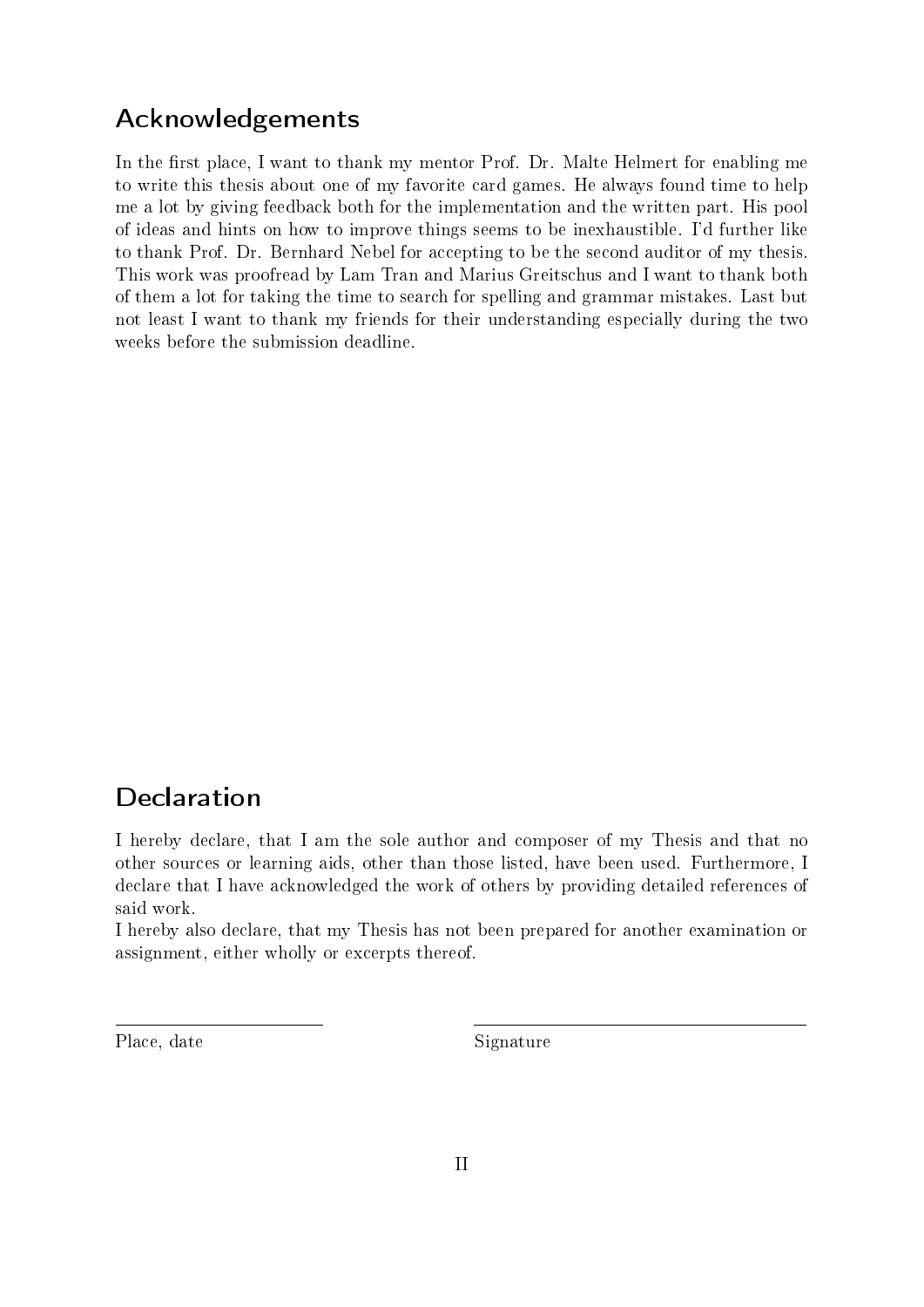# **Contents**

| Introduction<br>1 |            |                                                                                                                                                                                                                                | 1               |  |  |  |  |
|-------------------|------------|--------------------------------------------------------------------------------------------------------------------------------------------------------------------------------------------------------------------------------|-----------------|--|--|--|--|
| $\overline{2}$    |            | Doppelkopf                                                                                                                                                                                                                     |                 |  |  |  |  |
|                   | $2.1\,$    |                                                                                                                                                                                                                                | 3               |  |  |  |  |
|                   | 2.2        |                                                                                                                                                                                                                                | 3               |  |  |  |  |
|                   |            | 2.2.1                                                                                                                                                                                                                          | $\overline{4}$  |  |  |  |  |
|                   |            | 2.2.2                                                                                                                                                                                                                          | $\overline{5}$  |  |  |  |  |
|                   |            | 2.2.3<br>Doppelkopf session and compulsory solos                                                                                                                                                                               | $6\phantom{.}6$ |  |  |  |  |
|                   |            | 2.2.4                                                                                                                                                                                                                          | 8               |  |  |  |  |
|                   |            | 2.2.5                                                                                                                                                                                                                          | 9               |  |  |  |  |
|                   |            | 2.2.6                                                                                                                                                                                                                          | 9               |  |  |  |  |
|                   |            | 2.2.7                                                                                                                                                                                                                          | 11              |  |  |  |  |
|                   | 2.3        |                                                                                                                                                                                                                                | 14              |  |  |  |  |
| 3                 | <b>UCT</b> |                                                                                                                                                                                                                                | 16              |  |  |  |  |
|                   | 3.1        |                                                                                                                                                                                                                                | 16              |  |  |  |  |
|                   | 3.2        |                                                                                                                                                                                                                                | 17              |  |  |  |  |
|                   | 3.3        |                                                                                                                                                                                                                                | 19              |  |  |  |  |
| 4                 |            | <b>Card Assignment Problem</b>                                                                                                                                                                                                 | 22              |  |  |  |  |
|                   | 4.1        |                                                                                                                                                                                                                                | 22              |  |  |  |  |
|                   | 4.2        |                                                                                                                                                                                                                                | 23              |  |  |  |  |
|                   | 4.3        |                                                                                                                                                                                                                                | 24              |  |  |  |  |
|                   | 4.4        |                                                                                                                                                                                                                                | 28              |  |  |  |  |
| 5                 |            | Implementation                                                                                                                                                                                                                 | 30              |  |  |  |  |
|                   | 5.1        | Doppelkopf framework Indian Bill and South Property and South Property and South Property and South Property and South Property and South Property and South Property and South Property and South Property and South Property | 30              |  |  |  |  |
|                   |            | General design and structure<br>5.1.1                                                                                                                                                                                          | 31              |  |  |  |  |
|                   |            | 5.1.2                                                                                                                                                                                                                          | 31              |  |  |  |  |
|                   | 5.2        |                                                                                                                                                                                                                                | 34              |  |  |  |  |
|                   | 5.3        |                                                                                                                                                                                                                                | 37              |  |  |  |  |
| 6                 |            | <b>Experiments</b>                                                                                                                                                                                                             | 41              |  |  |  |  |
|                   | 6.1        | Tuning parameters to obtain a good baseline UCT player                                                                                                                                                                         | 42              |  |  |  |  |
|                   |            | 6.1.1                                                                                                                                                                                                                          | 43              |  |  |  |  |
|                   |            | Second announcement style version<br>6.1.2                                                                                                                                                                                     | 50              |  |  |  |  |
|                   |            | 6.1.3<br>Chosen baseline configuration $\ldots \ldots \ldots \ldots \ldots \ldots \ldots$                                                                                                                                      | 57              |  |  |  |  |
|                   |            |                                                                                                                                                                                                                                |                 |  |  |  |  |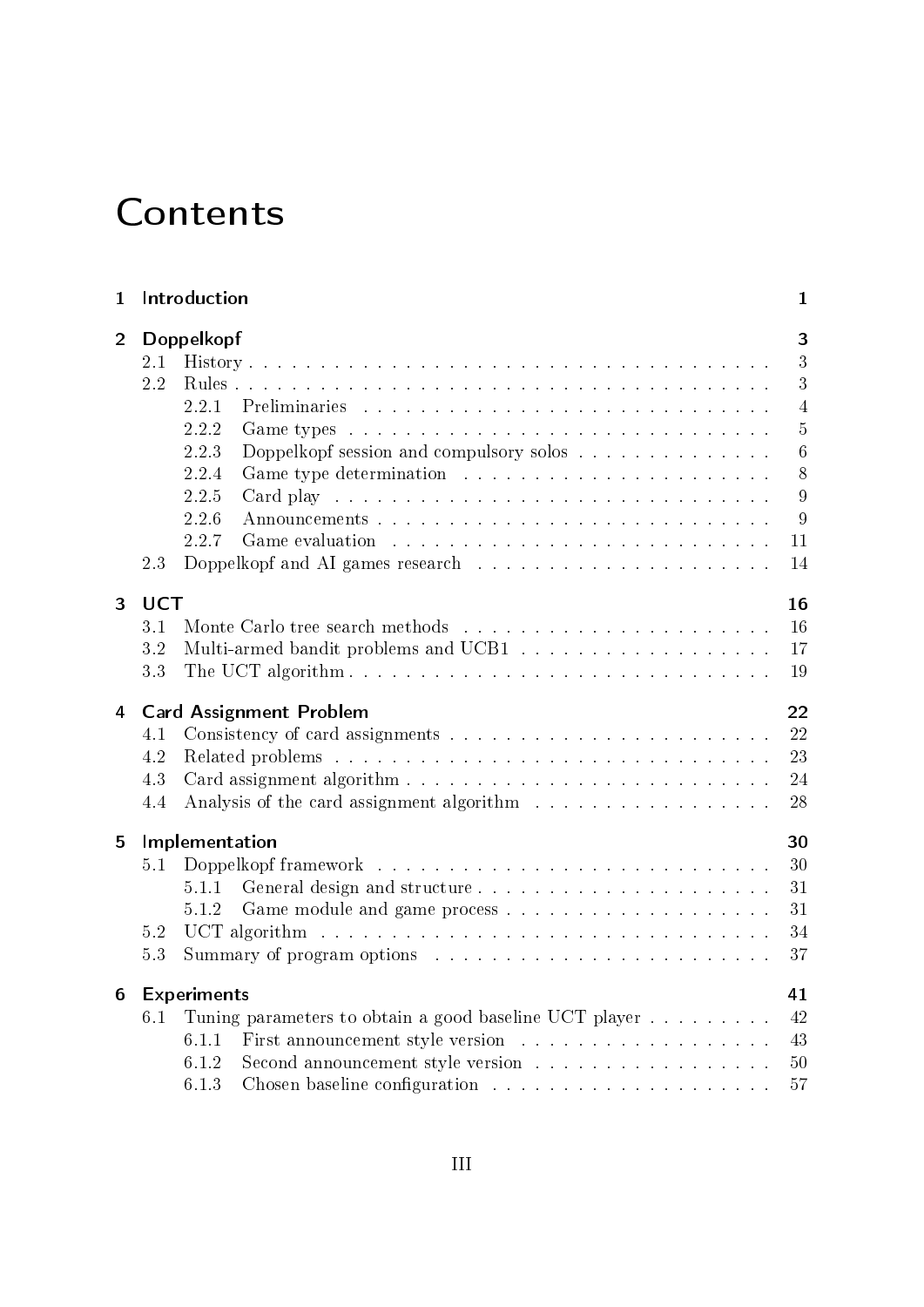|   | 6.2 | 59                  |                                                                            |    |
|---|-----|---------------------|----------------------------------------------------------------------------|----|
|   | 6.3 |                     |                                                                            | 61 |
|   |     | 6.3.1               | Using team points as a bias for the UCT rewards $\ldots \ldots \ldots$     | 61 |
|   |     | 6.3.2               | Changing the announcement rule $\ldots \ldots \ldots \ldots \ldots \ldots$ | 62 |
|   |     | 6.3.3               |                                                                            | 64 |
|   |     | 6.3.4               |                                                                            | 66 |
|   |     | 6.3.5               | Changing the action selection version                                      | 67 |
|   | 6.4 |                     |                                                                            | 70 |
|   |     | 6.4.1               | Comparing action selection versions with no MC simulation $\dots$          | 71 |
|   |     | 6.4.2               | Combining good options for the first UCT version $\dots \dots$             | 73 |
|   |     | 6.4.3               | Combining good options for the second UCT version $\dots \dots$            | 75 |
|   |     | 6.4.4               | Chosen best configurations for both UCT versions                           | 78 |
|   | 6.5 |                     | Increasing the number of rollouts and the number of games $\dots \dots$    | 81 |
|   | 6.6 |                     |                                                                            | 84 |
| 7 |     | Conclusion          |                                                                            | 88 |
|   | 7.1 |                     |                                                                            | 88 |
|   | 7.2 |                     |                                                                            | 89 |
|   |     | <b>Bibliography</b> |                                                                            | 90 |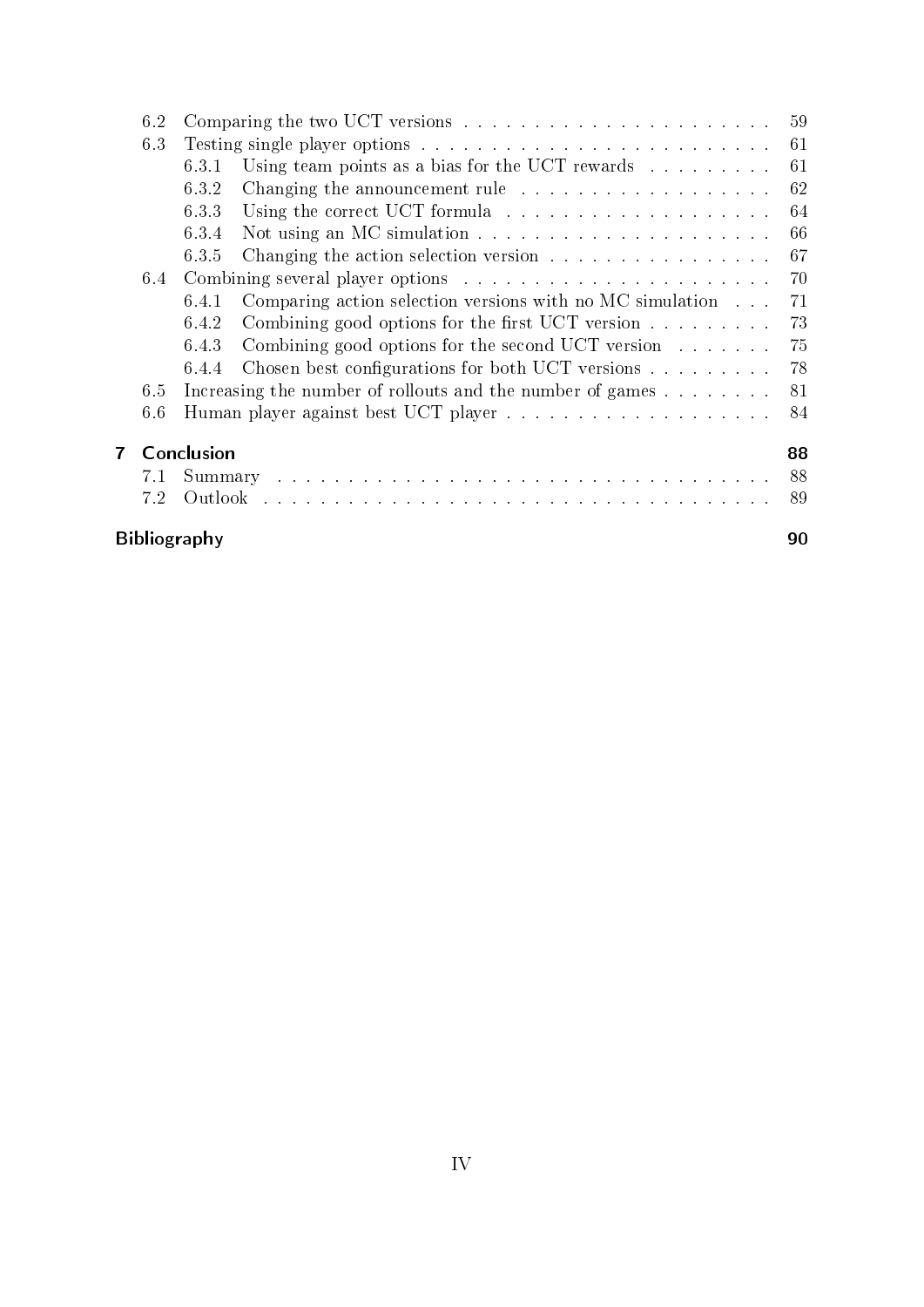## 1 Introduction

Playing all kind of different games has always been an amusement for mankind and thus with the arising knowledge in computer science and artificial intelligence, games have also become the focus of research. A primary goal often consists in analyzing games with respect to the question if they can be "solved" or not, where solving means that a program is able to perfectly play the game in the sense that it has a best response to all possible moves an opponent makes. Solving is not possible in many cases because the game is too complex and the state space is too large. Thus, many approaches of game research strive to find good approximations for playing a game. Such algorithms are commonly based on heuristic search methods or other tools that allow to restrict the problem's size or to abstract the original problem to a smaller version which can then be solved and the solution can be used to generate an approximate solution for the original problem.

This thesis investigates the German card game doppelkopf. Doppelkopf is a tricktaking game of incomplete information for four players, played with 48 cards. The main "feature" of doppelkopf is that there are no fixed teams, every player tries to collect as many points as possible over a session of games. During most of the games, there are two teams consisting of two players each, but the teams are usually not known in advance! This enables the strategic depth of the game, being a challenge even for human players. Additionally, the game play can be separated into a game type determination phase and an actual card play phase, during which also announcements (or bids) can be made. The game thus shows some similarities to the well studied games of bridge and skat, but has not been matter of games research so far, to my best knowledge.

As doppelkopf also has a large state space, it is unfeasible to solve it by complete exploration of the game tree. This is the reason and the motivation for this thesis to investigate the application of Upper Confidence Bounds applied to Trees (UCT) [12] to doppelkopf. The UCT algorithm was developed in 2006 and since then had a growing success in the application for other games like go [10, 9], skat [17] and Klondike solitaire [3]. It uses classic Monte Carlo tree search combined with sampling of worlds for the estimation of values of game moves. The main goal is to show that UCT can be used for a game with incomplete information like doppelkopf and further to show that this approach yields reasonable results when comparing it to a baseline approach, which is the only satisfying comparison method due to the lack of previous research. Furthermore, this thesis also describes several possible extensions that slightly modify the original UCT algorithm in order to test if they can improve the resulting player further.

In order to be able to apply the UCT algorithm to a game of incomplete information, either this missing information must be provided to the UCT algorithm or the UCT algorithm can directly be operated on the belief state space rather than on the abstract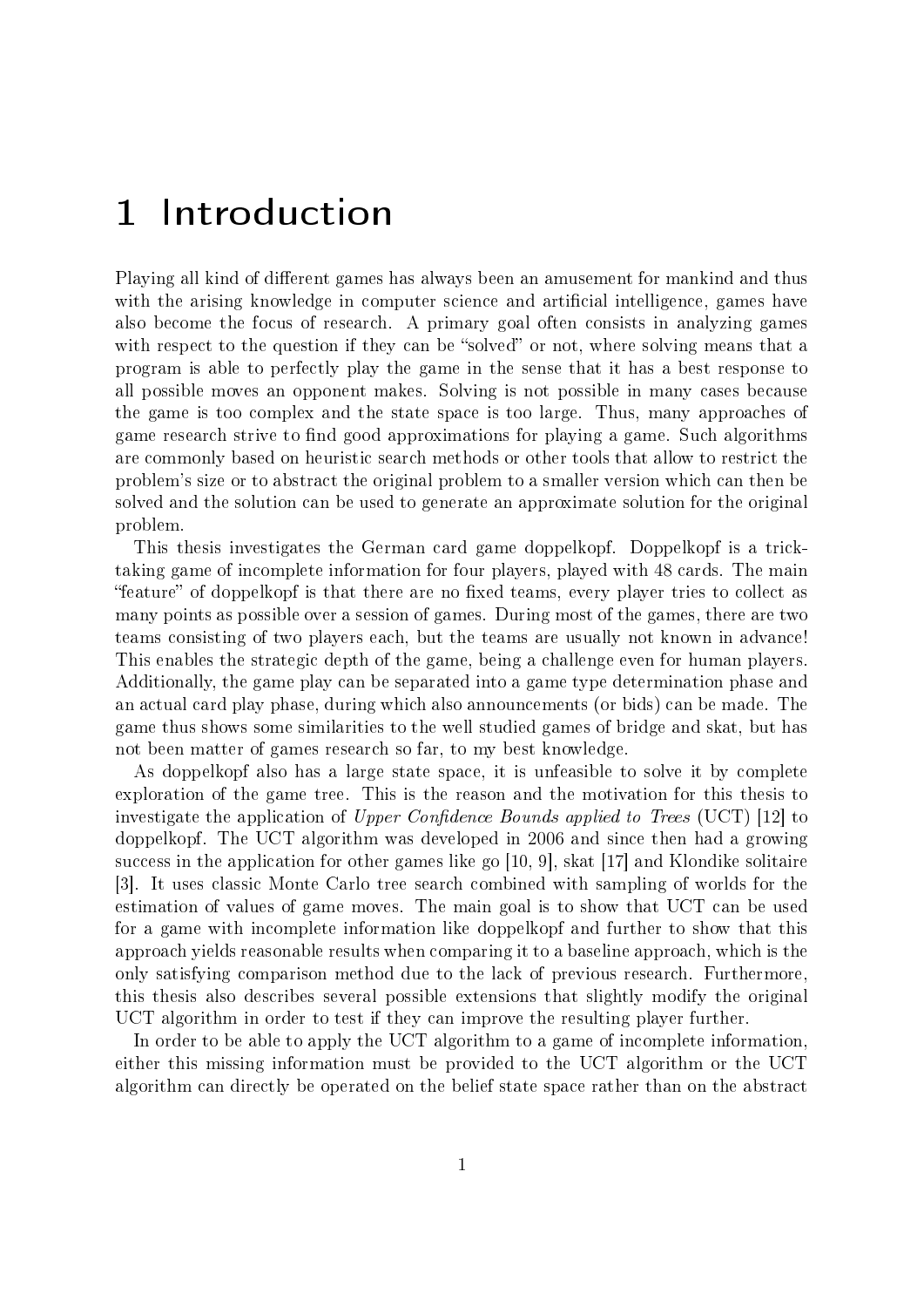state space. The choice was made in favor of the first approach and thus a way of sampling complete information worlds for the UCT algorithm needs to be found. The solution proposed by this thesis is an algorithm that generates consistent and mostly uniformly random card assignments that can be used as samples for the UCT algorithm.

The outline of this work is as follows: this introduction being the first chapter, the second chapter is dedicated to the introduction of the game doppelkopf with all the rules and background information necessary for the further understanding. The follow-up chapter describes Monte Carlo tree search methods and based on these, the original version of the UCT algorithm is explained. The fourth chapter presents the card assignment algorithm and analyzes the degree of randomness of the generated card assignments. In chapter five, the program implemented for this thesis is presented. This includes the description of the implementation of doppelkopf itself, the explanations of the two implemented different versions of the UCT algorithm and the presentation of the different options that can be used to modify certain characteristics of the UCT algorithm. The sixth chapter finally presents a lot of experiments done with the program written for this thesis. First, different parameter configurations are tested with the goal of finding a suitable baseline player which is then used for comparison experiments including other configurations that use one or more of the different options possibly enhancing the UCT algorithm. The final best UCT version found is tested in playing against a human player. The final chapter draws a conclusion of the thesis and gives an outlook for future work.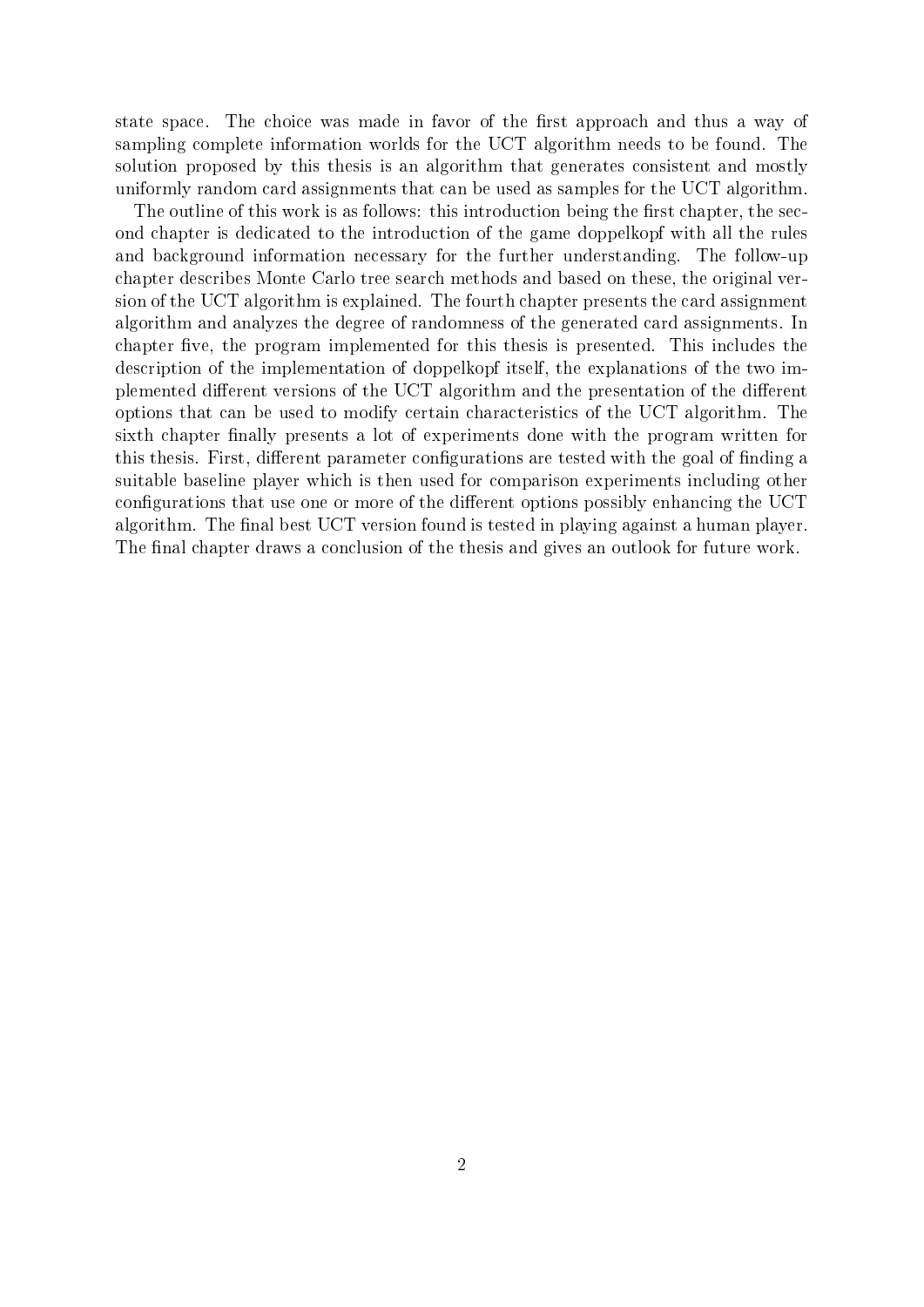# 2 Doppelkopf

This chapter introduces the game of Doppelkopf, a card game well known in Germany but not so much in other regions of the world. There will be a very brief overview of the history and the origins of doppelkopf, followed by a explanation of the game rules and concluding with a motivation of why doppelkopf is of interest for games research and how the game has to be classified.

### 2.1 History

Doppelkopf, often abbreviated "Doko", literally means "double-head" when translated into English. There is not much known about the history of doppelkopf, but it is generally assumed that it has originated from the game Schafkopf (literally sheeps $head)$ , which is a very popular game in Bavaria and which has "official" rules since 1895 [19]. At least, doppelkopf is a trick-taking card game like schafkopf and it is played with a double deck of schafkopf cards, hence explaining the name doppelkopf: double  $(schaf)$ kopf. Furthermore, it has many similarities with the card game  $Skat$ , which also probably originated from schafkopf.

Doppelkopf is mostly common in the northern regions of Germany, where it is nearly as popular as skat, but less known outside of Germany. In Bavaria, schafkopf is still the prevailing variant. One "problem" with doppelkopf is that there are regional differences with many variants of the game rules; players that do not know each other often need to discuss a lot in order to agree on a set of rules before they can actually start playing. One of the main goals of the Deutscher Doppelkopf Verband<sup>1</sup> (DDV, German Doppelkopf Association), which was founded on March 27, 1982, is to settle some "official" rules. It also organizes national championships, maintains a league ("Bundesliga") and publishes a ranking of players.

## 2.2 Rules

As stated above, doppelkopf exists in numerous variations, differing from region to region. For the rest of this thesis, I will stick to the official rules designed by the DDV  $-$  the game is already sufficiently complicated without adding and allowing all special rules that may exist. The rules can be found on the site of the DDV<sup>2</sup> (only in German) or, in a less formal way, but still described correctly, on the English Wikipedia article

<sup>1</sup>http://www.doko-verband.de

<sup>2</sup>http://www.doko-verband.de/download/turnierspielregeln.pdf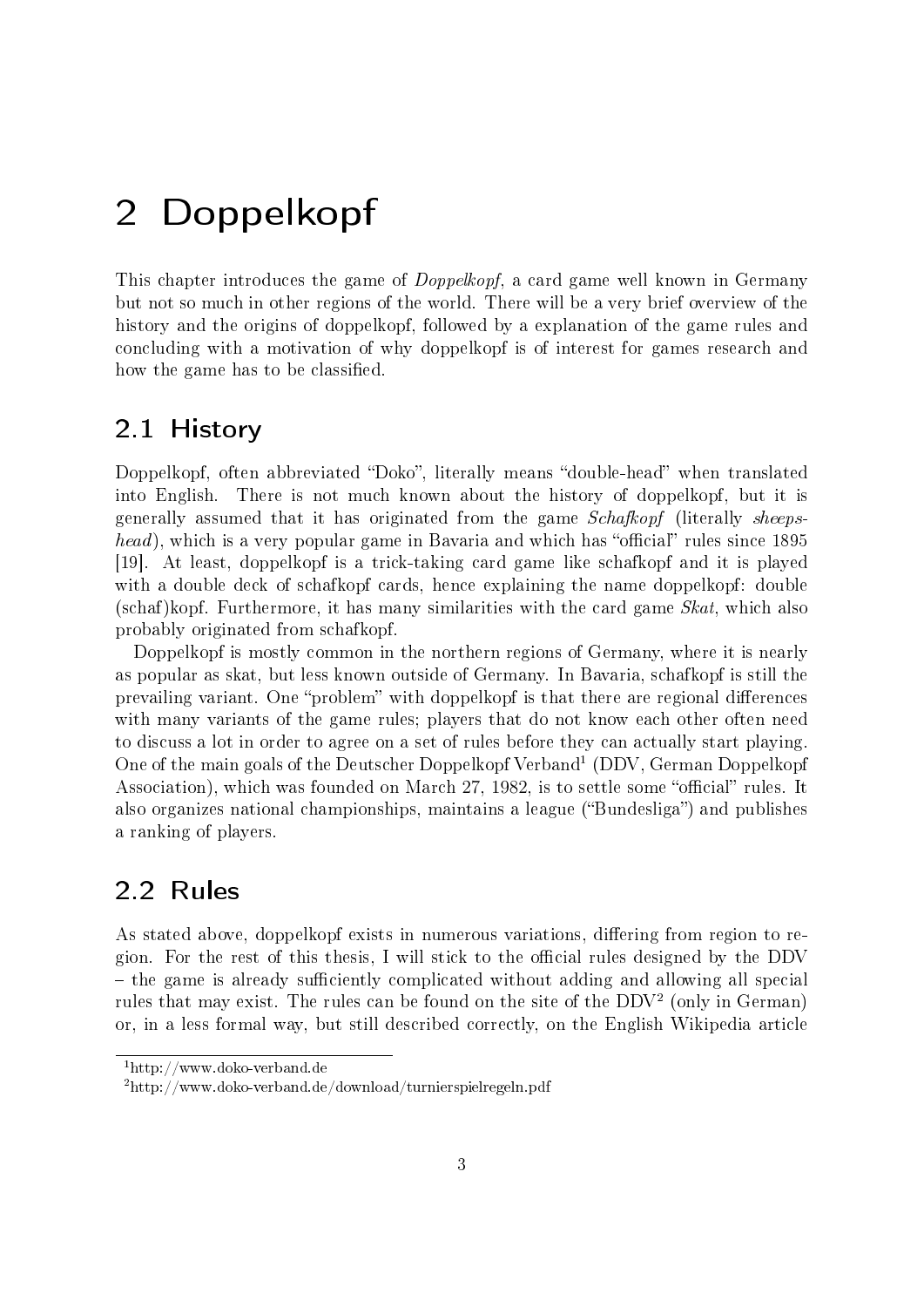about doppelkopf.<sup>3</sup> Some of the examples below are taken (and sometimes modified) from the Wikipedia article. When searching the Internet for more English information about doppelkopf, one may find several websites, but many of them do not explain the ocial rules correctly (for gaining a general understanding of the game, this may be sufficient, though).

#### 2.2.1 Preliminaries

Doppelkopf is a *trick-taking card game* for four players. One game of doppelkopf always consists of two teams, the Re-team (short: re, "a player is re") and the  $Kontra$ -team. One of the main features of the game is the fact that the actual teams are most of the time not known in advance but only determined during the game, which makes it very interesting from a strategic point of view. Normally, the goal for re is to achieve at least 121 points; kontra wins when re fails to do so.

Doppelkopf is played with a double (shortened French) deck of cards, each consisting of 24 cards divided into the four suits clubs  $(\clubsuit)$ , spades  $(\spadesuit)$ , hearts  $(\heartsuit)$  and diamonds  $(\diamondsuit)$ . Each suit contains the following cards: ace (A), ten (10), king (K), queen (Q), jack  $(J)$  and nine  $(9)$ . In the future, a specific card will be described by a symbol for its suit followed by the abbreviation for its name, e.g.  $\mathcal{O}K$  stands for the king of hearts. Card values are depicted in Table 2.1, thus totaling 240 points for the whole deck of 48 cards.

| $\operatorname{Card}$ | Value |
|-----------------------|-------|
| Ace                   | 11    |
| Ten                   | 10    |
| King                  | 4     |
| Queen                 | 3     |
| $_{\rm Jack}$         | 2     |
| Nine                  |       |

Table 2.1: Card values

One of the players starts being the dealer and deals each player twelve cards (starting with the player positioned on the left to him, dealing each player three cards in a clockwise order until all cards are dealt) face down. Players are only allowed to view their own cards (the so-called hand). They are not allowed to show their cards or to communicate any information about their hands to the other players except by the means intended by the game rules, such as announcing (see later). The player left of the dealer starts the game (with some exceptions explained later), normally by playing a card, face up, so that all players can see it. Card play will be described more in detail later (Subsection 2.2.5). For the next game, the player who started will be the dealer and so on. There is no limit in how many rounds (a round consists of four games, i.e. each player is dealer once) are played, but in an official tournament, 24 games will be

 $3$ http://en.wikipedia.org/wiki/doppelkopf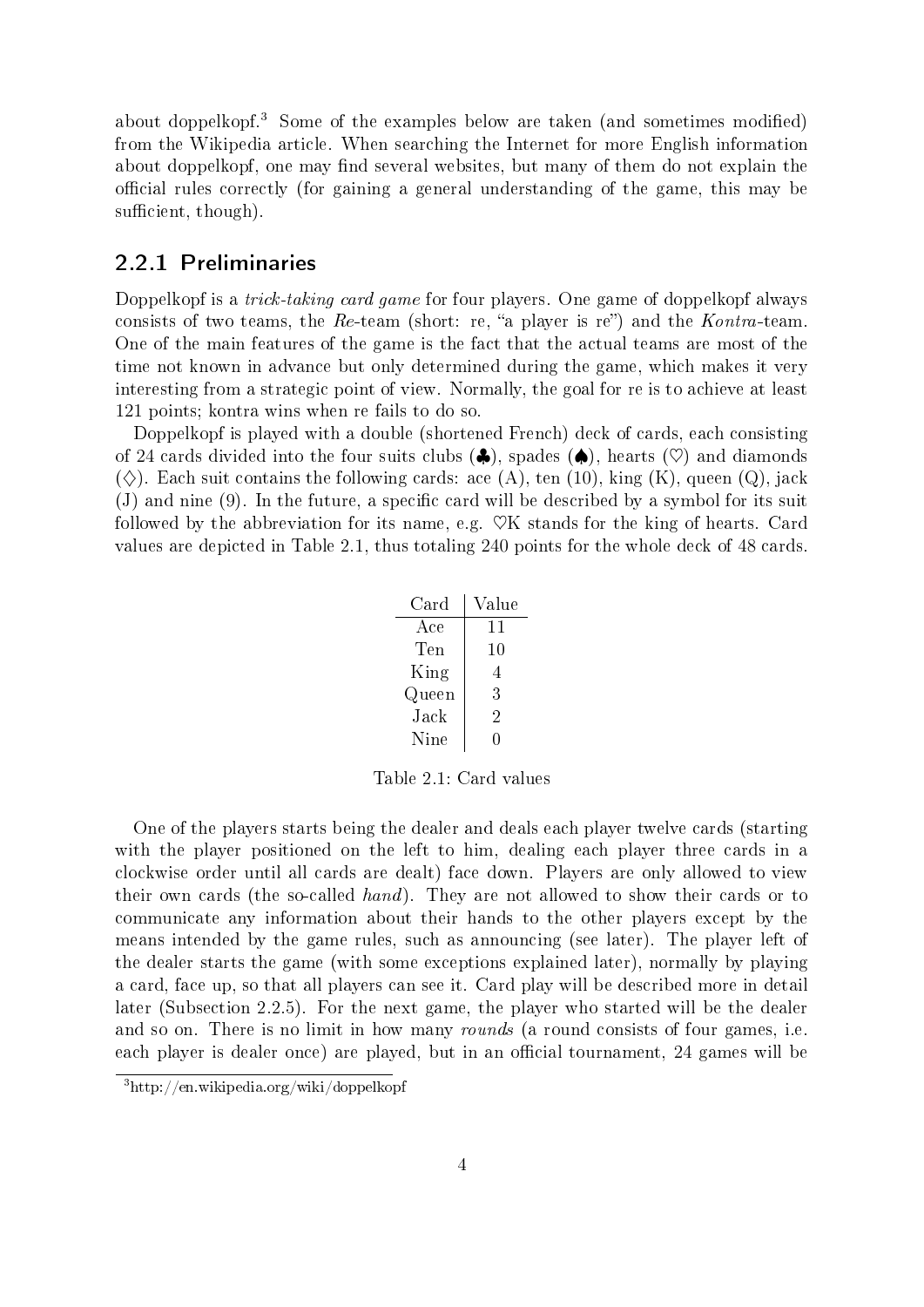played and each player is dealer six times (and thus also starts playing six times, which is important because it generally signies an advantage for that player).

#### 2.2.2 Game types

There are different game types. For each game, a type needs to be determined. How game type determination works is described in the next subsection. The different game types mainly vary trump and non-trump suits and sometimes also the playing teams may be pre-determined or determined in another than the usual way.

The default game type is the *normal* or *regular game*, in which the players holding a  $\clubsuit Q$ , called "Die Alten" (the elders), constitute the re-team and the other two players are the kontra-party (assuming for now that no player holds both ♣Q). As players do not know the other players' cards, they also do not know which player is part of which team as long as not both ♣Q have been played (or announcements are made, see later). In a regular game, the  $\heartsuit$ 10, all queens, jacks and the remaining cards from the  $\diamondsuit$ -suit form the trump suit; all other cards form the three non-trump suits. An overview including the ranks of the cards is depicted in Table 2.2.

| Trumps in descending order                                                                                                                             |               |                                                |
|--------------------------------------------------------------------------------------------------------------------------------------------------------|---------------|------------------------------------------------|
| $^\perp$ 910, 4Q, 4Q, 9Q, $\diamondsuit Q$ , 4J, 4J, 9J, $\diamondsuit J$ , $\diamondsuit A$ , $\diamondsuit 10$ , $\diamondsuit K$ , $\diamondsuit 9$ |               |                                                |
| Non-trumps in descending order per suit                                                                                                                |               |                                                |
| Clubs                                                                                                                                                  | <b>Spades</b> | Hearts                                         |
| $\vert$ 4A, 410, 4K, 49 $\vert$ 4A, 410, 4K, 49                                                                                                        |               | $\heartsuit$ A, $\heartsuit$ K, $\heartsuit$ 9 |

Table 2.2: Suits in a regular game

A very similar game type is the so-called "Hochzeit" ( $\textit{marriage}$ ), where one player has both  $\clubsuit$ Q. In this case he<sup>4</sup> may play alone without announcing anything (resulting in a "stilles Solo", translated into *silent solo*, which is the same as a diamonds solo, see later) or he announces a marriage (unless another player wants to play a solo which then would have higher priority, see later) and plays with the first other player to win a trick. If the marriage player wins the first three tricks himself, he is forced to play a diamonds solo. The marriage player himself is always part of the re-team, and depending on if he marries another player, this other player joins him, otherwise the other three players form the kontra-team. This means that the teams are determined and known by all players at the latest after the three first tricks have been completed. Most important for now is that the trump suits in a marriage game are exactly the same as in a regular game.

All remaining types of game are *solo games*. In any solo game, the re-team is only constituted by the solo player, the other three players are kontra. The first category

<sup>&</sup>lt;sup>4</sup>A player naturally may be female or male; to avoid the trouble of writing he/she, his/her/their always, I'll state right now that whenever I write about a player and use a male pronoun, I also want to include female players.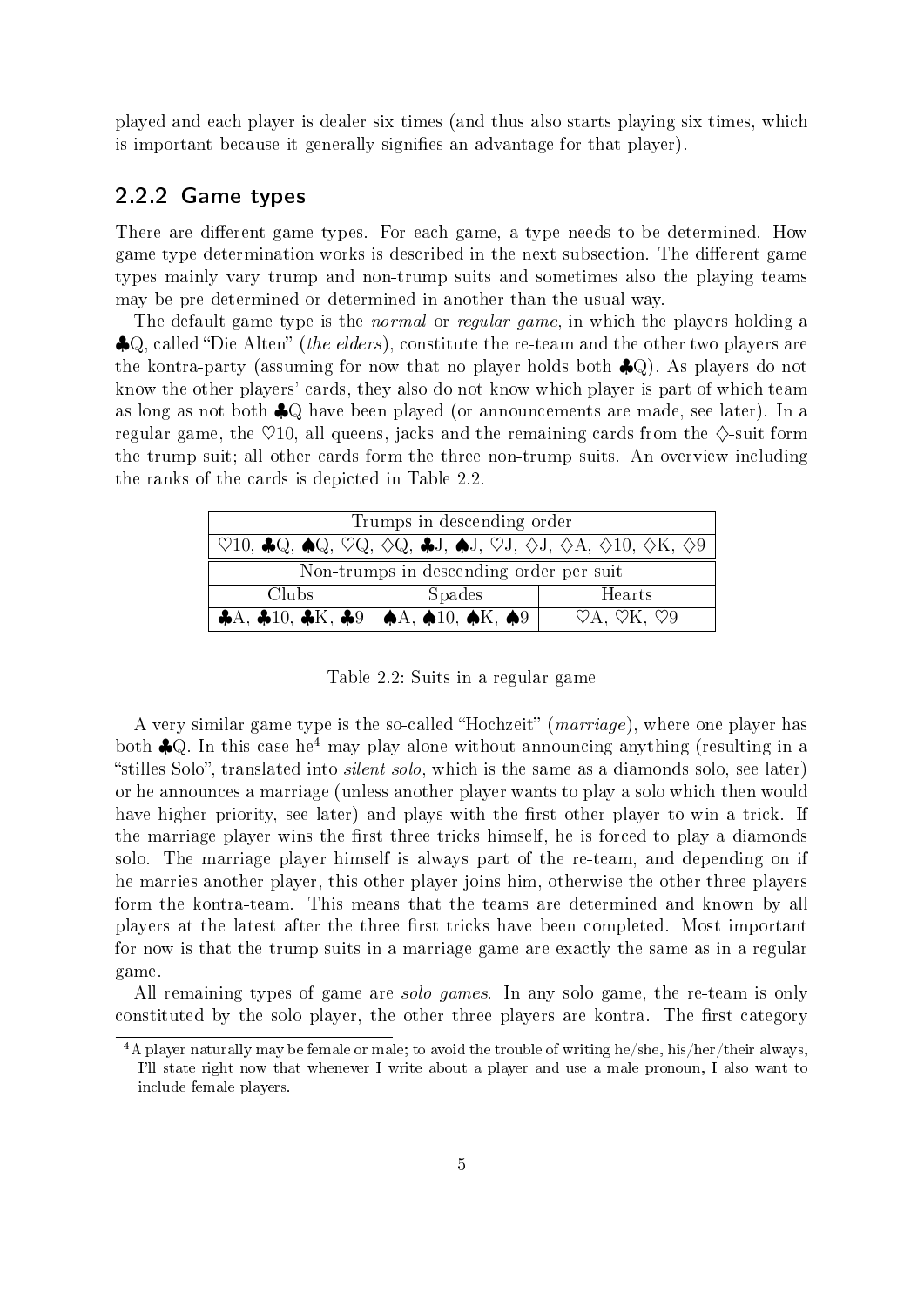of solo games is a *color* or *trump solo*, where the only difference to the trumps of the regular game is that the diamonds suits (possibly) gets substituted by another suit of the solo player's choice. Note that the hearts tens, the queens and the jacks will always remain the top trumps, just the lowest cards (i.e. diamonds ace to nine) get replaced by their equivalent of the other suit. Consequently in a diamonds solo, the trump and non-trump suits are exactly the same as in a regular game. Due to the hearts tens being always the highest trumps, there are two trump cards less in a hearts solo (because only aces, kings and nines of hearts join the trump suit). Table 2.3 depicts trump and non-trump suits in a hearts solo.

| Trumps in descending order                                                                                                                                                                        |                                                                                                                                                                                                         |          |
|---------------------------------------------------------------------------------------------------------------------------------------------------------------------------------------------------|---------------------------------------------------------------------------------------------------------------------------------------------------------------------------------------------------------|----------|
| $\heartsuit$ 10, $\clubsuit$ Q, $\spadesuit$ Q, $\heartsuit$ Q, $\diamondsuit$ Q, $\clubsuit$ J, $\spadesuit$ J, $\heartsuit$ J, $\diamondsuit$ J, $\heartsuit$ A, $\heartsuit$ K, $\heartsuit$ 9 |                                                                                                                                                                                                         |          |
| Non-trumps in descending order per suit                                                                                                                                                           |                                                                                                                                                                                                         |          |
| Clubs                                                                                                                                                                                             | <b>Spades</b>                                                                                                                                                                                           | Diamonds |
|                                                                                                                                                                                                   | $\clubsuit$ A, $\clubsuit$ 10, $\clubsuit$ K, $\clubsuit$ 9   $\spadesuit$ A, $\spadesuit$ 10, $\spadesuit$ K, $\spadesuit$ 9   $\diamondsuit$ A, $\diamondsuit$ 10, $\diamondsuit$ K, $\diamondsuit$ 9 |          |

Table 2.3: Suits in a hearts solo

The next category of solo games are the *queens* and *jacks solos*. In these games, only the queens (or the jacks respectively) form the trump suit (in the same order from clubs to diamonds as always) and each "normal" suit forms its own suit, where the jacks (or the queens) are ordered below the kings and above the nines. Table 2.4 exemplarily shows the suits for a queens solo.

| Trumps in descending order                                         |               |                                                                                                                                                                                                                                      |              |
|--------------------------------------------------------------------|---------------|--------------------------------------------------------------------------------------------------------------------------------------------------------------------------------------------------------------------------------------|--------------|
| $\clubsuit Q$ , $\spadesuit Q$ , $\heartsuit Q$ , $\diamondsuit Q$ |               |                                                                                                                                                                                                                                      |              |
| Non-trumps in descending order per suit                            |               |                                                                                                                                                                                                                                      |              |
| Clubs                                                              | <b>Spades</b> | Hearts                                                                                                                                                                                                                               | Diamonds     |
|                                                                    |               | $\clubsuit$ A, $\clubsuit$ 10, $\clubsuit$ K, $\spadesuit$ A, $\spadesuit$ 10, $\spadesuit$ K, $\smash{\downarrow}$ $\heartsuit$ A, $\heartsuit$ 10, $\heartsuit$ K, $\smash{\downarrow}$ $\diamond$ A, $\diamond$ 10, $\diamond$ K, |              |
| 4J.49                                                              | 1.49          | $\heartsuit$ J. $\heartsuit$ 9                                                                                                                                                                                                       | $\Diamond 9$ |

Table 2.4: Suits in a queens solo

The last game type is a "Fleischlos" or "Asse Solo" (*fleshless* or *aces solo*) with no trump suit at all; every suit is ordered as usual with the queens under the kings but above the jacks which are higher than the nines. The suits are shown in Table 2.5.

#### 2.2.3 Doppelkopf session and compulsory solos

According to the official rules, a doppelkopf session for four players consists of six rounds with four games each, totaling  $24$  games. (There are some variants for five players where one player always needs to sit out.) Within these games, each player must play at least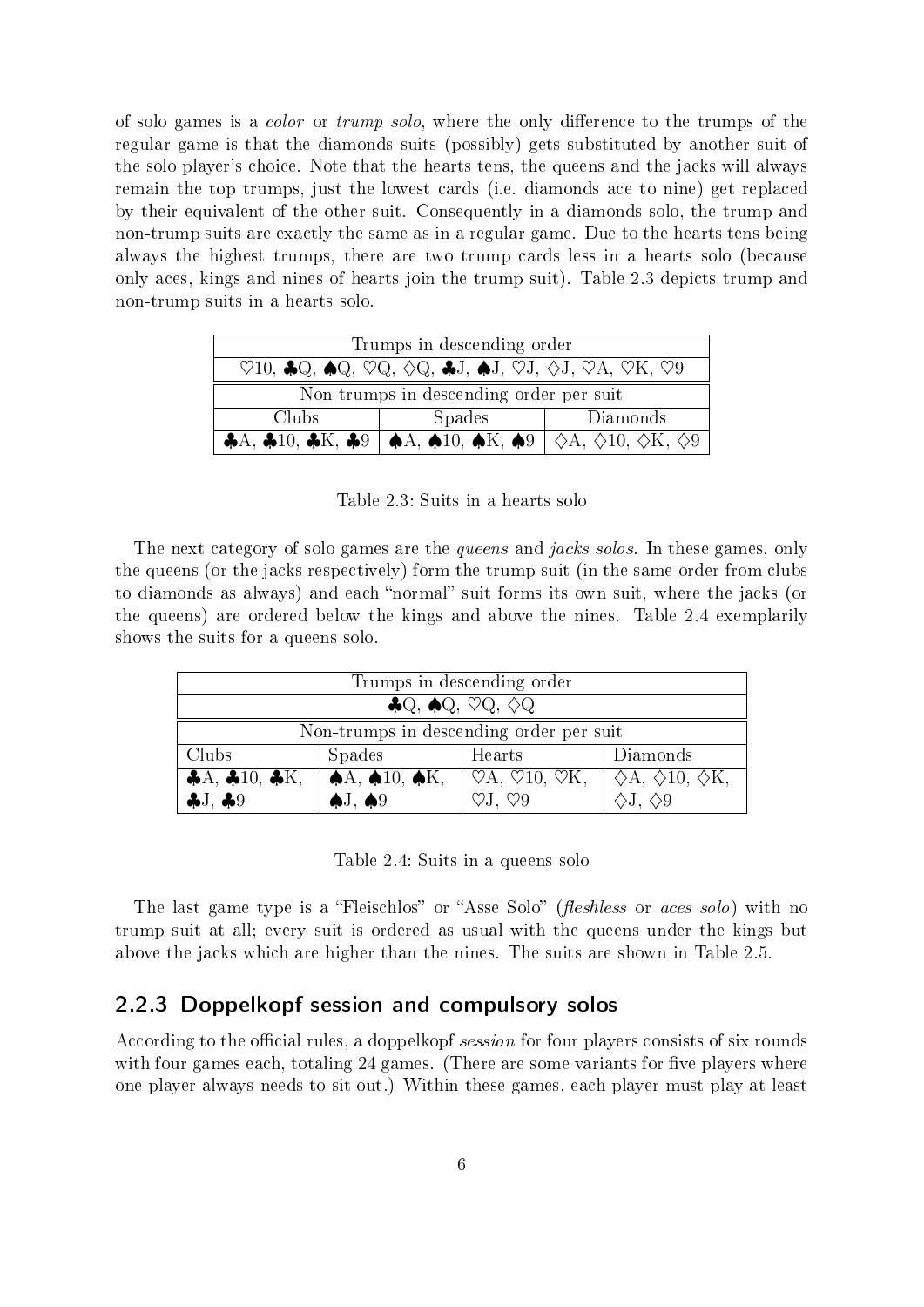| Suits in descending order per suit |                                                       |                                                  |                                       |
|------------------------------------|-------------------------------------------------------|--------------------------------------------------|---------------------------------------|
| Clubs                              | Spades                                                | Hearts                                           | Diamonds                              |
| $AA$ , $A10$ , $A$ K,              | $\mid \spadesuit$ A, $\spadesuit$ 10, $\spadesuit$ K, | $\heartsuit$ A, $\heartsuit$ 10, $\heartsuit$ K, | $\Diamond A, \Diamond 10, \Diamond K$ |
| Q, Q, 1, 0.9                       | $\bigcirc$ $\bigcirc$ $\bigcirc$ $\bigcirc$           | $\heartsuit Q$ , $\heartsuit J$ , $\heartsuit 9$ | $\Diamond Q, \Diamond J, \Diamond 9$  |

Table 2.5: Suits in an aces solo

one solo, a so-called "Pflichtsolo" (*compulsory solo*). When playing a compulsory solo, the solo player always is in the *first position*, i.e. he starts the card play. In order to avoid that the player that would normally have started this game loses his right to be the starting player, a compulsory solo must be "repeated" in the sense that the same player deals the cards again in the next game. That way, in the end of the session, all players have been first-positioned exactly six times; five times for every game other than a compulsory solo and once with their own compulsory solo. Note that it can happen that one player deals cards more often than the others if he is the dealer for several compulsory solos.

Once the number of remaining games equals the number of players that still need to play a compulsory solo (this may happen because getting good enough cards for a solo does not happen that often), these players are forced to play their compulsory solos, starting with the player positioned next to the dealer (here, "next" means the next player positioned after the dealer who still needs to play a solo). This procedure is called "Vorführung" (maybe best translated as *exhibition*, because the player is given no choice but to play a solo, no matter how "bad" his cards may be). Note that even if another player than the one positioned next to the dealer still needs to play his compulsory solo and would like to do so, he is not allowed to. He will be forced to play his solo when it is his turn during the remaining games. Players thus should always try to avoid getting into this situation by risking to play a solo even with a not so good hand. Compulsory solo games of a "Vorführung" must not be repeated in the sense that the same dealer must deal again, but the player positioned next to the dealer will become the dealer for the next round (even if he has to deal his own "Vorführung", i.e. even he is the next one to play a forced compulsory solo).

After having played their compulsory solo, players are allowed to play more solo games during the session; these are called "Lustsolo" (literally *lust solo*, which means a solo that a player is free to play if he likes to) and they do not give the right of starting card play to the solo player as a compulsory solo does. Note that the first solo a player plays is always the compulsory one and all later solos will be lust solos. This means players cannot choose to first play a lust solo and then later do a compulsory  $\mathrm{solo}^5.$  Note that only "announced solos" count as compulsory solo, i.e. a silent solo as explained above and a "failed marriage" (i.e. the case where the marriage player wins the first three tricks

<sup>&</sup>lt;sup>5</sup>This scenario may sound strange, but for some solo games a player really needs to start playing, otherwise he could not play the solo; so if a player has cards for a solo where he does not necessarily need to start the game, he would like not to use his right to start playing, but he is forced to!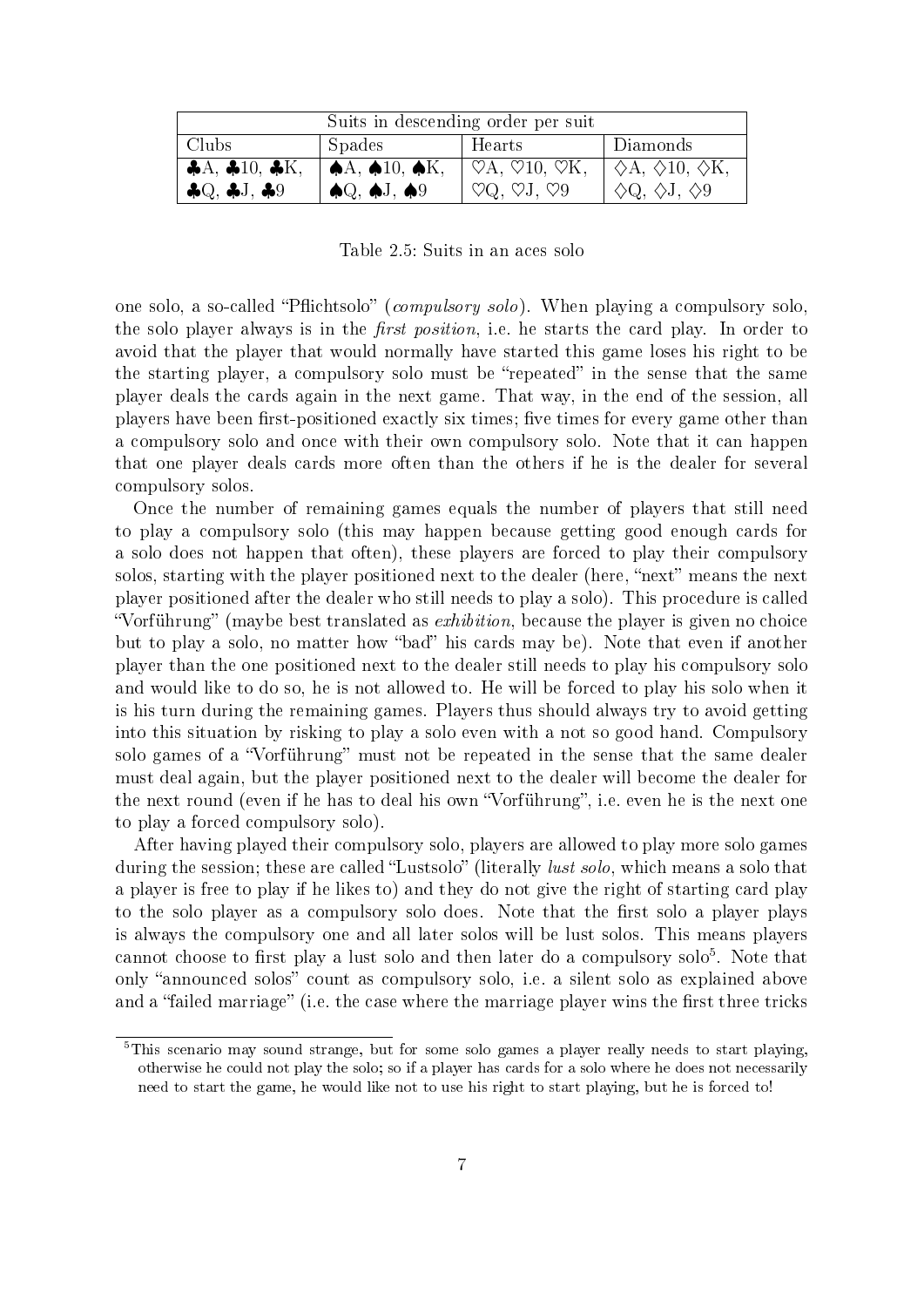and thus plays alone) do not count as a compulsory solo. The reasoning behind this rule is that both of these "non-announced solos" are considered to be "easy solos": when playing a silent solo, the kontra-team does not know it plays against a soloist and thus cannot profit from playing three against one because every player will play by himself as long as he does not know who he plays with. In the case of the failed marriage, the marriage player already made three tricks, and usually the first tricks are very valuable ones. Still these solo games count as lust solos, which is important for the scoring.

#### 2.2.4 Game type determination

As already stated, before a game can actually start, the players need to find out which game type they will play  $-$  a regular game, a marriage or any kind of solo. To do so, starting with the player left to the dealer, each player says whether he is "gesund" (healthy) or he has a "Vorbehalt" (reservation), meaning either that he is fine with playing a regular game or that he wants to either announce a marriage or play a solo. If several players have a reservation, then the following ordering applies, starting with the highest priority:

- 1. compulsory solo
- 2. lust solo
- 3. marriage

To find out which player has what kind of reservation without revealing too much information about the players' cards, players are first asked if they want to play a compulsory solo or not, again starting with the player on first position, i.e. the player left to the dealer. Players who played their compulsory solo already are not allowed to answer "yes". If all players answer "no", then they are asked if they want to play a lust solo. As the first-positioned player among those with a reservation of the same priority is admitted to play a solo, the asking stops as soon as a player answers a questions with "yes". Note that if there are several players having a reservation, then a marriage can never be admitted. This procedure guarantees that always the player with the highest priority is admitted to play a solo, but it is a bit involved. In practice, players often do not ask separately for compulsory solos and then for lust solos, but generally for a solo. A compulsory solo is still always admitted first before a lust solo.

With the same reasoning, a player who is sure that his reservation will be of highest priority may even skip the procedure of saying "healthy" or "reservation" and immediately announce a solo he wants to play. This is also valid later during the reservation procedure, i.e. as soon as a player knows that his solo has highest priority (e.g. because a player positioned in front of him is healthy) he is allowed to announce it and the rest of the reservation procedure will not be finished. This is explicitly stated in the official rules to allow players to prevent other players from revealing information about their cards. For example, if player A is sure he wants to play a solo and has the highest priority but does not immediately announce his solo, some other player B may say "reservation" as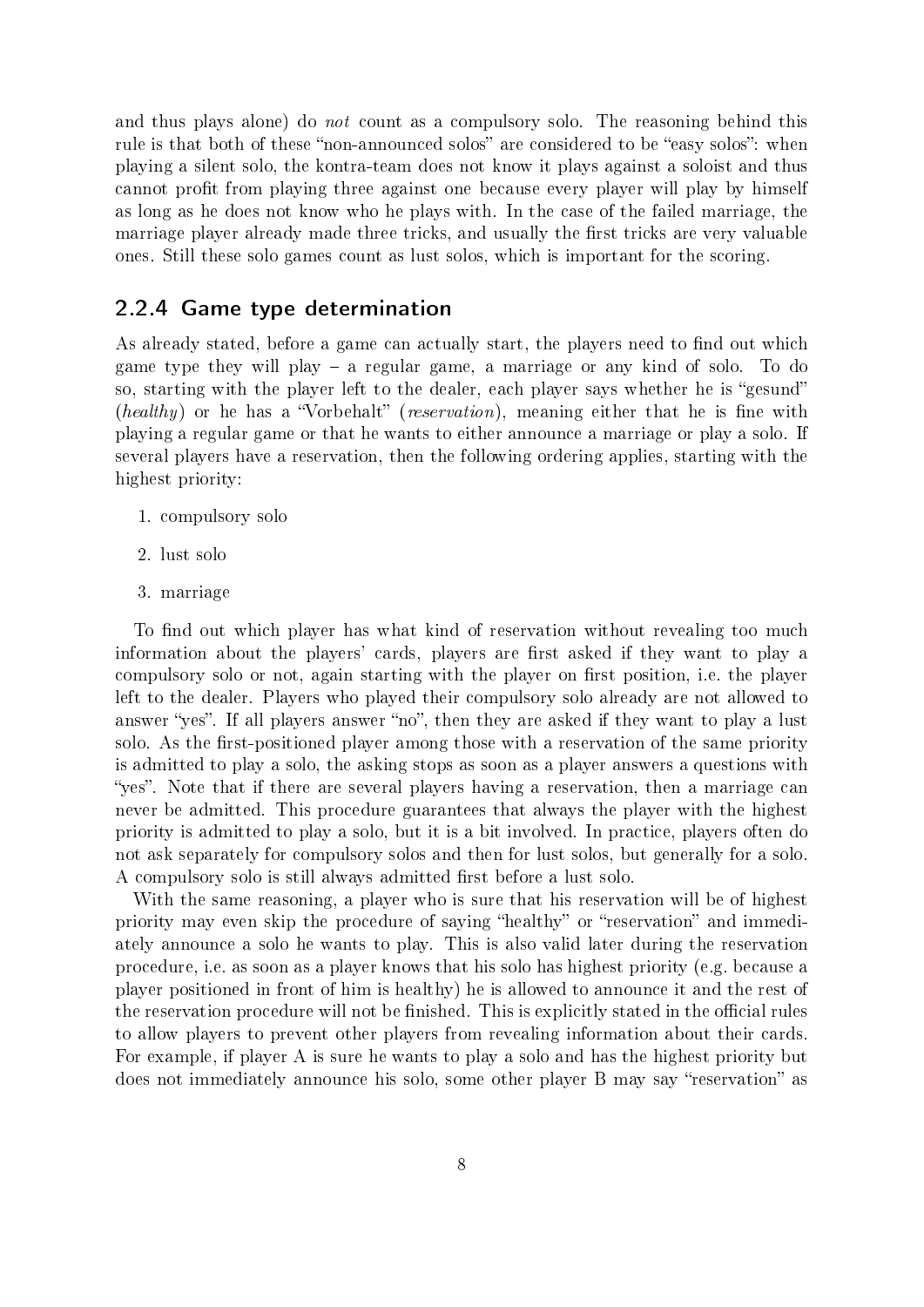well. If player B now sits before player A and does not want to play a solo, then this is because he wants to play a marriage. Thus he must have both  $\clubsuit Q$  – an information, which would then be available to the solo player as well as to all three opponents, which possibly could help the opponents to play against the soloist.

#### 2.2.5 Card play

Every game is divided into twelve *tricks*, where a trick consists of four cards, one card played by each player. The player in the first position plays a card, the remaining three players play a card (according to certain rules which will be explained soon) in the positioned order. After completion of the trick, the winner of the trick takes the cards of the trick and puts them face down in front of him and does not take them onto his hand. These cards are of no more use until the current game is finished, they are only important when counting how many points a player made during the game. Note that players are not allowed to view the played tricks except the most recently completed one.

The rules for playing cards do not differ from the rules for schafkopf or skat. Cards are divided into a trump suit (except for the aces solo) and several non-trump suits, depending on the game type being played. The player who starts the trick is free to choose any of his cards, setting the suit for the current trick. All players have to follow suit, i.e. they have to play a card of the same suit. If a player cannot follow suit, he is free to play any of his cards. If the first-played card was of a non-trump suit and a player cannot follow suit and he decides to play a trump card, then he "trumps" the other cards. Trump cards are always higher than any non-trump cards. As a consequence, the player who played the highest trump card wins the trick (in both cases that the trick suit is trump or non-trump). If nobody played a trump card, then the player playing the highest card in the suit of the trick wins the trick. Since each card exists twice, it can happen that players are tied for the highest card because they played the same. In this case, the first-played card always wins.

#### 2.2.6 Announcements

If no marriage is being played, each player knows which team he belongs to. During the first tricks, a player can make an "Ansage/Absage" (announcement or  $\overline{bid}^6$ ) claiming that his team will reach a specific goal. If a team does not fulfill these self-given goals, it automatically loses even if it had won under normal winning conditions. The interest in taking the risk for such announcements is the increased game value and sometimes also to give information about the strength of a hand to the other players, especially to the teammate.

<sup>&</sup>lt;sup>6</sup>In German, the official rules distinguish between "Ansage" (announcement) for re or kontra, and "Absage" (best translated into *denial* or *rejection*) for the rest, because the intention of the latter is to prevent the other team of reaching a certain amount of points/making a trick at all. For simplicity, I will stick to announcement for all kind of "Ansage" and "Absage".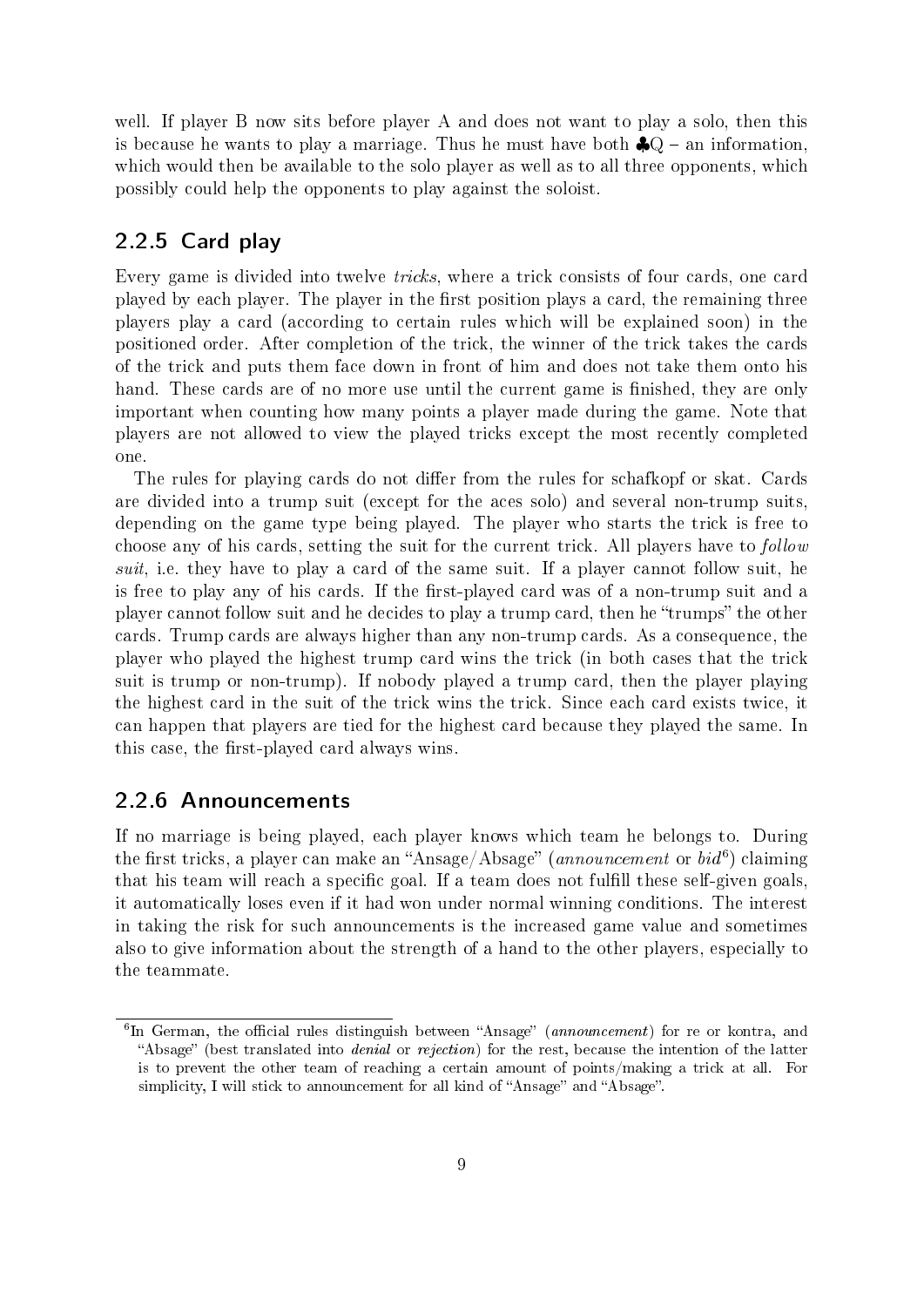The first possible type of announcements is "re" or "kontra", depending on a player's team. With the announcement of re or kontra, a team claims to win the game, which usually means to gain more than 120 points, with the exception of replies (see later). As a consequence of the announcing player revealing his team, all other players know if they play with or against the announcing player (if they do not know it already anyway, e.g. in case of a solo being played).

The second type of announcements is a whole group of announcements, stating that the opponent team will get less than a certain amount of points. These announcements can only be made after an announcement of re or kontra. For example, if re was announced by a player and his partner wants to make an additional announcement, he should identify himself as a re-player before doing so (unless it is clear that he also belongs to re, because kontra did not announce kontra). The possible announcements are:

- "Keine 90" (No 90), often abbreviated to "Keine 9" (No 9), meaning that the opponents will get less than 90 points. This also means they win by reaching 90 points.
- "Keine 60", "Keine 30" (No 60, No 30): the same as no 90 but with a higher goal of reaching a specific amount of playing points for the announcing team
- "Schwarz" (black), meaning the other team will not make a single trick, not even a trick worth 0 points.

Players can only make announcements while they still hold at least a certain amount of cards in their hand (they can always do announcements earlier than the latest moment allowed):

- For announcing re or kontra, the announcing player needs to have at least eleven cards, i.e. the announcement must be made before playing the second card.
- An announcement of no 90 (no 60, no 30, black) requires the player to hold at least ten (nine, eight, seven) cards and the announcement of re or kontra of the team before (does not have to be the same player).

Players are allowed to leave out a lower announcement and to immediately make a high announcement, e.g. to directly announce no 90 (but they have to say for which team), which then also implies the announcement of re or kontra. This is only possible if the left out announcement is still legal at the time of making the announcement. For example, a team which announced re cannot announce no 60 while the announcing player still holds nine cards, because the implied no 90 would be illegal at this moment. As both teams may do as many announcements as they like to, it can happen that no team wins in the end, e.g. when both teams announce (at least) no 90 and both teams reach (at least) 90 points.

An exception for a late announcement of re or kontra is given as an "Erwiderung" (*reply*): whenever a team does an announcement, the other team is allowed to reply re or kontra against this announcement as long as they hold at least one card less than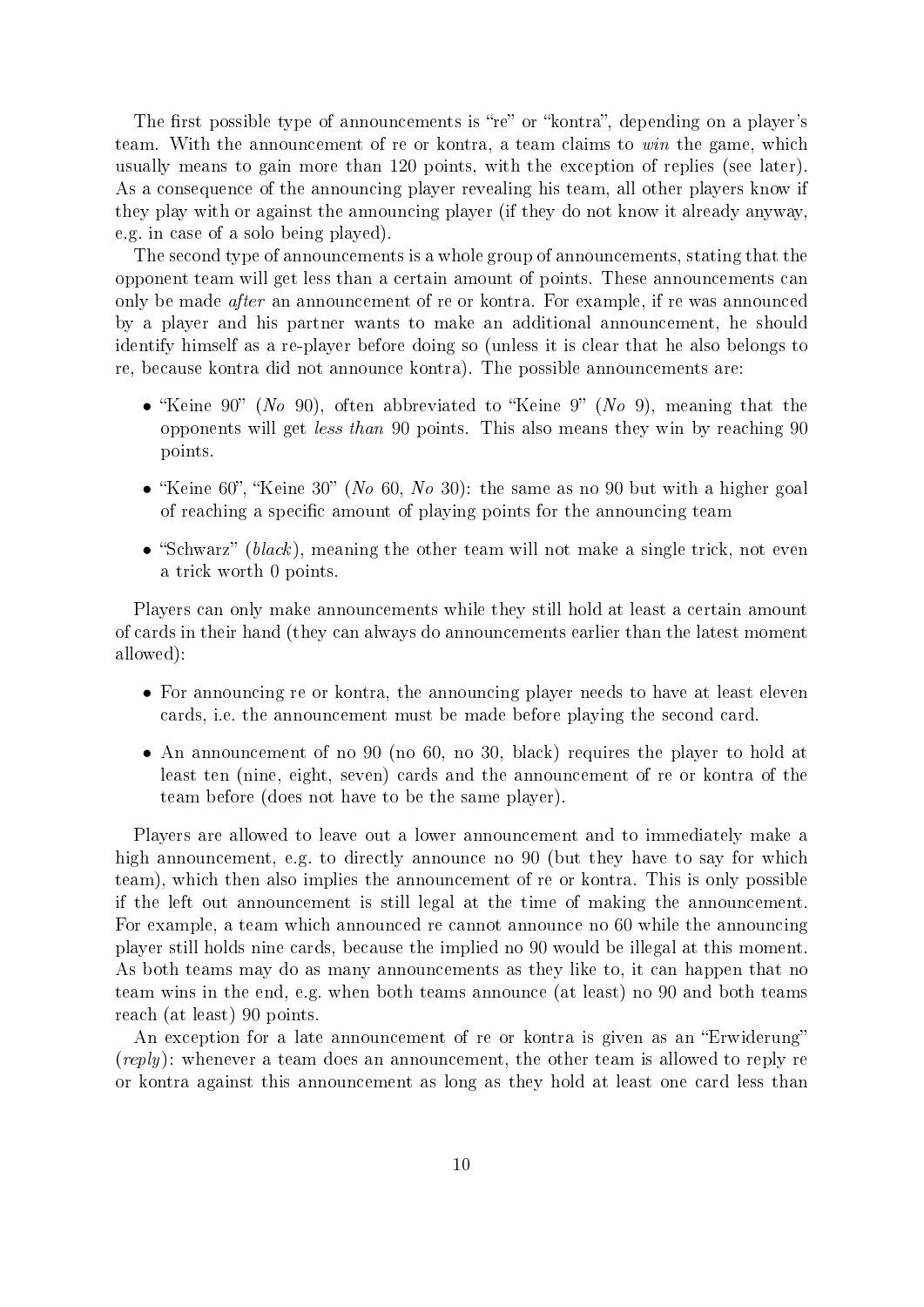the announcing team needed for their last announcement. For example, if the re-team announced no 60 (it does not matter when they do so  $-$  at the beginning, at the last possible moment, i.e. with nine cards, or sometime in between), then the kontra-team is allowed to say kontra as long as the team is holding at least eight cards. A reply does not entitle to further announcements as no 90 etc., unless it was said while holding at least eleven cards (i.e. it was a legal announcement and not only a reply).

In the case of a marriage, the teams are only determined after the "clarification trick". Before this trick has been completed, no announcements are allowed. If a marriage partner is found (or not found) after the second (third) trick, the number of cards a player needs to hold for making an announcement (this includes replies) is reduced by one (two). If the first trick already determines the teams, nothing is changed.

#### 2.2.7 Game evaluation

First, the winning team needs to be determined if there is a team that won.

If no announcements except re or kontra were made, the following holds: the re-team normally wins the game if it reaches at least 121 points and it also wins by reaching 120 points if it did not announce re and if kontra at the same time announced kontra but not more. Similarly, kontra wins with 120 points if both teams did not announce anything or if re announced only re and kontra announced only kontra or nothing. If only kontra announces kontra and re does not announce anything then kontra needs 121 points to win.

If a team announced more than just re or kontra, then the following winning criteria hold for both teams: a team must reach at least 151, 181 or 211 points to win if it announced no 90, no 60 or no 30. If a team announced black, then the opposing team is not allowed to take a single trick. If a team did not announce anything above re or kontra, then it suffices to reach  $90, 60$  or  $30$  points to win if the other team announced no 90, no 60 or no 30. A team also wins by making a trick if the other team announced black (and if the team did not commit to any goal by announcing no 90 or more). Note that the latter winning criteria are independent of the announcing time of re or kontra, e.g. if a team announces re in a regular manner (while having at least eleven cards) and thus not as a reply, but then later kontra announces no 90 or more, then re still wins by reaching 90 points and it does not need to reach 121 points, even if at the moment of announcement of re, that would have been the case (because kontra did not announce anything at that moment). Both re and kontra announcements only state that the team is going to win the game (and not to reach more than  $120$  points)  $-$  if the winning conditions are changed later towards some stronger conditions, then re and kontra are adapted to those new conditions.

As already noted above, in some cases where both teams announced at least no 90, it may happen that no team won. This is important for the following scoring rules.

A game is valued by the score points it is worth (contrasting the points made by winning tricks during the game)<sup>7</sup>. Score points are granted in a zero-sum manner, that

 $7$ Again note that in German, the distinction is more clear by using "Augen" (literally eyes) for card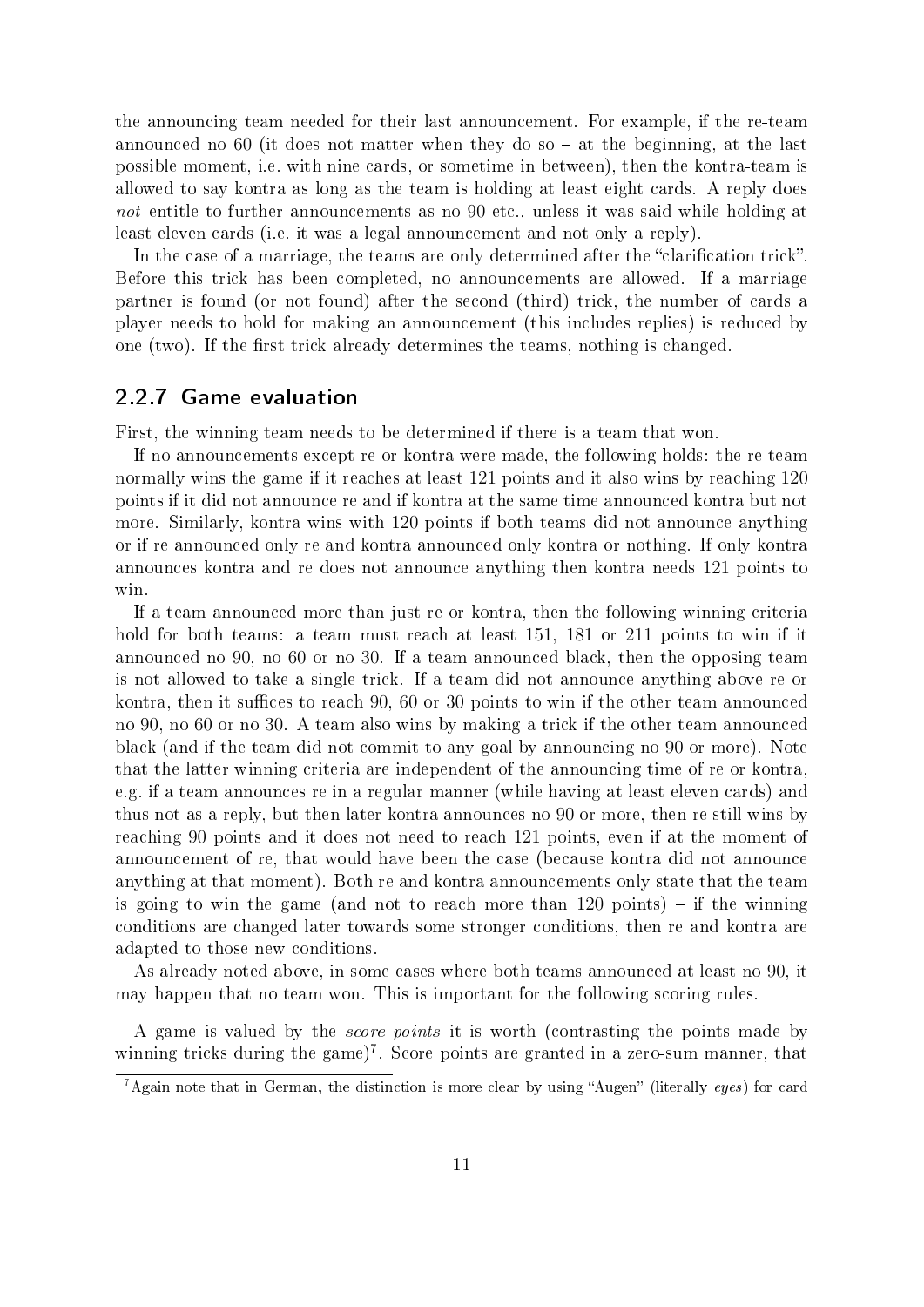is the losing team gets as many negative points as the winning team gets positive points. For all solo games, the so calculated score points value will be multiplied by three for the soloist (in order to keep the valuation zero-sum).

The following score points are always granted to either the winning team if there is one or to the team(s) to which they apply if there is no winning team:

- $\bullet$  (1a) One score point for the team reaching at least 120 (90, 60, 30) points against an announcement of no 90 (no 60, no 30, black) of the other team. Thus a team could theoretically get up to four score points by reaching at least 120 points against an announcement of black.
- (1b) One score point for the team reaching at least 151 (181, 211) points/winning all tricks (i.e. the other team has less than 90 (60, 30) points/is black). Thus a team can get up to four score points by winning all tricks.

The following score points are only granted to the winning team if existent:

- $(2a)$  One score point for winning the game.
- (2b) Two score points each for an announcement of re and kontra.
- (2c) One score point for each other announcement (i.e. no 90 etc.), no matter of which team. Thus a team could theoretically get up to eight score points (including the score points for re and kontra) if both teams announced black.

There are several special score points which are only granted in non-solo games, i.e. in regular and successful marriage games. These points are always granted to both teams, no matter if they won or not (it may happen that the winning team gets negative points because the losing team gained more special points):

- (3a) One score point for the kontra-team winning "Gegen die Alten" (against the elders), i.e. winning against the re-team which has both elders (the  $\clubsuit Q$ ). This is intended to reward the kontra-team which has lower winning chances because the re team always has at least two high trumps.
- (3b) One score point for the team catching a "Fuchs"  $(f \circ x)$  a  $\Diamond A$  of the other team. A team "catches a fox" if a player of the team wins a trick where a player from the opposing team played a  $\Diamond A$ . No extra points are granted for "bringing" home" a fox of a teammate, though. As there exist two foxes, a team can get up to two score points by catching both of them.
- (3c) One score point for the team winning the last trick with a "Karlchen" (*charlie*), a  $\clubsuit$ J. A team wins the last trick "with a  $\clubsuit$ J" if a player of the team plays a  $\clubsuit$ J and it is the highest card in the trick, i.e. no other higher trump card is in the trick

points and "Punkte" (*points*) for score points. To avoid speaking about "eyes", I'll use points for card value points and score points for the points granted to the players after the game finished, although I may sometimes drop the "score" in score points when it is clear from context.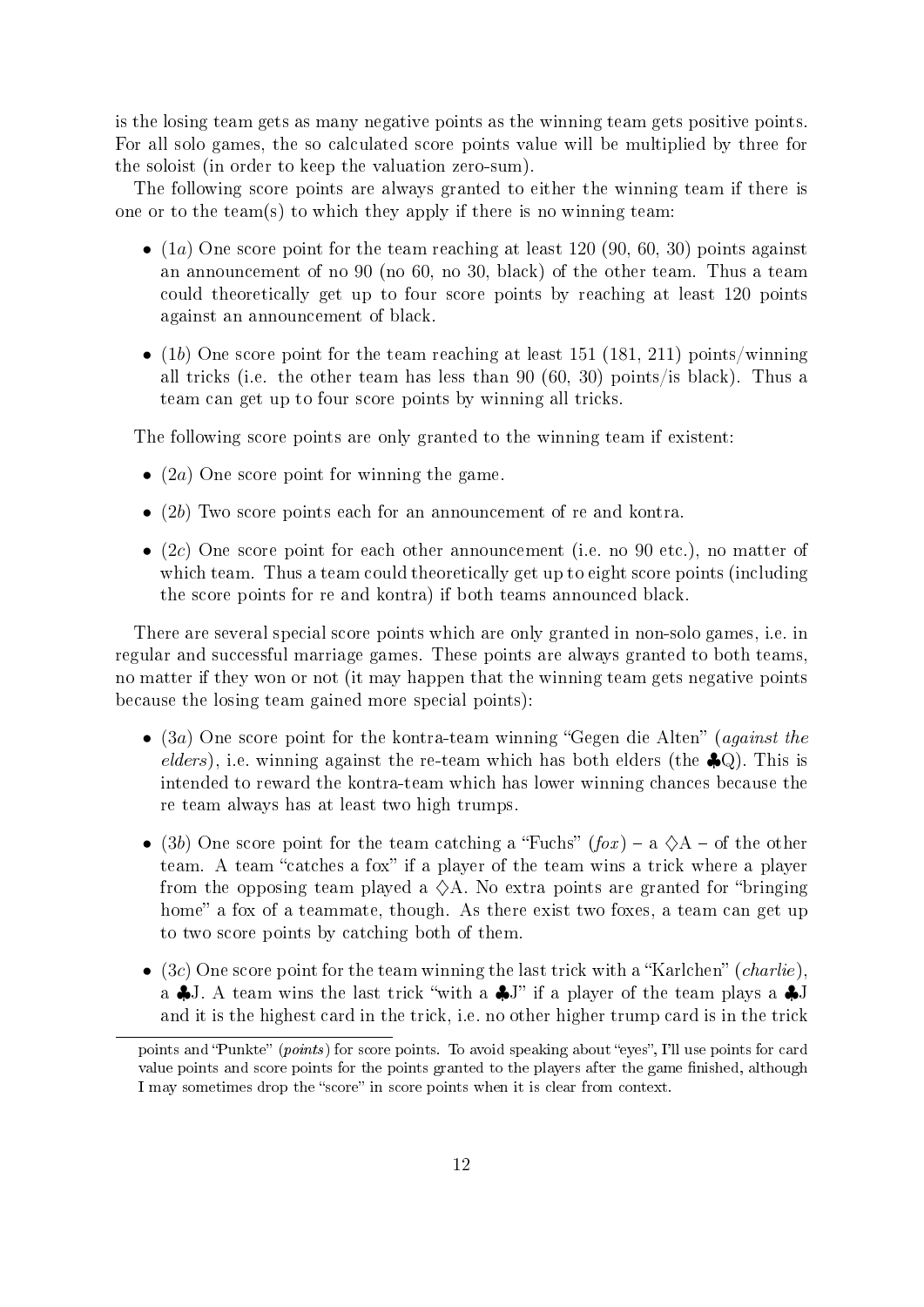(no matter if it was played by the teammate or the other players). There are no points granted for preventing a player from winning the last trick with a charlie, i.e. by playing a higher trump card.

• (3d) One score point for each trick containing at least 40 points (a so-called doppelkopf) made by the team.

All score points are added up for each team and the players of the team with more points gets the difference of points between both teams as a positive value, the players of the other team get the difference of points as a negative value. Score points are summed up for players over all games of the session. The winner is the player with the highest amount of score points at the end.

The following examples illustrate the calculation of score points. Score points are calculated for each team first, then the difference between the teams is the final result, as described above. Note that in practice, people tend to directly add up all score points (either positive or negative) for the winning team only rather than doing it for both teams separately and calculating the dierence afterwards. The result obviously is the same.

• Example no. 1:

regular game; re announced no 90, re gets 182 points, kontra wins the last trick with a charlie

- re won the game:  $+1$  for re  $(2a)$
- re was announced:  $+2$  for re  $(2b)$
- no 90 was announced:  $+1$  for re  $(2c)$
- kontra has less than 90 points:  $+1$  for re (1b)
- kontra has less than 60 points:  $+1$  for re (1b)
- kontra won the last trick with a charlie:  $+1$  for kontra  $(3c)$

Total: the difference of score points is  $6 - 1 = 5$ , thus the re-players are granted +5, the kontra-players −5 score points.

• Example no. 2:

regular game; re announced no 60, kontra announced kontra, re gets 145 points, re catches a fox of a kontra-player

- kontra won the game:  $+1$  for kontra  $(2a)$
- kontra won against the elders:  $+1$  for kontra  $(3a)$
- re was announced:  $+2$  for kontra  $(2b)$
- no 90 was announced:  $+1$  for kontra  $(2c)$
- no 60 was announced:  $+1$  for kontra  $(2c)$
- kontra was announced:  $+2$  for kontra  $(2b)$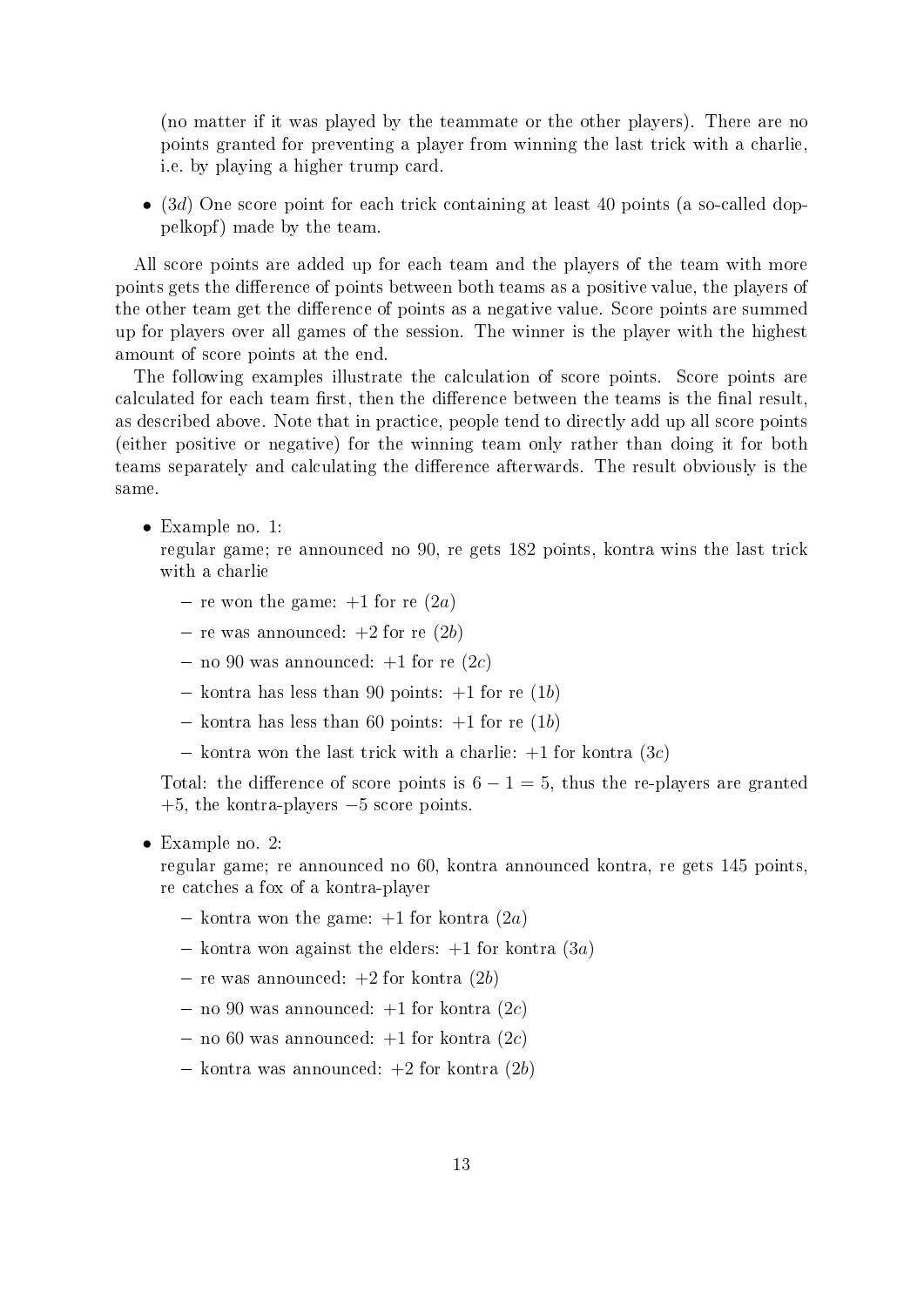- kontra reached at least 90 points against an announcement of no 60 of re:  $+1$ for kontra  $(1a)$
- re caught a fox:  $+1$  for re  $(3b)$

Total: the difference of score points is  $9-1=8$ , thus the kontra-players are granted +8, the re-players −8 score points.

• Example no. 3:

Same as example no. 2, but kontra additionally announces no 90. In this case nobody wins (both teams fail to reach their self-given goals), thus none of the score points only being granted for the winning team (i.e. rule 2) are granted, but rule 1 is now applied to both teams (and not only to the winning team)!

- $r -$  re reached at least 120 points against an announcement of no 90 of kontra:  $+1$  for re  $(1a)$
- kontra reached at least 90 points against an announcement of no 60 of re:  $+1$ for kontra  $(1a)$
- re caught a fox:  $+1$  for re (3b)

Total: the difference of score points is  $2 - 1 = 1$ , thus the re-players are granted  $+1$ , the kontra-players  $-1$  score points.

• Example no. 4:

Solo game; re announced no 90, re gets 85 points

- kontra won the game:  $+1$  for kontra  $(2a)$
- re was announced:  $+2$  for kontra  $(2b)$
- $-$  no 90 was announced:  $+1$  for kontra  $(2c)$
- $k_0$  kontra reached at least 120 points against an announcement of no 90 of re:  $+1$  for kontra  $(1a)$
- re has less than 90 points:  $+1$  for kontra (1b)

Total: the difference of score points is  $6-0=6$ , thus the kontra-players are granted +6 score points and the single re-player gets  $-(6 \times 3) = -18$  score points.

## 2.3 Doppelkopf and AI games research

Obviously doppelkopf could be seen just as "another trick-taking card game with imperfect information" as skat, bridge or others that have previously been examined in AI games research and its related fields. Still there are some significant differences to the games mentioned before, such as complexity of the state space, the fact that teams are not always known before playing and change throughout a session, the fact that points made during the game are also important and not only the number of tricks as in bridge for example, and the different conventions good players use to share information about their hands and to optimize card play and game values.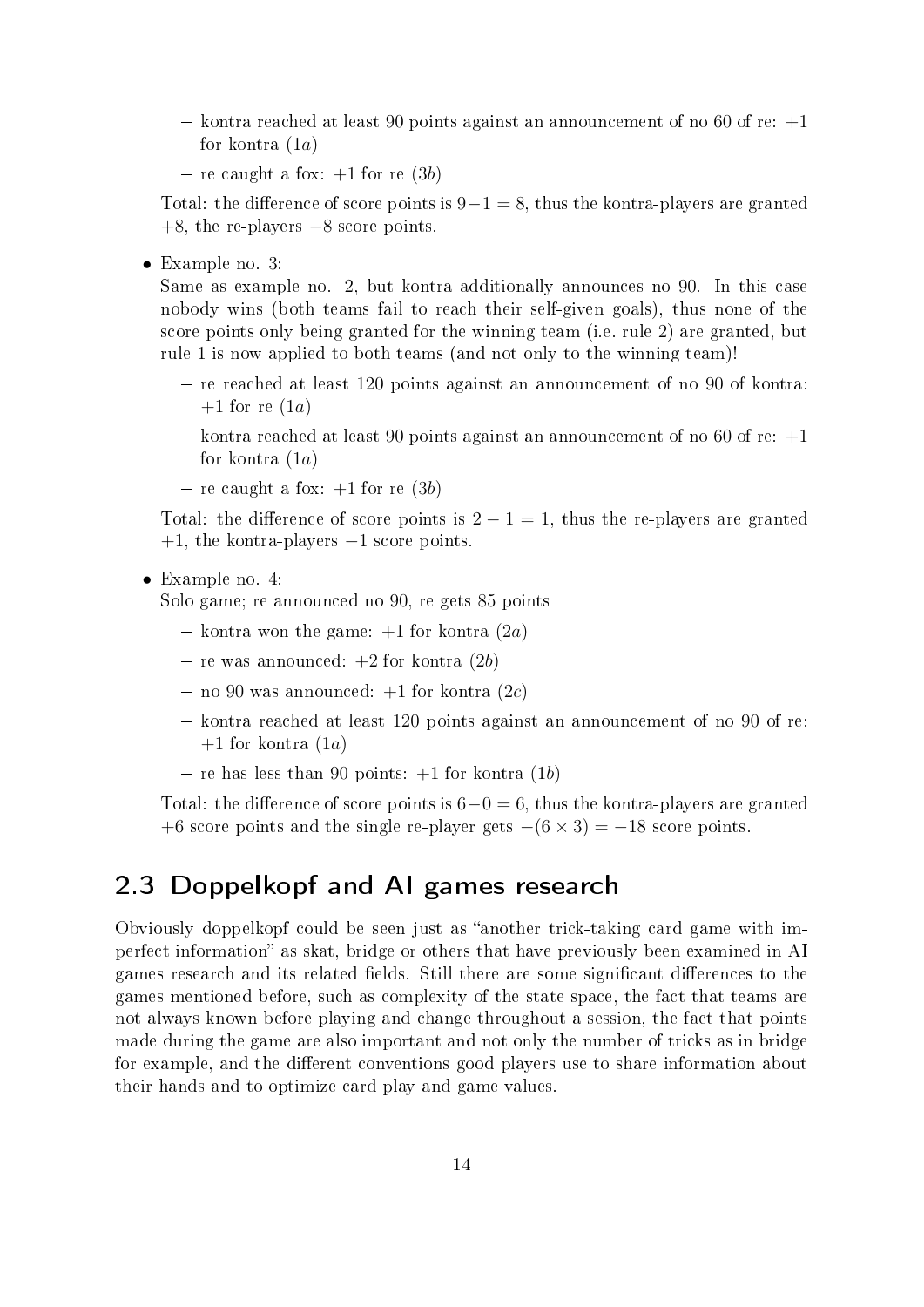Doppelkopf is played with 48 cards and four players, thus there are

$$
\binom{48}{12} \cdot \binom{36}{12} \cdot \binom{24}{12} \cdot \binom{12}{12} \approx 2.358 \cdot 10^{26}
$$

different card deals. For one fixed deal, the number of possible states can be calculated by computing the number of possibilities of how i remaining cards can be distributed among the 4 players and summing up over all possible numbers for *i*. If a player needs to have k cards, there are  $\binom{12}{k}$  $\binom{12}{k}$  possibilities for a fixed deal. Combining the above, the number of states per deal is the following:

$$
\sum_{i=0}^{48} 4 \cdot \binom{12}{\lfloor (i+3)/4 \rfloor} \cdot \binom{12}{\lfloor (i+2)/4 \rfloor} \cdot \binom{12}{\lfloor (i+1)/4 \rfloor} \cdot \binom{12}{\lfloor i/4 \rfloor} \approx 2.384 \cdot 10^{13}
$$

As there are states that are consistent with many card deals, multiplying the number of deals with the number of states per deal only yields an upper bound for the size of the complete state space:  $2.358 \cdot 10^{26} \cdot 2.384 \cdot 10^{13} \approx 5.622 \cdot 10^{39}$ . Additionally there are a lot of possible game moves to make before the actual card playing starts in order to determine the game type, each resulting in a game subtree which has nothing in common with other subtrees (because another player is the soloist, another game type is chosen etc.), again increasing the number of possible states. Also the fact that announcing is possible for quite a long time during the first tricks (depending on what announcements players make) multiplies the size of the state space by a good amount, although the actual game state with respect to card play is not being changed by an announcement (except for the knowledge of the announcing player's team). Compared to skat which has been well examined over the last years (e.g. a skat player based on Monte Carlo (MC) simulation [14], an improved player with features such as state inference [4] or a player based on UCT [17]), doppelkopf is a way more complex game and thus it is of interest to see how far similar approaches used for skat can get at doppelkopf.

As for classification of the game doppelkopf, it is a four person zero-sum game with imperfect information. Although for some game types it may be broken down to a two person game because teams are fixed, this is practically not valid because the players still do not know their team's cards, thus they still have to play "alone" in a certain way. Also players can infer information about the other players' cards, but nevertheless players usually only have near-to-perfect information during the last two tricks.

To my best knowledge, doppelkopf has not been examined by the AI games research community yet, thus it seems to be an interesting possibility to start doing so by trying to adapt the UCT algorithm which has been successfully applied to similar games before. In their work "Understanding the Success of Perfect Information Monte Carlo Sampling in Game Tree Search" Long et al. [15] state several reasons why Monte Carlo search methods have a lot of success when being applied to games with imperfect information, thus giving hope that also for doppelkopf a UCT algorithm with an MC search may be implemented successfully. The question though is whether UCT can handle all the subtleties of doppelkopf, especially the enormous strategic depth of the game which requires a lot of good handling of hidden and indirect information when played by human players.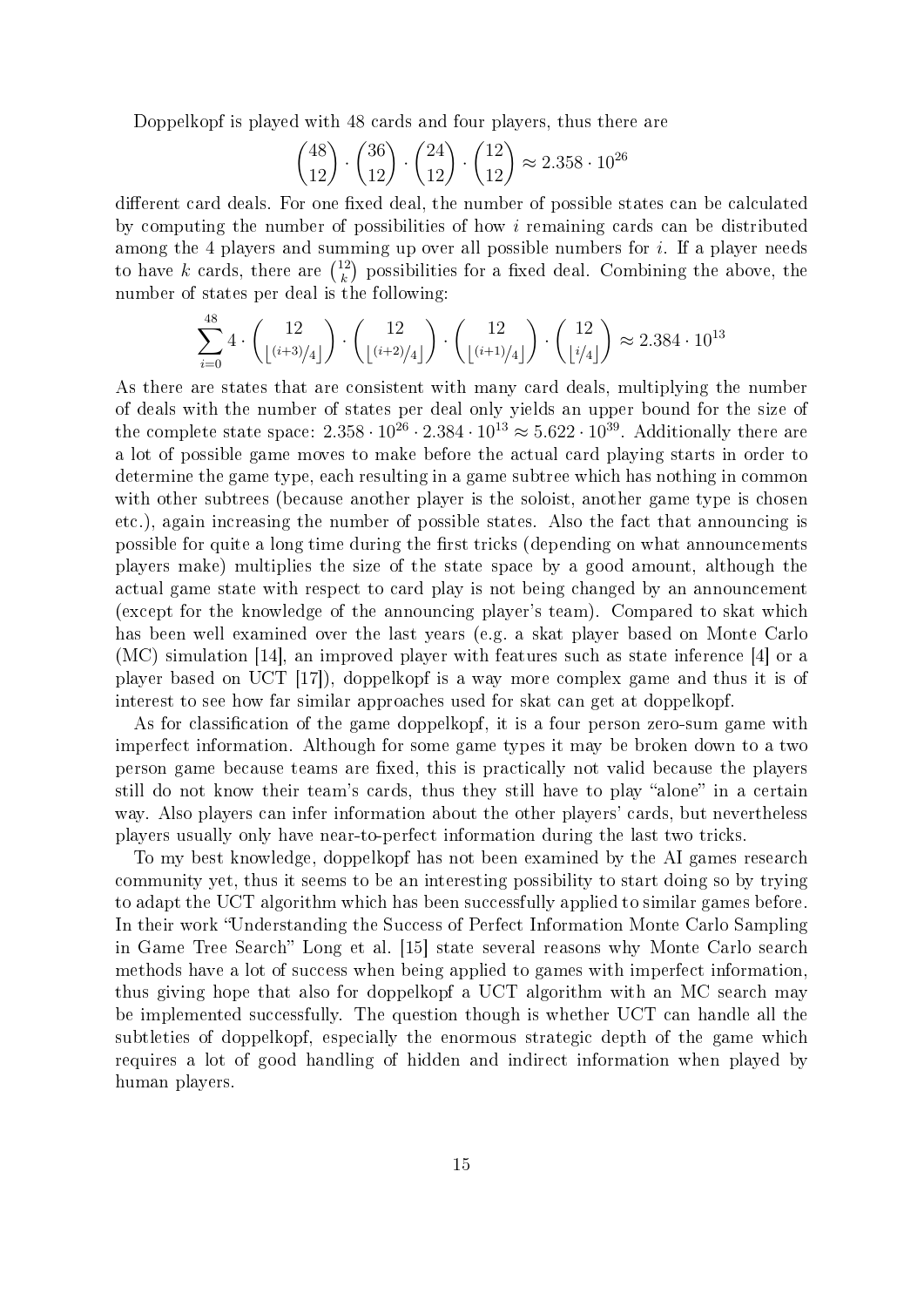# 3 UCT

This section introduces the original UCT algorithm as developed by Kocsis and Szepesvári [12].

#### 3.1 Monte Carlo tree search methods

Consider a large state space Markovian Decision Problem (MDP) or a large game tree with the problem of finding the optimal (or at least near-optimal) action for a given state (provided that a generative model for the MDP/the game is available). Often, computing a solution with a "classical" deterministic approach is infeasible, explaining the use of so-called Monte Carlo (MC) methods. For the purpose of using the UCT algorithm, I will focus on *Monte Carlo tree search* (MCTS) methods and always imply a tree search algorithm even if only writing a "MC algorithm" or similar. An MCTS method is an algorithm relying on repeated random sampling to compute an (approximate) result. For this purpose, it builds a search tree with the root node corresponding to the given state for which an near-optimal action has to be found. An estimated value for actions at the root is computed by averaging over the accumulated reward values obtained during sampling. The estimated values obtained converge to their expectation value when choosing actions uniformly at random.

As even a simple MCTS algorithm quickly comes to its limits for larger problems, it needs to be improved further. This is the motivation for Kocsis and Szepesvári [12] who propose to choose actions during MC sampling not randomly, but selectively. An exemplary calculation for a problem with a large number of available actions at each node and with a fixed depth  $d$  for the MC search tree shows that by restricting sampling to only use half of the available actions, the overall work load can be reduced to  $(1/2)^d$ . Consequently, if a subset of "suboptimal" actions may be identified early on in the search procedure (and then ignored for sampling), then the time gained can be used to search more promising parts of the search tree. This "deepening" of the search in interesting parts of the tree allows for refining estimate values faster and thus should yield a huge performance improvement. Furthermore, using a guidance for selecting "good" actions is important to ensure that the estimate values converge towards the optimal value.

For the purpose of using the UCT algorithm, I will consider *rollout-based MCTS* algorithms which build the search tree in an incremental manner. A sample can be considered a rollout (also called episode), which is a sequence of state-action pairs that represents a path from the initial state to a terminal node. During a rollout, the search tree is traversed starting at the root and then choosing an action according to a selection strategy. When a terminal node (or a depth limit) is reached, the reward obtained at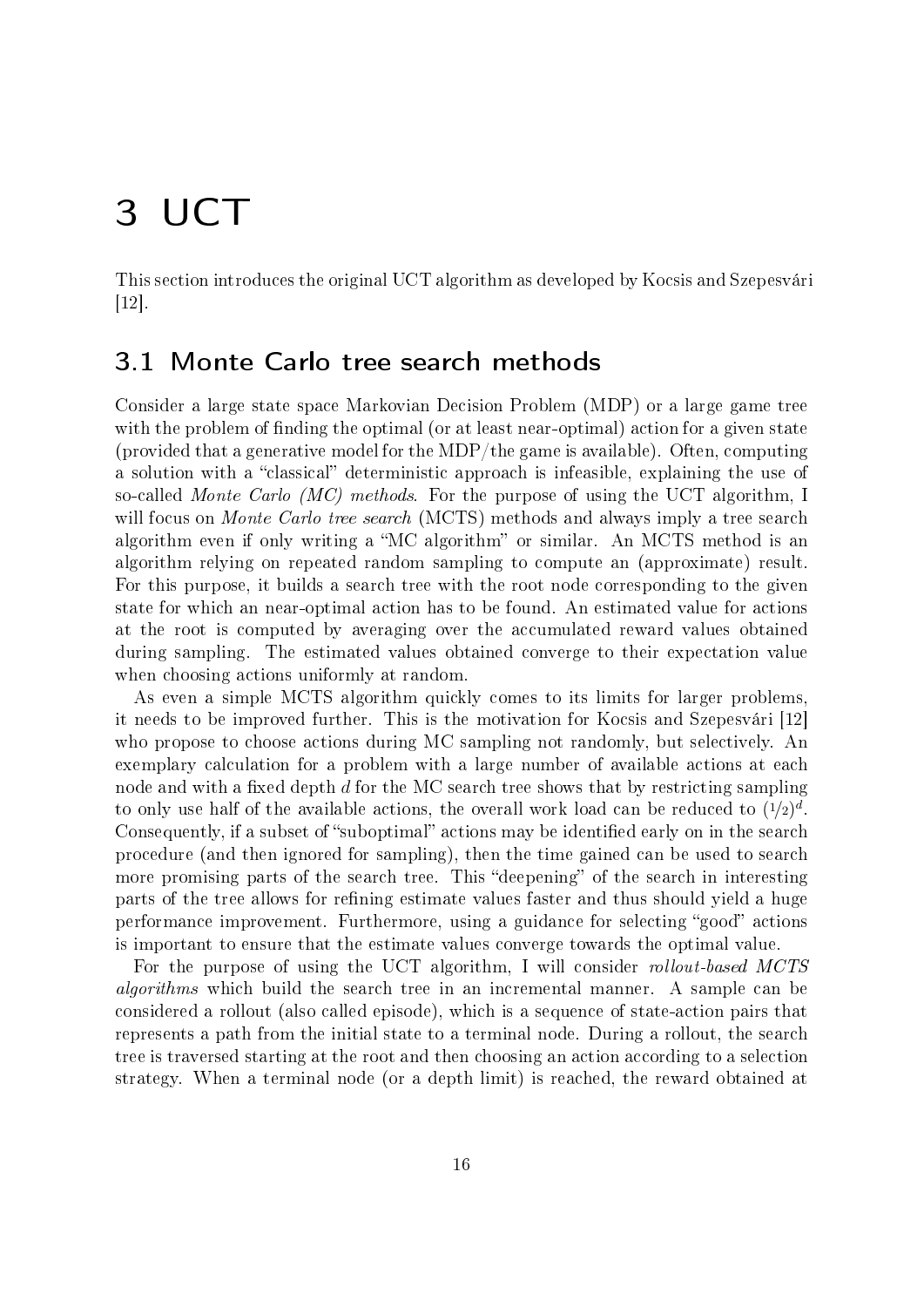that node is applied to the nodes visited during the rollout to update the estimate values for actions.

A general advantage of using a rollout-based algorithm is its anytime aspect. As the algorithm iteratively increases the depth and/or width of the search tree, the value of the information computed by the algorithm increases step by step. Thus in settings where time or memory is limited, one can profit from a rollout-based MCTS algorithm by stopping it after an arbitrary number of rollouts, after a certain time elapsed or when a memory limit is reached and still the algorithm will have computed some meaningful results. These results might have been improved if more time or memory was given, but the result is not incorrect nor not available as it would be the case with many other algorithms if prematurely stopped.

Another more specific advantage of a rollout-based MCTS algorithm is to keep track of estimates of visited state-action pairs, thus enabling the use of this information for future episodes. The main idea of the UCT algorithm is to replace the uniform random sampling by a selective sampling strategy which relies on information gained during previous rollouts. If action selection is done in a good way (thus identifying a set of "suboptimal" actions mentioned above), this should potentially speed up the convergence of estimate values for the action and thus the convergence toward an optimal action for the given state. The higher the fraction of nodes being re-encountered during different rollouts, the higher the profit of a rollout-based MCTS algorithm compared to the vanilla MCTS algorithm.

An action is suboptimal at a given state if its value is less than the maximum value of all actions available at this state. As action values depend on the subtree rooted at the successor generated by applying the action at the state, the problem consists of minimizing the estimation error of action estimates fast. An MCTS algorithm should balance between testing alternatives that it did not visit so far (in earlier episodes) and using actions with the highest estimate value so far (over all previous episodes) in order to make those estimate values more precise (as precision of estimate values for stateaction pairs increases with the number of rollouts visiting the according states). This problem is known as the exploration-exploitation dilemma. A most basic form of such a dilemma shows up in the multi-armed bandit problem.

#### 3.2 Multi-armed bandit problems and UCB1

A multi-armed bandit gets its name from a classical slot machine (also called one-armed bandit) with multiple levers (or arms). When pulled, each lever yields a reward drawn from a distribution of that particular arm. A gambler playing the slot machine does not know the distribution of rewards in advance, and his aim is to maximize his profit. Thus he faces the exploration-exploitation dilemma each time he needs to decide which arm to play: either an arm of which he assumes or hopes that it has a "good" payoff, or an arm which he did not pull yet (or only few times) and which could even yield a higher reward in the long term.

A K-armed bandit problem is an example for a stationary stochastic process and is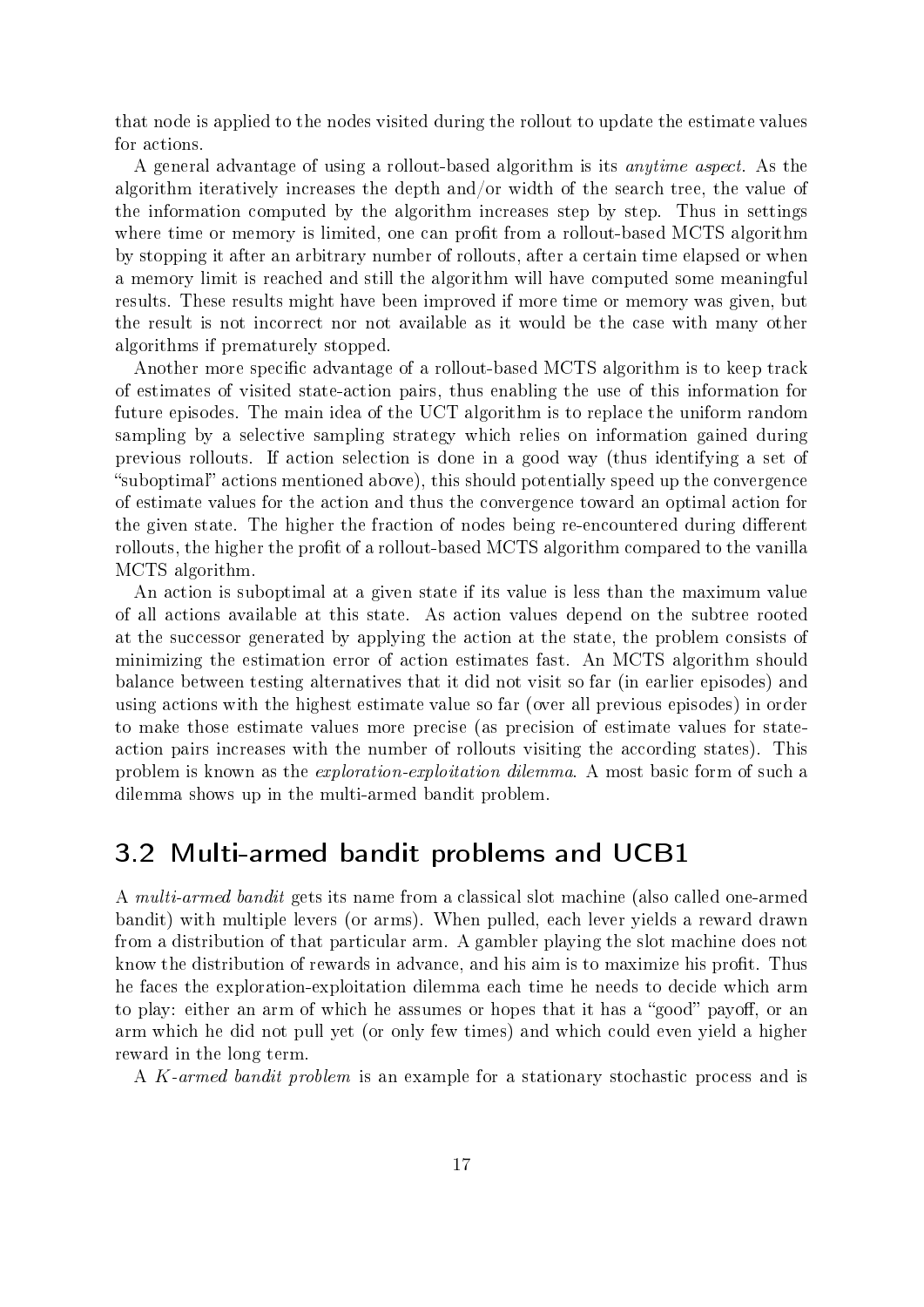defined by the sequence of random variables  $X_{it}$  for each arm  $i = 1, \ldots, K$  and time step  $t \geq 1$ . Successive play of arm i yields rewards  $X_{i1}, X_{i2}, \ldots$  with  $X_i = \{X_{i1}, X_{i2}, \ldots\}$  being independent and identically distributed according to an unknown distribution function. An *allocation strategy* or a *policy* A maps each time step t to an arm i to play, where the arm i to be played at time t can depend on earlier results of  $A$ , i.e. on results of playing some arm j at some time  $u < t$ . The expected reward of allocation policy A after n time steps is defined as  $\mathbb{E}_{A,n} = \mathbb{E}\left[\sum_{i=1}^K\sum_{t=1}^{T_i(n)}X_{it}\right]$ , where  $T_i(n) = \sum_{t=1}^n \mathbb{1}(I_t = i)$  is the number of times arm i has been chosen by A up to time n and where  $I_t \in \{1, ..., K\}$ is the index of the arm being played by policy  $A$  at time  $t$ . The optimal allocation policy A<sup>∗</sup> is the one playing the optimal arm at all time steps, thus maximizing the total expected reward  $\mathbb{E}_{A^*,n} = \max_i \mathbb{E} \left[\sum_{t=1}^n X_{it}\right]$ . The *regret*  $R_{A,n}$  of a policy A after  $n$  time steps is defined as the loss caused by not always having played the best arm, thus:  $R_{A,n} = \mathbb{E}_{A^*,n} - \mathbb{E}_{A,n}$ . The goal for a policy which tries to solve the explorationexploitation dilemma is to minimize its regret.

The Upper Confidence Bounds (UCB1  $-$  there exist two variants) policy for the multiarmed bandit problem was developed by Auer et al. [1] and was shown to guarantee a worst-case regret logarithmic in the number of total plays under the assumption that the payoffs lie in the interval  $[0, 1]$ . As this is the optimum that a policy can reach for a large class of distributions [12], it thus resolves the exploration-exploitation dilemma. The algorithm keeps track of the average reward  $\overline{X}_i$  of each arm i and the number of times  $T_i(n)$  it was played up to and including the current time step n. For initialization of  $\overline{X}_i$  and  $T_i(n)$ , each arm is played exactly once before starting the actual algorithm. The algorithm then chooses to play the arm with the best upper confidence bound. calculated according to the UCB1 formula:

$$
I_t = \arg\max_i (\overline{X}_i + c_{i,n})
$$

where  $c_{i,n}$  is a bias term which depends on the time step, i.e. the total number of times an arm was played, and on the number of times the specific arm was played:

$$
c_{i,n} = \sqrt{\frac{2\log n}{T_i(n)}}
$$

This way, arms which have not been played many times get a growing weight over time and thus eventually will get selected for exploration even if their estimated reward may be low. This weight however decreases with increasing number of total plays and thus for large  $n$ , an arm with a low estimated reward only gets selected if it was played significantly less often than other nodes with higher rewards. Note that also the initialization (playing each arm once) is consistent with the UCB1 formula because  $c_{i,n}$  would grow to infinity when  $T_i(n)$  was approaching zero, and thus an arm with  $T_i(n) = 0$  would need to be played anyway. So the initialization just does what applying the algorithm would do if division by zero was possible in the sense that the result was a infinitely high number.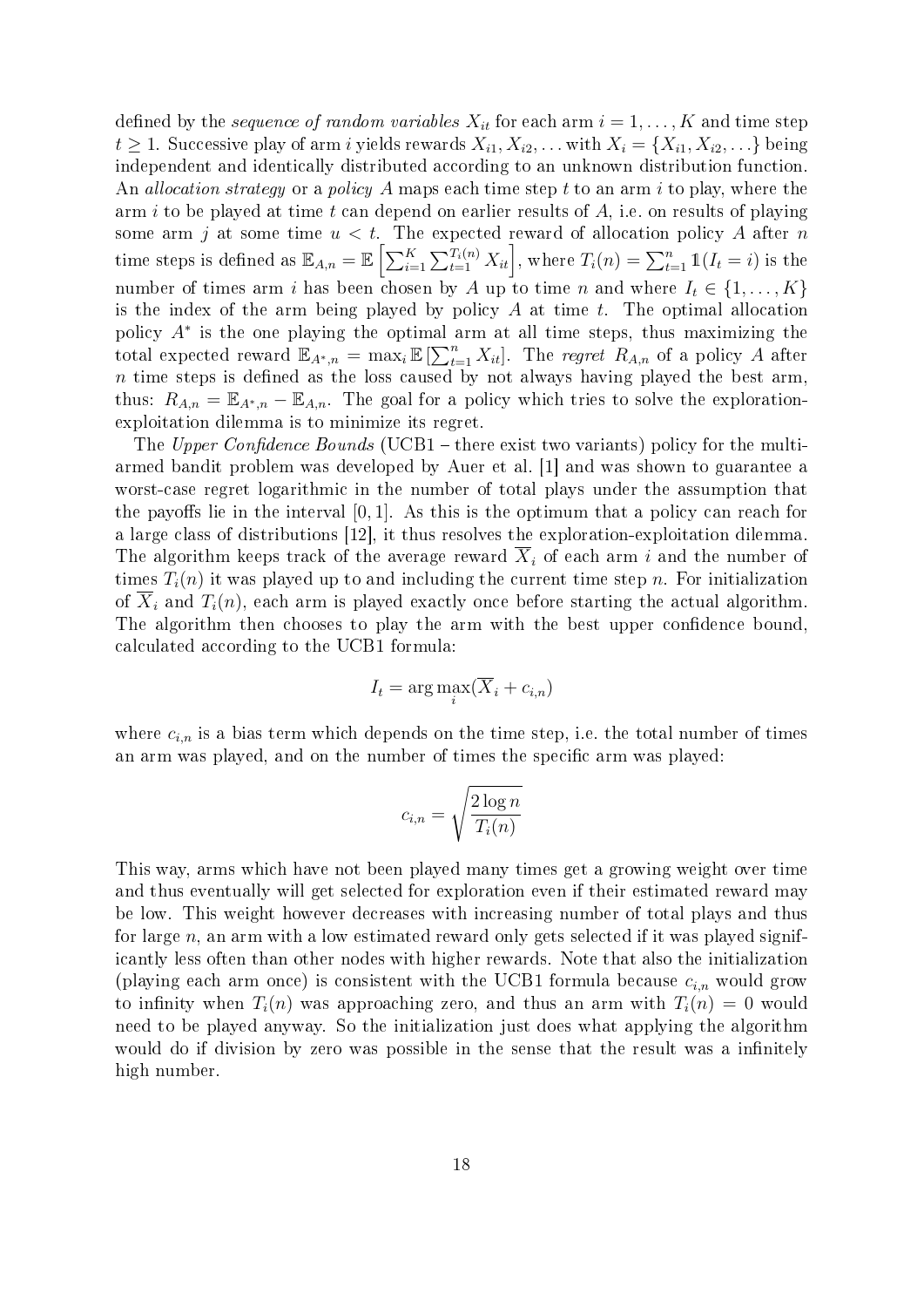Assuming that rewards  $X_{it}$  lie in the interval [0, 1], Auer et al. [1] prove with the help of Chernoff bounds and Hoeffding's inequality that the following bounds for the UCB1 policy hold at time step n:

$$
\mathcal{P}(\overline{X_i} \ge \mathbb{E}(X_i) + c_{i,n}) \le n^{-4} \tag{3.1}
$$

$$
\mathcal{P}(\overline{X_i} \le \mathbb{E}(X_i) - c_{i,n}) \le n^{-4} \tag{3.2}
$$

These bounds state that the average reward achieved by UCB1 lies in the interval of the the real expectation value plus/minus the bias term with high probability (increasing with the number of played arms).

#### 3.3 The UCT algorithm

UCT stands for UCB1 applied to Trees and was first described by Kocsis and Szepesvári [12]. It has been applied to the game of Go (a game with perfect information) shortly after its development and since the resulting program MoGo was a huge success [10, 9], the algorithm has experienced a growing popularityf also in many other domains such as General Game Playing (CadiaPlayer, [7, 8]), Klondike Solitaire [3], the Canadian Traveller Problem [6] and Probabilistic Planning (PROST, [11]).

The main idea behind UCT is to improve a (rollout-based) MCTS by using the UCB1 policy at inner nodes of the tree when sampling actions, thus treating each inner node as a separate multi-armed bandit problem. The pseudocode for one iteration of the UCT algorithm for a game tree is given in Algorithm 1, taken (and slightly adapted) from a work by Shafiei et al. [18]. The first three lines initialize the root of the search tree without expanding it yet. The loop starting at line 5 searches through the nodes of the existing tree by determining values for all successors and then following the subtree rooted at the node with the maximum value (line 15). Value determination is done as follows: If there exists an unvisited successor at the current node (line 8), then its value is set to an infinitely large number. Otherwise, if all successors have been expanded already, the UCT formula (line 11) is applied to determine the successor's value. Note that by doing this extra check for unvisited successors, division by zero in the UCT formula is avoided, as successors that have been expanded have also been visited at least once. Also preferring unvisited successors over already visited ones is consistent with the UCT formula, as a node with a visit counter of zero would get an infinite high exploration bonus and thus would get selected also when applying the formula. This also corresponds to the afore mentioned "playing each arm once" initialization commonly used for multi-armed bandit problems.

If the leaf node where the while-loop (line 5) stopped at needs to be expanded (line 17), then this is done and a random successor of the newly added node is chosen (which is again a leaf node). Here, expanding means that the successors are added to the tree, their visit counter and the accumulated rewards are set to zero, but they are not expanded themselves yet. If the current node is a non-terminal state (line 21; this can only be the case after the above check for exploration succeeded and thus a new node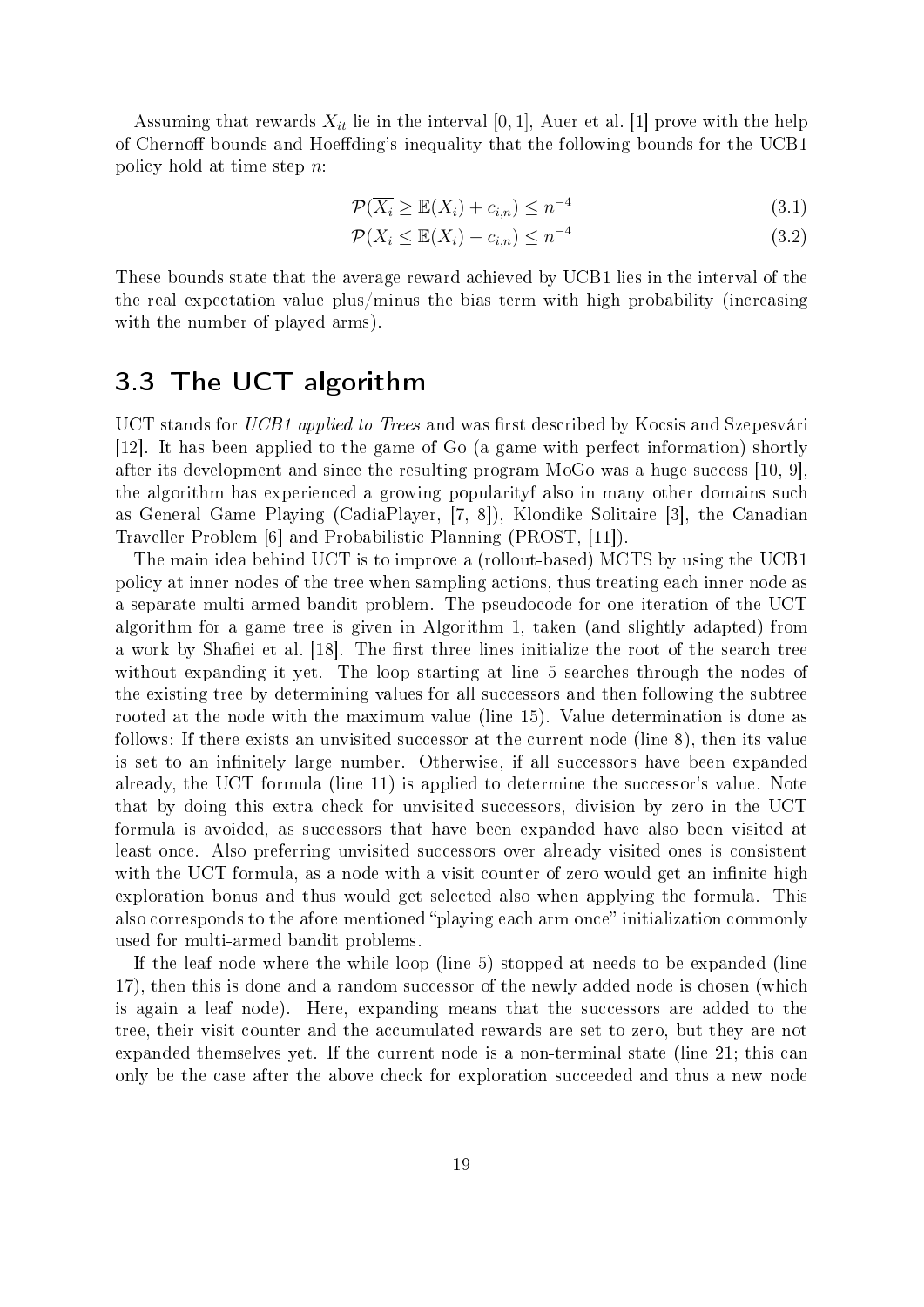Algorithm 1 One iteration of the UCT algorithm

```
1: if root = NULL then
 2: root \leftarrow \text{MAKENODE} \triangleright Initializes the root of the tree
3: end if
4: traverser \leftarrow root5: while not ISLEAF(traverser) do \triangleright ISLEAF(node) tests if
                                                               the given node is a leaf
6: expandLeaf \leftarrow TRUE7: for i = 1 to number [traverser.children] do
8: if traverser.children[i].counter = 0 then \triangleright Will be incremented in
                                                               UPDATEVALUES(...)
9: values[i] \leftarrow \infty \triangleright a vector of reward values for all players
10: expandLeaf \leftarrow FALSE11: else
12: values [i] \leftarrow \text{traverser.}\text{children}[i].\text{values } +C \sqrt{\frac{1}{i}}\frac{1}{\sqrt{2\pi}}\log(trawerser.counter)traverser .children[i].counter
13: end if
14: end for
15: traverser \leftarrow traverser \text{. children} [arg max \text{ values}]16: end while
17: if expandLeaf and not ISTERMINAL(traverser) then
                                    \triangleright ISTERMINAL(node) tests if the given node
                                      corresponds to a terminal state
18: EXPANDNODE(traverser) \triangleright Adds all children of the node and sets their
                                      counters to zero, but does not expand them
19: traverser \leftarrow RANDOMCHILD(traverser)
20: end if
21: if not ISTERMINAL(traverser) then
22: outcome \leftarrow DOMONTECARLOSIMULATION(traverser)
                                    \triangleright Does a Monte Carlo simulation (with random
                                      action choice) until a terminal node is reached
23: else
24: traverser.values \leftarrow \text{GAMEVALUE}\triangleright GAMEVALUE is a vector of rewards for all players,
                                    computed from the value of the completed game
25: outcome \leftarrow traverser.values
26: end if
27: UpdateValues(traverser, outcome)
                   \triangleright Updates the accumulated rewards values and increments the
                     number of visits counters of the nodes along the path to the root
```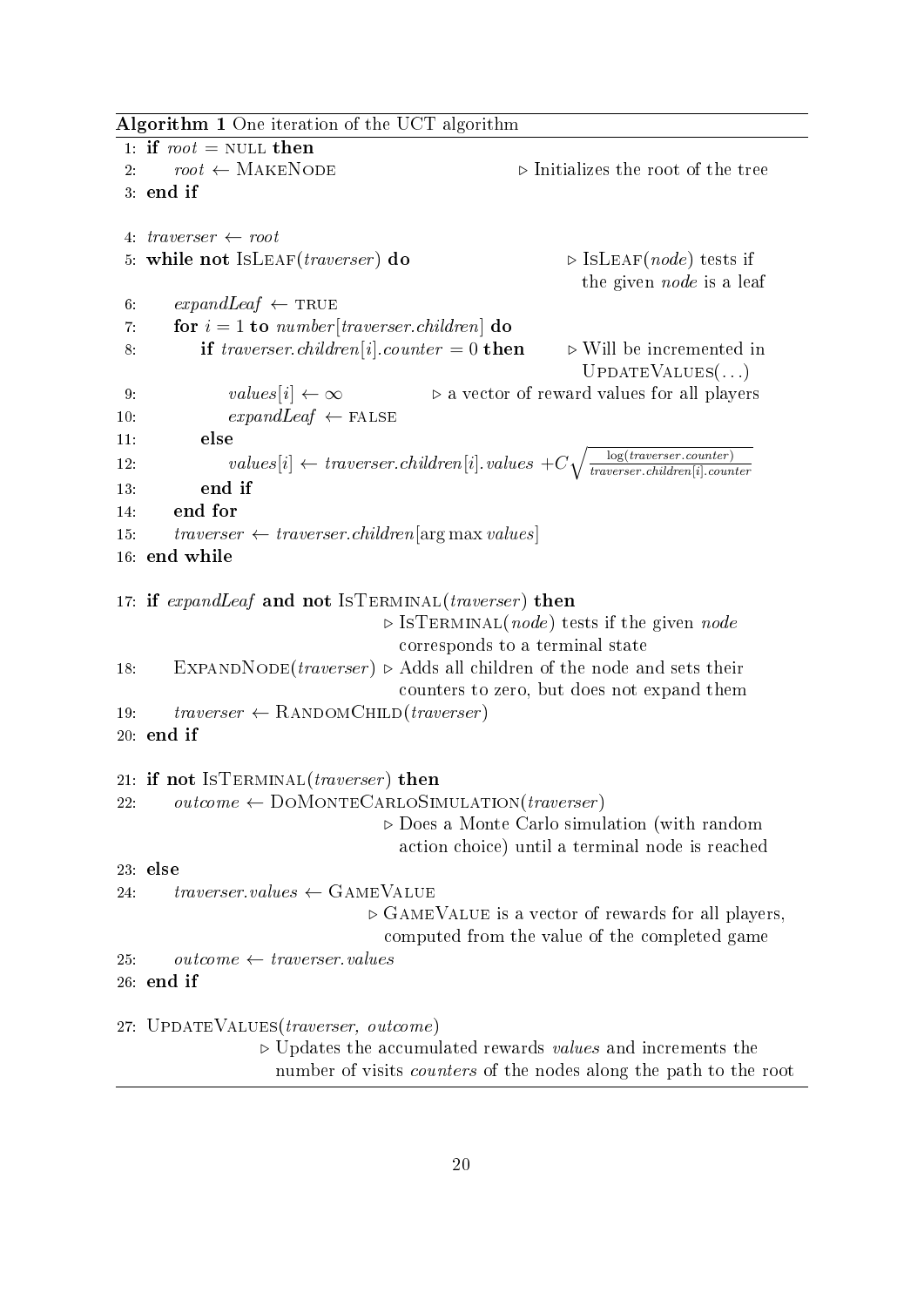has been added to the tree, but still there was not terminal state reached yet), then an MC simulation (with random action selection) is carried out starting at the current node until a terminal state is reached where the state's UCT reward must be computed. Otherwise, if the while-loop (line 5) ended up at a leaf (and thus a terminal state) or the expansion of the leaf reached a terminal state (line 23), then no simulation needs to be performed. The UCT rewards corresponding to the terminal state where the iteration of the UCT algorithm ended up are then propagated back along the path of all visited nodes to the root (line 27). This means all nodes visited during the iteration get their visit counter incremented and the obtained UCT rewards are added.

When doing a theoretical analysis of the UCT algorithm, a non-stationary bandit problem in contrast to the stationary multi-armed bandit problem the UCB1 algorithm was originally designed for  $-$  needs to be examined. This is the case because the sampling probabilities for a specific successor of a node in the tree are changing with each rollout and hence the expected reward  $X_i$  of a node i will drift over time. To take these drifting rewards into account, the bias term  $c_{i,n}$  needs to be replaced or modified appropriately so that the inequalities bounding the average rewards in the case of a stationary multiarmed bandit problem (see equations  $(3.1)$  and  $(3.2)$ ) are still fulfilled even in the case of non-stationary problems. Kocsis and Szepesvári [12] first show that UCB1 can also be applied to non-stationary bandit problems so that its properties still hold if the rewards satisfy some drift conditions. Their main result is to modify  $c_{i,n}$  by multiplying a constant C and by removing the factor 2 in front of the logarithm in the nominator of the formula. They further prove that the UCT rewards obtained at internal nodes of the game tree using this new bias term with an appropriate constant  $C$  satisfies the drift conditions needed for non-stationary bandit problems. The proof of the consistency of the whole procedure is then done with the means of induction over tree depth. For more detailed analyses and a proof sketch see [12] and the references mentioned there.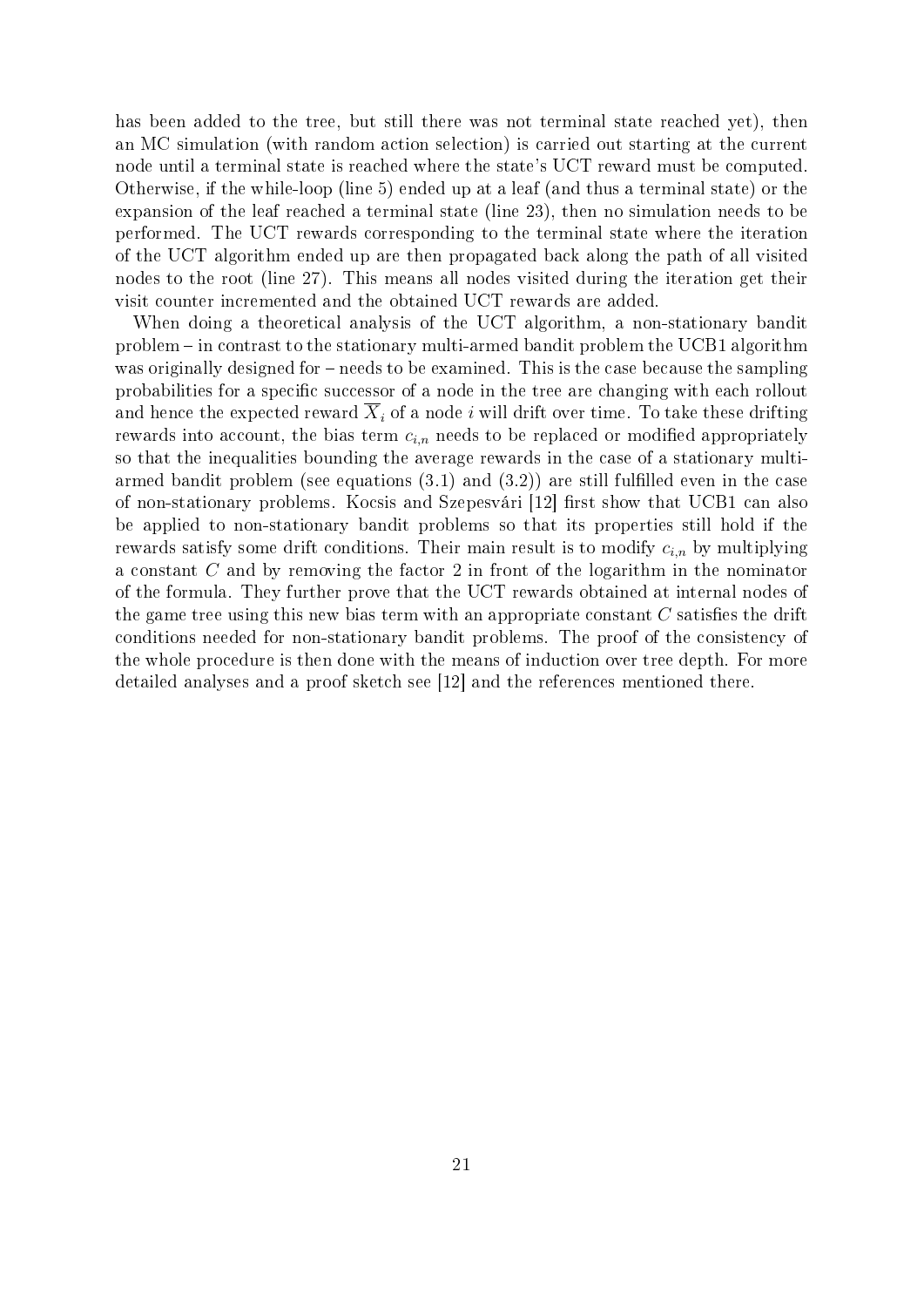# 4 Card Assignment Problem

UCT is designed for the use under perfect information which is not available when playing doppelkopf. There are two possible solutions for this problem: either one directly applies the UCT algorithm to the belief state space rather then the concrete state space, thus dealing with information sets rather than single states of complete information, or one completes the missing information before applying the UCT algorithm. This could be done by assigning the remaining cards (i.e. the cards that the player does not hold and that have not been played before) to all other three players which would then result in a game with complete information. The second approach seemed to be the more appropriate one in order to use the "original" version of the UCT algorithm and thus is the one chosen solution used in this work. Therefore, an algorithm for generating consistent card assignments needs to be implemented.

The first design goal of an algorithm for a UCT player playing doppelkopf solving the card assignment problem is that it preferably assigns the card uniformly at random to avoid generating any bias towards sampled worlds which could then influence the MC search of the UCT algorithm. Still the algorithm should not assign cards purely at random but first consider available information about other players and especially it should distribute the cards in a way which is consistent with the prior game process (of course the prior game could be completely ignored, but this would probably have a very bad impact on the performance of the UCT algorithm).

## 4.1 Consistency of card assignments

The starting point for the card assignment problem is the following: a game of doppelkopf is at a certain time step where a game type has been chosen, maybe some cards have already been played and/or some announcements have been done. A player only knows his own cards, but he has some additional information about the cards of the other players:

- 1. In a marriage game, the marriage player must hold both  $\clubsuit Q$  and thus none of the other players can hold a ♣Q.
- 2. If a player, asked if he wants to play a solo, denied to do so, then he wanted to play marriage, thus the same as in 1 holds.
- 3. In a regular game, a player who announced re must hold (at least) one ♣Q in his hands if he did not play one yet.
- 4. In a regular game, a player who announced kontra cannot hold a ♣Q.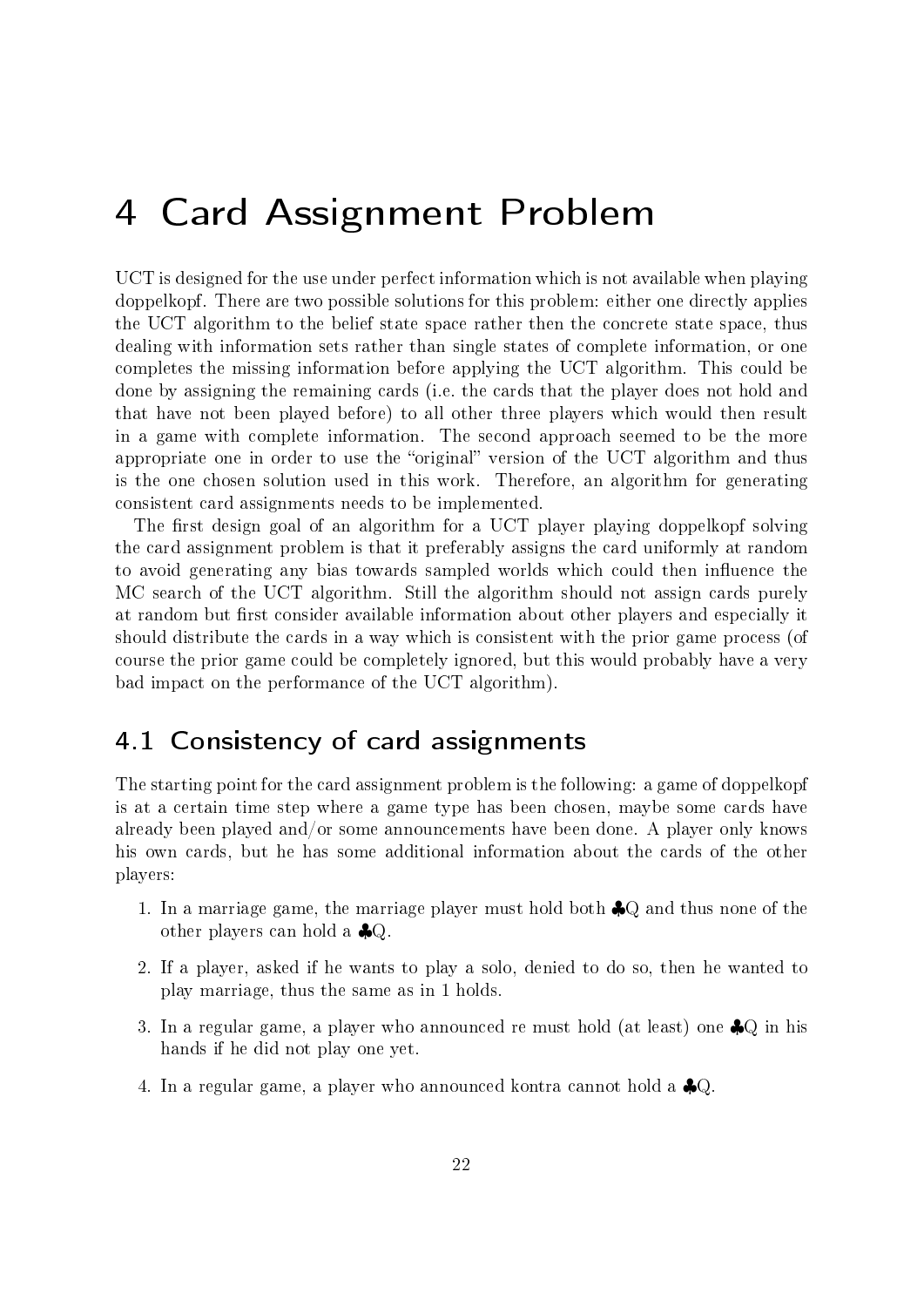5. In any game, a player who did not follow suit at a given moment cannot hold any card belonging to this suit.

To summarize, a player has the following information: he knows which cards have been played and which cards he holds in his hands and thus can compute the set of remaining cards and can possibly exclude for some other player to hold some specific cards or the other way around, he may know that some player must hold a specific card. Note that all cards exist twice in the card deck and that a computer program in contrast to a human player has to differentiate syntactically between two semantically identical cards. This means that if one player must have a  $\clubsuit Q$ , the player does not know which of the two it is unless he holds the other one or the other one was played already. This results in an algorithm which may seem to be a bit more tedious than one expects at first glance.

Before describing the algorithm implemented to solve the card assignment problem, the following section will compare the problem at hand with two similar problems.

#### 4.2 Related problems

Obviously the card assignment problem can be seen as a matching problem [5] from graph theory: given a graph  $G = (V, E)$ , a matching M is a set of pairwise non-adjacent edges, i.e. no two edges share a common vertex. In the case of the card assignment problem, the set of remaining cards needs to be assigned to the players, or to be more precise, to the player's card slots (i.e. each player has a number of card slots equal to the number of cards he needs to get assigned). The resulting graph is a bipartite graph  $G = (V = (X, Y), E)$  [5], where X is the set of cards to be assigned, Y is the set of the card slots of all players and  $E$  is the set of edges between  $X$  and  $Y$ . There is an edge between a card  $x \in X$  and a player's card slot  $y \in Y$  if and only if this player can have this card, i.e. if assigning x to y is consistent with the prior game process. Obviously X and Y have the same cardinality and the card assignment problem translates to the problem of finding a *perfect (bipartite)* matching in the corresponding graph.

Alternatively the card assignment problem can be formulated as a constraint satisfaction problem (CSP) [16]: a CSP is a 3-tuple  $\langle X, D, C \rangle$ , consisting of a set X of variables. a domain D for the variables in X and a set of constraints C over the variables X. A solution for a CSP is an evaluation  $v: X \to D$  which satisfies all constraints C. In the case of the card assignment problem, X is the set of cards that need to be assigned to players,  $D$  is the set of card slots of all players and  $C$  is the set of constraints. There are two types of constraints: the first type is unary and restricts the domain of a variable  $x \in X$  so that the card corresponding to x can only be assigned to slots of the player(s) that can have the card in a consistent card assignment. The second type of constraints is binary and states that all variables  $x \in X$  must have a different value  $d \in D$ , i.e. no two cards can be assigned to the same card slot of a player. Then every solution to the CSP constructed in the way described corresponds to a consistent card assignment.

For the purpose of designing an algorithm which assigns the cards uniformly at random, the probability for a card to be assigned to a specific player needs to be known. This is where the card assignment problem could be transformed into a matching problem,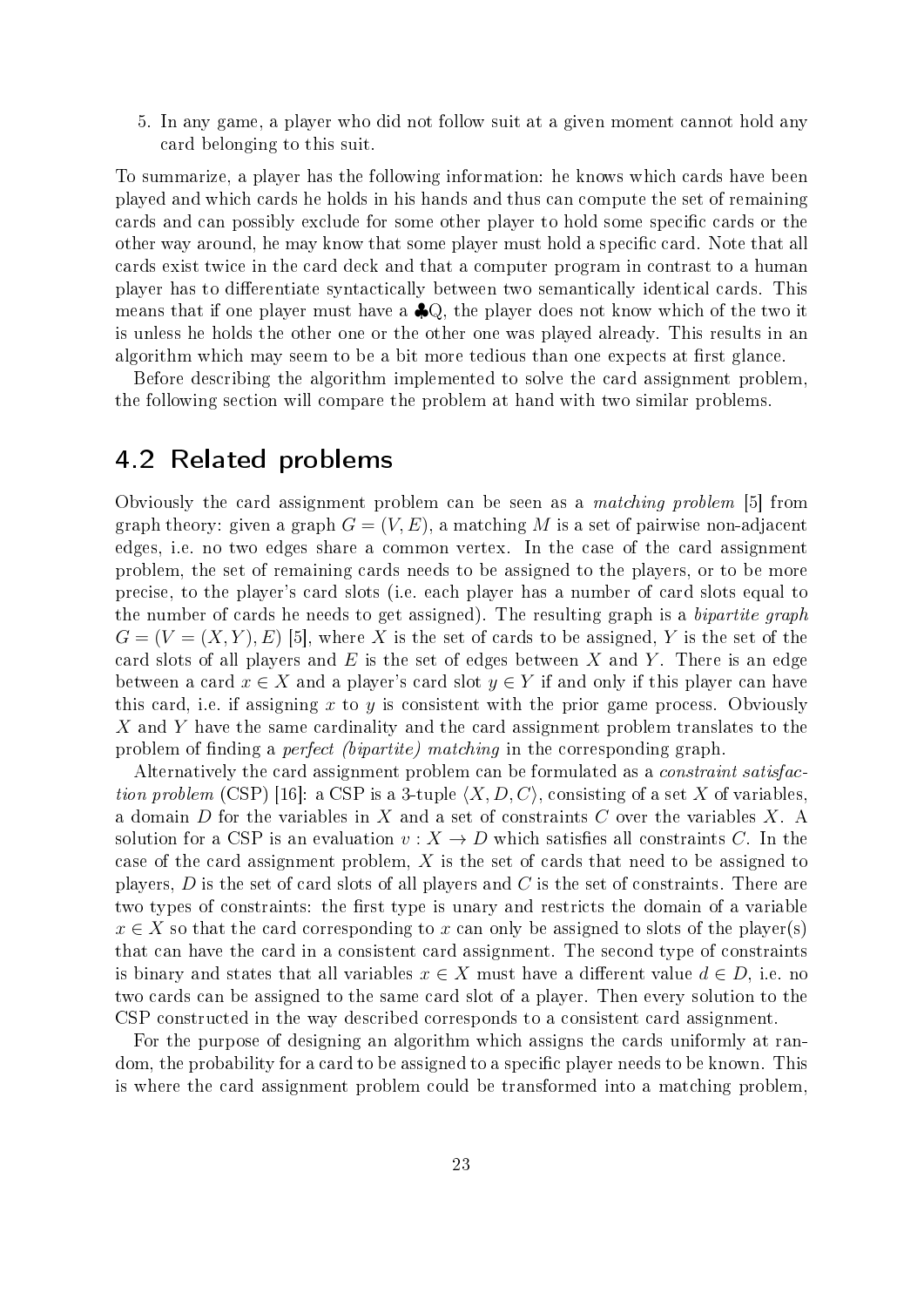a CSP or a third representation, with the goal of computing the number of consistent card assignments which corresponds to the number of solutions to the problem. If this number is known, then an algorithm for the card assignment problem can be designed in the following way: let N be the number of consistent card assignments and let  $x$ be a card of the remaining cards  $X$  that still needs to be assigned. Assign the card hypothetically to player  $i$  if this is allowed in the sense that it is consistent with the prior game process. Then the number  $N_i$  of consistent card assignments, given that x would be assigned to  $i$ , is computed, otherwise  $N_i$  is set to zero. This has to be done for all four players, resulting in  $N_1$ ,  $N_2$ ,  $N_3$  and  $N_4$ . Then card x gets ultimately assigned to player i with probability  $N_i/N$ . Doing this for all remaining cards  $x \in X$  yields a uniformly random card assignment.

There exist several polynomial algorithms for solving matching problems (e.g. the Hungarian algorithm [13]) and for the special case of bipartite matchings, there is even a fully polynomial time randomized approximation scheme for counting the number of bipartite matchings [2]. Also for solving CSPs, there are several known algorithms, most of them based on backtracking, constraint propagation (e.g. the AC3-algorithm [16]) or local search. However determining the number of perfect matchings in a general graph is #P-complete and also using the polynomial approximation scheme for the bipartite case seems to be too much work load for just computing a number which will then be used in another algorithm which does the actual card assignment. Similarly, solving CSPs with a finite domain is an NP-complete problem in general and thus computing the number of solutions for such a CSP is at least  $\#P$ -complete. Computing the number of solutions for complex problems before the actual card assignments can be generated seems to be a too large overhead to be justified just by having a perfect uniformly random card assignment. Instead I propose my own rather intuitive card assignment algorithm which will be described in the next section.

## 4.3 Card assignment algorithm

The general idea of the algorithm is the following: first assign all cards that need to be assigned in a specific way, i.e. there is only one possibility of assigning them in the sense that there exists only one player who can have the card. This is repeated until there are no more such uniquely assignable cards. Then the algorithm needs to check if a player still needs to get a  $\clubsuit Q$ , which can be the case because he announced re, because three other players announced kontra, because two players announced kontra and the second re-player is doing the card assignment and thus knows the last player needs to have the other ♣Q or because a player wanted to play a marriage but could not because someone else plays a solo  $-$  all other cases such as marriage are covered by the case above where also a ♣Q can uniquely be assigned to only one player. If there is such a player, then this is first taken care of by assigning one or two  $\clubsuit Q$  to the player(s) in question, breaking ties in an arbitrary way as it does not make a semantic difference for the UCT algorithm. As soon as no more cards are to be assigned in a unique way, cards get assigned to a random player. Each time after a card was assigned to a player,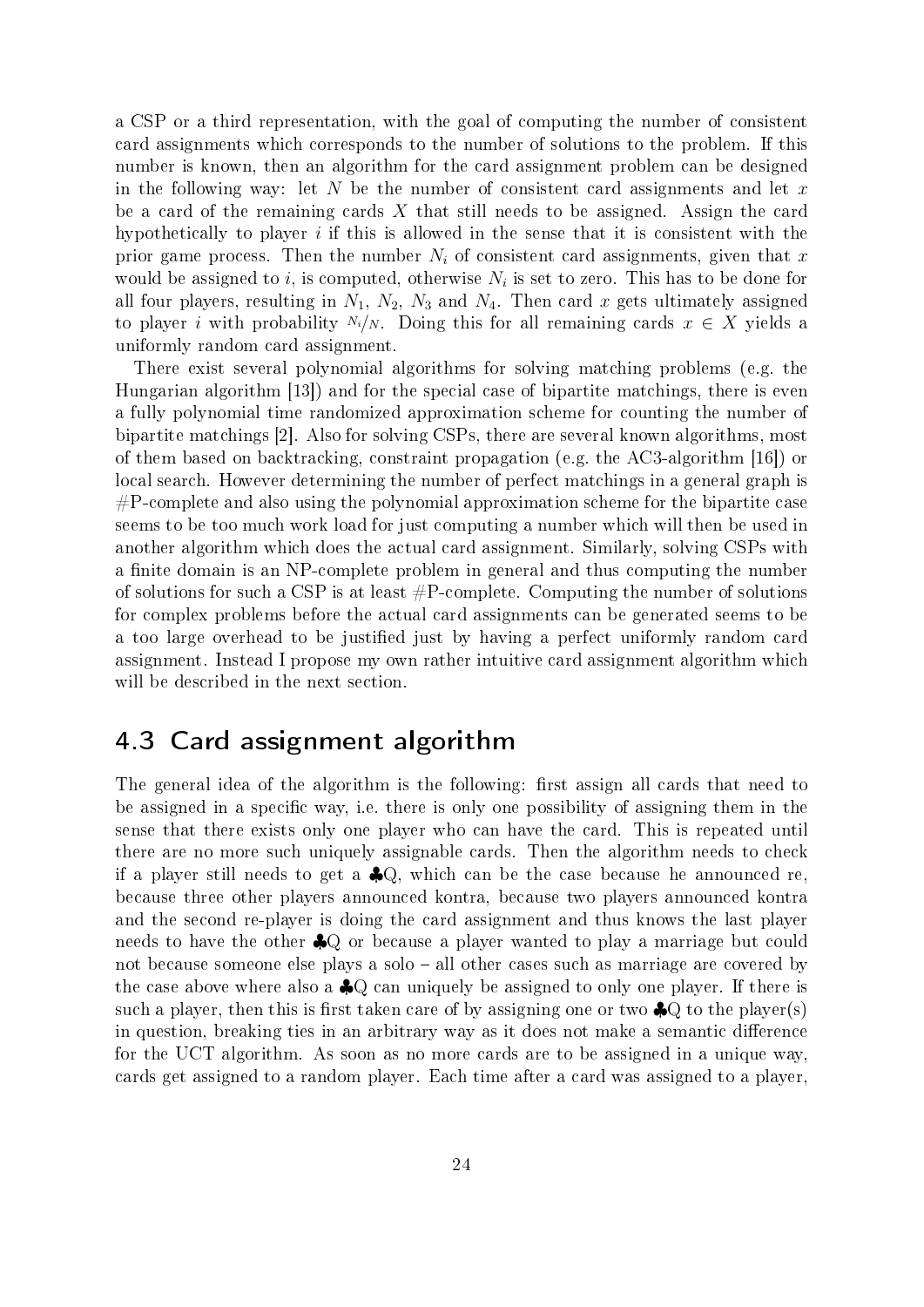two checks are performed which possibly lead to a repetition of the algorithm because a player may have all cards he needs or because a player needs to get all cards he can possibly get.

| <b>Algorithm 2</b> The card assignment algorithm: Part 1                          |
|-----------------------------------------------------------------------------------|
| $1$ : data                                                                        |
| $remaining Cards: set <$ Cards<br>2:                                              |
| cardsToAllowedPlayers: Card $\rightarrow$ set <player><br/>3<sub>1</sub></player> |
| $plays rsl100000000000$ $\;$ set <player><br/>4.</player>                         |
| $plays Count: Player \rightarrow int$<br>5.                                       |
| cards ToAssignedPlayer: Cards $\rightarrow$ Player<br>6.                          |
| 7 end data                                                                        |
| 8: procedure ASSIGNCARD(card, player)                                             |
| $\triangleright$ requires: remaining Cards. contains (card)<br>9:                 |
| $cards ToAllowedPlayers[card].contains(player)$<br>10:                            |
| plays Count[player] > 0<br>11:                                                    |
| $cardsToAssignedPlayer[card] \leftarrow player$<br>12 <sup>12</sup>               |
| remaining Cards. remove(card)<br>13.                                              |
| $REDUCEBYONE(player CardsCount[player])$<br>14:                                   |
| if $player CardsCount[player] = 0$ then<br>15:                                    |
| for card in remaining Cards do<br>16:                                             |
| $cards To AllowedPlayers[card].remove(player)$<br>17:                             |
| end for<br>18:                                                                    |
| end if<br>19.                                                                     |
| if IsQUEENOFCLUBS(card) and playersThatNeedCQ.contains(player) then<br>20:        |
| plays TRatNeedCQ. remove(player)<br>21:                                           |
| end if<br>22:                                                                     |
| 23 end procedure                                                                  |

This paragraph describes the first central method of the algorithm in more detail: ASSIGNCARDS(). The pseudocode of the algorithm is split into two parts and shown in Algorithms 2 and 3. There are four data structures that contain the information the UCT player has about the other players cards. They should be precomputed once and must be available to both involved methods of the algorithm. As  $\text{ASSIGNCARDS}()$ modifies these data structures and in order to generate a lot of card assignments for the same given state, they should also be stored separately as a copy in order to avoid recomputation. These data structures are shown in the first block starting at line 1: a set of cards *remainingCards*, storing all cards that need to be distributed among players, a map cardsToAllowedPlayers of the same size, mapping each remaining card to a set of players being able to have this card, a set of players playersThatNeedQueenOfClubs that contains all players that need to have a  $\clubsuit Q$  and a map players Cards Count which maps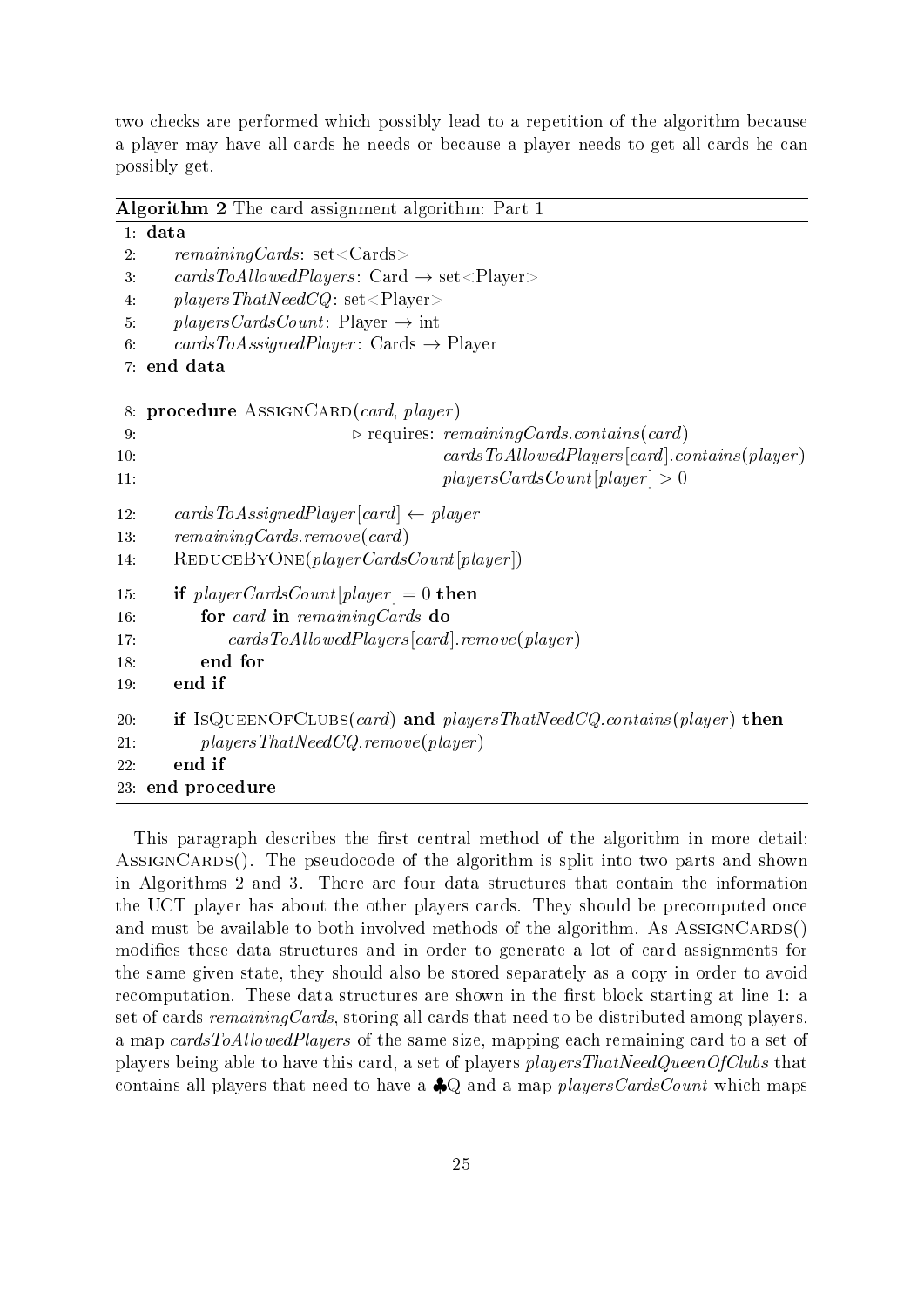each player to the number of cards he must get assigned. There is an additional data structure cardsToAssignedPlayer, initially empty, which will store the result of the card assignment by mapping each card from remainingCards to the player it got assigned to.

Starting in line 8, the method AssiGNCARD(card, player) is shown. Given a player player and a card card, it assigns card to player. To do so, the three statements shown in lines 9 to 11 are required to hold: card must be contained in the set of remaining cards, *player* must be allowed to get *card* and the player still needs to get at least one card, i.e. he did not get as many cards as he needs yet. The method then does the actual assignment, removes the card from the set of remaining cards and decrements the number of cards the player still needs by 1. In line 15, a check to determine if the player now has enough cards is performed. If this is the case, the player gets completely removed from all entries in cardsToAllowedPlayers so that he will not be considered further. The next check is performed in line 20 and tests if the card just assigned is a ♣Q and if the player the card was assigned to still needed to get a ♣Q. In the case the check succeeds and the player gets removed from  $playersThatNeedCQ$ . This concludes the first method ASSIGNCARD.

The core method of the card assignment algorithm,  $\text{ASSIGNCARDS}$ ), starts at line 24 and will be described next. The first check at line 25 is a termination criterion, as the method calls itself recursively, each time assigning exactly one more card to a player. The for-loop beginning at line 28 searches for the first card in the set of remaining cards which can only be assigned to one player. If such a card is found, the method  $\triangle SSIGNCARD$ is called for this card and the player that can have it. Afterwards, ASSIGNCARDS is called again in order to possibly find more cards that are to be uniquely assigned. This needs to be done because ASSIGNCARD may always change cardsToAllowedPlayers by removing a player who got all the cards he needs.

If there are no (more) cards that only can be assigned to a single player, then the next "unique assignment possibility" check is performed: starting at line 36, the algorithm iterates over all three other players, i.e. the players different from the UCT player who uses the card assignment algorithm for the UCT algorithm. The set of cards that the player (still) can have has to be computed. If the number of cards the player can have equals the number of cards he still needs to get, then all these cards get assigned to that player. As this finally removes the player from all entries in *cardsToAllowedPlayers*, the method AssignCards must be called again, starting again with the first loop where it is now again possible to find a card which can only be assigned to one player. Note that the recursive call stops the for-loop in line 36, but this is still a consistent procedure as it is not possible that assigning a card which can only be assigned to one player could be "wrong". It is especially impossible that if another player who needs to have exactly the cards he can have (which would have been checked if the for-loop was continued) cannot have all these cards assigned anymore, because that would be a contradiction to the existence of a consistent card assignment as such. Also, if two players need exactly all the cards they can have, also the third player's cards are exactly determined. More formally, let  $a$  be the set of cards which can be assigned to players 1 and 2,  $b$  the set of cards for players 1 and 3, c for 2 and 3 and d for all three players. Let the number of cards player 1 still needs be denoted by  $N_1$ , similar  $N_2$  and  $N_3$  the number of cards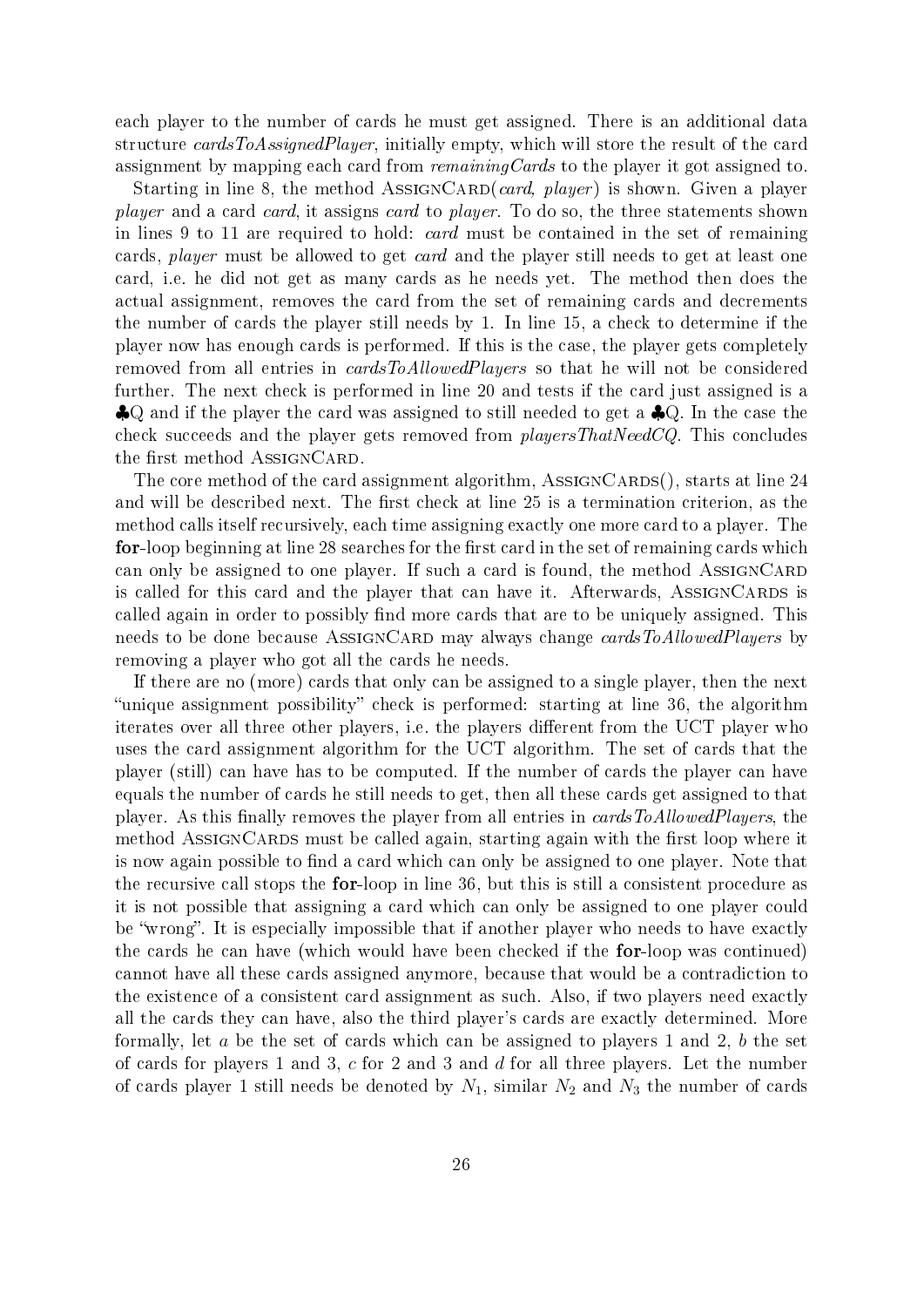```
Algorithm 3 The card assignment algorithm: Part 2
24: procedure ASSIGNCARDS
25: if remainingCards = \emptyset then
26: return
27: end if
28: for card in remainingCards do
29: plays \leftarrow cardsToAllowedPlayers[card]30: if |plays| = 1 then
31: player \leftarrow \text{the element in } players32: AssignCard(card, player)
33: return AssignCards()
34: end if
35: end for
36: for player in \{p \in \{1, 2, 3, 4\} \mid p \neq UCT player \} do
37: possibleCards ← { c | remainingCards.contains(c)
                             \land cardsToAllowedPlayers[c].contains(player) }
38: if |possibleCards| = playersCardCount[player] then
39: for card in possibleCards do
40: ASSIGNCARD(card, player)
41: end for
42: return AssignCards()
43: end if
44: end for
45: if playersThatNeedCQ \neq \emptyset then
46: card ← some element of { c | remainingCards.contains(c)
                                   \wedge IsQuEENOFCLUBS(c)}
47: player \leftarrow some element of playersThatNeedCQ
48: ASSIGNCARD(card, player)
49: return AssignCards()
50: end if
51: card \leftarrow first element in remaining Cards
52: player \leftarrow CHOOSEUNIFORM(cardsToAllowedPlayers[card])
53: ASSIGNCARD(card, player)54: return AssiGNCARDS()
55: end procedure
```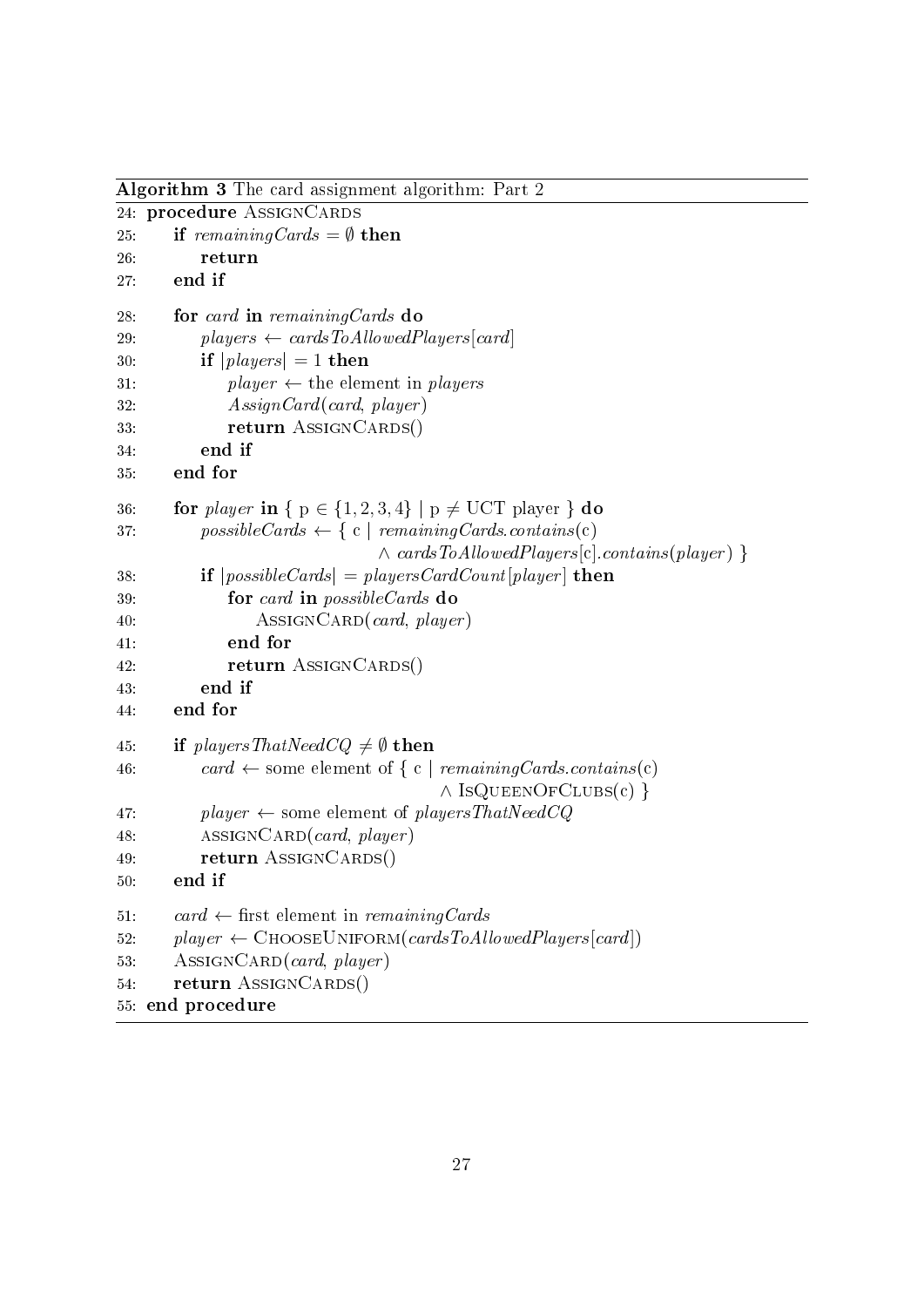players 2 and 3 still need. Furthermore it must always hold that the number of cards a player can have is at least as big as the number of cards he still needs to have. Formally,  $|a| + |b| + |c| \ge N_1$ ,  $|a| + |c| + |d| \ge N_2$  and  $|b| + |c| + |d| \ge N_3$ . Obviously, entirely removing a player from the lists because he got all cards does not break the inequalities that guarantee that there are enough cards for the other two players.

When the algorithm for the first time reaches the next if-statement at line 45, then there are no more cards that can only be assigned in a unique way. Before assigning cards randomly though, there is another check to be performed: if there is still a player who needs to get a  $\clubsuit Q$  assigned, then this is done next. In the case that there are even two players who need a ♣Q, then an arbitrary ♣Q of the two cards is assigned to an arbitrary player of those who still need one. The algorithm will then recursively call ASSIGNCARDS again and will also assign the other remaining  $\clubsuit Q$  to the correct player in one of the future calls to the method. When none of the above checks trigger, then line 51 will be reached and the card will be assigned randomly to one of the players who can have it. Note that this implementation of the card assignment algorithm does not use card slots of players, but the players themselves. This is discussed further in the next section.

#### 4.4 Analysis of the card assignment algorithm

As stated at the beginning of this chapter, an important goal when generating card assignments is to avoid any bias which could influence the UCT algorithm. Thus it is important to have a look at the card assignments produced by the algorithm described in the previous section. However, one should first note that this card assignment algorithm always terminates because in each call to  $\triangle$ SSIGNCARDS, it assigns exactly one card to a player and thus the termination check in line 25 will eventually succeed (and recursively succeed until all recursive calls have been terminated). As the algorithm always first assigns cards that can only be uniquely assigned to a player and for the remaining cards, it assigns them strictly at random, it obvious that whenever the algorithm terminates, a correct and consistent card assignment was generated. Furthermore, for the same reason (the way of constructing the card assignments), each legal card assignment (ignoring double cards and card positions) can be generated with a strictly positive probability. Still, the produced card assignments are not generated uniformly at random. Generally speaking, this is due to the fact that the probabilities used in the algorithm are not calculated according to the relation of the number of times a card is assigned to a specific player divided by the number of consistent card assignments. More specific, already the fact that the algorithm at hand does not consider card slots but only players to assign cards to does not take into account the different probabilities of a card to be assigned to a player depending on how many cards this player still needs. This can be demonstrated with the help of the following small example: there are four cards left to be assigned to the three players other than the UCT player himself. One of them must be uniquely assigned to a player, thus there are three cards left for two players, one of whom (say player 1) needs to get two cards and the other one (say player 2) just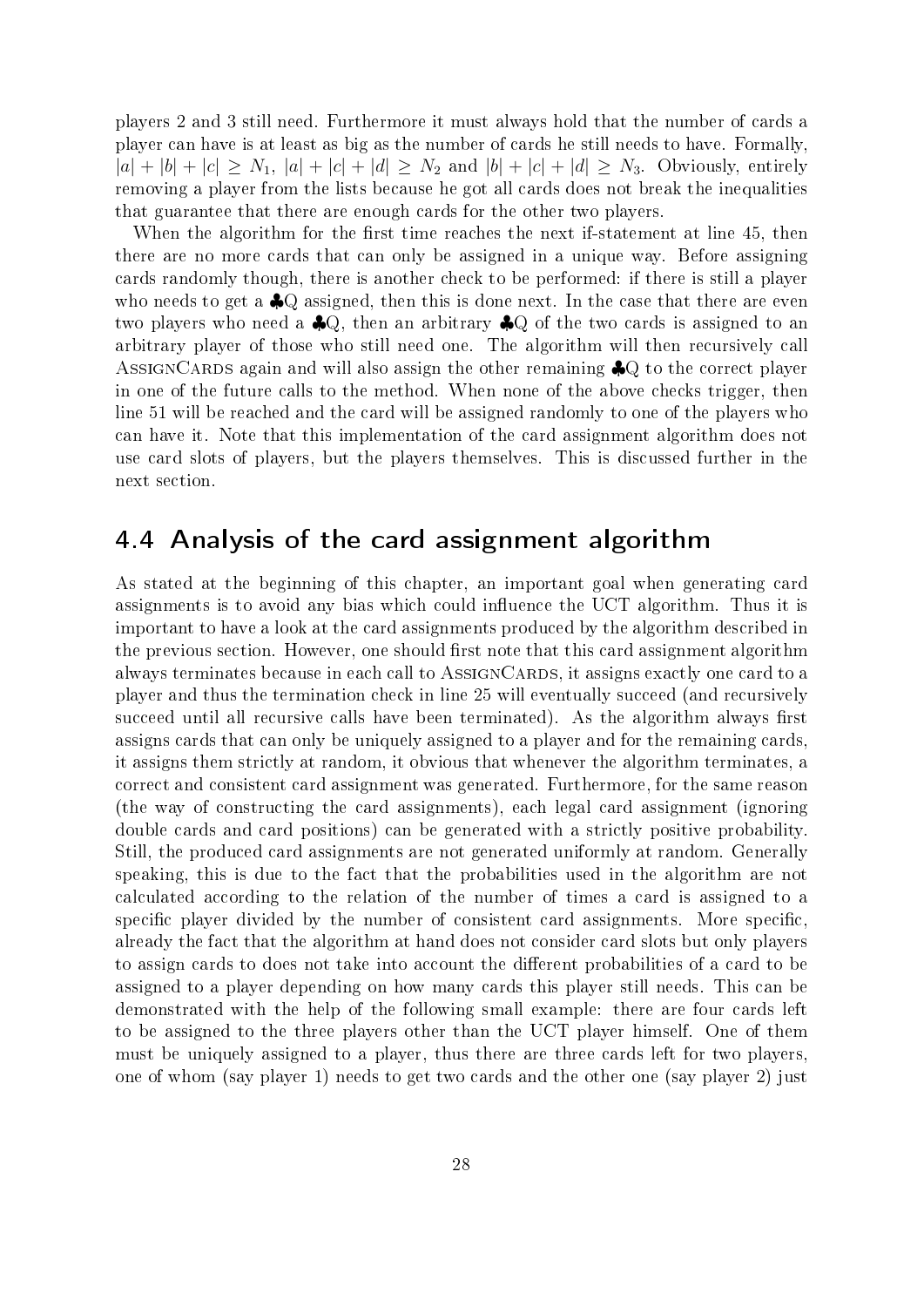needs one. All three cards can be assigned to both players. The first card the algorithm assigns should be assigned to player 2 with probability of one third (in two out of six possible assignments) and to player 1 with probability of two thirds (in four out of six possible assignments). As the algorithm just considers the players and not the actual card slots, it will assign the card to player 1 or 2 with an equal probability of one half.

Of course, the algorithm could be adapted to circumvent this problem by also considering the number of cards a player needs rather then only the set of possible players a card can be assigned to. Still the card assignment produced would not be uniformly random because assigning one or two ♣Q to a player who still needs a ♣Q ignores the probabilities of the cards being assigned to players. The above example only needs to be slightly adapted to demonstrate this fact: again there are three cards which need to be assigned to two players, but this time two of the cards are a  $\clubsuit Q$  and player 1, who needs to get two cards, must get a ♣Q assigned. As there are no more cards to be uniquely assigned to a specific player, the algorithm will now reach line 45 and assign a ♣Q to player 1. Afterwards, there are two cards remaining which will be assigned to player 1 and 2 with an equal probability of one half. This means that player 1 ends up having both ♣Q or just one ♣Q and the other card with an overall probability of one half each. Similarly, player 2 gets a  $\clubsuit Q$  or the third card with probability of one half each. Clearly, this is again "wrong" in the sense that player 2 should have the third card with a probability of one third only and a  $\clubsuit$ Q with a probability of two thirds. The problem in this case is the fact that player 1 will anyway end up with a ♣Q, and thus the algorithm would not need to take care of assigning it first to that player, but as it does so, the correct probabilities are not respected.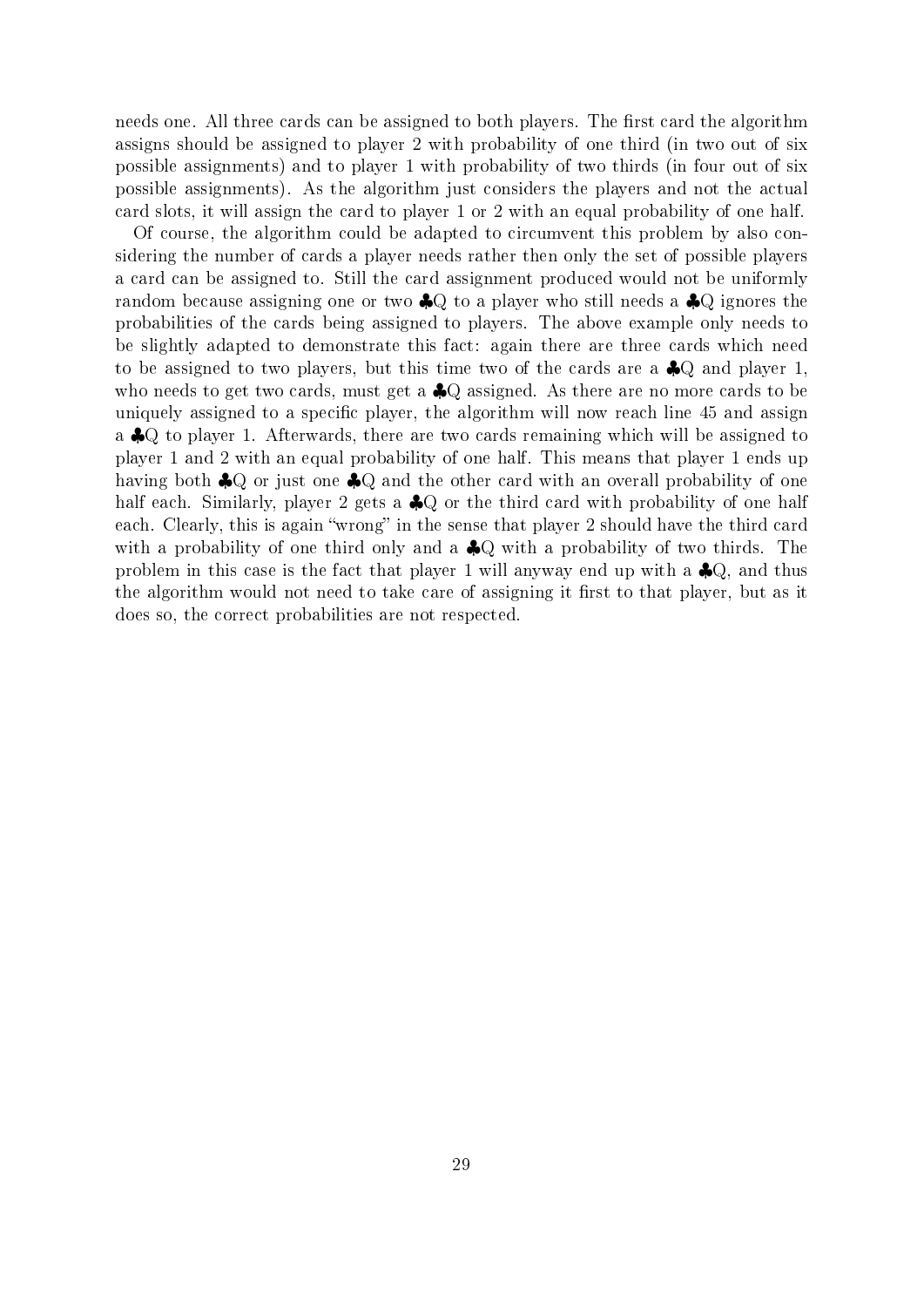## 5 Implementation

This chapter is intended to describe how the doppelkopf framework and the UCT algorithm for doppelkopf is implemented. Both the framework and the UCT algorithm incorporate some subtleties; the framework implements doppelkopf in a way that slightly differs from the official rules at some points (still without changing the semantics of the game but only some of the procedures before the card play begins). The UCT algorithm could generally be implemented in many different ways and was implemented with several options which will be described. The first section illustrates the implementation of the doppelkopf framework and the second section explains the different UCT versions implemented for the framework. An additional third section summarizes all available options for the complete program.

## 5.1 Doppelkopf framework

There exist a few commercial doppelkopf programs, but I only found one open source implementation for doppelkopf, called  $\bar{F}$ ree $Doko^1$ . It is written in  ${\rm C++}$  and implements a GUI for playing with human players, an AI player who plays based on rules and heuristics (with a huge amount of options that can be configured). As I was only interested in the official rules and as the open source project has a huge amount of sources, I decided to start a new implementation of doppelkopf from scratch. The disadvantage with this approach is that comparing my program with an existing implementation was not possible. In exchange I was free to choose my own implementation details and programming style which made it easier to adopt the UCT algorithm in a convenient way. I also resigned to implement a GUI but preferred to write a console-based program, as the main purpose of writing the program was to test AI players based on the UCT algorithm and not to be played by human players.

The whole program is written in  $C++$  and uses the module "program options" from the boost library<sup>2</sup>. It compiles with the gnu g++ compiler<sup>3</sup> under linux<sup>4</sup>.

<sup>1</sup>http://free-doko.sourceforge.net/en/

<sup>2</sup>http://www.boost.org

<sup>3</sup>http://gcc.gnu.org/

<sup>&</sup>lt;sup>4</sup>There might be some problems when using either a boost version which is too old (lower than 1.40.0) or a  $g++$  version which is too new (problems occurred when using version 4.6); versions 4.3 and 4.4 should work.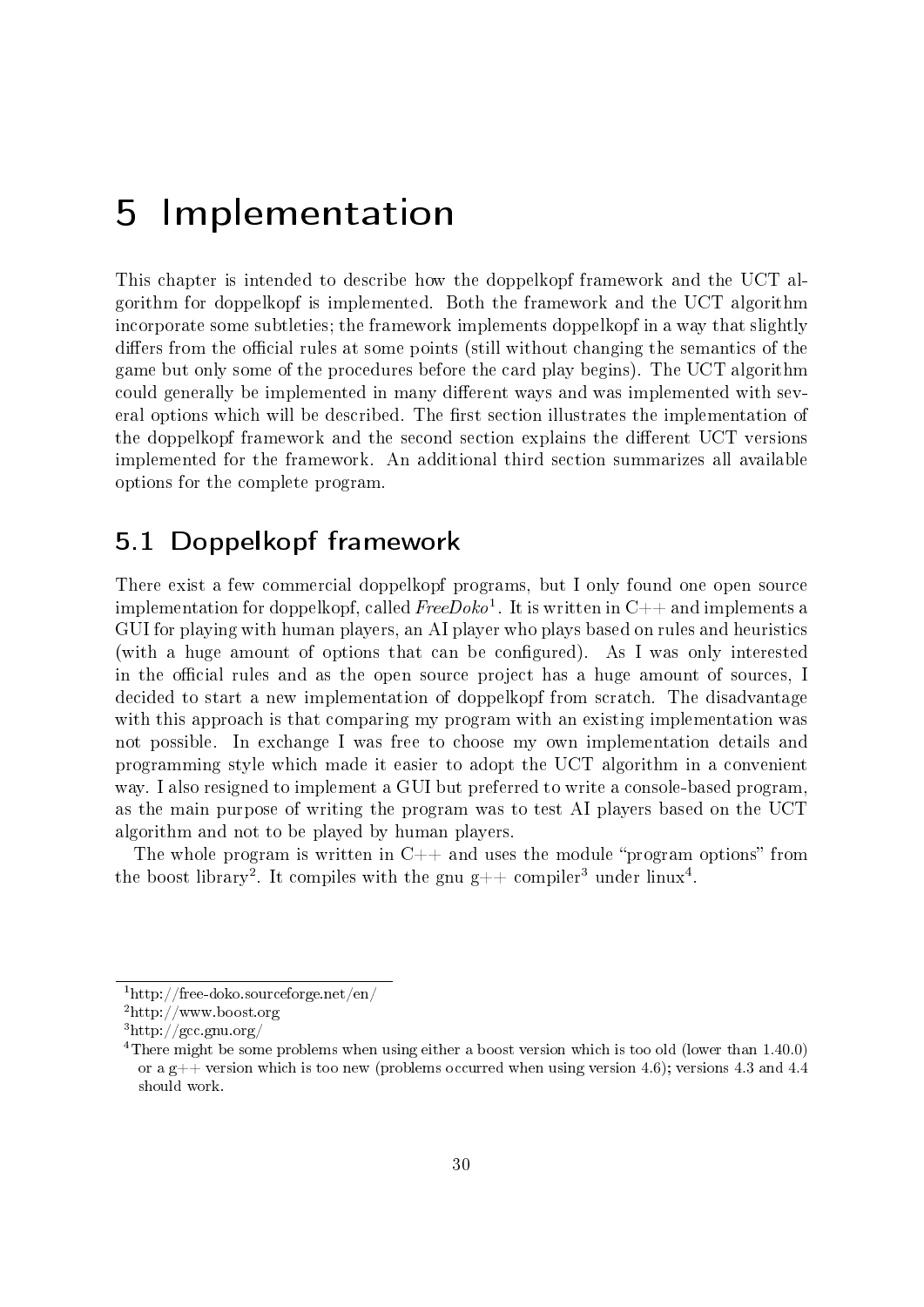#### 5.1.1 General design and structure

In the following, I will describe the design of the architecture and the cooperation of different parts and modules of the program while always keeping a certain level of abstraction. Particularly, I will not describe the architecture itself, i.e. I will not write about specific class names, class diagrams or similar details. Furthermore, as stated in the introduction of this chapter, I explain the process of the game as implemented in the framework, because it is not clear how the official rules should be implemented (e.g. human players can announce at any moment as long they are allowed to; a computer program cannot but has to be asked at discrete time steps).

The general design of the framework is oriented towards a *client-server structure*. Thus, the intent is that the program can be extended easily to have network support and be run on a server. It also makes the structure of the program modular, as the core of the program which implements the game of doppelkopf and its rules (from now on called the *game module*) is strictly separated from the players who play against each other using the program. The interface via which the game and the players communicate works as follows: when starting a new session, all players are first informed about the chosen game options (e.g. number of games, with compulsory solo or not etc.). Then each time before a new game of the session is started, the game module "deals the cards" in the sense that each player gets informed about which cards he got assigned to. The game itself is then played as follows: the game module asks the player at turn to make a move by sending him a vector containing all legal moves and asking him to return an index to the position of the vector which corresponds to the chosen move by the player. A move in this case covers all cases of game moves of doppelkopf, i.e. it can be a move to determine game types at the beginning as well as a card or an announcement move. The advantage of sending the player all legal moves he is allowed to make over asking him to return any move is that the program avoids to check if the move returned by the player is legal or not. This would need to be done if the player was free to submit any move he could think of. The only thing the game module needs to do is to check that the index returned is indeed valid, i.e. it lies in the range of the size of the vector. Another advantage is that the player can be totally ignorant towards the game of doppelkopf, i.e. a random player can just return a random index. After the game module received a valid index of the player at turn, it sends the chosen move to all players. When the game end is reached, the game module determines the winner(s) and calculates the score points. It then informs the players about the score points each player got.

#### 5.1.2 Game module and game process

The game module constitutes the "game master" so to say, i.e. it operates the whole session and communicates with the players who on their part cannot and should not communicate between themselves. This subsection describes the whole game process and the functionality of the game module. As stated above, the game module manages the session with all chosen program options and starts a game by dealing cards and assigning them to the players. The game type determination is the most complicated part of the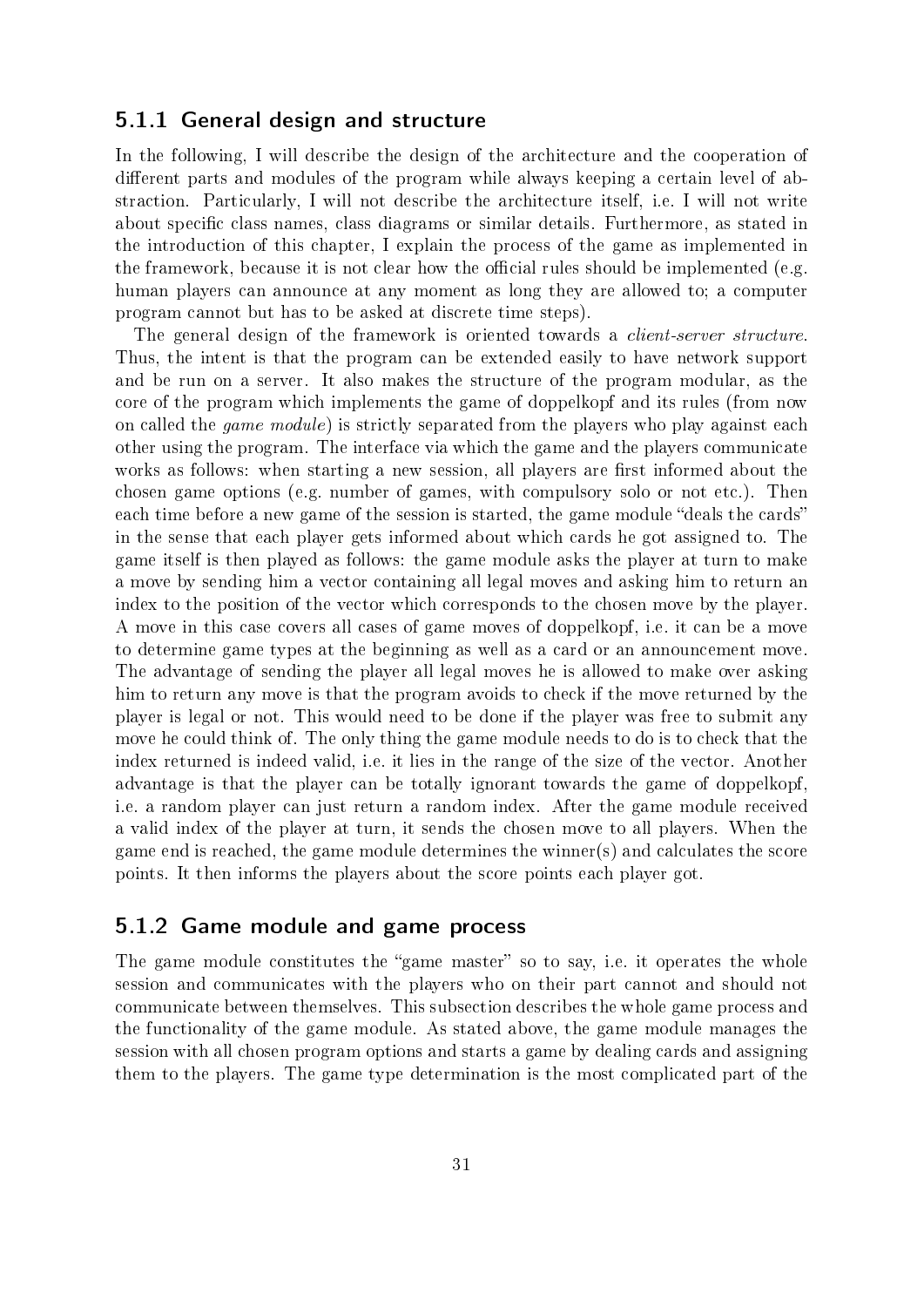game process: the game module starts by checking if the number of remaining games equals the number of open compulsory solos, in which case the player on first position is forced to play his compulsory solo (the so called "Vorführung" or exhibition, see Subsection  $2.2.3$ ). Otherwise, the player positioned first with an open compulsory solo is determined and asked for an "immediate solo", i.e. he is asked if he wants to immediately announce a solo (because his solo would have highest priority), thus shortening the reservation procedure. If there is no such player (because all players already played their compulsory solo or because the chosen options disable compulsory solos), then just the player on first position is asked if he wants to shorten the reservation procedure. If he answers with "yes", then in the next move he will be asked for a game type and then the card play starts. Otherwise, the program asks all players if they have a reservation, starting again with the player on first position. Every time a player answers "no" (i.e. he is healthy) and there is still no player who has a reservation, another player may be allowed to shorten the reservation procedure because he now knows that his solo would have the highest priority. Again, if this player wants to do so, he will be asked to set a game type and the card play will start. Otherwise, the next player (positioned after the last player who was asked for a reservation) will be asked for a regular reservation. This is done until all players have been asked for a reservation or a game type (a solo) has been prematurely determined.

The following example illustrates this non-trivial procedure: player 1 is on the first position, player 2 and 4 did not play their compulsory solo yet but player 1 and 3 already did. Player 2 will thus be the first player to be asked if he wants to shorten the reservation procedure. If he does not want to, then starting with player 1, players will be asked for regular reservations. If player 1 and 2 deny a regular reservation, then the game module must ask player 4 next if he wants to shorten the reservation procedure, because now that he knows that the only other player with a higher priority than himself does not have a reservation, he knows that his solo has highest priority. Of course, if also player 4 is healthy, then player 3 gets asked for a regular reservation and finally player 4 will be asked.

After the players have been asked for a reservation and there is none, a regular game will be played, i.e. the game module advances to card play which is described later. Otherwise, the players need to be asked if they want to play a solo or not (in the latter case they can only have a reservation because they want to play a marriage). This is where the implemented procedure slightly differs from the one stated in the official rules: in order to not to have to permanently check after each response of a player if another player now could immediately announce his solo, players are allowed to shorten the reservation procedure at most once, i.e. during the procedure described above, while players say if they have a reservation or not. Note that it is reasonable to assume that if a player did not want to immediately announce his solo the first time he could do, he also will not do so the second or third time he is asked.

The procedure to ask players if they want to play a solo or not works as follows: starting with the first-positioned player, each player is asked. If a player answers "yes" and he has the highest priority, then the asking procedure is stopped and the player is admitted. The player has the highest priority if he either did not play a compulsory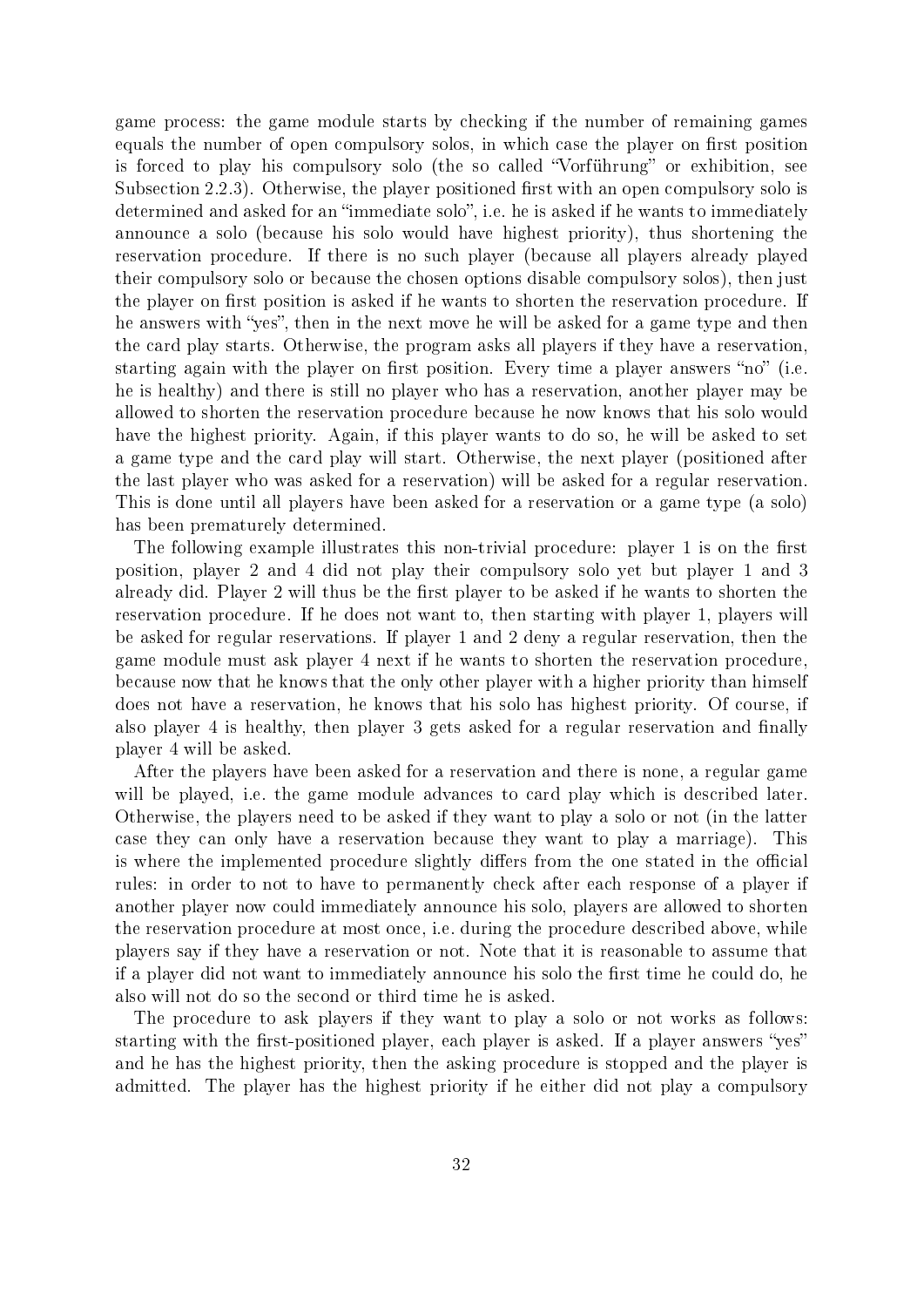solo yet (and thus is the first-positioned player with an open compulsory solo), if all players with an open compulsory solo either did not have a reservation or said "no" to the question if they want to play a solo or not or if all players with a reservation positioned somewhere behind the player already played their compulsory solo and thus he is also allowed for a lust solo. Otherwise, if a player answers "no", he can only be admitted if he is the only one with a reservation. In this case, the player can announce his marriage. Note that this procedure is slightly different from the one described in the official rules, as the game module does not first explicitly ask if players want to play a compulsory solo and then asks for lust solos, but it just asks them if they want to play a solo or not. This means that in some cases a player must reveal if he intended to play a lust solo or not where the same procedure implemented strictly according to the official rules would not have forced the same player to reveal it, because he would never be asked if a player with a compulsory solo positioned somewhere behind him decided to play a solo before. I think that the "information gain" for the compulsory solo player in this case is sufficiently small to be neglected.

After the game type has been determined, the game module starts the card playing part of the game, which means that in all cases except for a marriage where announcing is not possible before the clarification trick, the players are first asked for announcements and then for playing a card. In a doppelkopf game played with humans, players can "always" make an announcement as long as they are allowed to, which is obviously not a reasonable choice for a doppelkopf program. The implementation I chose therefore allows players to make an announcement in the order of positions after a card has been played. Also before the very first card is played, all four players are asked for an announcement. The player who just played a card is not asked for an announcement afterwards, as he was asked before he played a card and thus his information did not change. Thus, after the first card has been played, there are always only three players being asked for an announcement. If there is no announcement done during such a "round" of players being asked, then the next player who needs to play a card is asked to do so. Otherwise, as soon as an announcement is done, all other three players need to be asked for an announcement (again).

There are two interesting implementation details for the card play and announcement procedures: first, there exist two versions for the way the announcing process is modeled. configurable via program options. The first version asks a player to choose between all legal announcements, i.e. the player can immediately announce black if he likes to. The second version only asks if the player wants to make an announcement or not, and if the player answers "yes", the announcement done corresponds to the "next higher" announcement for the player's team. If for example a player of the re-team announced re and the second re-player answers "yes" to the question, this will be interpreted as an announcement of no 90. In order to still allow players to "skip" announcements, a player who answered "yes" will be asked again immediately, even before all other three players are asked. The reason the second version was added to the first one was the hope of reducing the branching factor for nodes in the game tree in order to enhance the performance of the UCT algorithm. This is discussed more in the chapter about experiments. The second implementation detail worth to notice is the following: when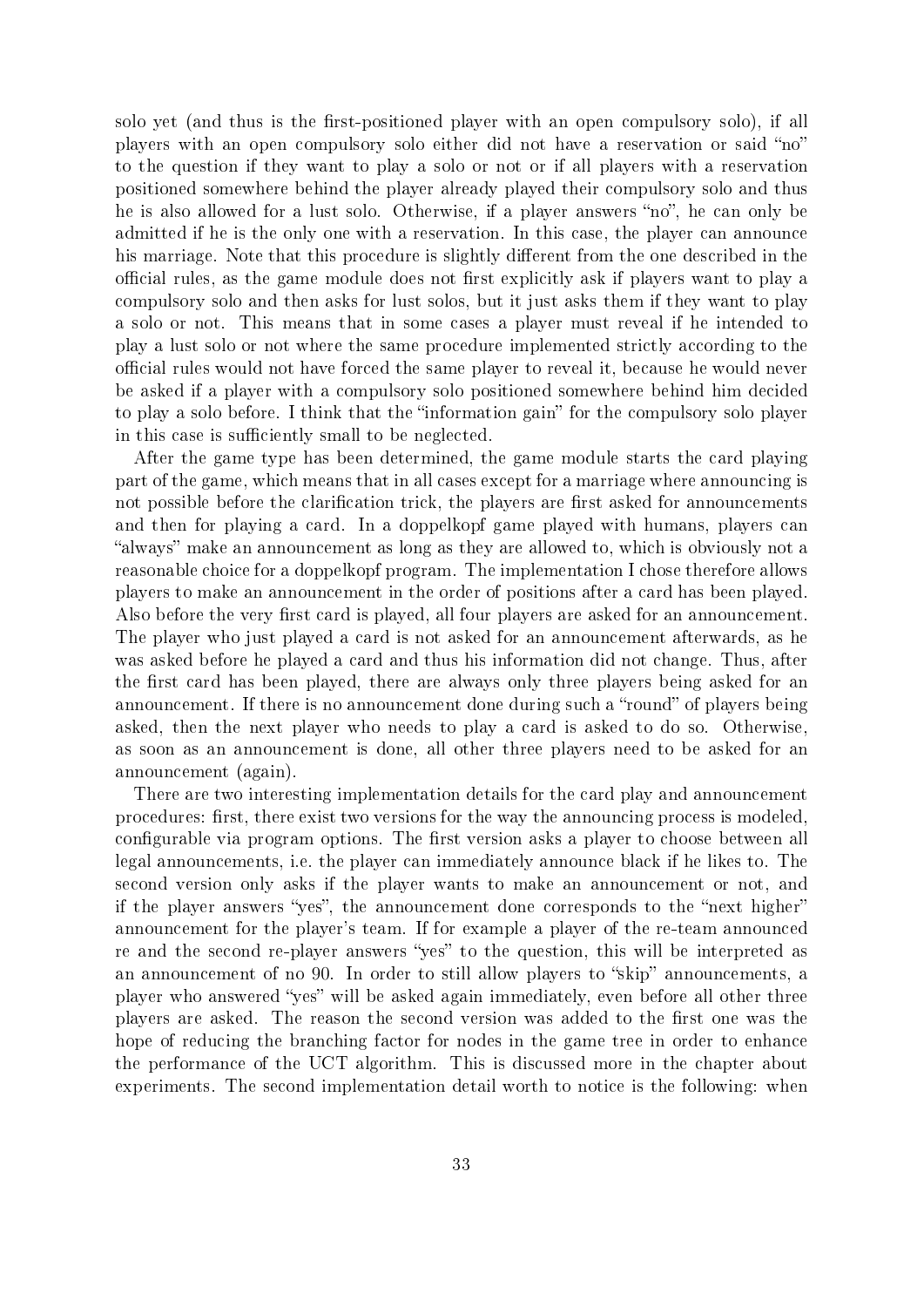the game module determines if a player is allowed to make an announcement or not, i.e. when the game module determines if a player has to be asked for an announcement or not at all, then it can happen that players are asked for an announcement even if their only option is to answer "no". The reason behind this is to prevent to leak information about a player's team. This becomes clear in the following example: a regular game is played, a re-player announced no 60, no ♣Q has been played so far and no other announcements have been done. The latest moment for all players for an announcement or a reply in case of the two kontra-players is while still holding at least nine cards. Now one of the kontra-players announces kontra as a reply, e.g. while holding ten cards. Now both kontra-players cannot do any further announcement, but as the re-player who announced no 60 cannot know who of the two players is re and who is kontra, the game module should ask both players for announcements, even if the kontra-player's only option is to answer "no". Otherwise, the program would reveal the second kontra-player. The player who announced kontra as a reply does not need to be asked again, because all players know he is kontra and thus he cannot do any further announcements. The same holds for a player who announces black. To summarize, as long as the players' teams in a regular game are not known to all players, the game module keeps track of the latest possible moment for announcements for each player separately, avoiding to leak any information about a player's membership of a team. As soon as the teams are known, the latest moment for an announcement possibly needs to be updated for some players and from then on, the latest moment for an announcement of the player's team is considered when checking if he is still allowed to make an announcement or not.

As noted above, when the game is finished, the game module computes the score points and broadcasts them to all players who are thus able of keeping track of the overall standings. It also needs to do a few other things such as updating the player who is positioned first in the next game, checking if the last game was a compulsory solo and possibly updating the according data structures and checking if the next game needs to be a "Vorführung" or not.

# 5.2 UCT algorithm

Players using the doppelkopf program described above must of course implement the mentioned interface, i.e. they must be able to accept a set of cards, a vector of moves from which a chosen index has to be returned, the chosen move by the current player and the score points after a game is finished. A player who wants to use the UCT algorithm must keep track of game process and needs to collect information from it. In other words, a UCT player needs to have a "belief game state", i.e. a game state with imperfect information from the player's specific point of view. The task for a UCT player is to compute a move that is "as good as possible" when asked by the game module to choose a move. As the application of the UCT algorithm presumes the availability of a world model to generate perfect information worlds, the UCT player also needs to fill in the missing information about other players' hands. As stated in Chapter 4, the chosen solution is to use an algorithm for computing card distributions given the current belief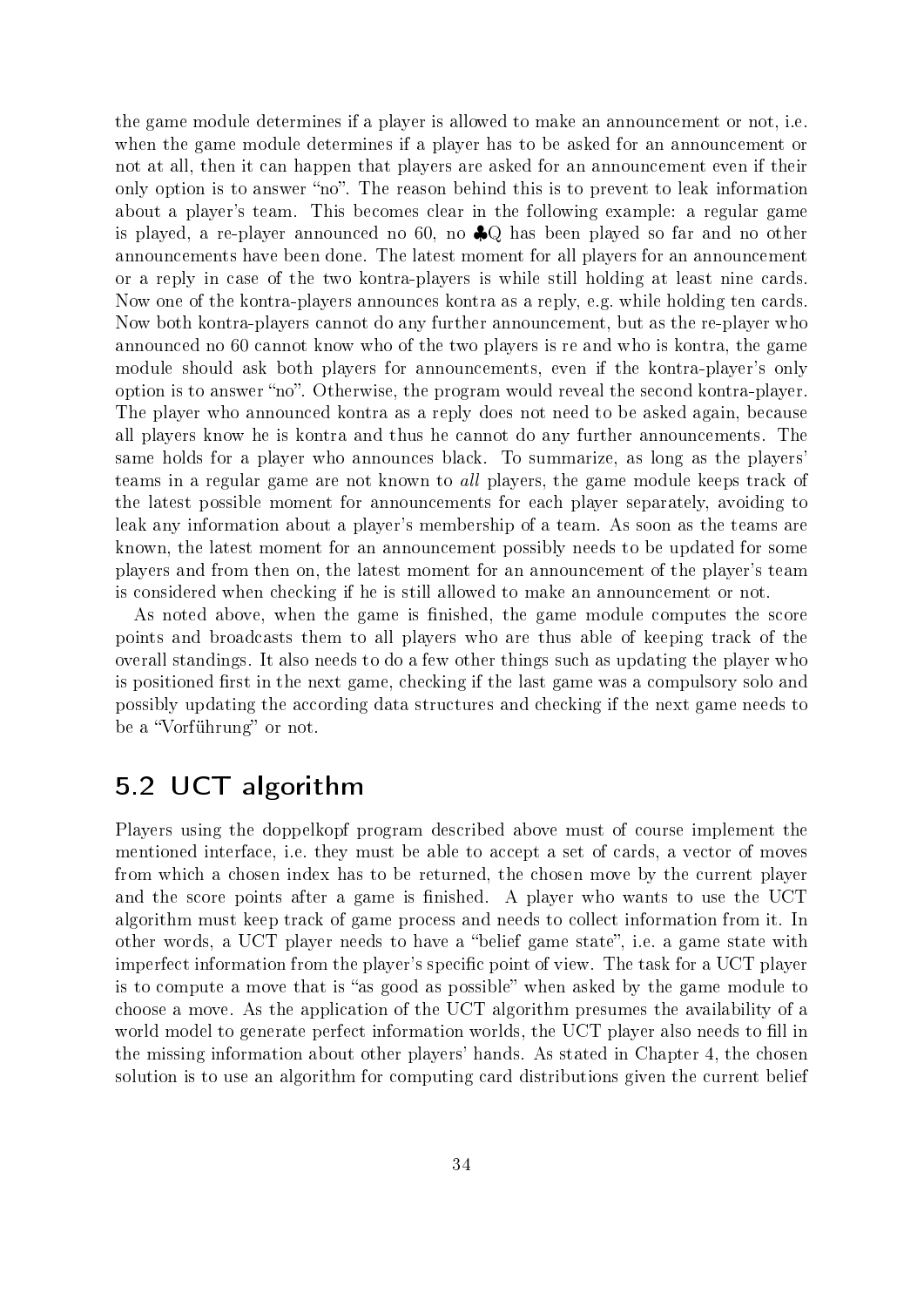game state of that player. The UCT player implemented for the doppelkopf program uses the card assignment algorithm presented in Section 4.3. With the help of the generated worlds, a UCT player is then able to transform his belief game state into a "concrete game state", which then can be used during the MCTS of the UCT algorithm, where nodes (which correspond to states) must be expanded. In the implementation, the UCT player re-uses parts of the game state implementation of the game module.

The work flow of a UCT player then is the following: when the session is started. the player receives the chosen options. Each time a new game is started, the UCT player needs to start keeping track of the game process by maintaining a belief game state. Every time he is asked to make a move, he uses the UCT algorithm to compute the best move. Depending on the selected version of the UCT algorithm and other options, several simulations and/or rollouts are performed, each using many different card assignments created with the help of the card assignment algorithm.

I implemented two versions of the UCT algorithm; they do not differ greatly, but still the results sometimes show rather big differences, see Chapter 6, Section 6.2. The first version of the UCT algorithm uses "simulations" in addition to the common rollouts; where a simulation consists of several rollouts. When started, a card assignment is computed and fixed for each simulation. All rollouts performed during one simulation then use the same card assignment to build a search tree. As soon as a leaf node with an unvisited successor is encountered, one of the successors is chosen and added to the tree. An option for the UCT player allows to always choose the first index, a random index or, if the action is a card move, to choose a "safe card" which guarantees that he or his teammate wins the trick if he has such a card (see Section 5.3). The newly created leaf node is then added to the tree. From this point on, the algorithm updates the current state with one of the legal moves until a terminal state is reached. An option allows to choose how this is done: the first version performs an MC simulation where only the current state gets updated, but no new nodes are created and added to the tree. A second version continues the tree search and adds a new node for each state encountered until the terminal state is reached. The latter version needs more memory but may sometimes allow to go further into the depth of the tree, as more nodes are added to the tree during each rollout and thus the chance of re-visiting a node during a future rollout is increased. On the other hand, it is not very probable to reach the same newly created leaf node again so that the algorithm could profit from the nodes that have been added on the path from the leaf node to a terminal state. Thus, both variants seem to be worth being examined. In both cases, when a terminal state (or a terminal node corresponding to a terminal state) is reached, the game value is computed and transferred into UCT rewards for players. How this is done exactly depends on several options and is described below. During the back-propagation of the UCT rewards in the UCT algorithm, rewards are added up at all nodes along the path from the last node added to the tree (this is the node corresponding to the terminal state if all nodes are added to the tree or it is the single newly created leaf node added to the tree before the MC simulation was started) up to the root node and the visit counters are increased. When all rollouts for the current simulation are finished, the average rewards of all successors of the root node are computed and summed up over all simulations.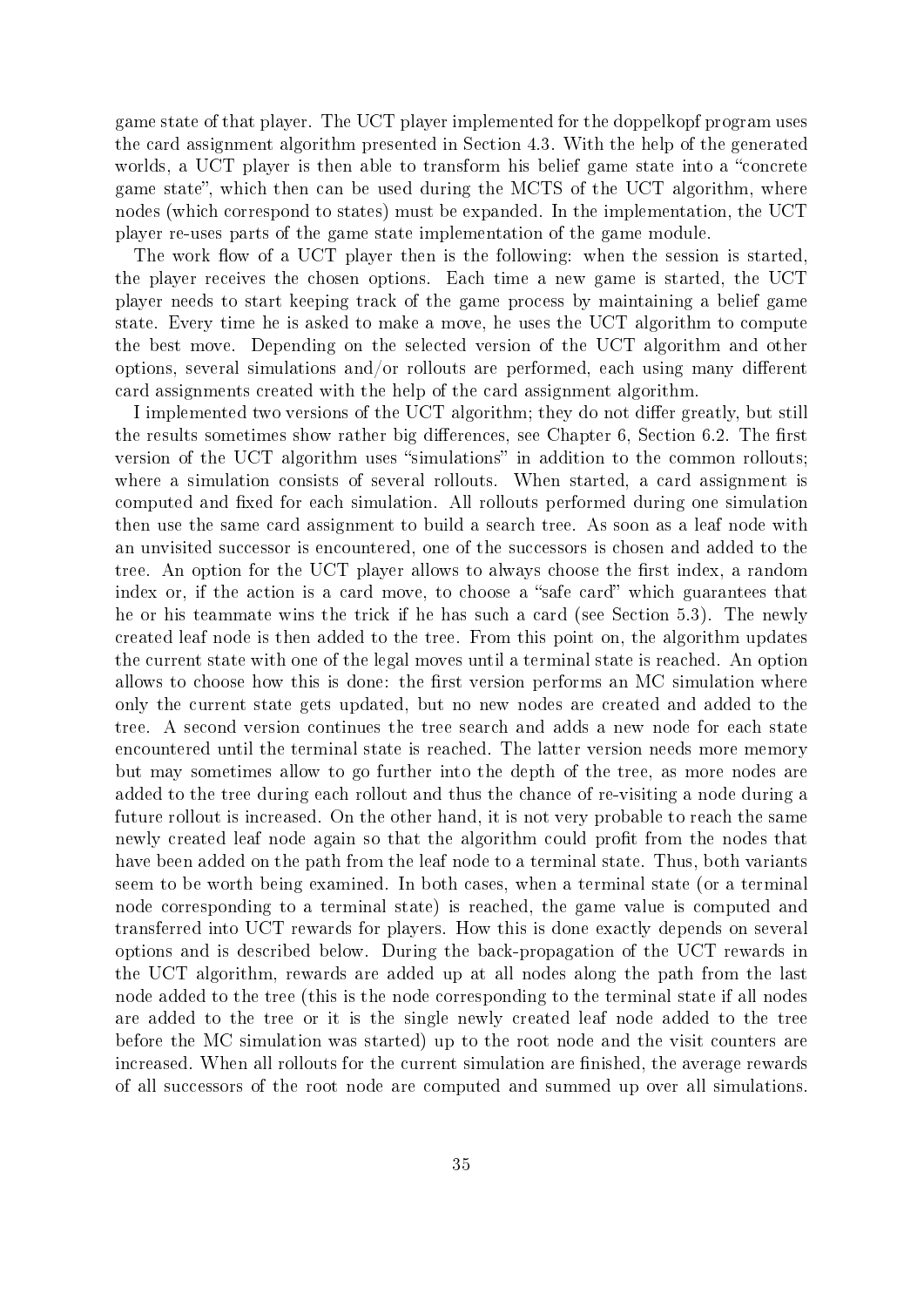Note that the successors of the root node correspond to the application of the possible moves the UCT player has and that they are always the same, independent of the card assignments. Parallel, a counter for each possible move at the root node is increased by one for the move which would be chosen if only the one simulation was taken into account. Each simulation constructs a new search tree; no information from previous simulations is re-used. When all simulations have been computed, the sum of the average rewards is normalized by dividing the values through the number of simulations<sup>5</sup>. The move with the maximal normalized summed up average reward sometimes differs from the move which would have been chosen in majority of simulations, but the summed up average rewards yield better performance in some informal experiments and is thus the criterion used to determine the best move.

The second version of the UCT algorithm implemented for the UCT players is solely based on rollouts; no simulations are performed and only one search tree is constructed over time. For each rollout, a new card assignment is used. As a consequence, nodes in the game tree from previous rollouts may become inconsistent with the current card assignment, because obviously at a player's node where he has to play a card, the possible successors will differ from rollout to rollout with different card assignments for this player. Thus this version of the UCT algorithm has to deal with information sets rather than single states. However this can be easily transferred back to the more simple case of nodes corresponding to game states as in the first version of the UCT algorithm: during a rollout, all successors of a node which are not consistent with the current assignment, i.e. for which there exists no action that leads to that node, are ignored. All other reachable consistent nodes always contain the identical information during different rollouts with one small exception to this rule: in a rare case, it can happen that a node reached again in a different rollout corresponds to a game state which only differs in the next player to move. The only reason for this to happen is the following: if player A announces black at a moment before that node is encountered in the game tree, then the teammate of player A is not allowed to make any more announcements, assuming that teams are known for all players because both ♣Q have been played or because other announcements have been done. Now, suppose a player plays a card, which generates a successor node where the player positioned behind him, let it be player B, has to be asked for an announcement next. Player B in that case it not the teammate of player A and thus allowed to make an announcement. In a future rollout with a different card assignment (because in the actual game, teams are not known yet and thus different players may have a  $\clubsuit Q$  in different card assignments), player A's teammate may be player B, and thus the "same" node is reached by exactly the same game process, but a different player has to move, because player B cannot be asked for an announcement (again assuming the teams are known to the players in which case players who obviously cannot do any further announcements are not asked anymore). This version of the UCT algorithm thus also needs to check if the same player

<sup>&</sup>lt;sup>5</sup>The normalization would not be necessary, but the normalized numbers better reflect the average rewards of a single simulation (and are better comparable to the second version of the UCT algorithm)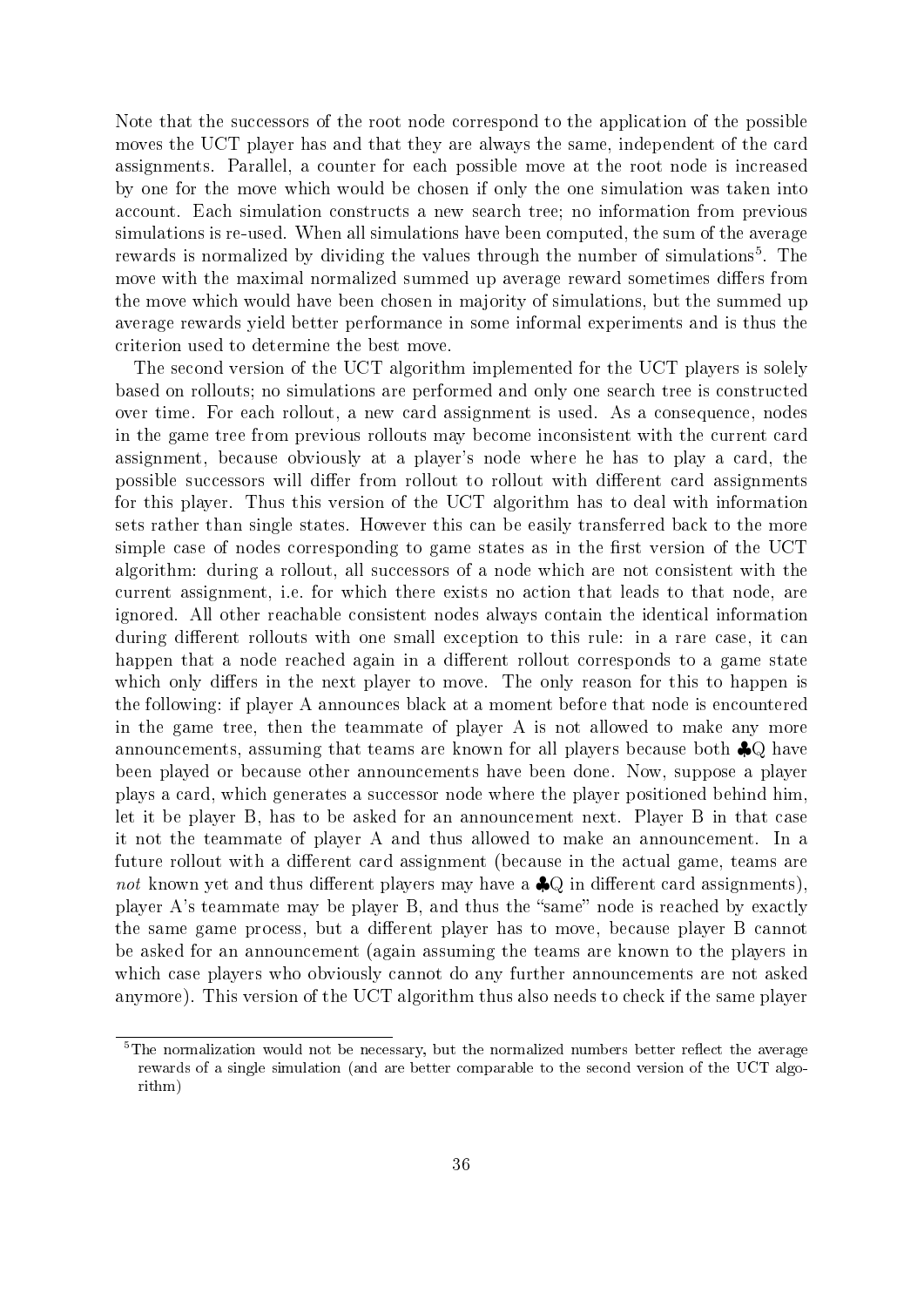has to move next when testing successors of a node for consistency with the current card assignment. When the algorithm reaches a node where some of the legal moves have not been explored, one needs to be chosen and the corresponding node will be added to the tree. This and everything else which follows afterwards (i.e. MC simulation or continued tree search, computation of UCT rewards and back propagation) is done in the same way as in the first version of the UCT algorithm and thus depends on the chosen settings. The final determination of the best move is different, as there are not several simulations that need to be aggregated. Instead, the algorithm just returns the successor which has the highest average accumulated reward for the UCT player.

UCT rewards for each player are computed from the game value as follows: the player's score points get multiplied by a constant configurable via program options. In order to also consider the playing points and not only the score points (assuming that a player should always prefer reaching 149 over 121 points, although the result in the means of score points is the same), the playing points, divided by another constant which can be set via the program options, are added to the previously calculated value. Another option allows to toggle to use either the player's points or the team points of a player. When traversing the search tree, the UCT formula (as described in Section 3.3) needs to be applied if all successors of a node have already been visited. The exploration term of the UCT formula can also be configured via the program options by choosing a value for the exploration constant. Another option concerning the exploration term results from a bug in an early implementation, where instead of the number of visits of the current node, the number of the current rollout (i.e. the number of total visits at the root node so far) was used for the nominator  $n$  in the exploration term

$$
c_{i,n} = \sqrt{\frac{\log n}{T_i(n)}}
$$

Thus the user can choose to use this "wrong" UCT formula or the normal one; the reason for this is that some informal local experiments have shown that the wrong formula sometimes even produces better results.

# 5.3 Summary of program options

So far, many program options have been mentioned throughout this chapter. This section provides a summary of all relevant options for the game model and the UCT algorithm. Note that the default values may seem to be chosen arbitrarily, but they were selected according to many experiments and reflect the values for the best configuration found, see also Chapter 6. The program supports a few more options which are related to debugging or implementation details and which are not listed here.

• Number of games: specify the number of games to be played. The default value is 1000 which is not the number of games played in an official tournament  $(24)$ , because results differed a lot when only playing 24 games.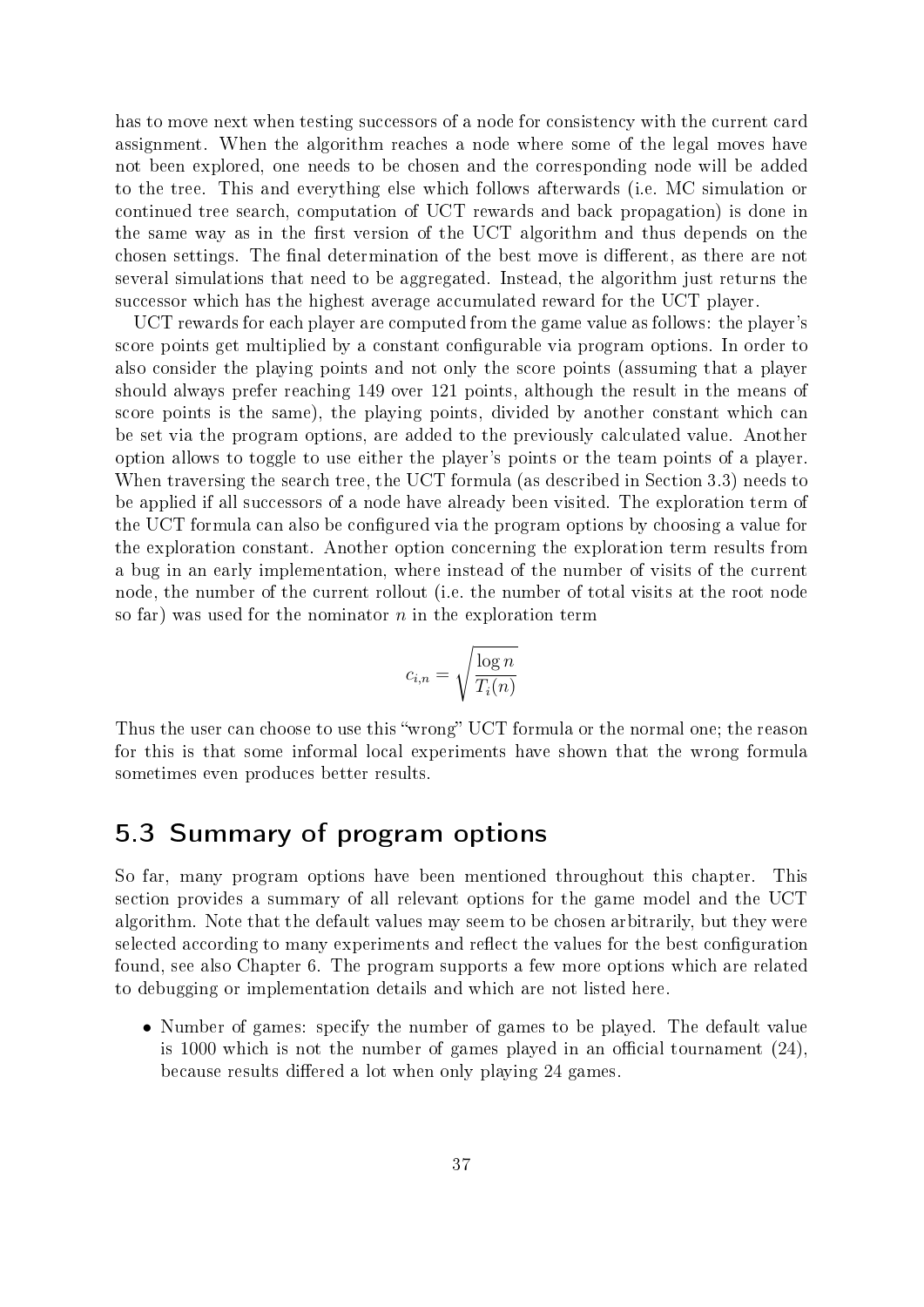- Compulsory solo: specify if the players have to play a compulsory solo or not. The default is FALSE, as any decent player will play at least one solo during a set of 1000 games and thus there is no need to force players to do so.
- Announcement style version: specify if the first or second version for announcing should be used. The first version allows a player to choose an announcement from all legal announcements whereas the second version only asks a player if he wants to make an announcement and if necessary infers the announcement automatically and then asks the same player again for a further announcement. The default is to use the second version.
- Player types: each player type can be specified to be a UCT, random or human player. The default is UCT for the first player and random for the other three players.
- Player options for UCT players:
	- $-$  Version: specify if the player should use the first or the second version of the UCT algorithm. The default is to use the second version.
	- $-$  Score points factor: specify the constant which is multiplied to the score points when computing the UCT rewards. The default value is 500.
	- Playing points: specify if the bias term added to the score points should be calculated based on the player's points or the team points of the player. The default is to use the team points.
	- $P$ laying points divisor: specify the constant which the playing points are divided by before being added to the score points. The default is 1, i.e. the playing points are not modied. It is only reasonable to use this option if the value for the score points constant is smaller than its default value or values similar to it, and thus the playing points would have a too big impact on the UCT rewards compared to the score points.
	- Exploration constant: specify a value for the exploration constant of the UCT formula. The default value is 20000.
	- Number of rollouts: specify the number of rollouts to be used in the UCT algorithm, no matter which version. This means this value is the number of rollouts per simulation for the first UCT version and the the number of total rollouts for the second UCT version. The default value is 1000 as the default version is the second UCT version. When using the first UCT version, this should be adapted to be 100 (because the default value for the number of simulations is 10) so that both versions use 1000 rollouts in total.
	- Number of simulations: specify the number of simulations that should be used in the UCT algorithm. The default value is 10. This option only has an effect if the first version of the UCT algorithm is used.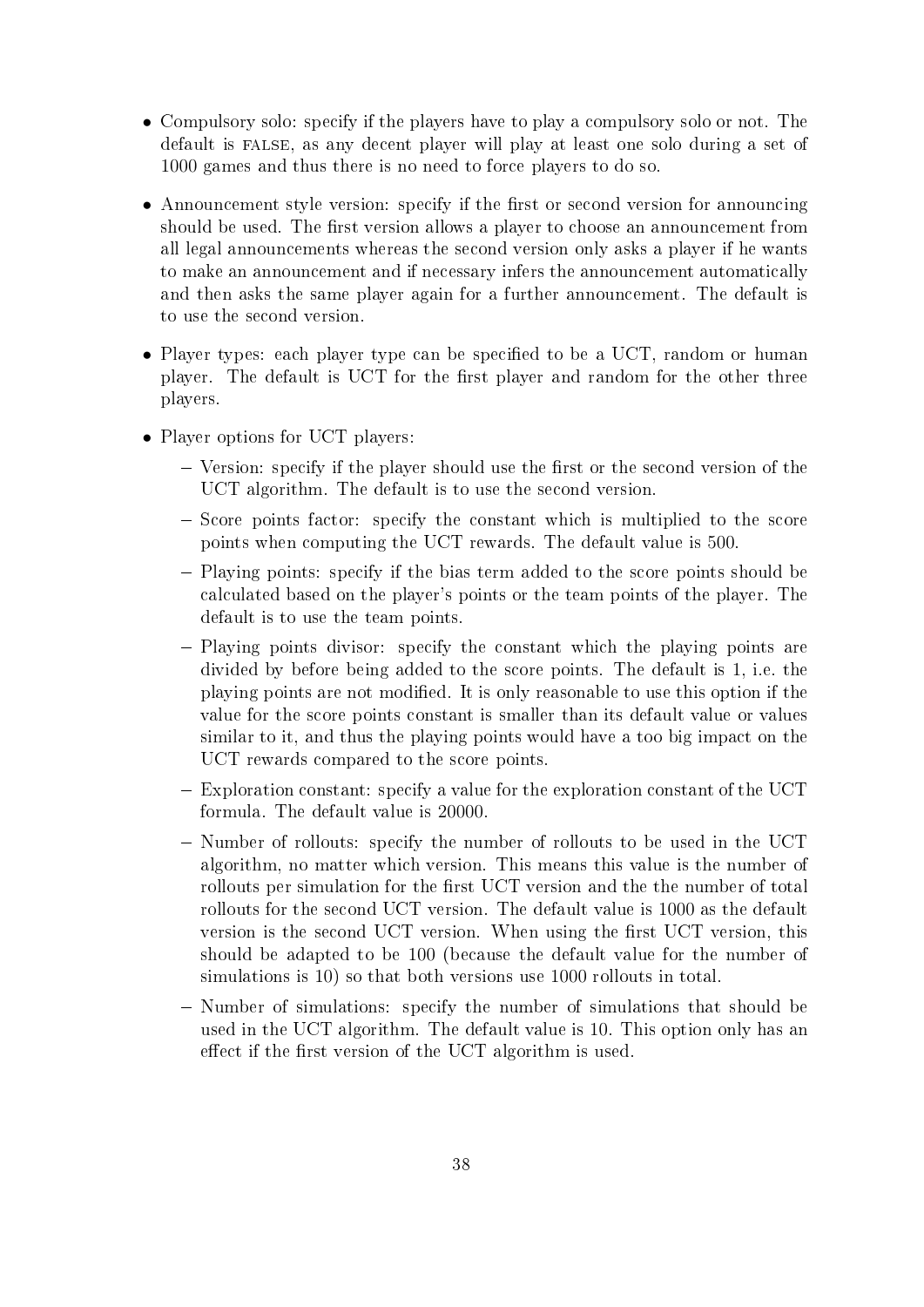- $-$  Announcing rule: there are three supported options: the first one is to allow the player to do regular announcements. The second one only allows the player to make an announcement if the average reward for the corresponding move in the game tree is not negative. The reason for this option is that the analysis of the game process of some local experiments have shown that especially the second version of the UCT algorithm tends to over-announce, because apparently this version of the UCT algorithm has difficulties to differentiate between several "bad" choices. The third and last option is to completely forbid any announcing for the player. The default is to allow only allow announcing if the corresponding UCT rewards are positive.
- UCT formula: specify if the UCT formula should be calculated in the normal correct way or in the "wrong" way described above, where the number of visits of the node in question is replaced by the number of the current rollout. The default is to use the correct UCT formula.
- MC simulation: specify if no MC simulation should be carried out but all states encountered during a rollout should be added as nodes to the tree, i.e. more than one per rollout or if an MC simulation should be carried out as soon as a leaf node was added to the tree, i.e. only one node is added to the tree per rollout. The default is to use no MC simulation.
- Action selection: there are two moments where a successor needs to be chosen out of a set of unvisited ones: the first one is when adding the first node of the current rollout (which always needs to be done no matter if an MC simulation is carried out or not) and the second one is during the remaining tree search or MC simulation, depending on the chosen option, thus the differentiation between those two otherwise similar decisions.

There are five versions combining different action selection policies for the two decisions: the first one chooses the first successor when adding the first node and chooses a random successor during the continued tree search or the MC simulation. The second version uses random action selection in both cases. The third version again chooses the first successor when adding the first node of the rollout and from then on uses a heuristic guided action selection (see below) for card moves and chooses a random successor if the move is of any other type. The fourth version uses random move selection for the first node and the heuristic choice for the tree search or the MC simulation and the last version uses the heuristic approach in all cases. The default is to use the first version.

The *heuristic* for action selection is based on playing "safe cards": If there are already cards in the trick, then the heuristic checks if a teammate of the player wins the trick so far. If so, it needs to further check if any of the opponents can play a higher card. If not, then the heuristic chooses a valuable card of the legal cards of the player, preferring to a valuable non-trump card over playing a valuable low ranked trump over playing a valuable high ranked trump card (i.e.  $\heartsuit$ 10). If the trick is not safely owned by a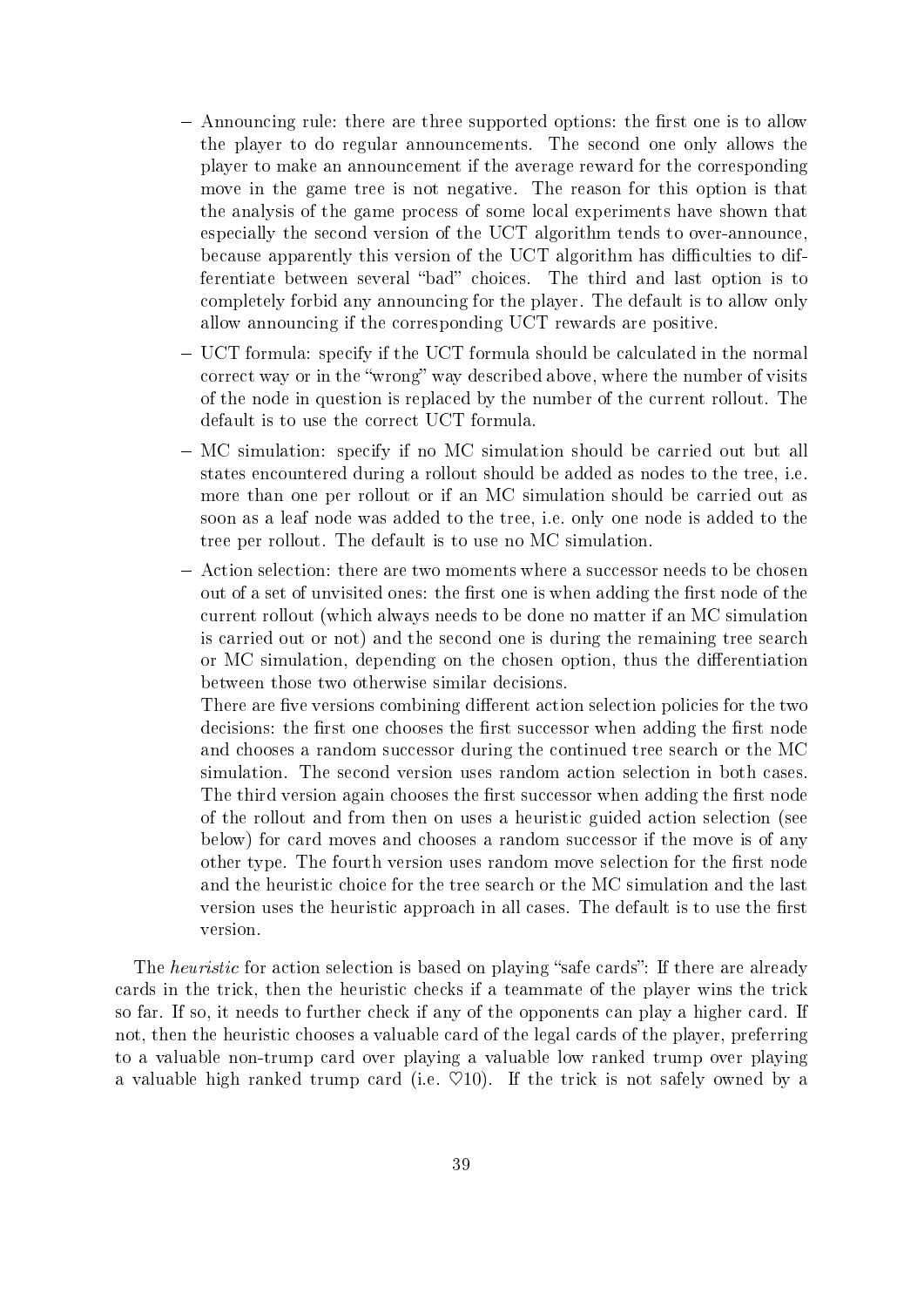teammate or owned by an opponent, then the following procedure applies: the heuristic checks if the player can play a non-trump card so that nobody can play a higher card (or trump it). If this is not possible for non-trump suits, then the heuristic checks if the player can play a non-trump card of a suit where his teammate can win the trick (also considering the positioning of players, i.e. it is not enough to check if the teammate has the highest card of that suit or if he can trump it, but he also needs to be able to play it before a player of the other team can play the same highest card). If also this is not possible, then the heuristic makes the same checks for the trump suit: if the player can play a high trump card which wins the trick for sure, then this card is chosen, otherwise, if a teammate holds a high trump card then can secure the trick, then a low valuable trump should be played. If none of these options are possible, then the heuristic chooses a random card.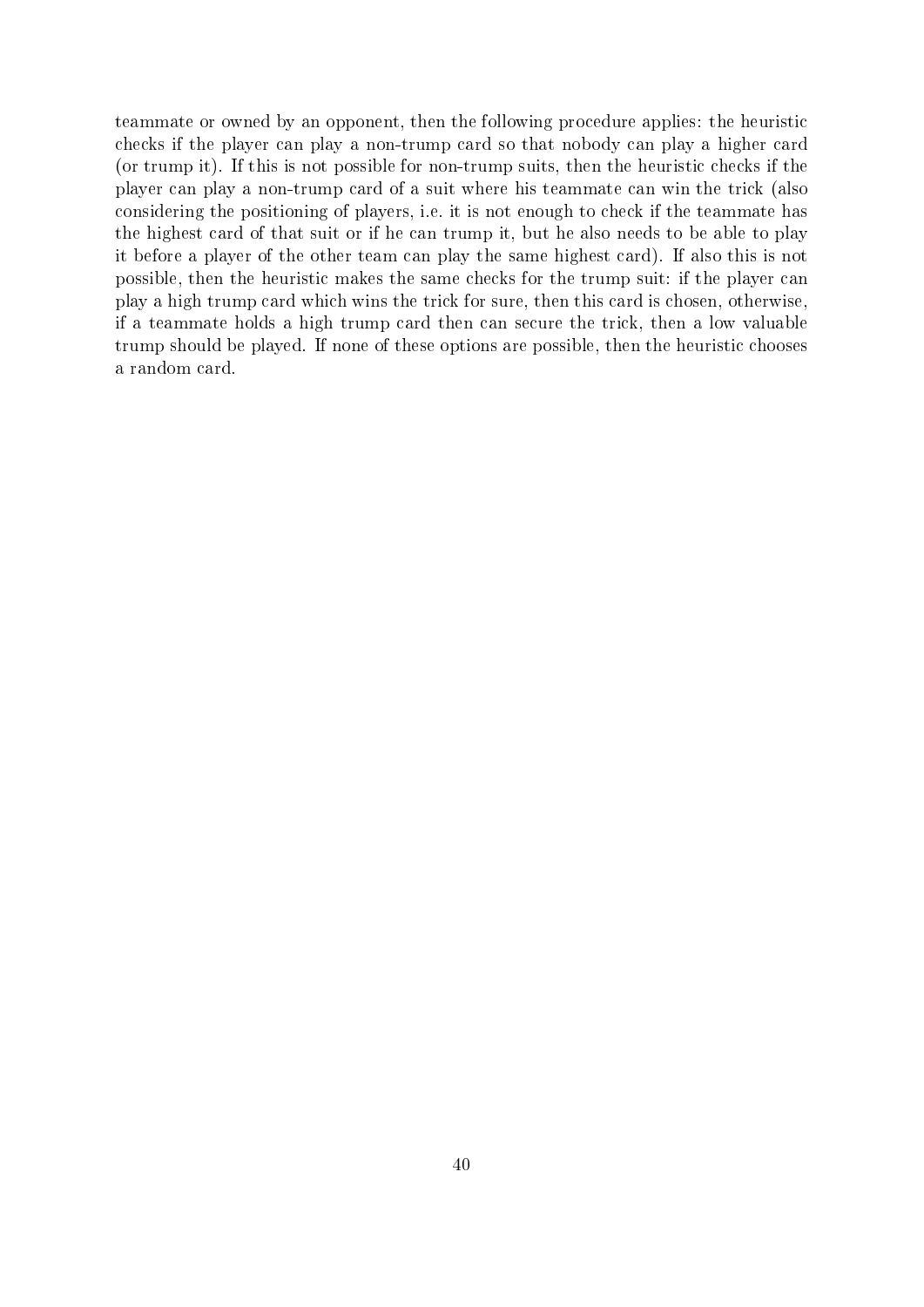# 6 Experiments

This chapter presents experiments made with the doppelkopf program described in the previous chapter. The first section shows experiments that served to find reasonable parameter values for a baseline UCT player for both UCT versions. This baseline UCT player uses the most "simple" settings possible, especially concerning the player options. The values to be tested include the parameters for the UCT formula and the computation of UCT rewards out of the game result. The second section is dedicated to comparing the two different implementations of the UCT algorithm. The third section is dedicated to testing all important player options of the doppelkopf program. For this purpose, the baseline UCT player is compared to a UCT player that modies the parameter that needs to be tested and leaves everything else as in the baseline version. Depending on the domain of the parameter, this may result in several combinations being tested. The fourth section presents results of experiments making changes to several parameters at a time, thus combining some of the experiments from the third section. The goal is to test if combining several configurations that have been proven to be good can still yield an overall improvement. The fifth section is intended to analyze the profits of increasing the number of samples for the quality of results and the effect of increasing the number of games played on the reliability of the results. Also time and memory usage will be discussed. The final section shows the result of a tournament of the best UCT player configuration found against a human player.

The general settings for the experiments are the following, unless mentioned differently for specific cases: as 24 games as played in a standard tournament is not a lot when players are influenced by random events such as card dealing, random players or random choices during the execution of the UCT algorithm, a standard experiment consists of 1000 games. Players do not have to play compulsory solos either when playing 1000 games; experiments have shown that the UCT players play "well enough" to voluntarily play a solo from time to time, so there is no need to force them. Especially, forcing a random player to play a solo nearly always results in a big loss for that player. Whenever comparing two different values for a parameter, usually two UCT players adapting the different values play against each other, together with two random players. Additionally, the two UCT players also play alone against three random players to see the direct performance without the influence of another UCT player. The number of rollouts was chosen to be 1000 for both UCT versions, i.e. 10 simulations at 100 rollouts each for the first version and 1000 rollouts for the second version. This value is neither too low to produce poor results nor high enough to make the computation last several days for one set of 1000 games. The standard values for the following experiments are summarized in Tables 6.1 and 6.2.

Both the influence of raising the number of samples used for the algorithm, i.e. the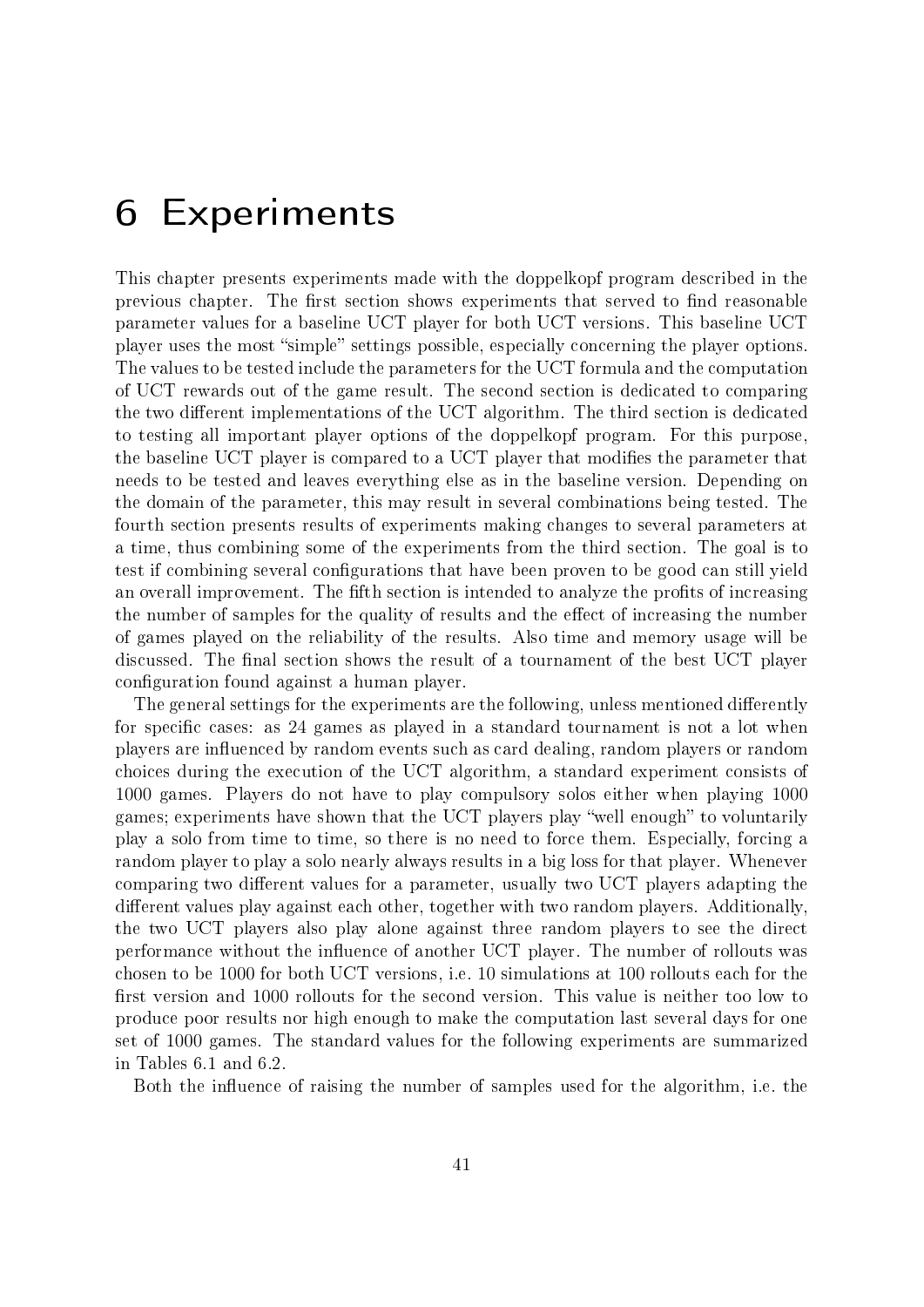| General Options               |             |
|-------------------------------|-------------|
| Number of games:              | 1000        |
| Use compulsory solo?:         | no          |
| Use random cards?:            | yes<br>2012 |
| Random seed for card dealing: |             |

Table 6.1: General settings for all experiments of this chapter unless stated differently

| Player Options: UCT version 1 |      |
|-------------------------------|------|
| Number of rollouts:           | 100  |
| Number of simulations:        | 10   |
| Player Options: UCT version 2 |      |
| Number of rollouts:           | 1000 |

Table 6.2: Players' settings for all experiments of this chapter unless stated differently

(total) number of rollouts, and the influence of changing the number of games played in an experiment will be investigated in a extra section. For now I assume that using more samples up to a certain amount will increase the quality of results and increasing the number of games played will increase statistical reliability of results. Thus these parameters will be constant for all tests done in Section 6.3, as this section is supposed to test the influence of UCT player parameters that directly concern the character of the UCT algorithm.

# 6.1 Tuning parameters to obtain a good baseline UCT player

This section presents experiments that were made to find some reasonable values for baseline players for both UCT versions. The baseline players use the simplest settings for the UCT algorithm, i.e. all player specific options are set to their default values: players' playing points rather than their team points are used to bias the score points when computing the UCT rewards, a player is allowed to make announcements (and not only if the average rewards are positive or even none at all), players use the "wrong" UCT formula (as this was the first version implemented), an  $MC$  simulation is carried out rather than expanding the tree by more nodes than one per rollout and when choosing a successor out of a set of unvisited successors, the first one is chosen before adding the node to the tree and a random one is chosen during the MC simulation (i.e. the first version of the action selection option is used). The only relevant global option that concerns all players at the same time is the announcement style version used. As some experiments showed some problems concerning the version where a player can freely choose from all legal announcements rather than only saying "yes" or "no", both versions will be tested already in this section.

The remaining parameters which should thus be tested concern the computation of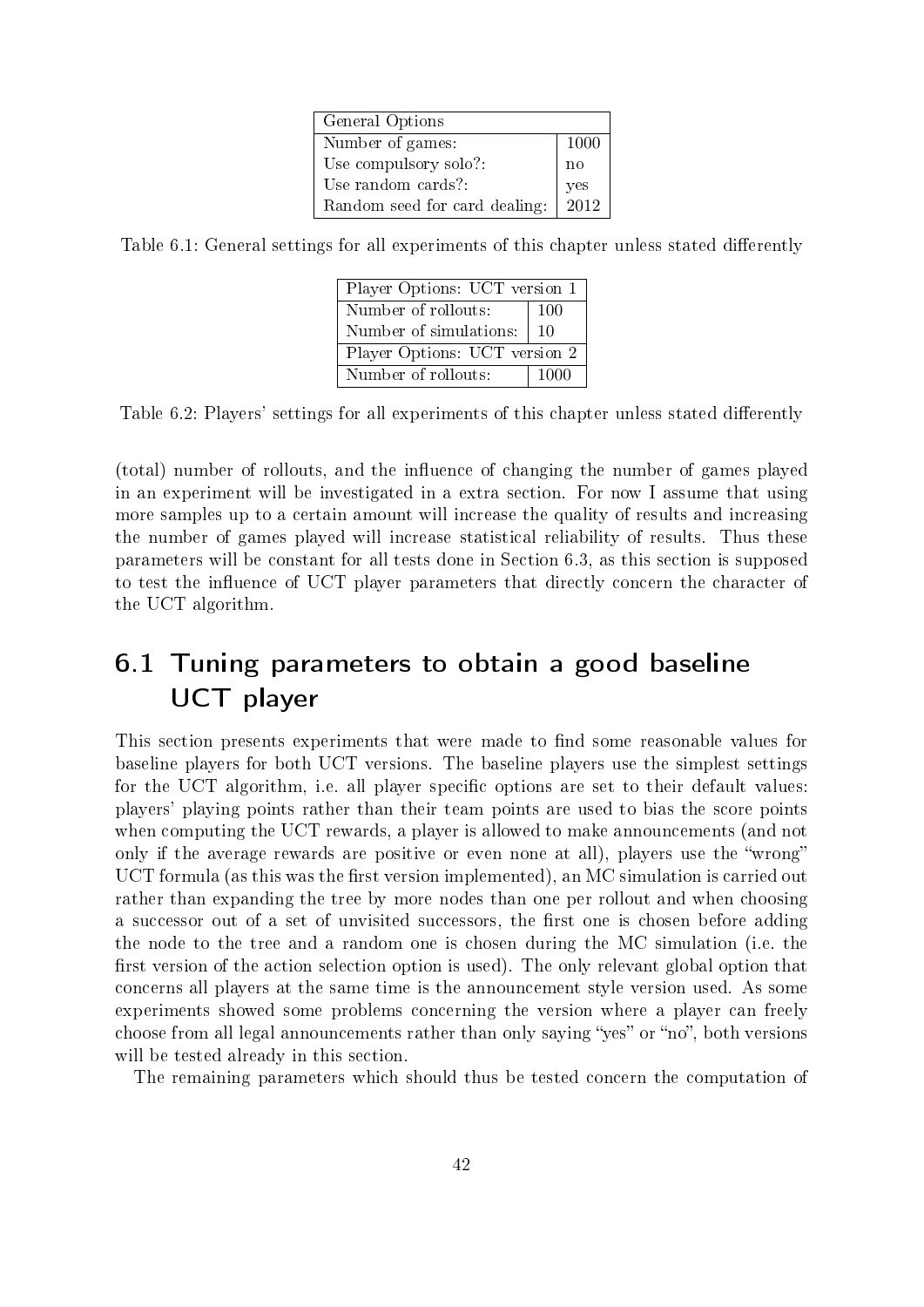the UCT rewards out of the game result and the computation of the UCT formula. More precisely, they include:

- Score points factor
- Playing points divisor
- Exploration constant

Note that the score points factor was chosen to be at least 500 in all experiments, i.e. big enough that the playing points added to the scaled score points do not need to be made smaller by dividing by a constant, thus the playing points divisor was set to be 1 for all experiments. Also note that choosing a score points factor of 1000, an exploration constant of 1000 and a playing points divisor of 1 is exactly the same as choosing 1, 1 and 1000 for the three parameters respectively.

Table 6.3 summarizes the player options which are fixed for experiments of this section.

| <b>Player Options</b>                        |           |
|----------------------------------------------|-----------|
| Playing points divisor:                      |           |
| Use team points instead of player's points?: | no        |
| Allow announcements?:                        | yes       |
| Use wrong UCT formula?:                      | yes       |
| Do an MC simulation?:                        | yes       |
| Action selection:                            | version 1 |

Table 6.3: Players' settings for all experiments of this section

### 6.1.1 First announcement style version

This first subsection is dedicated to experiments where the first announcement style version is used, i.e. players are allowed to choose from all legal announcements and can not only say "yes" or "no" when asked if they want to make an announcement. As the domains of the tested parameters are integer valued, there are too many combinations of values to test many of them when playing against each other. Therefore, the first series of tests consist of choosing some parameter settings that seem to be appropriate and then letting a UCT player with those settings play against three random players. The obtained results are of course of less importance compared to results where a UCT player with a certain setting of parameters directly plays together with another UCT player. Still, this first series serves to determine a set of reasonable parameter settings which can then be used in a second series where UCT players play against each other.

#### First UCT version

Table 6.4 shows the results of a UCT player using the first UCT version playing together with three random players. The first column shows the values used for the exploration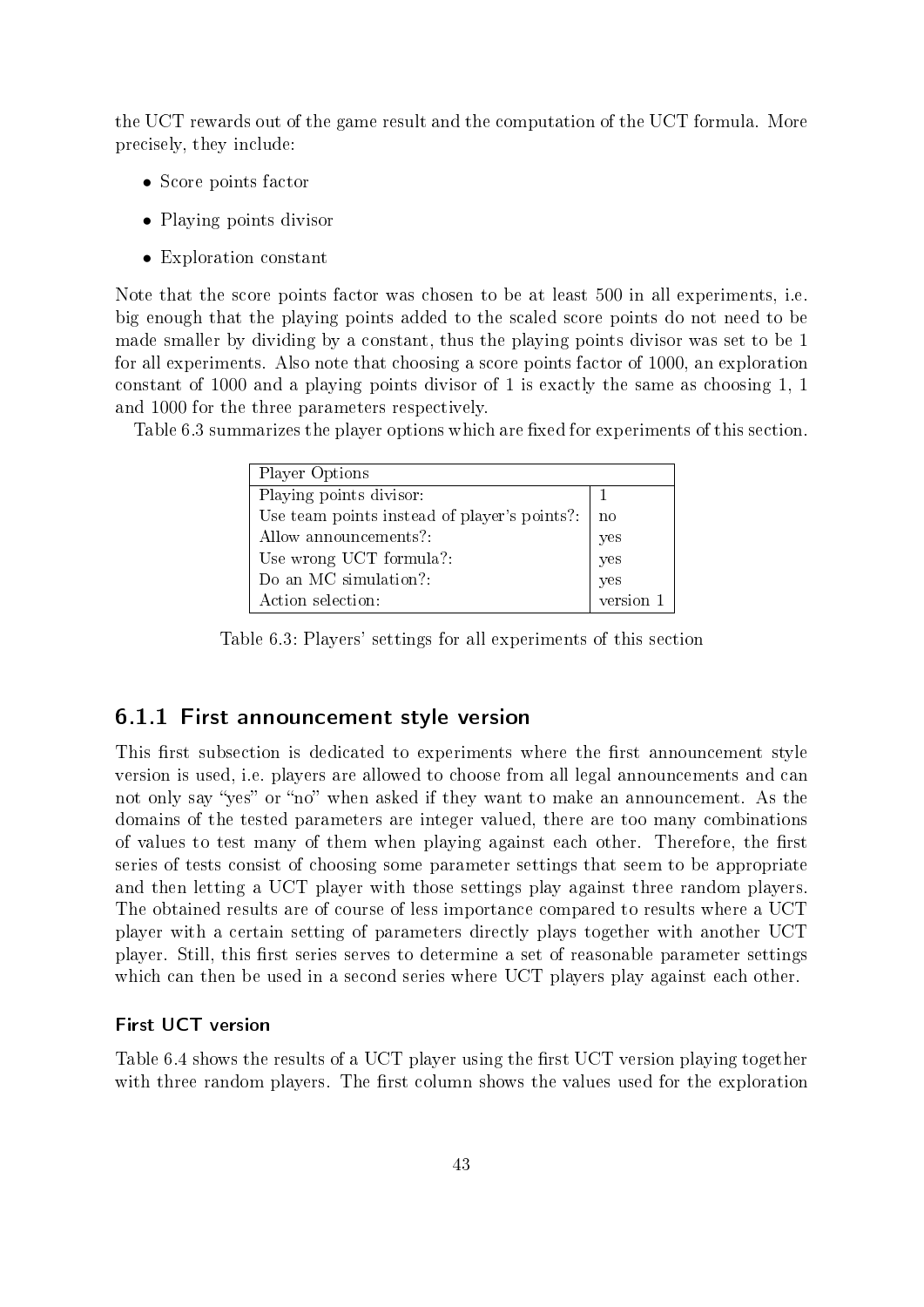|       | 500              | 1000             | 2000             |
|-------|------------------|------------------|------------------|
| 500   | $9.07 \pm 0.94$  | $9.43 \pm 0.93$  |                  |
| 1000  | $9.23 \pm 0.92$  | $8.98 \pm 0.95$  | $9.18 \pm 0.95$  |
| 1500  | $9.45 \pm 1.03$  | $9.77 \pm 0.90$  | $8.83 \pm 0.95$  |
| 2000  |                  |                  | $8.74 \pm 1.00$  |
| 2500  |                  |                  | $8.78 \pm 0.94$  |
| 3000  |                  | $9.42 \pm 0.88$  |                  |
| 4000  | $10.44 \pm 1.05$ |                  | $9.98 \pm 0.93$  |
| 4500  | $11.06 \pm 1.13$ |                  |                  |
| 5000  | $10.32 \pm 1.08$ | $9.80 \pm 1.00$  |                  |
| 7000  |                  | $10.67 \pm 1.07$ | $9.52 \pm 1.00$  |
| 8000  | $11.10\pm1.29$   |                  |                  |
| 9000  |                  | $10.68 \pm 1.07$ |                  |
| 10000 | $10.66 \pm 1.36$ | $11.10 \pm 1.17$ | $9.32 \pm 1.00$  |
| 15000 |                  |                  | $10.27 \pm 1.07$ |

Table 6.4: Results of a UCT player playing against three random players, using the first UCT version and different values for the score points constant (columns) and the exploration constant (rows). The values shown are the  $95\%$  confidence intervals for the average score points for a round, i.e. multiplying the value with 250 yields the concrete score points the UCT player achieved in the experiment.

constant and the first row shows the values used for the score points constant. The values shown are the  $95\%$  confidence intervals for the average score points for a round (i.e. four games) of the UCT player. The scores of the random players (always negative) have been omitted, as have been memory and time usage of each single experiment, as the values are very similar for each setup. The best three configurations (with very similar results) are the combinations 500/4500, 500/8000 and 1000/10000 for the score points constant/exploration constant. Apparently, increasing the exploration constant while keeping the score points constant at the same value increases the player's performance up to a certain level. This can be observed for all three tested values of the score points constant (500, 1000 and 2000). Also if the score points constant is doubled (e.g. from 500 to 1000), it seems to be appropriate to also approximately double the exploration constant at the same time in order to achieve a similar good result. Thus the relation between the two values has a fairly high influence on the results. As a consequence, in order to avoid to overload this chapter with tables, I will only show results of experiments where a value of 500 for the score points constant has been chosen. Similar results can of course also be obtained by testing other (higher) values, but then also the exploration constant must be increased accordingly. This has been confirmed in other experiments which are omitted in order to avoid putting even more tables into this chapter.

Table 6.5 shows some experiments where the configuration  $500/4500$  found above is tested against some very similar players. The results are very astonishing in the sense that the second UCT player outperforms the first UCT player no matter which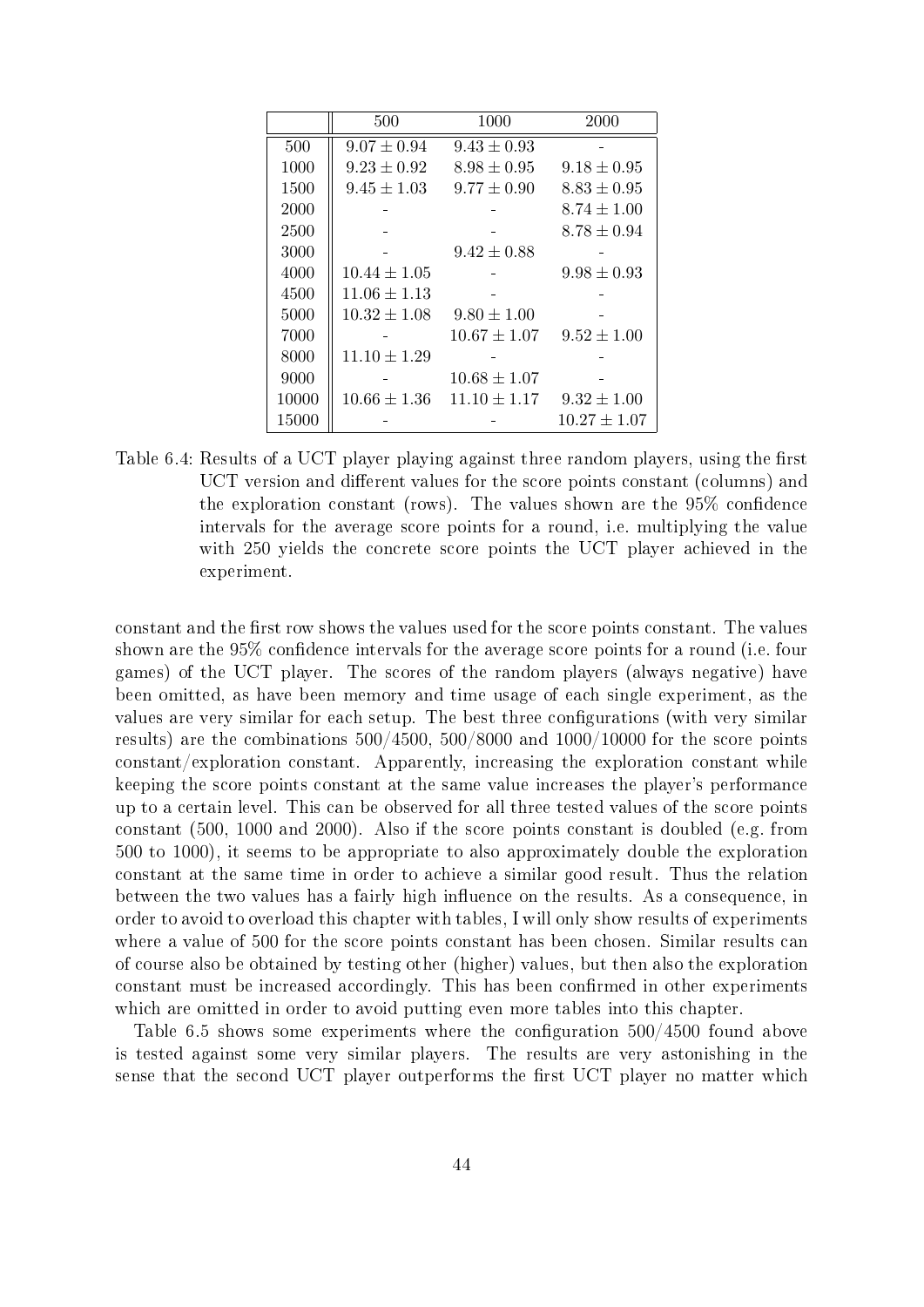|              | Player 1 Options |                  |                                                   |                  |                  |
|--------------|------------------|------------------|---------------------------------------------------|------------------|------------------|
| SP factor:   | 500              | 500              | 500                                               | 500              | 500              |
| Expl const.: | 4500             | 4500             | 4500                                              | 4500             | 4500             |
|              |                  |                  | Player 2 Options                                  |                  |                  |
| SP factor:   | 400              | 500              | 500                                               | 500              | 600              |
| Expl const.: | 4500             | 3500             | 4500                                              | 5500             | 4500             |
|              |                  |                  | 95% confidence intervals for average round scores |                  |                  |
| $P1$ (UCT):  | $-1.77 \pm 2.13$ | $-0.90 \pm 2.14$ | $-2.30 \pm 2.03$                                  | $-1.62 \pm 2.26$ | $-1.05 \pm 2.07$ |
| $P2$ (UCT):  | $12.22 \pm 2.08$ | $10.77 \pm 1.84$ | $12.43 \pm 1.98$                                  | $11.49 \pm 2.15$ | $11.42 \pm 1.96$ |
| $P3$ (Rnd):  | $-4.34 \pm 2.07$ | $-4.07 \pm 1.95$ | $-4.55 \pm 1.85$                                  | $-5.25 \pm 2.02$ | $-4.79 \pm 1.90$ |
| $P4$ (Rnd):  | $-6.12 \pm 2.04$ | $-5.80 \pm 2.01$ | $-5.58 \pm 1.94$                                  | $-4.62 \pm 1.94$ | $-5.58 \pm 2.00$ |

Table 6.5: Two UCT version 1 players positioned next to each other

configuration is used. These huge differences cannot solely be explained by the only slightly differing configuration. Suspecting the reason for the results to be the positioning of the players, the same experiments have been conducted again, but with switched positions for the UCT players. The results are depicted in Table 6.6.

|              | Player 1 Options |                                                      |                  |                  |                  |  |
|--------------|------------------|------------------------------------------------------|------------------|------------------|------------------|--|
| SP factor:   | 400              | 500                                                  | 500              | 500              | 600              |  |
| Expl const.: | 4500             | 3500                                                 | 4500             | 5500             | 4500             |  |
|              |                  |                                                      | Player 2 Options |                  |                  |  |
| SP factor:   | 500              | 500                                                  | 500              | 500              | 500              |  |
| Expl const.: | 4500             | 4500                                                 | 4500             | 4500             | 4500             |  |
|              |                  | $95\%$ confidence intervals for average round scores |                  |                  |                  |  |
| $P1$ (UCT):  | $-4.50 \pm 2.21$ | $0.32 \pm 1.90$                                      | $-2.30 \pm 2.03$ | $-2.99 \pm 2.21$ | $0.74 \pm 1.98$  |  |
| $P2$ (UCT):  | $13.90 \pm 1.95$ | $11.14 \pm 2.01$                                     | $12.43 \pm 1.98$ | $12.37 \pm 2.03$ | $10.96 \pm 2.02$ |  |
| $P3$ (Rnd):  | $-4.41 \pm 2.04$ | $-5.96 \pm 1.83$                                     | $-4.55 \pm 1.85$ | $-3.52 \pm 1.88$ | $-6.07 \pm 1.79$ |  |
| $P4$ (Rnd):  | $-4.99 \pm 2.04$ | $-5.50 \pm 1.91$                                     | $-5.58 \pm 1.94$ | $-5.87 \pm 2.15$ | $-5.62 \pm 1.87$ |  |

Table 6.6: Two UCT version 1 players positioned next to each other with inversed positions

Clearly, the positions of the UCT players have a huge influence, as switching positions did not change any of the observed behavior. Apparently, one can generally say that a UCT player placed in front of another UCT player gets exploited. Some informal local experiments have confirmed that no matter which concrete position players are placed on, a UCT player positioned in front of another UCT player always will get exploited; also when three UCT players and only one random player are playing, the UCT player positioned after the random player will always end up being the worst. The crucial advantage that the UCT player placed behind the first UCT player has is that he can always play cards *after* the first UCT player played a card, with the exception of the cases where the second UCT player starts a trick. Thus he can quite easily exploit any "mistakes" the first player does. This effect is even reinforced when the first UCT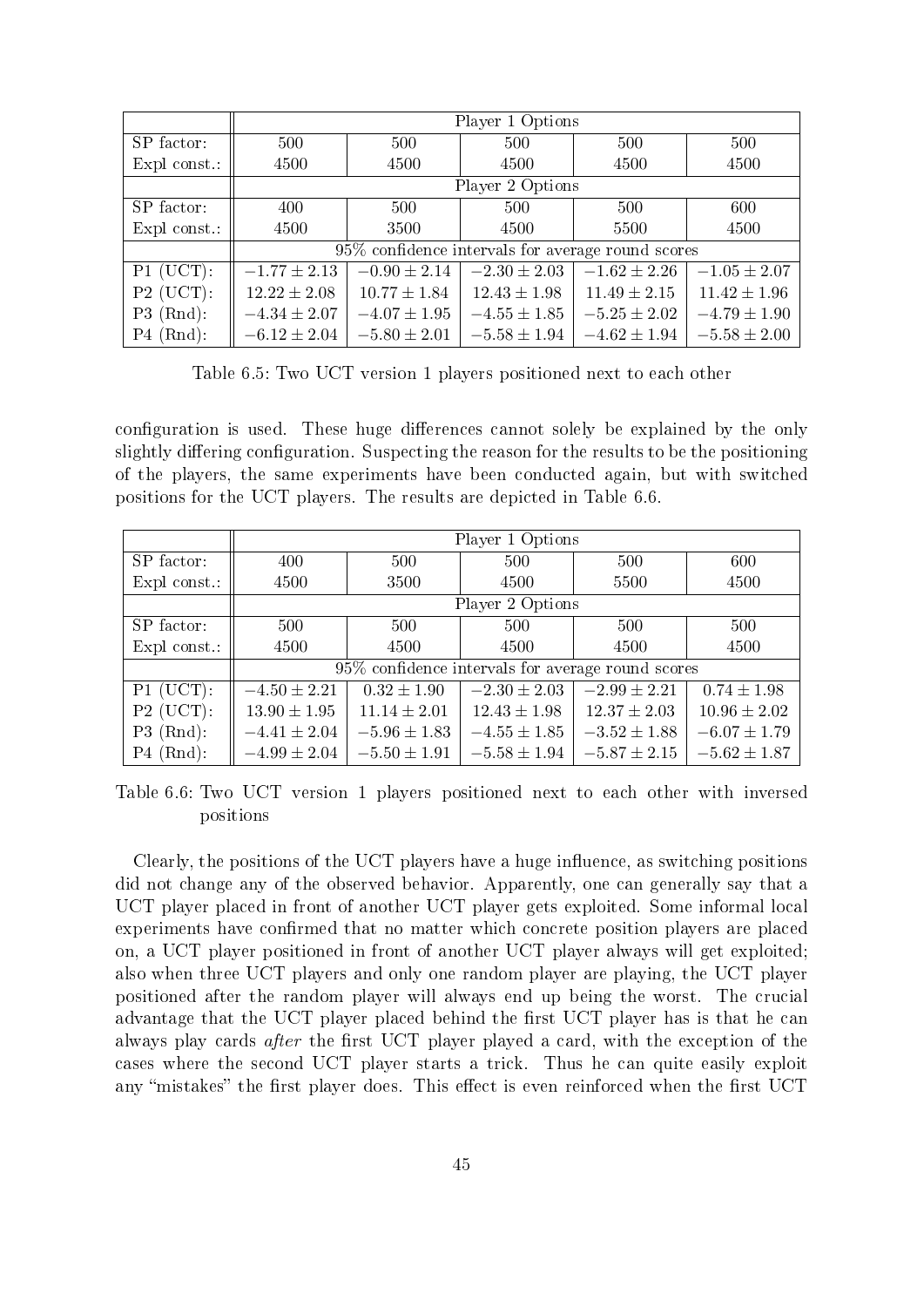player tends to over-announce, which is the case when using the first announcement style version, as seen when analyzing in more details the game process of some local experiments. Consequently, experiments with a setup where two UCT players are placed next to each other are of a very small significance and therefore the experiments have been repeated with a positioning where the two UCT players are placed vis-à-vis, with a random player positioned before and after each of them.

|              | Player 1 Options |                  |                  |                                                   |                  |  |
|--------------|------------------|------------------|------------------|---------------------------------------------------|------------------|--|
| SP factor:   | 500              | 500              | 500              | 500                                               | 500              |  |
| Expl const.: | 4500             | 4500             | 4500             | 4500                                              | 4500             |  |
|              | Player 3 Options |                  |                  |                                                   |                  |  |
| SP factor:   | 400              | 500              | 500              | 500                                               | 600              |  |
| Expl const.: | 4500             | 3500             | 4500             | 5500                                              | 4500             |  |
|              |                  |                  |                  | 95% confidence intervals for average round scores |                  |  |
| $P1$ (UCT):  | $9.50 \pm 2.21$  | $6.84 \pm 2.23$  | $8.19 \pm 2.00$  | $10.91 \pm 2.17$                                  | $8.34 \pm 2.02$  |  |
| $P2$ (Rnd):  | $-9.57 \pm 1.84$ | $-8.17 \pm 1.90$ | $-9.30 \pm 1.81$ | $-10.15 \pm 1.90$                                 | $-9.32 \pm 1.89$ |  |
| $P3$ (UCT):  | $7.63 \pm 2.39$  | $9.67 \pm 2.10$  | $8.12 \pm 2.10$  | $8.04 \pm 2.41$                                   | $8.71 \pm 2.02$  |  |
| $P4$ (Rnd):  | $-7.57 \pm 1.89$ | $-8.34 \pm 1.80$ | $-7.01 \pm 1.85$ | $-8.80 \pm 1.94$                                  | $-7.73 \pm 1.89$ |  |

Table 6.7: Two UCT version 1 players positioned vis-à-vis

The results shown in Table 6.7 demonstrate very well that the effect of exploiting due to the positioning of UCT players is not existent in this setup, as two identical UCT players that play together with two random players nearly yield the same result, as can be seen in the middle column. Also deviating from the chosen configuration  $(500/4500)$ seems not to be good except for the configuration  $500/3500$  and also  $600/4500$  seems to be slightly favored. Both cases indicate that the exploration constant in relation to the score points constant was chosen slightly too big, possibly 500/4000 would be a better choice.

|                | Player 1 Options  |                                                   |                  |                  |                   |  |
|----------------|-------------------|---------------------------------------------------|------------------|------------------|-------------------|--|
| SP factor:     | 400               | 500                                               | 500              | 500              | 600               |  |
| $Expl$ const.: | 4500              | 3500                                              | 4500             | 5500             | 4500              |  |
|                |                   |                                                   | Player 3 Options |                  |                   |  |
| SP factor:     | 500               | 500                                               | 500              | 500              | 500               |  |
| $Expl$ const.: | 4500              | 4500                                              | 4500             | 4500             | 4500              |  |
|                |                   | 95% confidence intervals for average round scores |                  |                  |                   |  |
| $P1$ (UCT):    | $7.55 \pm 2.20$   | $9.09 \pm 2.02$                                   | $8.19 \pm 2.00$  | $8.06 \pm 2.13$  | $8.69 \pm 1.87$   |  |
| $P2$ (Rnd):    | $-10.60 \pm 1.88$ | $-9.65 \pm 1.96$                                  | $-9.30 \pm 1.81$ | $-9.85 \pm 1.93$ | $-10.08 \pm 1.86$ |  |
| $P3$ (UCT):    | $9.18 \pm 2.21$   | $8.17 \pm 2.23$                                   | $8.12 \pm 2.10$  | $8.84 \pm 2.17$  | $8.84 \pm 2.14$   |  |
| $P4$ (Rnd):    | $-6.13 \pm 1.84$  | $-7.61 \pm 1.91$                                  | $-7.01 \pm 1.85$ | $-7.05 \pm 1.90$ | $-7.45 \pm 1.76$  |  |

Table 6.8: Two UCT version 1 players positioned vis-à-vis with inversed positions

To be sure that the positions really have no or only a little influence when placing UCT players vis-à-vis, the experiment is repeated with inversed positions for the UCT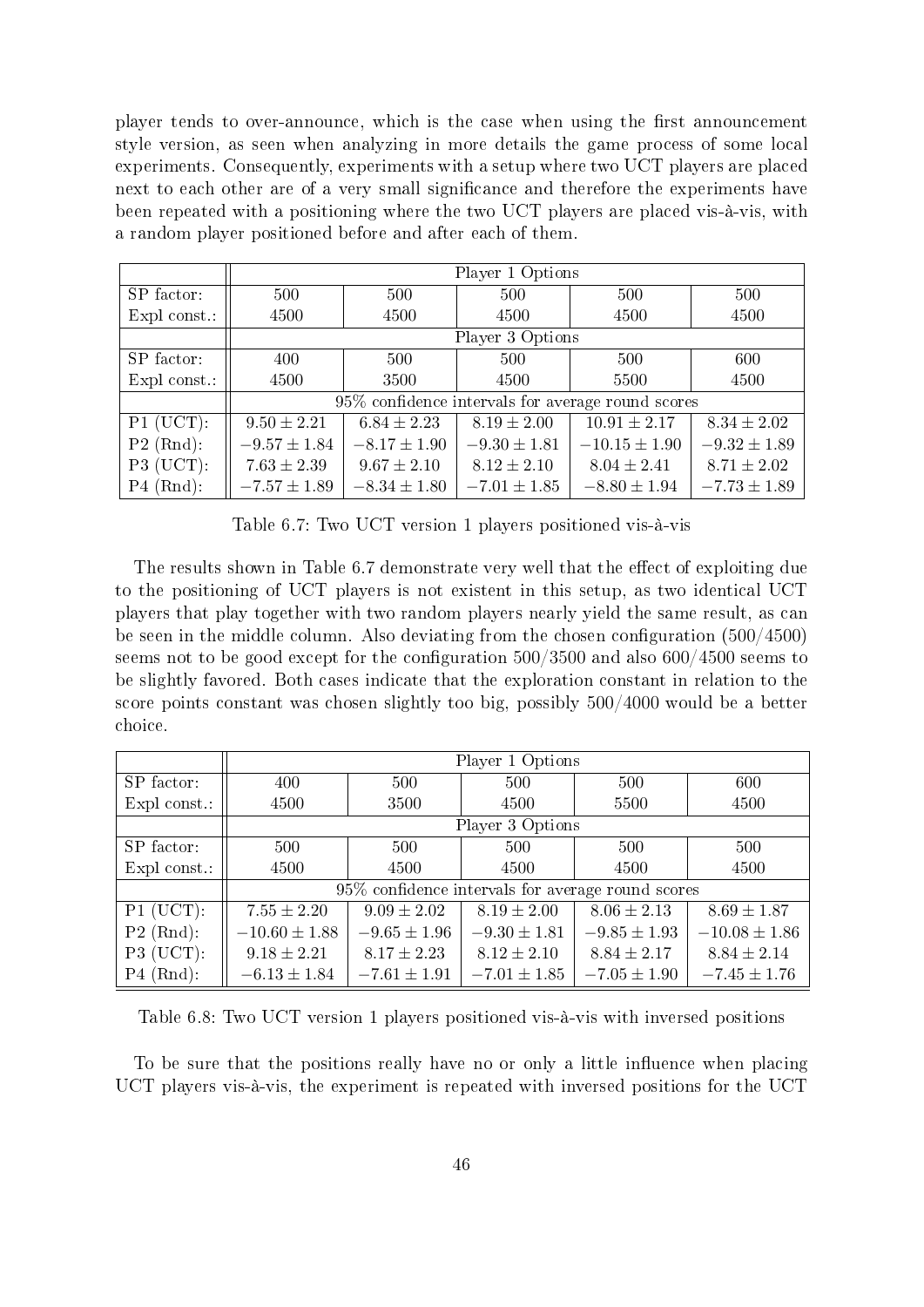players. The results are shown in Table 6.8. They seem to be consistent in the way that if the UCT player placed on position one in the first experiment wins, then he also wins when placed on the third position. There is one exception: the configuration  $600/4500$  (last column) wins in the first setup but is a little worse than the other UCT player in the second setup. However, the average round score points are very close to each other, so that the difference can be caused by the different hands the players have during one experiment (this observation is also supported by the quite large and overlapping confidence intervals). When summing up the average round score points of the two experiments, the configuration  $600/4500$  achieves a slightly better result than the configuration  $500/4500$ . By increasing the number of games played, this behavior (that one player wins on one position, but loses on the other one) could probably be ruled out or at least the effect could be reduced (the confidence intervals would also become smaller). There is some further evidence that the absolute positions of players indeed matter at least a little bit, because taking a look at the second column, the configuration  $500/3500$  wins with a difference of 2.83 average round score points over the other UCT player with the configuration  $500/4500$  in the first experiment, but when switching positions, the UCT player with the configuration 500/3500 only wins by a difference of 0.94 average round score points. Both of the two last observations indicate that the relation between the score points constant and the exploration constant was chosen a little bit too hight, maybe 500/4000 would be a better choice for a baseline UCT player when using the first announcement style version. Further, note that by using a vis-à-vis positioning of the two UCT players, an exploitation of the other UCT player can be avoided (due to the symmetry of the positioning), but 1000 games is obviously not enough to rule out any differences in the results which are due to the different card deals the players have to play. A solution is to increase the number of games played in an experiment, but to significantly reduce the confidence intervals, the number of games must be increased a lot and experiments would take a long time to run. Therefore, experiments where two UCT players are tested will always be repeated with inversed player positions.

#### Second UCT version

The same setup of experiments for UCT players using the second UCT version will be presented in the following. Thus the first series of experiments consists of letting one UCT player play together with three random players, testing different combinations for the score points constant and the exploration constant. As explained above, the results shown are restricted to those where a value of 500 is used for the score points constant and the exploration constant is varied.

Taking a look at Tables  $6.9$  and  $6.10$  and according to the results of the first UCT version seen above, one can observe that increasing the exploration constant in relation to the score points constant seems to be reasonable up to a certain amount. More generally, the differences between the results of different configurations are way more significant in these experiments compared to those of the first UCT version and also the condence intervals are a bit larger. Thus all results obtained from the second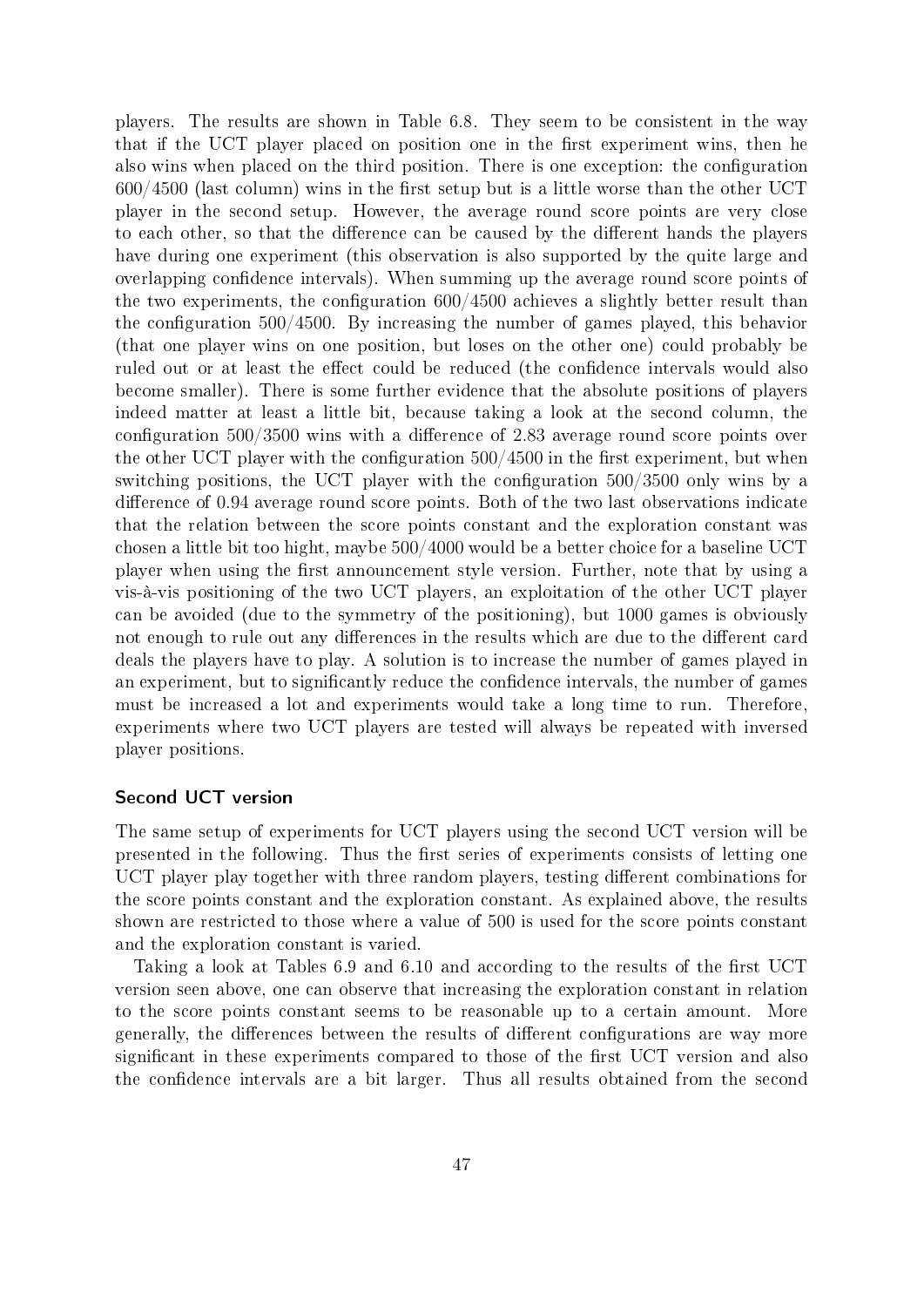|              | Player 1 Options                                  |                  |                  |                  |  |  |  |
|--------------|---------------------------------------------------|------------------|------------------|------------------|--|--|--|
| SP factor:   | 500                                               | 500              | 500              | 500              |  |  |  |
| Expl const.: | 500<br>1000                                       |                  | 1500             | 4000             |  |  |  |
|              | 95% confidence intervals for average round scores |                  |                  |                  |  |  |  |
| $P1$ (UCT):  | $3.96 \pm 1.32$                                   | $5.48 \pm 1.20$  | $6.64 \pm 1.21$  | $8.03 \pm 1.51$  |  |  |  |
| $P2$ (Rnd):  | $-2.50 \pm 1.39$                                  | $-3.40 \pm 1.42$ | $-2.13 \pm 1.42$ | $-2.89 \pm 1.36$ |  |  |  |
| $P3$ (Rnd):  | $-1.70 \pm 1.40$                                  | $-2.24 \pm 1.31$ | $-3.03 \pm 1.27$ | $-3.57 \pm 1.34$ |  |  |  |
| $P4$ (Rnd):  | $0.24 \pm 1.44$                                   | $0.16 \pm 1.32$  | $-1.48 \pm 1.39$ | $-1.56 \pm 1.30$ |  |  |  |

Table 6.9: One UCT version 2 player with three random players (1)

|              | Player 1 Options                                  |                  |                  |                  |  |  |  |
|--------------|---------------------------------------------------|------------------|------------------|------------------|--|--|--|
| SP factor:   | 500<br>500                                        |                  | 500              | 500              |  |  |  |
| Expl const.: | 4500<br>5000                                      |                  | 8000             | 10000            |  |  |  |
|              | 95% confidence intervals for average round scores |                  |                  |                  |  |  |  |
| $P1$ (UCT):  | $5.96 \pm 1.62$                                   | $6.30 \pm 1.76$  | $0.42 \pm 2.17$  | $-4.09 \pm 2.55$ |  |  |  |
| $P2$ (Rnd):  | $-2.80 \pm 1.32$                                  | $-2.96 \pm 1.34$ | $-0.45 \pm 1.36$ | $1.70 \pm 1.39$  |  |  |  |
| $P3$ (Rnd):  | $-2.59 \pm 1.22$                                  | $-1.83 \pm 1.37$ | $0.06 \pm 1.31$  | $1.52 \pm 1.44$  |  |  |  |
| $P4$ (Rnd):  | $-0.58 \pm 1.33$                                  | $-1.51 \pm 1.44$ | $-0.03 \pm 1.26$ | $0.86 \pm 1.38$  |  |  |  |

Table 6.10: One UCT version 2 player with three random players (2)

UCT version are a bit less reliable. More insights and comments on the differences between both UCT versions are given in Section 6.2. The best result is obtained by the combination 500/4000 which is thus further tested in the next series of experiments, where a UCT player using this configuration is tested in direct play together with a UCT player using a slightly different configuration. Both UCT players are positioned next to each other.

|              | Player 1 Options |                                                   |                  |                  |                  |  |
|--------------|------------------|---------------------------------------------------|------------------|------------------|------------------|--|
| SP factor:   | 500              | 500                                               | 500              | 500              | 500              |  |
| Expl const.: | 4000             | 4000                                              | 4000             | 4000             | 4000             |  |
|              |                  |                                                   | Player 2 Options |                  |                  |  |
| SP factor:   | 400              | 500                                               | 500              | 500              | 600              |  |
| Expl const.: | 4000             | 3000                                              | 4000             | 5000             | 4000             |  |
|              |                  | 95% confidence intervals for average round scores |                  |                  |                  |  |
| $P1$ (UCT):  | $-0.50 \pm 3.01$ | $-3.04 \pm 3.09$                                  | $-3.59 \pm 3.30$ | $-1.98 \pm 3.20$ | $-0.74 \pm 3.37$ |  |
| $P2$ (UCT):  | $7.49 \pm 3.28$  | $7.19 \pm 2.55$                                   | $9.17 \pm 3.06$  | $9.63 \pm 3.22$  | $6.84 \pm 3.09$  |  |
| $P3$ (Rnd):  | $-3.03 \pm 2.44$ | $-2.17 \pm 2.39$                                  | $-2.62 \pm 2.33$ | $-4.57 \pm 2.26$ | $-3.54 \pm 2.39$ |  |
| $P4$ (Rnd):  | $-3.95 \pm 2.34$ | $-1.97 \pm 2.31$                                  | $-2.96 \pm 2.22$ | $-3.08 \pm 2.28$ | $-2.57 \pm 2.30$ |  |

Table 6.11: Two UCT version 2 players positioned next to each other

Tables 6.11 and 6.12 show the results of those experiments, the second one using the same setup but with inversed positions. As observed for the corresponding setup for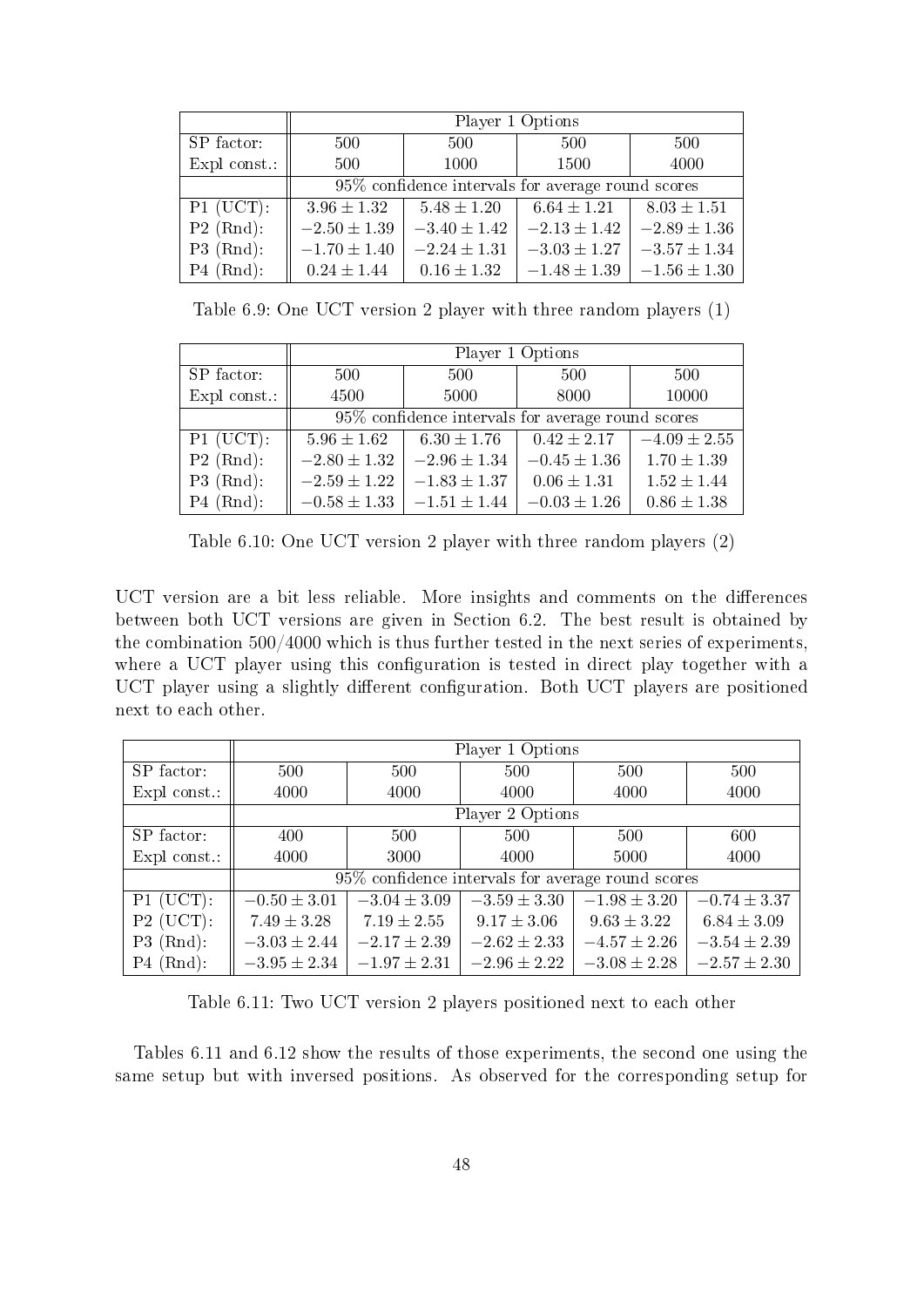|              | Player 1 Options |                                                   |                  |                  |                  |
|--------------|------------------|---------------------------------------------------|------------------|------------------|------------------|
| SP factor:   | 400              | 500                                               | 500              | 500              | 600              |
| Expl const.: | 4000             | 3000                                              | 4000             | 5000             | 4000             |
|              |                  |                                                   | Player 2 Options |                  |                  |
| SP factor:   | 500              | 500                                               | 500              | 500              | 500              |
| Expl const.: | 4000             | 4000                                              | 4000             | 4000             | 4000             |
|              |                  | 95% confidence intervals for average round scores |                  |                  |                  |
| $P1$ (UCT):  | $-5.74 \pm 3.36$ | $-3.90 \pm 2.87$                                  | $-3.59 \pm 3.30$ | $-3.47 \pm 3.73$ | $-2.30 \pm 2.98$ |
| $P2$ (UCT):  | $10.57 \pm 3.00$ | $11.98 \pm 3.01$                                  | $9.17 \pm 3.06$  | $8.68 \pm 2.95$  | $7.90 \pm 2.94$  |
| $P3$ (Rnd):  | $-3.43 \pm 2.32$ | $-3.25 \pm 2.34$                                  | $-2.62 \pm 2.33$ | $-2.89 \pm 2.52$ | $-2.02 \pm 2.23$ |
| $P4$ (Rnd):  | $-1.39 \pm 2.42$ | $-4.83 \pm 2.37$                                  | $-2.96 \pm 2.22$ | $-2.32 \pm 2.51$ | $-3.58 \pm 2.30$ |

Table 6.12: Two UCT version 2 players positioned next to each other with inversed positions

the first UCT version, the second UCT player positioned directly behind the first one outperforms the first one by a large amount. This is also confirmed when switching the positions. For this reason, the experiments have been repeated with a vis-à-vis positioning.

|                | Player 1 Options  |                                                   |                  |                  |                  |  |
|----------------|-------------------|---------------------------------------------------|------------------|------------------|------------------|--|
| SP factor:     | 500               | 500                                               | 500              | 500              | 500              |  |
| Expl const.:   | 4000              | 4000                                              | 4000             | 4000             | 4000             |  |
|                |                   |                                                   | Player 3 Options |                  |                  |  |
| SP factor:     | 400               | 500                                               | 500              | 500              | 600              |  |
| $Expl$ const.: | 4000              | 3000                                              | 4000             | 5000             | 4000             |  |
|                |                   | 95% confidence intervals for average round scores |                  |                  |                  |  |
| $P1$ (UCT):    | $7.35 \pm 3.36$   | $10.87 \pm 3.18$                                  | $10.04 \pm 3.21$ | $9.36 \pm 3.10$  | $11.15 \pm 3.23$ |  |
| $P2$ (Rnd):    | $-11.19 \pm 2.31$ | $-10.45 \pm 2.33$                                 | $-9.71 \pm 2.22$ | $-9.24 \pm 2.53$ | $-9.50 \pm 2.53$ |  |
| $P3$ (UCT):    | $11.39 \pm 3.27$  | $6.11 \pm 2.88$                                   | $6.04 \pm 3.30$  | $6.48 \pm 3.50$  | $7.03 \pm 3.18$  |  |
| $P4$ (Rnd):    | $-7.55 \pm 2.38$  | $-6.54 \pm 2.32$                                  | $-6.36 \pm 2.54$ | $-6.59 \pm 2.23$ | $-8.68 \pm 2.51$ |  |

Table 6.13: Two UCT version 2 players positioned vis-à-vis

Tables 6.13 and 6.14 show the results of those experiments, where the second table contains the results of experiments with the same setup as the first table, but with inversed positions. Even although not positioned next to each other, the results of two identical UCT players playing together with two random players yield quite different results: the first UCT player achieves 10.04 compared to 6.04 average round score points of the second UCT player, as seen in the middle column of the first (and second) table. This difference makes it hard to analyze the different configurations that only slightly differ. Still, having a look at the first and the fourth column of the first table, it seems that the relation between the exploration constant and the score points constant is not big enough, as increasing the exploration constant or lowering the score points constant of the second UCT player moves the results more in favor of this player (always compared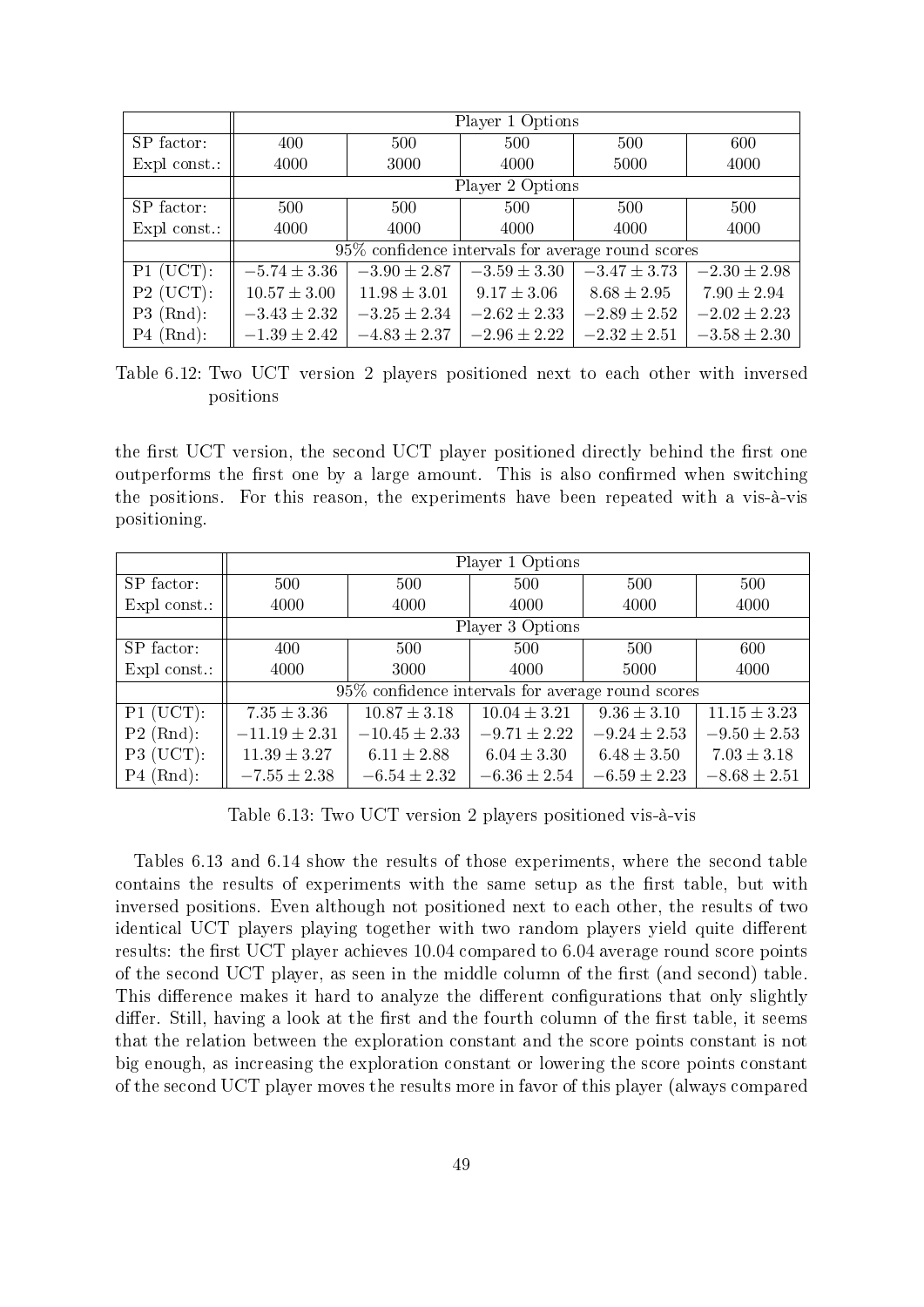|              | Player 1 Options |                                                   |                  |                  |                  |  |  |  |
|--------------|------------------|---------------------------------------------------|------------------|------------------|------------------|--|--|--|
| SP factor:   | 400              | 500                                               | 500              | 500              | 600              |  |  |  |
| Expl const.: | 4000             | 3000                                              | 4000             | 5000             | 4000             |  |  |  |
|              |                  |                                                   | Player 3 Options |                  |                  |  |  |  |
| SP factor:   | 500              | 500                                               | 500              | 500              | 500              |  |  |  |
| Expl const.: | 4000             | 4000                                              | 4000             | 4000             | 4000             |  |  |  |
|              |                  | 95% confidence intervals for average round scores |                  |                  |                  |  |  |  |
| $P1$ (UCT):  | $9.87 \pm 3.28$  | $7.81 \pm 2.75$                                   | $10.04 \pm 3.21$ | $12.93 \pm 3.51$ | $10.23 \pm 2.94$ |  |  |  |
| $P2$ (Rnd):  | $-7.96 \pm 2.41$ | $-7.27 \pm 2.34$                                  | $-9.71 \pm 2.22$ | $-9.12 \pm 2.32$ | $-7.71 \pm 2.42$ |  |  |  |
| $P3$ (UCT):  | $6.05 \pm 3.33$  | $7.78 \pm 3.05$                                   | $6.04 \pm 3.30$  | $4.91 \pm 3.24$  | $5.25 \pm 3.09$  |  |  |  |
| $P4$ (Rnd):  | $-7.96 \pm 2.39$ | $-8.32 \pm 2.51$                                  | $-6.36 \pm 2.54$ | $-8.72 \pm 2.39$ | $-7.77 \pm 2.40$ |  |  |  |

Table 6.14: Two UCT version 2 players positioned vis-à-vis with inversed positions

to the results displayed in the middle column, which serves as a reference). Similarly, column two and five of the first table show that decreasing the relation of the score points constant to the exploration constant even shifts the results more in favor of the first UCT player. Taking a look at the second table, switching the positions confirms the results of the first table: in the first column, the winning configuration of the first experiment also wins after switching positions. In the second column, this is less obvious but still holds: in the first table, the configuration  $500/4000$  achieves slightly better than  $500/3000$ (comparing the values to those of the middle column) and in the second table, it largely improves its results compared to the middle "reference" column. Alternatively, adding up the average round score points of both experiments also confirms that  $500/4000$  is indeed the better configuration. Analog observations can also be made for the last two columns. All together,  $500/4000$  seems indeed to be a reasonable configuration for a baseline UCT player when using the first announcement style version.

The main problem with the experiments of the second UCT version still remains the huge fluctuation of the results, making it hard to draw conclusions. Note that also the condence interval has nearly doubled its size compared to the experiments conducted for the first UCT version. Possibly, increasing the number of games could help, but it is quite obvious already after those few experiments that the second UCT version cannot compete with the first one, no matter what "good" configuration can be found. More on this topic will be discussed in Section 6.2.

#### 6.1.2 Second announcement style version

This subsection uses the exact same procedure of experiments as the preceding one, the only difference is that the second announcement style version is used, i.e. players can only say "yes" or "no" when being asked if they want to an announcement or not, automatically announcing the next level of announcement when answering "yes".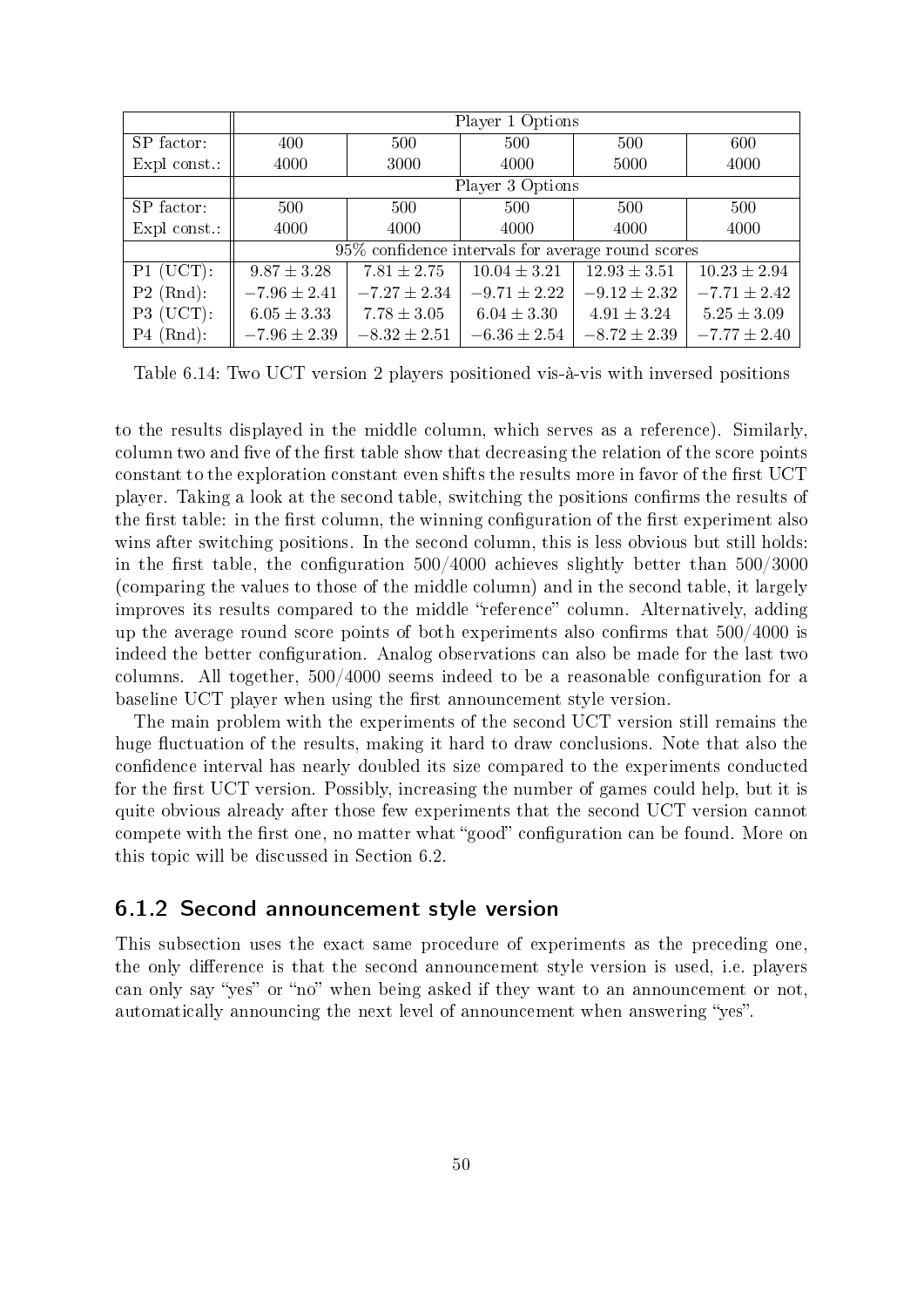|                        | Player 1 Options                                  |                  |                  |                  |  |  |  |
|------------------------|---------------------------------------------------|------------------|------------------|------------------|--|--|--|
| SP factor:             | 500<br>500                                        |                  | 500              | 500              |  |  |  |
| Expl const.:           | 500                                               | 1000             | 2000             | 4000             |  |  |  |
|                        | 95% confidence intervals for average round scores |                  |                  |                  |  |  |  |
| $\overline{P1}$ (UCT): | $9.05 \pm 0.79$                                   | $8.95 \pm 0.81$  | $9.33 \pm 0.76$  | $9.72 \pm 0.83$  |  |  |  |
| $P2$ (Rnd):            | $-3.16 \pm 1.11$                                  | $-2.90 \pm 1.12$ | $-3.19 \pm 1.07$ | $-3.48 \pm 1.13$ |  |  |  |
| $P3$ (Rnd):            | $-3.76 \pm 1.03$                                  | $-3.95 \pm 0.98$ | $-3.91 \pm 0.99$ | $-3.86 \pm 1.05$ |  |  |  |
| $P4$ (Rnd):            | $-2.14 \pm 1.04$                                  | $-2.10 \pm 1.11$ | $-2.22 \pm 1.10$ | $-2.38 \pm 1.10$ |  |  |  |

Table 6.15: One UCT version 1 player with three random players (1)

|              | Player 1 Options                                  |                  |                  |                  |  |  |  |
|--------------|---------------------------------------------------|------------------|------------------|------------------|--|--|--|
| SP factor:   | 500<br>500                                        |                  | 500              | 500              |  |  |  |
| Expl const.: | 7000<br>10000                                     |                  | 15000            | 20000            |  |  |  |
|              | 95% confidence intervals for average round scores |                  |                  |                  |  |  |  |
| $P1$ (UCT):  | $9.87 \pm 0.84$                                   | $9.56 \pm 0.82$  | $8.33 \pm 0.84$  | $7.89 \pm 0.81$  |  |  |  |
| $P2$ (Rnd):  | $-3.64 \pm 1.07$                                  | $-3.28 \pm 1.02$ | $-2.70 \pm 0.98$ | $-2.78 \pm 0.99$ |  |  |  |
| $P3$ (Rnd):  | $-4.00 \pm 0.97$                                  | $-4.00 \pm 0.95$ | $-3.56 \pm 0.88$ | $-3.28 \pm 0.91$ |  |  |  |
| $P4$ (Rnd):  | $-2.23 \pm 1.05$                                  | $-2.28 \pm 1.04$ | $-2.07 \pm 1.00$ | $-1.83 \pm 1.00$ |  |  |  |

Table 6.16: One UCT version 1 player with three random players (2)

#### First UCT version

The first experiments again test different combinations for the score points constant and the exploration constant, fixing a value of 500 for the first one, using a setup where one UCT player (using the first UCT version) plays together with three random players.

Tables 6.15 and 6.16 show the results. The best configuration found is the one with values of 500/7000 for score points constant/exploration constant. Analog to the previous subsection where the first announcement style version was used, one can observe that increasing the relation of the exploration constant at the score points constant also increases the quality of the UCT player up to a certain amount.

Tables 6.17 and 6.18 show the result of the next series of experiments, where the configuration found above is tested against itself and against slightly differing configurations. The UCT players are placed behind each other, switching the positions in the experiments shown in the second table. Comparing the slightly differing configurations  $(f$  first, second, fourth and fifth column) to the results obtained when the tested configuration  $500/7000$  plays against itself (middle column), one observes that all differing configurations achieve slightly less score points, with the exception of the configuration 600/7000, which slightly improves over the 500/7000 conguration. Note that the second placed UCT player apparently has a disadvantage due to the card deals, as already the middle column, where two identical UCT players are tested, shows an average round score points difference of 1.14. However, the second table, which shows the result for the same setup with inversed player positions, confirms the results of the first table, i.e. all configurations other than 500/7000 achieve less score points compared to the reference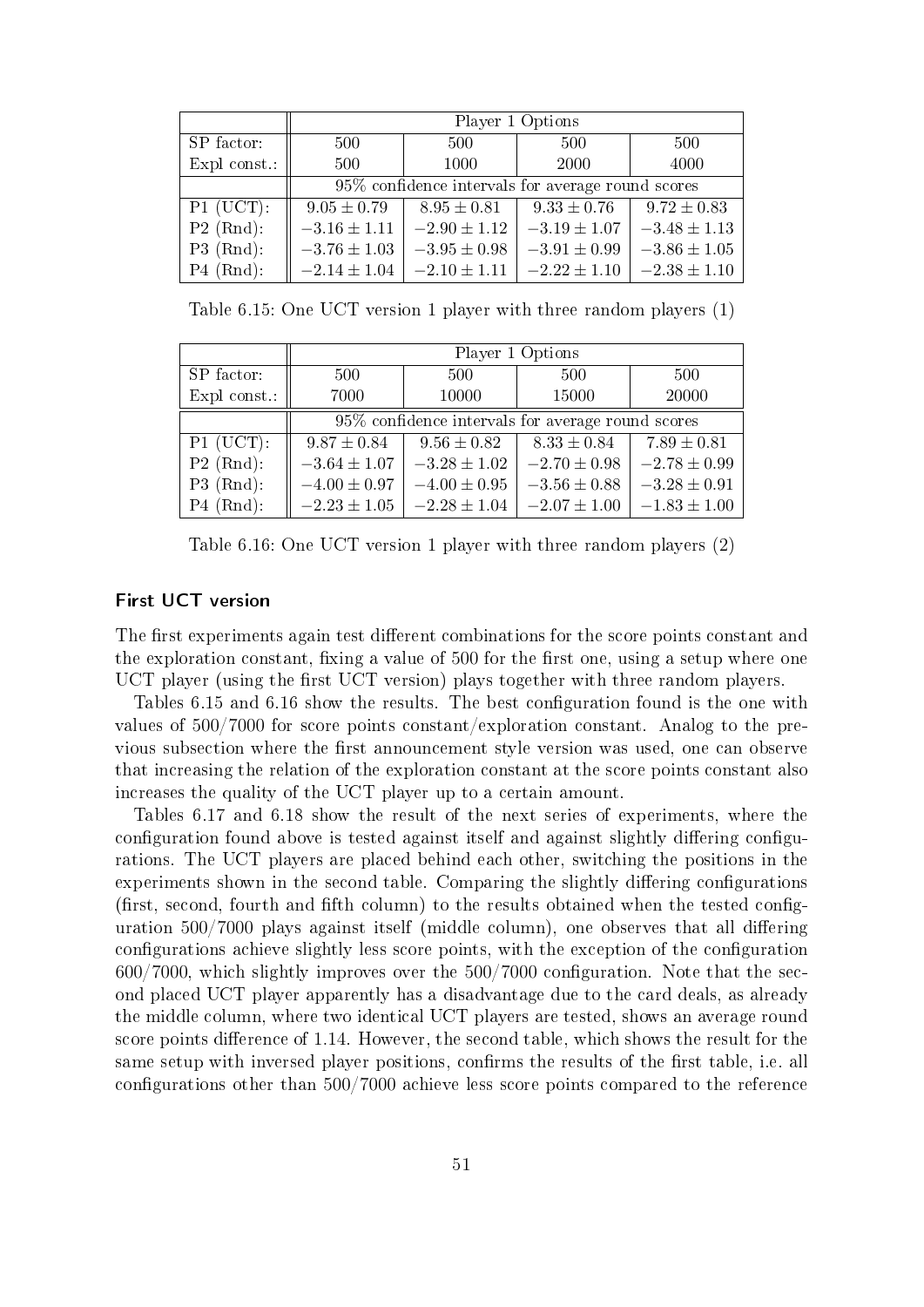|              | Player 1 Options                                  |                  |                  |                  |                  |  |  |
|--------------|---------------------------------------------------|------------------|------------------|------------------|------------------|--|--|
| SP factor:   | 500                                               | 500              | 500              | 500              | 500              |  |  |
| Expl const.: | 7000                                              | 7000             | 7000             | 7000             | 7000             |  |  |
|              |                                                   |                  | Player 2 Options |                  |                  |  |  |
| SP factor:   | 400                                               | 500              | 500              | 500              | 600              |  |  |
| Expl const.: | 7000                                              | 6000             | 7000             | 8000             | 7000             |  |  |
|              | 95% confidence intervals for average round scores |                  |                  |                  |                  |  |  |
| $P1$ (UCT):  | $7.11 \pm 1.24$                                   | $7.12 \pm 1.29$  | $7.29 \pm 1.27$  | $6.90 \pm 1.29$  | $6.98 \pm 1.26$  |  |  |
| $P2$ (UCT):  | $5.70 \pm 1.32$                                   | $5.98 \pm 1.32$  | $6.15 \pm 1.29$  | $5.97 \pm 1.29$  | $6.23 \pm 1.30$  |  |  |
| $P3$ (Rnd):  | $-7.10 \pm 1.08$                                  | $-6.86 \pm 1.18$ | $-7.62 \pm 1.13$ | $-7.23 \pm 1.17$ | $-7.03 \pm 1.14$ |  |  |
| $P4$ (Rnd):  | $-5.72 \pm 1.16$                                  | $-6.24 \pm 1.30$ | $-5.82 \pm 1.25$ | $-5.64 \pm 1.26$ | $-6.18 \pm 1.24$ |  |  |

Table 6.17: Two UCT version 1 players positioned next to each other

|              |                                                   | Player 1 Options |                  |                  |                  |  |  |  |
|--------------|---------------------------------------------------|------------------|------------------|------------------|------------------|--|--|--|
| SP factor:   | 400                                               | 500              | 500              | 500              | 600              |  |  |  |
| Expl const.: | 7000                                              | 6000             | 7000             | 8000             | 7000             |  |  |  |
|              | Player 2 Options                                  |                  |                  |                  |                  |  |  |  |
| SP factor:   | 500                                               | 500              | 500              | 500              | 500              |  |  |  |
| Expl const.: | 7000                                              | 7000             | 7000             | 7000             | 7000             |  |  |  |
|              | 95% confidence intervals for average round scores |                  |                  |                  |                  |  |  |  |
| $P1$ (UCT):  | $6.84 \pm 1.24$                                   | $7.01 \pm 1.22$  | $7.29 \pm 1.27$  | $6.59 \pm 1.24$  | $7.53 \pm 1.31$  |  |  |  |
| $P2$ (UCT):  | $6.32 \pm 1.27$                                   | $6.17 \pm 1.32$  | $6.15 \pm 1.29$  | $6.44 \pm 1.26$  | $6.14 \pm 1.29$  |  |  |  |
| $P3$ (Rnd):  | $-7.92 \pm 1.07$                                  | $-7.34 \pm 1.15$ | $-7.62 \pm 1.13$ | $-7.22 \pm 1.11$ | $-7.93 \pm 1.11$ |  |  |  |
| $P4$ (Rnd):  | $-5.24 \pm 1.23$                                  | $-5.83 \pm 1.29$ | $-5.82 \pm 1.25$ | $-5.81 \pm 1.23$ | $-5.74 \pm 1.29$ |  |  |  |

Table 6.18: Two UCT version 1 players positioned next to each other with inversed positions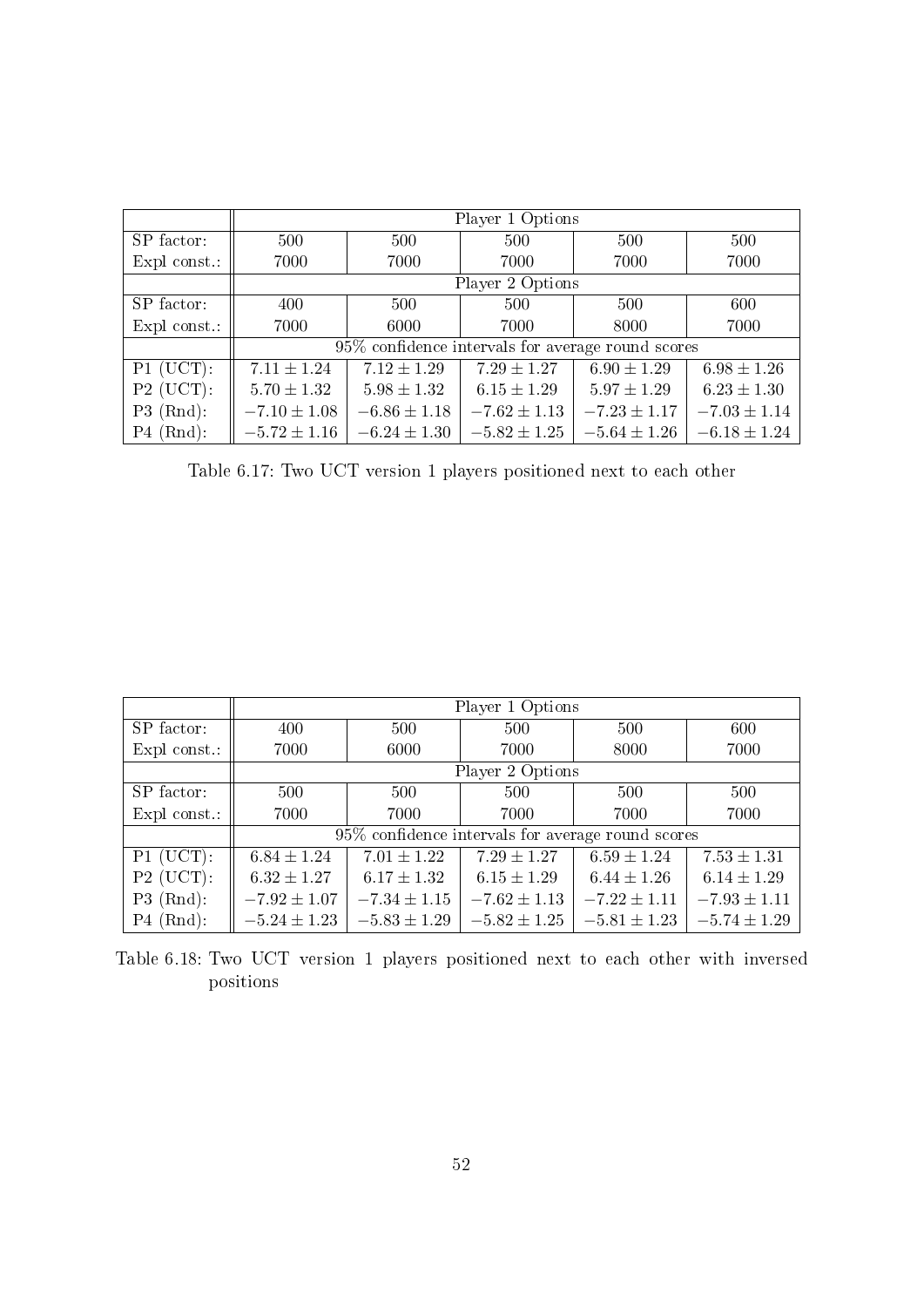middle column, while at the same time, the configuration  $500/7000$  improves. This holds again with the exception of the last column, where the 600/7000 configuration seems to have a little advantage over the  $500/7000$  version. It is worth to note that the differences between the results when reversing the player positions can nearly be neglected in comparison to the results of the previous subsection, where the first announcement style version was used. This makes the results more reliable and easier to interpret. To make sure that there is no exploitation involved when UCT players are placed next to each other, the experiments are repeated with a vis-à-vis positioning.

|              | Player 1 Options                                  |                  |                  |                  |                  |  |  |  |
|--------------|---------------------------------------------------|------------------|------------------|------------------|------------------|--|--|--|
| SP factor:   | 500                                               | 500              | 500              | 500              | 500              |  |  |  |
| Expl const.: | 7000                                              | 7000             | 7000             | 7000             | 7000             |  |  |  |
|              |                                                   | Player 3 Options |                  |                  |                  |  |  |  |
| SP factor:   | 400                                               | 500              | 500              | 500              | 600              |  |  |  |
| Expl const.: | 7000                                              | 6000             | 7000             | 8000             | 7000             |  |  |  |
|              | 95% confidence intervals for average round scores |                  |                  |                  |                  |  |  |  |
| $P1$ (UCT):  | $6.66 \pm 1.29$                                   | $6.95 \pm 1.38$  | $6.55 \pm 1.34$  | $6.74 \pm 1.28$  | $6.45 \pm 1.32$  |  |  |  |
| $P2$ (Rnd):  | $-6.73 \pm 1.31$                                  | $-6.56 \pm 1.32$ | $-7.31 \pm 1.25$ | $-6.91 \pm 1.28$ | $-6.30 \pm 1.40$ |  |  |  |
| $P3$ (UCT):  | $5.61 \pm 1.24$                                   | $5.62 \pm 1.23$  | $6.16 \pm 1.36$  | $5.92 \pm 1.24$  | $5.88 \pm 1.24$  |  |  |  |
| $P4$ (Rnd):  | $-5.54 \pm 1.22$                                  | $-6.00 \pm 1.27$ | $-5.40 \pm 1.22$ | $-5.75 \pm 1.21$ | $-6.02 \pm 1.33$ |  |  |  |

Table 6.19: Two UCT version 1 players positioned vis-à-vis

|              | Player 1 Options                                  |                  |                  |                  |                  |  |  |
|--------------|---------------------------------------------------|------------------|------------------|------------------|------------------|--|--|
| SP factor:   | 400                                               | 500              | 500              | 500              | 600              |  |  |
| Expl const.: | 7000                                              | 6000             | 7000             | 8000             | 7000             |  |  |
|              |                                                   |                  | Player 3 Options |                  |                  |  |  |
| SP factor:   | 500                                               | 500              | 500              | 500              | 500              |  |  |
| Expl const.: | 7000                                              | 7000             | 7000             | 7000             | 7000             |  |  |
|              | 95% confidence intervals for average round scores |                  |                  |                  |                  |  |  |
| $P1$ (UCT):  | $6.13 \pm 1.27$                                   | $6.29 \pm 1.22$  | $6.55 \pm 1.34$  | $6.85 \pm 1.29$  | $6.13 \pm 1.30$  |  |  |
| $P2$ (Rnd):  | $-6.80 \pm 1.30$                                  | $-6.92 \pm 1.32$ | $-7.31 \pm 1.25$ | $-6.67 \pm 1.35$ | $-6.78 \pm 1.30$ |  |  |
| $P3$ (UCT):  | $6.33 \pm 1.25$                                   | $6.56 \pm 1.25$  | $6.16 \pm 1.36$  | $6.30 \pm 1.26$  | $6.14 \pm 1.42$  |  |  |
| $P4$ (Rnd):  | $-5.67 \pm 1.33$                                  | $-5.92 \pm 1.32$ | $-5.40 \pm 1.22$ | $-6.48 \pm 1.31$ | $-5.49 \pm 1.35$ |  |  |

Table 6.20: Two UCT version 1 players positioned vis-à-vis with inversed positions

Tables 6.19 and 6.20 show the results of these experiments. Taking a look at the first table, all configurations other than the one to test, namely  $500/7000$ , achieve less average round score points, both compared directly against the configuration 500/7000 and to the reference result of the middle column, where two identical versions of the configuration 500/7000 played against each other. Also the second table, which shows the results of experiments with the same setup but inversed positions for the UCT players, confirms these results: the configuration  $500/7000$  is still the prevailing one,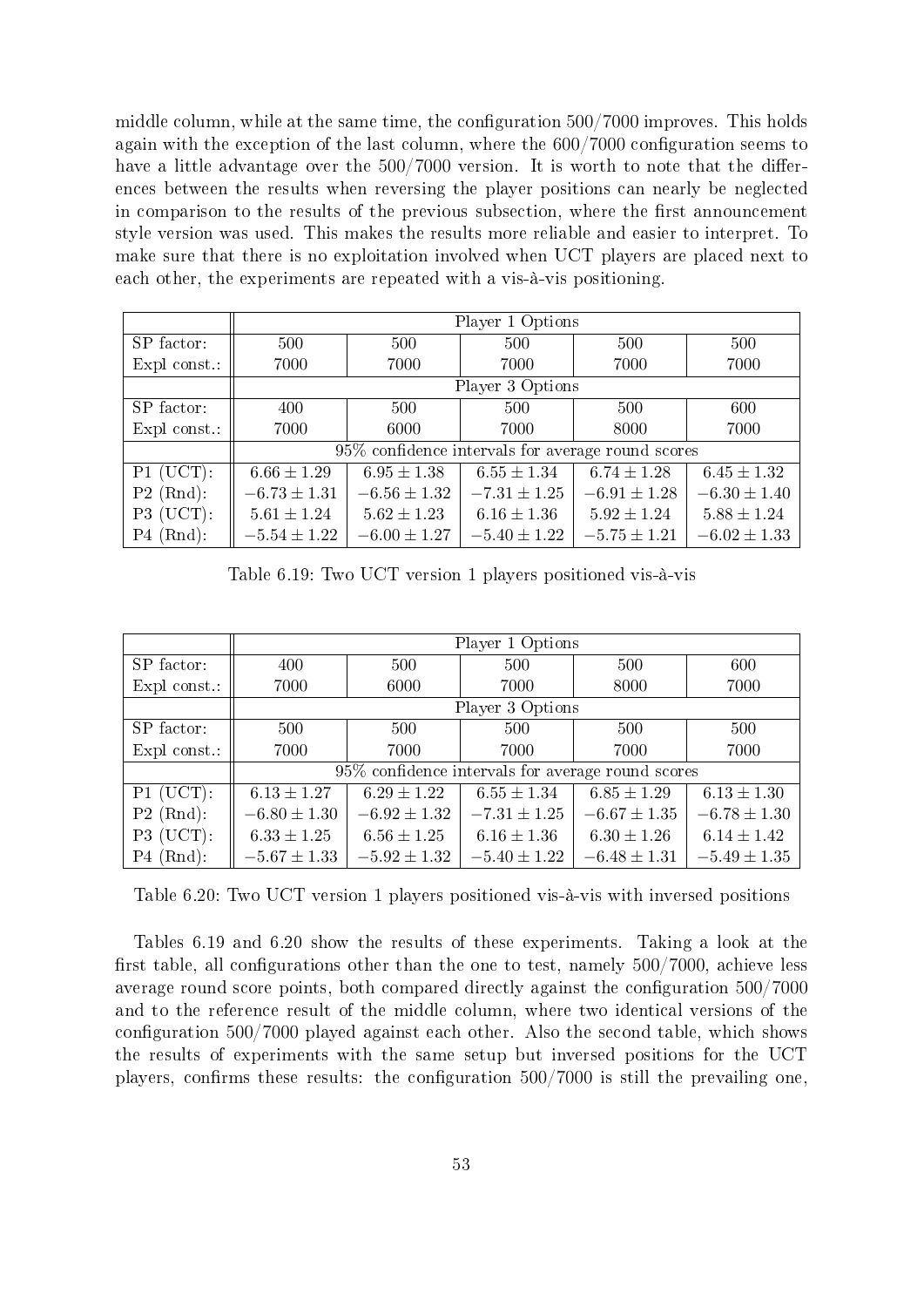with the exception of the fourth column, where the result of configuration 500/8000 is better than the reference value of the middle column, but still when adding up the results of both tables, 500/7000 has a slightly higher average round score. All in all, choosing 500 for the score points constant in combination with 7000 for the exploration constants is apparently a very reasonable choice for a baseline UCT player using the first UCT version.

Note that the last two experiments also show that using a positioning where UCT players are placed next to each other or vis-à-vis apparently does not influence the results when using the second announcement style version. This is certainly due to the fact that a UCT player cannot exploit another UCT player placed in front of him, which again is due to the fact that UCT players do not tend to over-announce when the second announcement style version is used. The reason for this is probably the reduced branching factor of nodes where a player has to decide if he wants to make an announcement or not. This observation still needs to be confirmed when using the second UCT version, but already now, it is worth to note that future experiments can use an arbitrary positioning of UCT players without risking to falsify the results.

#### Second UCT version

In the following, the same setup of experiments as before will be presented, but this time with UCT players using the second UCT version. Again, the first series of experiments consists of nding the best combination of values for the score points constant and the exploration constant by letting a UCT player player with three random players.

|              | Player 1 Options                                     |                  |                  |                  |                  |  |
|--------------|------------------------------------------------------|------------------|------------------|------------------|------------------|--|
| SP factor:   | 500                                                  | 500              | 500              | 500              | 500              |  |
| Expl const.: | 500                                                  | 1000             | 2000             | 4000             | 7000             |  |
|              | $95\%$ confidence intervals for average round scores |                  |                  |                  |                  |  |
| $P1$ (UCT):  | $3.82 \pm 1.17$                                      | $6.64 \pm 0.99$  | $7.89 \pm 0.82$  | $9.62 \pm 0.84$  | $10.24 \pm 1.00$ |  |
| $P2$ (Rnd):  | $-1.44 \pm 1.30$                                     | $-3.03 \pm 1.24$ | $-2.60 \pm 1.02$ | $-3.56 \pm 0.97$ | $-3.71 \pm 0.96$ |  |
| $P3$ (Rnd):  | $-1.79 \pm 1.35$                                     | $-2.48 \pm 1.16$ | $-3.60 \pm 0.96$ | $-3.72 \pm 0.90$ | $-4.24 \pm 0.87$ |  |
| $P4$ (Rnd):  | $-0.58 \pm 1.22$                                     | $-1.13 \pm 1.24$ | $-1.68 \pm 1.03$ | $-2.35 \pm 1.00$ | $-2.28 \pm 0.94$ |  |

Table 6.21: One UCT version 2 player with three random players (1)

Tables 6.21 and 6.22 show the results of these experiments. The combination 500/30000 is the best one, although only very slightly ahead of configuration  $500/20000$ . Note that, as already observed in previous experiments, it still holds that increasing the exploration constant up to a certain amount while keeping the score points constant fixed benefits the obtained results.

Tables 6.23 and 6.24 show the results of experiments where the configuration  $500/30000$ is tested in direct play against itself and against slightly deviating configurations. UCT players are positioned next to each other and their positions are interchanged in the experiments depicted in the second table. The middle column, again the "reference" column because two identical UCT players with the configuration to be tested play against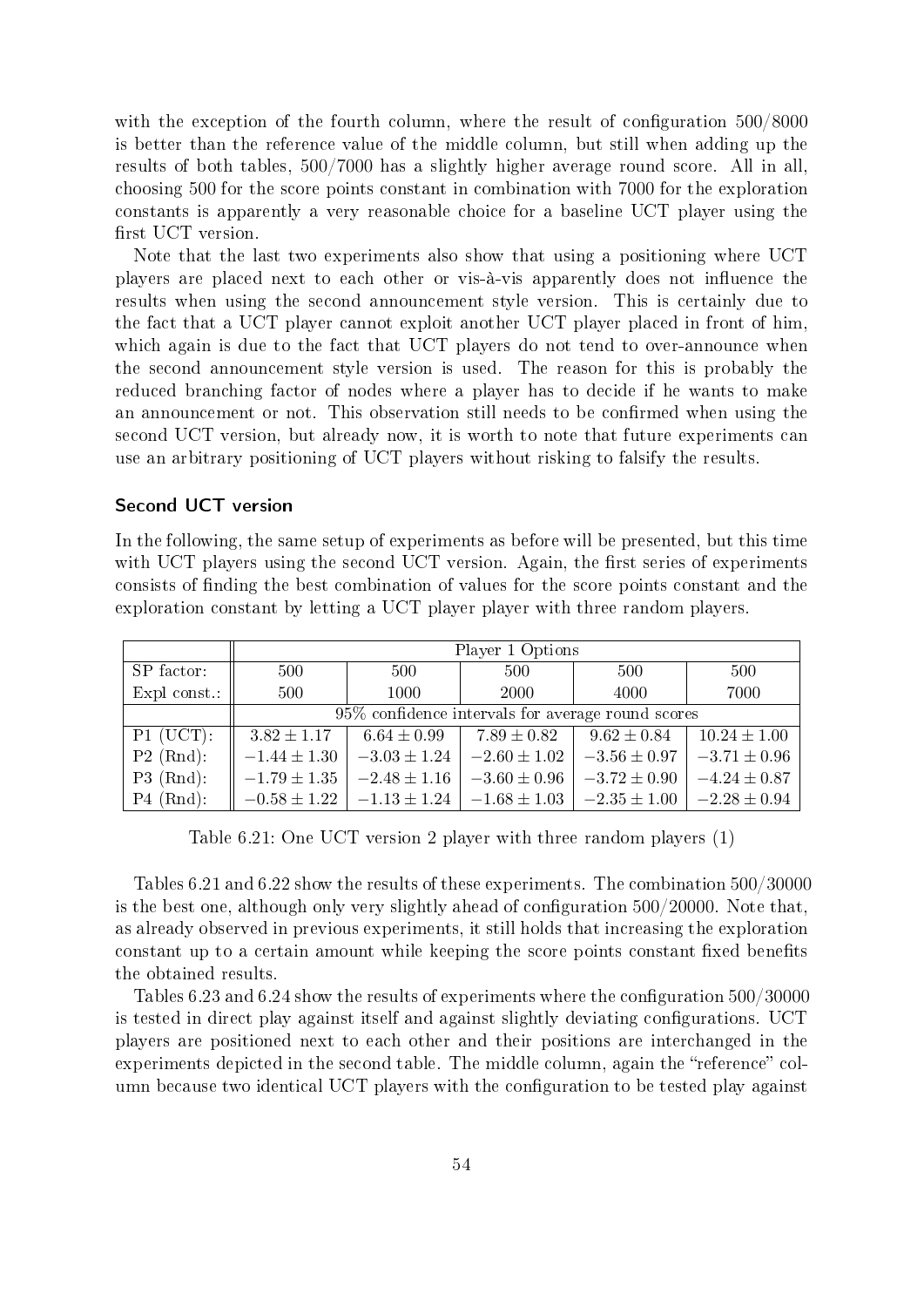|              | Player 1 Options                                  |                  |                  |                  |                  |  |
|--------------|---------------------------------------------------|------------------|------------------|------------------|------------------|--|
| SP factor:   | 500                                               | 500              | 500              | 500              | 500              |  |
| Expl const.: | 10000                                             | 15000            | 20000            | 30000            | 40000            |  |
|              | 95% confidence intervals for average round scores |                  |                  |                  |                  |  |
| $P1$ (UCT):  | $11.51 \pm 1.11$                                  | $11.26 \pm 1.14$ | $11.98 \pm 1.22$ | $12.01 \pm 1.23$ | $10.57 \pm 1.24$ |  |
| $P2$ (Rnd):  | $-3.92 \pm 0.95$                                  | $-3.64 \pm 0.88$ | $-4.19 \pm 0.87$ | $-3.90 \pm 0.86$ | $-3.65 \pm 0.88$ |  |
| $P3$ (Rnd):  | $-4.55 \pm 0.87$                                  | $-4.55 \pm 0.84$ | $-4.60 \pm 0.87$ | $-4.72 \pm 0.86$ | $-4.10 \pm 0.89$ |  |
| $P4$ (Rnd):  | $-3.04 \pm 0.94$                                  | $-3.07 \pm 0.90$ | $-3.19 \pm 0.90$ | $-3.39 \pm 0.94$ | $-2.82 \pm 0.88$ |  |

Table 6.22: One UCT version 2 player with three random players (2)

|              | Player 1 Options                                   |                  |                  |                  |                  |  |  |
|--------------|----------------------------------------------------|------------------|------------------|------------------|------------------|--|--|
| SP factor:   | 500                                                | 500              | 500              | 500              | 500              |  |  |
| Expl const.: | 30000                                              | 30000            | 30000            | 30000            | 30000            |  |  |
|              | Player 2 Options                                   |                  |                  |                  |                  |  |  |
| SP factor:   | 400                                                | 500              | 500              | 500              | 600              |  |  |
| Expl const.: | 30000                                              | 24000            | 30000            | 36000            | 30000            |  |  |
|              | 95\% confidence intervals for average round scores |                  |                  |                  |                  |  |  |
| $P1$ (UCT):  | $8.07 \pm 1.76$                                    | $8.31 \pm 1.71$  | $7.28 \pm 1.77$  | $8.38 \pm 1.84$  | $6.86 \pm 1.80$  |  |  |
| $P2$ (UCT):  | $6.17 \pm 1.59$                                    | $6.04 \pm 1.68$  | $6.25 \pm 1.74$  | $6.11 \pm 1.70$  | $6.05 \pm 1.77$  |  |  |
| $P3$ (Rnd):  | $-7.43 \pm 0.96$                                   | $-7.58 \pm 0.92$ | $-7.28 \pm 0.92$ | $-7.57 \pm 0.96$ | $-6.67 \pm 0.97$ |  |  |
| $P4$ (Rnd):  | $-6.81 \pm 1.00$                                   | $-6.77 \pm 1.06$ | $-6.26 \pm 1.02$ | $-6.92 \pm 1.00$ | $-6.24 \pm 1.01$ |  |  |

Table 6.23: Two UCT version 2 players positioned next to each other

|              | Player 1 Options                                  |                  |                  |                  |                  |  |  |
|--------------|---------------------------------------------------|------------------|------------------|------------------|------------------|--|--|
| SP factor:   | 400                                               | 500              | 500              | 500              | 600              |  |  |
| Expl const.: | 30000                                             | 24000            | 30000            | 36000            | 30000            |  |  |
|              |                                                   |                  | Player 2 Options |                  |                  |  |  |
| SP factor:   | 500                                               | 500              | 500              | 500              | 500              |  |  |
| Expl const.: | 30000                                             | 30000            | 30000            | 30000            | 30000            |  |  |
|              | 95% confidence intervals for average round scores |                  |                  |                  |                  |  |  |
| $P1$ (UCT):  | $6.12 \pm 1.84$                                   | $8.12 \pm 1.82$  | $7.28 \pm 1.77$  | $7.62 \pm 1.72$  | $7.50 \pm 1.90$  |  |  |
| $P2$ (UCT):  | $7.07 \pm 1.71$                                   | $5.11 \pm 1.71$  | $6.25 \pm 1.74$  | $6.15 \pm 1.65$  | $5.98 \pm 1.73$  |  |  |
| $P3$ (Rnd):  | $-7.18 \pm 0.94$                                  | $-7.11 \pm 0.91$ | $-7.28 \pm 0.92$ | $-7.33 \pm 0.93$ | $-7.00 \pm 0.88$ |  |  |
| $P4$ (Rnd):  | $-6.02 \pm 0.98$                                  | $-6.12 \pm 0.99$ | $-6.26 \pm 1.02$ | $-6.44 \pm 0.96$ | $-6.48 \pm 1.01$ |  |  |

Table 6.24: Two UCT version 2 players positioned next to each other with inversed positions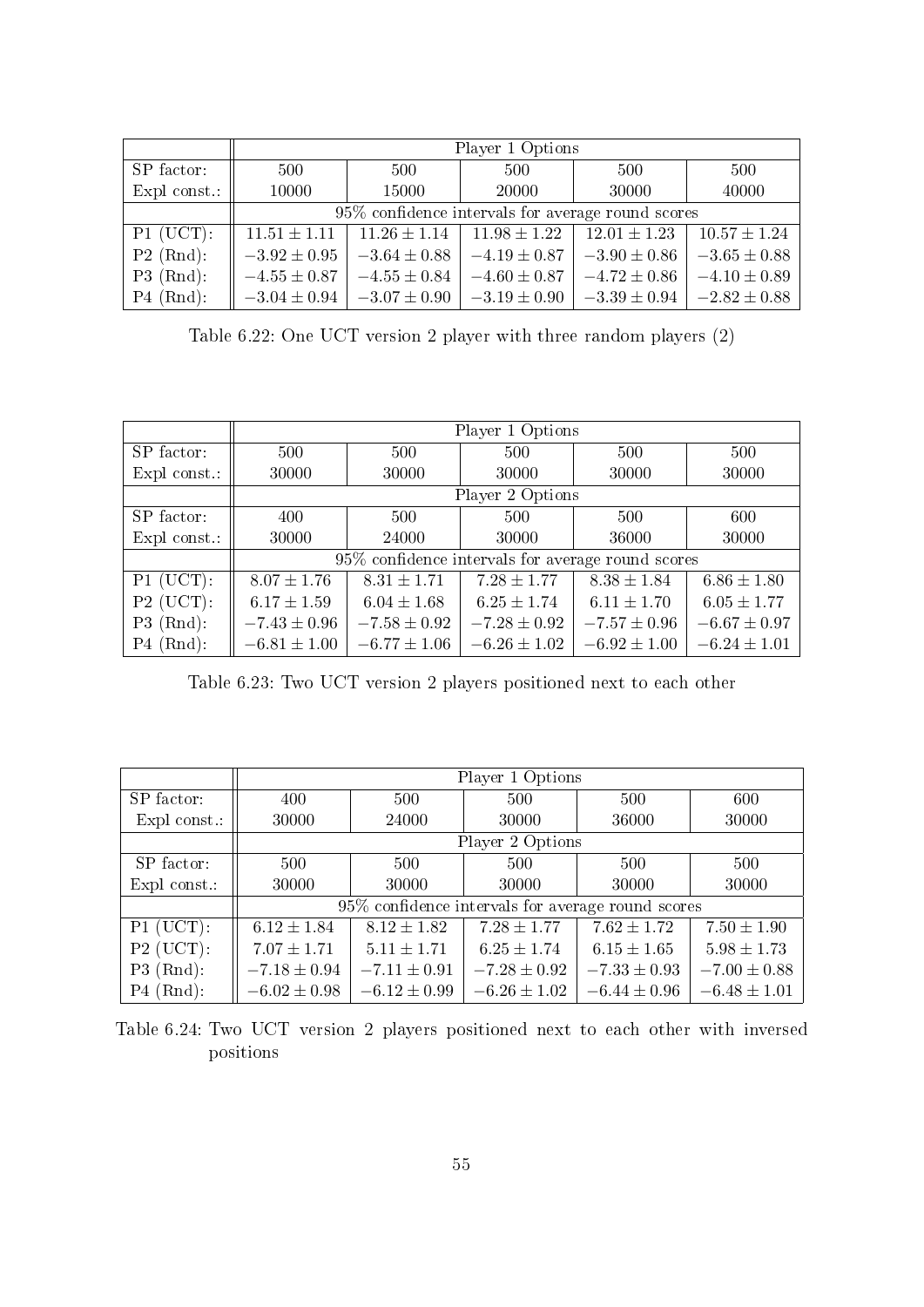each other, shows a not so little difference between the results of the UCT players and also the confidence intervals are larger than the ones when using the first UCT version. This however corresponds to the previous observations of UCT players using the second UCT version. Still, the first table shows that  $500/30000$  achieves a better score than the differing configurations listed in columns one, two and four, but  $600/3000$  seems to be a bit favored. This observation is confirmed when taking a look at the second table, where player positions have been switched. Not only 600/30000, but also 500/24000 (which is a similar deviation from 500/30000 in terms of the relation between exploration constant and score points constant) achieve better results than 500/30000. The results of the fourth column are less obvious, as in the first table,  $500/30000$  clearly wins against 500/36000, but in the second table, it is the other way around. However, adding up the average score round points for both experiments, configuration 500/30000 still achieves a slightly better result than 500/36000.

|              | Player 1 Options                                  |                  |                  |                  |                  |  |  |
|--------------|---------------------------------------------------|------------------|------------------|------------------|------------------|--|--|
| SP factor:   | 500                                               | 500              | 500              | 500              | 500              |  |  |
| Expl const.: | 30000                                             | 30000            | 30000            | 30000            | 30000            |  |  |
|              |                                                   | Player 3 Options |                  |                  |                  |  |  |
| SP factor:   | 400                                               | 500              | 500              | 500              | 600              |  |  |
| Expl const.: | 30000                                             | 24000            | 30000            | 36000            | 30000            |  |  |
|              | 95% confidence intervals for average round scores |                  |                  |                  |                  |  |  |
| $P1$ (UCT):  | $7.92 \pm 1.68$                                   | $6.37 \pm 1.76$  | $7.82 \pm 1.76$  | $7.98 \pm 1.65$  | $6.91 \pm 1.70$  |  |  |
| $P2$ (Rnd):  | $-6.82 \pm 0.99$                                  | $-6.85 \pm 1.00$ | $-7.30 \pm 1.01$ | $-6.96 \pm 0.99$ | $-7.48 \pm 0.95$ |  |  |
| $P3$ (UCT):  | $5.62 \pm 1.72$                                   | $6.76 \pm 1.72$  | $6.24 \pm 1.79$  | $5.94 \pm 1.69$  | $7.00 \pm 1.71$  |  |  |
| $P4$ (Rnd):  | $-6.71 \pm 0.99$                                  | $-6.28 \pm 1.05$ | $-6.76 \pm 1.03$ | $-6.96 \pm 0.98$ | $-6.44 \pm 0.98$ |  |  |

Table 6.25: Two UCT version 2 players positioned vis-à-vis

|              | Player 1 Options |                  |                  |                                                    |                  |  |  |
|--------------|------------------|------------------|------------------|----------------------------------------------------|------------------|--|--|
| SP factor:   | 400              | 500              | 500              | 500                                                | 600              |  |  |
| Expl const.: | 30000            | 24000            | 30000            | 36000                                              | 30000            |  |  |
|              |                  | Player 3 Options |                  |                                                    |                  |  |  |
| SP factor:   | 500              | 500              | 500              | 500                                                | 500              |  |  |
| Expl const.: | 30000            | 30000            | 30000            | 30000                                              | 30000            |  |  |
|              |                  |                  |                  | 95\% confidence intervals for average round scores |                  |  |  |
| $P1$ (UCT):  | $6.12 \pm 1.73$  | $7.12 \pm 1.65$  | $7.82 \pm 1.76$  | $5.90 \pm 1.71$                                    | $6.50 \pm 1.69$  |  |  |
| $P2$ (Rnd):  | $-6.44 \pm 0.98$ | $-6.60 \pm 0.97$ | $-7.30 \pm 1.01$ | $-6.43 \pm 1.02$                                   | $-7.25 \pm 1.04$ |  |  |
| $P3$ (UCT):  | $6.70 \pm 1.84$  | $6.33 \pm 1.75$  | $6.24 \pm 1.79$  | $6.34 \pm 1.68$                                    | $7.16 \pm 1.81$  |  |  |
| $P4$ (Rnd):  | $-6.38 \pm 1.07$ | $-6.85 \pm 1.00$ | $-6.76 \pm 1.03$ | $-5.81 \pm 1.02$                                   | $-6.41 \pm 0.99$ |  |  |

Table 6.26: Two UCT version 2 players positioned vis-à-vis with inversed positions

To ensure that placing UCT players next to each other does not allow any kind of exploitation also when using the second UCT version, the same experiments as the ones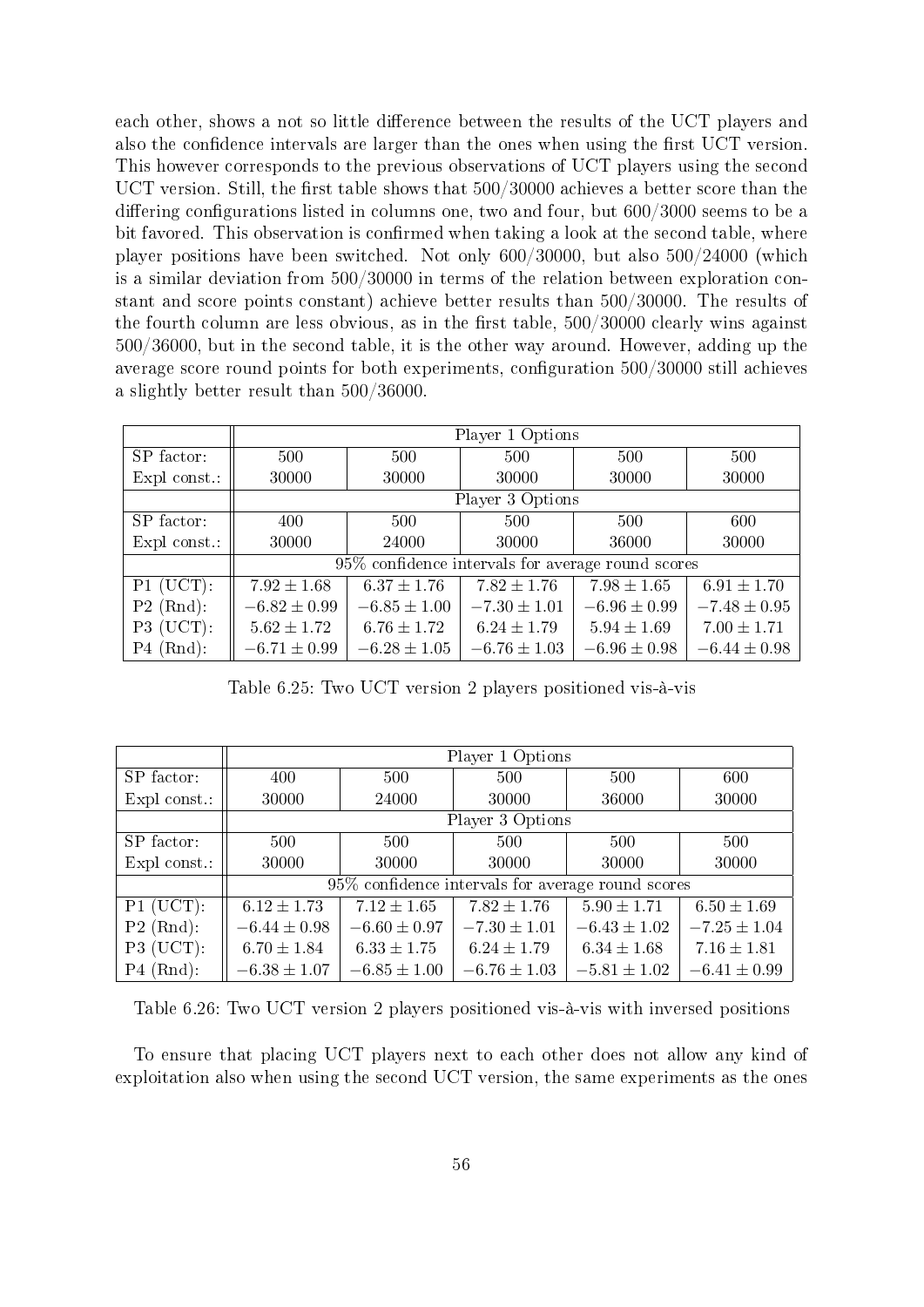shown in the previous two tables are repeated with UCT players being placed vis-à-vis. Tables 6.25 and 6.26 show the results, where the experiments displayed in the second table use the same setup but with inversed positions for the UCT players. The first table perfectly supports the observations made in the previous two experiments, namely that  $500/30000$  is surpassed by  $600/30000$  and  $500/24000$ . The second table does not confirm these results that well, as all configurations different from  $500/30000$  achieve worse results than 500/30000, but still 500/24000 and 600/30000 achieve the best out of these worse results. All together, I come to the conclusion that 30000 may be a bit too large and that lowering the exploration constant a bit would be appropriate. Taking a look at Table 6.22 again, one can see that 500/20000 achieved nearly as good results as 500/30000, at least in the test against three random players. Also 30000 is a large value compared to the value of 7000 chosen for the UCT player using the first UCT version. Therefore 500/20000 should be a very good conguration for a baseline UCT player using the second UCT version.

### 6.1.3 Chosen baseline configuration

Taking into account the results of the previous subsection, the first decision to make is a simple one: a baseline UCT player, no matter which UCT version it uses, should use the second announcement style version or more specific, as this is not a player's option but a global option, all further experiments will use the second announcement style version. There are several reasons for this choice: first, the obtained results are more reliable and show less deviations when comparing very similar configurations. Second, player positioning does not seem to play role when using the second announcement style version, as results obtained using a setup where two UCT players are placed behind each other are consistent to results obtained where they are placed vis-à-vis. Thus UCT players placed in front of another UCT player do not get exploited. This is certainly not the case when using the first announcement style version. Last but not least and related to the previous reason, UCT players do not tend to over-announce as it is the case when using the first announcement style version. This has been tested by analyzing the game process of some small tournaments comparing the different announcement style versions.

The second decision to make is whether to use the first or the second UCT version, but as it seems to be interesting to test both versions because they have different characteristics as seen so far, I decided to use two UCT baseline players, one for each UCT version.

The last choice concerns the values to choose for the score points constant and the exploration constant. Combinations for these parameters have been extensively tested and the results have been shown in the previous two subsections of this section. The combination of choice for the first UCT version baseline player is 500 for the score points constant and 7000 for the explorations constant and for the second CUT version baseline player, it is 500 and 20000.

All remaining parameters will stay unchanged and use the values stated in the introduction of this chapter and this section.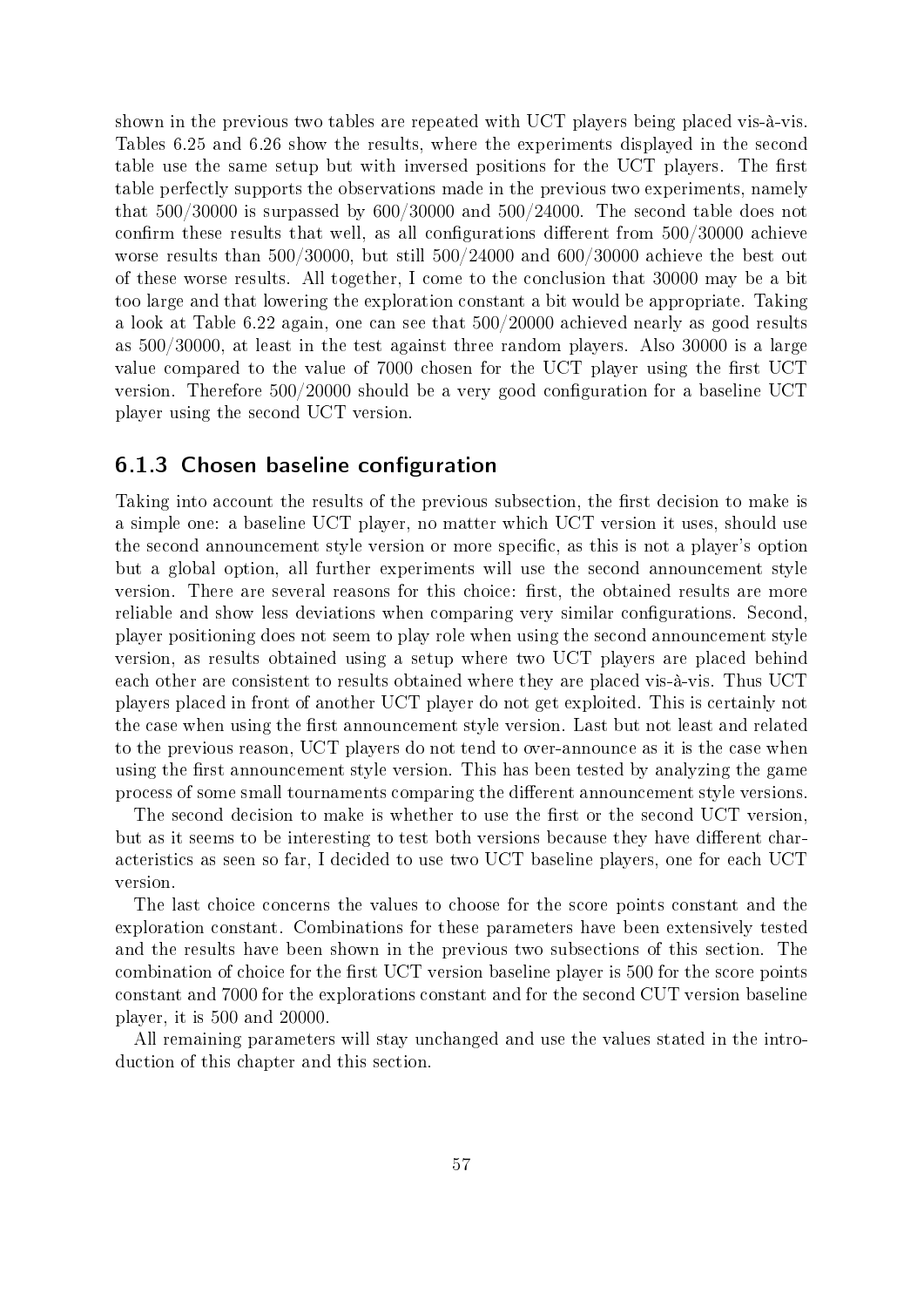|                      | General Options  |                                                   |  |  |
|----------------------|------------------|---------------------------------------------------|--|--|
| $#$ games:           | 1000             | 1000                                              |  |  |
| Comp. solos?:        | no               | no                                                |  |  |
| Random cards:        | yes              | yes                                               |  |  |
| Random seed:         | 2012             | 2012                                              |  |  |
| Ann. version:        | $\overline{2}$   | $\overline{2}$                                    |  |  |
|                      |                  | Player 1 Options                                  |  |  |
| Version:             | $\mathbf{1}$     | $\overline{2}$                                    |  |  |
| SP factor:           | 500              | 500                                               |  |  |
| Team points?:        | no               | no                                                |  |  |
| PP Divisor:          | 1                | 1                                                 |  |  |
| Expl const.:         | 7000             | 20000                                             |  |  |
| $\#$ rollouts:       | 100              | 1000                                              |  |  |
| $\# \, \text{sim}$ : | 10               |                                                   |  |  |
| Allow ann.:          | yes              | yes                                               |  |  |
| Wrong formula?:      | yes              | yes                                               |  |  |
| MC simulation?:      | yes              | yes                                               |  |  |
| Action selection:    | 1                | 1                                                 |  |  |
|                      |                  | 95% confidence intervals for average round scores |  |  |
| $P1$ (UCT):          | $9.87 \pm 0.84$  | $11.98 \pm 1.22$                                  |  |  |
| $P2$ (Rnd):          | $-3.64 \pm 1.07$ | $-4.19 \pm 0.87$                                  |  |  |
| $P3$ (Rnd):          | $-4.00 \pm 0.97$ | $-4.60 \pm 0.87$                                  |  |  |
| $P4$ (Rnd):          | $-2.23 \pm 1.05$ | $-3.19 \pm 0.90$                                  |  |  |

Table 6.27: A complete description of the configurations of the baseline UCT players for both UCT versions (used to play with the second announcement style version)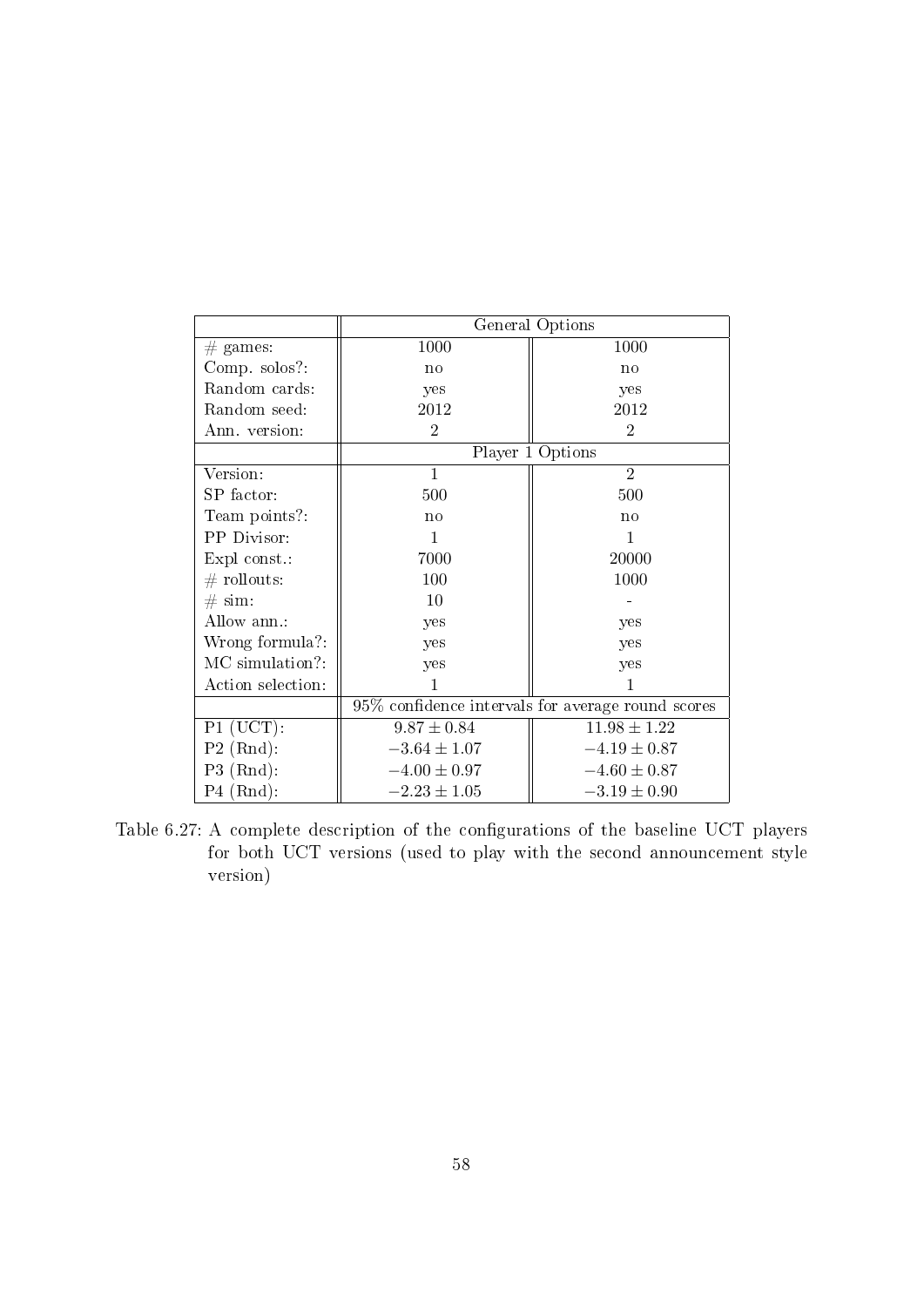# 6.2 Comparing the two UCT versions

This section compares the two different implementations of the UCT algorithm, i.e. the first version using simulations and rollouts, fixing a card assignment per simulation, and the second version only using rollouts, each with a different card assignment. In addition to the baseline configuration, some additional "good" configurations according to the experiments shown in the previous section are tested. As usual, UCT players are tested playing against each other with two random players and alone against three random players.

|                  | Player 1 Options                                   |                  |                  |                  |  |
|------------------|----------------------------------------------------|------------------|------------------|------------------|--|
| Version:         |                                                    | 2                |                  | $\overline{2}$   |  |
|                  |                                                    |                  | Player 3 Options |                  |  |
| Version:         |                                                    |                  | 2                |                  |  |
|                  | 95\% confidence intervals for average round scores |                  |                  |                  |  |
| $P1$ (UCT):      | $9.87 \pm 0.84$                                    | $11.98 \pm 1.22$ | $5.57 \pm 1.18$  | $9.07 \pm 1.76$  |  |
| $P2$ (Rnd):      | $-3.64 \pm 1.07$                                   | $-4.19 \pm 0.87$ | $-6.78 \pm 1.12$ | $-7.43 \pm 1.20$ |  |
| $P3 (Rnd/UCT)$ : | $-4.00 \pm 0.97$                                   | $-4.60 \pm 0.87$ | $8.06 \pm 1.83$  | $5.22 \pm 1.24$  |  |
| $P4$ (Rnd):      | $-2.23 \pm 1.05$                                   | $-3.19 \pm 0.90$ | $-6.85 \pm 1.21$ | $-6.86 \pm 1.14$ |  |
|                  | Time                                               |                  |                  |                  |  |
| Total time:      | 39m18s                                             | 1h59m49s         | 2h42m27s         | 2h43m37s         |  |

Table 6.28: Comparing the two UCT versions using the second announcement style version

Table 6.28 shows the two baseline configurations competing in separate experiments against three random players and in experiments where they directly play against each other together with two random players. Amazingly, the second UCT version wins against the first one in all experiments  $-$  I explicitly say amazingly because all first local tests and experiments always have shown way worse results for the second UCT version than for the first version. There are probably two reasons for this: first, many tests have been conducted using the fist announcement style version and not the second one and second, no "best" parameters for the score points constant and the exploration constant have been found at this moment, but some default configuration  $1000/1000$ was used and thus an exploration constant way too low for the second UCT version. Therefore, another series of experiments to compare the two UCT versions using the first announcement style will be conducted. For these, a different configuration of values for the score points constant and the exploration constant will be used, namely 500/4000 for both UCT versions, as these have shown the best results in the previous section.

Table 6.29 shows the results of these experiments. As expected, the first version of the UCT algorithm vastly outperforms the second version, both in direct comparison when playing together with two random players and when comparing results of matches against three random players. I originally expected the second UCT version to be at least as good as the first version, because using a different card assignment for each rollout over only using a few different card assignments and letting them be fixed for an entire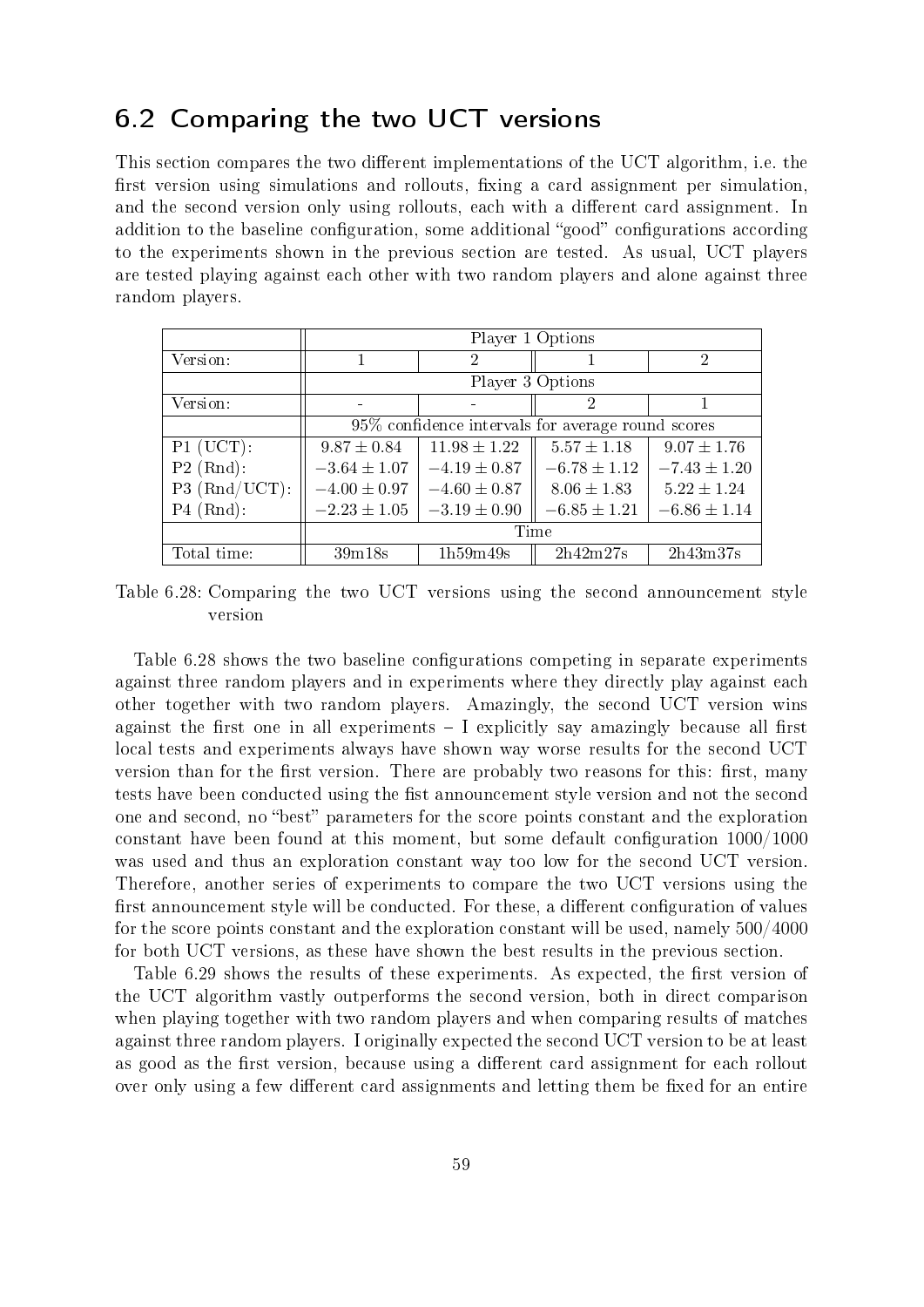|                 | Player 1 Options |                                                      |                  |                   |  |
|-----------------|------------------|------------------------------------------------------|------------------|-------------------|--|
| Version:        |                  | $\overline{2}$                                       |                  | $\mathcal{D}$     |  |
|                 |                  |                                                      | Player 3 Options |                   |  |
| Version:        |                  |                                                      |                  |                   |  |
|                 |                  | $95\%$ confidence intervals for average round scores |                  |                   |  |
| $P1$ (UCT):     | $10.44 \pm 1.05$ | $8.03 \pm 1.51$                                      | $22.97 \pm 2.30$ | $-11.04 \pm 2.66$ |  |
| $P2$ (Rnd):     | $-3.75 \pm 1.28$ | $-2.89 \pm 1.36$                                     | $-7.92 \pm 2.15$ | $-6.90 \pm 2.24$  |  |
| $P3$ (Rnd/UCT): | $-4.28 \pm 1.15$ | $-3.57 \pm 1.34$                                     | $-9.89 \pm 2.70$ | $23.11 \pm 2.40$  |  |
| $P4$ (Rnd):     | $-2.41 \pm 1.30$ | $-1.56 \pm 1.30$                                     | $-5.16 \pm 2.26$ | $-5.18 \pm 2.20$  |  |
|                 | Time             |                                                      |                  |                   |  |
| Total time:     | 46m54s           | 2h27m49s                                             | 3h34m4s          | 3h33m40s          |  |

Table 6.29: Comparing the two UCT versions using the first announcement style version

series of rollouts seemed to be a big refinement of the information used. Especially the amount of information contained in the final tree of the second version should be higher than the amount of information distributed over different trees constructed by the first version. This has been confirmed when using the second announcement style version, see above, but using the first announcement style version obviously causes huge problems for the second UCT version. The reason must thus lie in the larger branching factor of announcement move nodes of the game tree. This can result in the single tree constructed by the second UCT version to become very broad and thus to contain a lot of "diffuse" information, but none of the regions of the tree will really get explored intensively during the search or if so, then only a few of the interesting regions can be explored. In contrast to this, the first UCT version builds several search trees, and thus even if a single tree does not contain "good" information (because a card assignment is fixed for the whole tree and thus probably only one part of the tree is heavily explored, namely the part which seems to be promising under the fixed card assignment), aggregating over several trees apparently makes up for it.

Interestingly, Bjarnason et al. [3] come to a very similar conclusion when comparing results of UCT and "HOP-UCT", as they call the aggregation of several search trees constructed by UCT (which thus corresponds to the first UCT version in this case), applied to Klondike solitaire. They state that "Comparing the performance of HOP-UCT and UCT trials suggests that sampling multiple UCT trees boosts performance and decreases computing time compared to UCT trees with an equivalent number of total trajectories. [. . .] Not only does the HOP-UCT approach slightly outperform the UCT method, it requires less than one third the time to do it." These observations correspond astonishingly well to the results observed above, especially for the time aspect (the second UCT version needs approximately 3.2 times more time than the first version). The first UCT version even vastly and not only slightly outperforms the second UCT version.

Still, all the comments above can be neglected by preferring the second announcement style version over the first one, as it clearly allows the UCT players to achieve better results (note that the absolute average round score points are also higher when comparing the tests of a UCT players playing with three random players). Also note that using the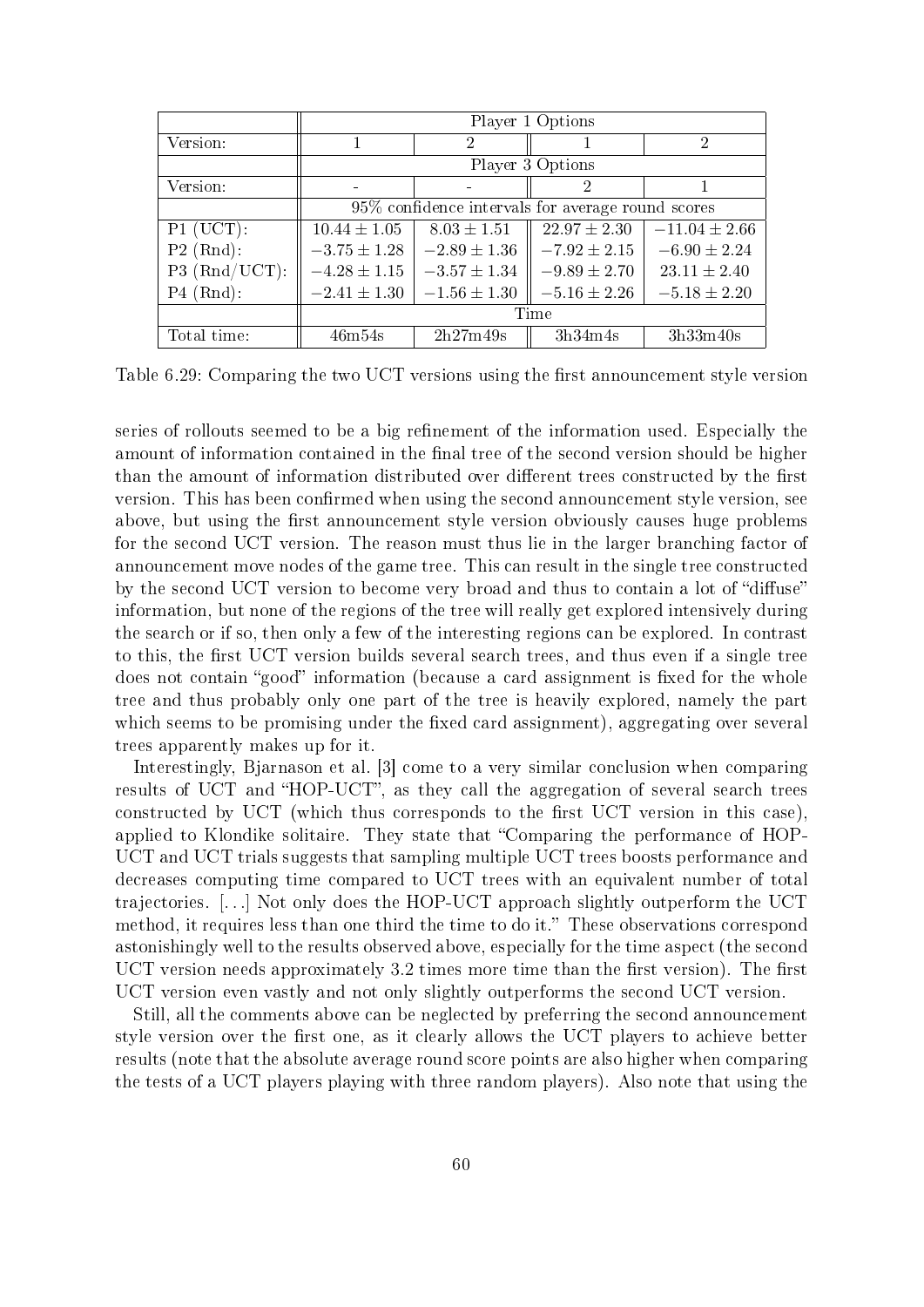second announcement style version is a bit faster compared to using the first version. All remaining experiments of this chapter will thus use the second announcement style version.

# 6.3 Testing single player options

This section is dedicated to show experiments which compare the baseline UCT player with another UCT player that changes exactly one parameter, i.e. that changes one characteristic of the UCT algorithm in comparison to the baseline UCT players. Each of the following subsections describes which parameter is changed and shows how this is reflected in the results. The general setup of experiments is as follows: first, the UCT players with the different values for the tested parameter play together with three random players and second, they play directly against each other, together with two random players. In the latter setup, UCT players are positioned vis-à-vis, even if in an earlier section of this chapter, it was shown that when using the second announcement style version, the positioning of the UCT players does not matter. Also, all experiments are conducted both with UCT players using the first and the second version in order to see if maybe some of the player options tested yield an improvement for only one of the UCT version or a more accentuated change at one of the versions.

### 6.3.1 Using team points as a bias for the UCT rewards

This subsection is dedicated to investigate the influence of choosing between using a player's points or his team points as a bias in addition to the score points when calculating the UCT rewards.

|                  | Player 1 Options                                  |                  |                  |                  |  |  |
|------------------|---------------------------------------------------|------------------|------------------|------------------|--|--|
| Team points?:    | no                                                | yes              | no               | yes              |  |  |
|                  | Player 3 Options                                  |                  |                  |                  |  |  |
| Team points?:    |                                                   |                  | yes              | no               |  |  |
|                  | 95% confidence intervals for average round scores |                  |                  |                  |  |  |
| $P1$ (UCT):      | $9.87 \pm 0.84$                                   | $9.28 \pm 0.83$  | $6.36 \pm 1.39$  | $5.74 \pm 1.27$  |  |  |
| $P2$ (Rnd):      | $-3.64 \pm 1.07$                                  | $-2.83 \pm 1.07$ | $-6.64 \pm 1.32$ | $-6.77 \pm 1.29$ |  |  |
| $P3 (Rnd/UCT)$ : | $-4.00 \pm 0.97$                                  | $-4.02 \pm 1.02$ | $5.92 \pm 1.24$  | $7.00 \pm 1.29$  |  |  |
| $P4$ (Rnd):      | $-2.23 \pm 1.05$                                  | $-2.42 \pm 1.04$ | $-5.64 \pm 1.27$ | $-5.96 \pm 1.27$ |  |  |

Table 6.30: Comparing the use of team points against the use of player's points, using the first UCT version

Table 6.30 shows both the results of one UCT player playing with three random players (column one and two) and two UCT players playing together with two random players (columns three and four). Amazingly, the UCT player using his team points instead of his own points to bias the won score points achieves less score points in all of the four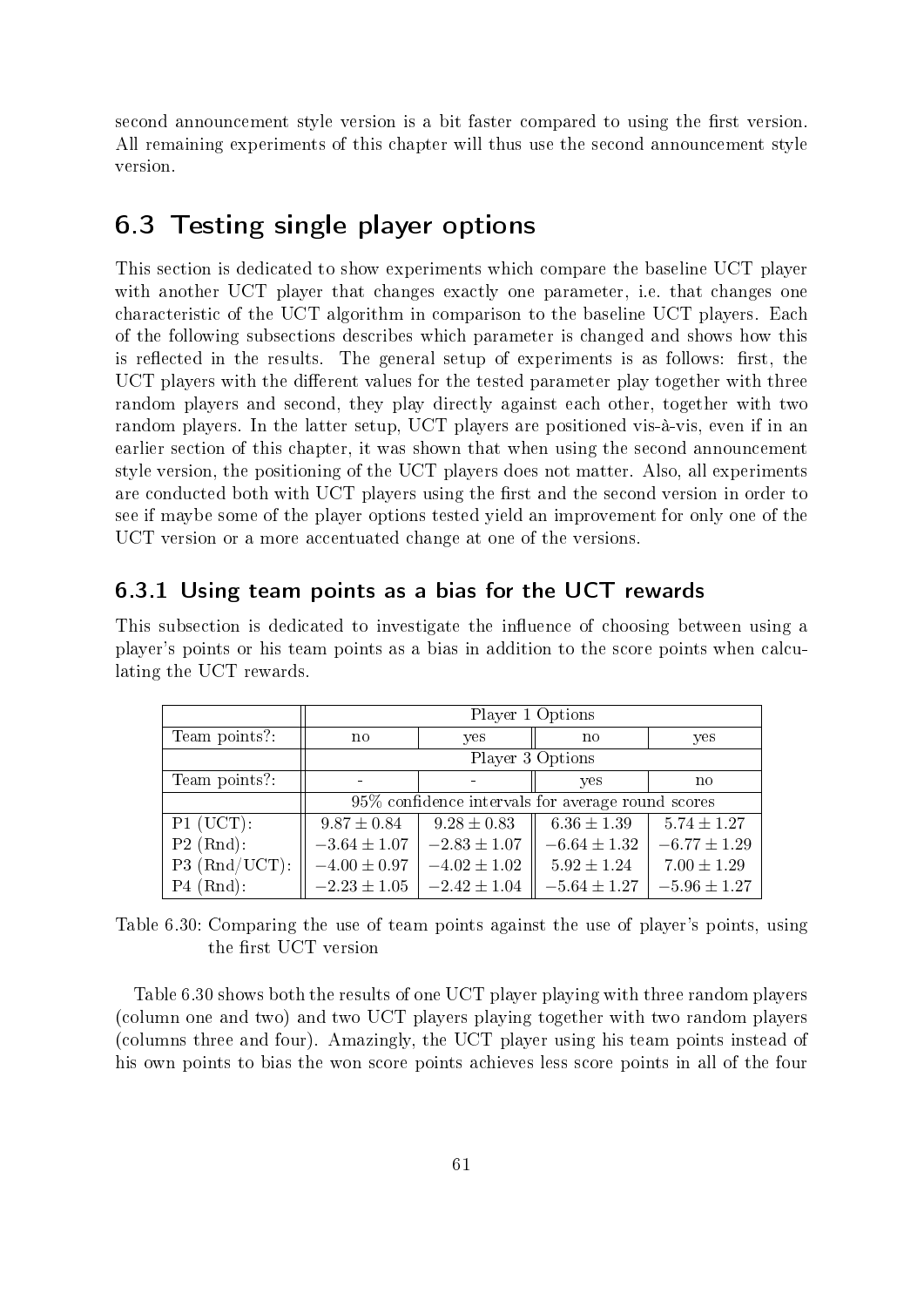|                 | Player 1 Options                                  |                  |                  |                  |  |  |
|-----------------|---------------------------------------------------|------------------|------------------|------------------|--|--|
| Team points?:   | $\mathbf{n}$                                      | yes              | no               | yes              |  |  |
|                 | Player 3 Options                                  |                  |                  |                  |  |  |
| Team points?:   |                                                   |                  |                  | no               |  |  |
|                 | 95% confidence intervals for average round scores |                  |                  |                  |  |  |
| $P1 (UCT)$ :    | $11.98 \pm 1.22$                                  | $12.00 \pm 1.12$ | $6.97 \pm 1.74$  | $7.91 \pm 1.74$  |  |  |
| $P2$ (Rnd):     | $-4.19 \pm 0.87$                                  | $-4.30 \pm 0.90$ | $-7.29 \pm 0.98$ | $-7.80 \pm 1.04$ |  |  |
| $P3$ (Rnd/UCT): | $-4.60 \pm 0.87$                                  | $-4.45 \pm 0.81$ | $6.90 \pm 1.65$  | $6.68 \pm 1.78$  |  |  |
| $P4$ (Rnd):     | $-3.19 \pm 0.90$                                  | $-3.25 \pm 0.88$ | $-6.58 \pm 1.02$ | $-6.79 \pm 1.03$ |  |  |

experiments. I would have expected that using the team points as a bias should not be worse than using the player's points, but apparently this is not the case.

Table 6.31: Comparing the use of team points against the use of player's points, using the second UCT version

Table 6.31 shows the same setup of experiments, but UCT players use the second UCT version. Again somewhat amazing, now using the team points instead of the player's points achieves better results for the UCT players: in column three, the UCT player using his playing points and not his team points is slightly better than the UCT player doing the other way round, but in the fourth column, the UCT player using the team points wins by a large average round score points difference, and also when playing against three random players, the version using team points is a little bit better. To conclude, the first UCT version should use player's points to bias the score points when calculation the UCT rewards and the second UCT version should use the team points of the player instead.

# 6.3.2 Changing the announcement rule

This subsection investigates the effect of changing the announcement rules for UCT players, i.e. they can either be allowed to make all announcements, to only announce something if the calculated UCT reward for the corresponding successor is positive or to do no announcements at all. This option originally was intended to avoid over-announcing of the UCT players when using the first announcement style version, i.e. when they are allowed to choose from all legal announcements. As a consequence, announcement move nodes have a large branching factor and thus many times, the algorithm "wrongly" chooses one of the successors which corresponds to make an announcement although it is clear at the moment of the game that no announcement should be made at all. As over-announcing can be reduced a lot or even completely removed when using the second announcement style version, this option maybe does not yield any improvement.

Tables 6.32 and 6.33 show results of experiments where UCT players using the first UCT version play against three random players or against another UCT player with a different announcement rule, together with two random players. The first thing to notice in the first table, first three columns, is that there is no difference at all between allowing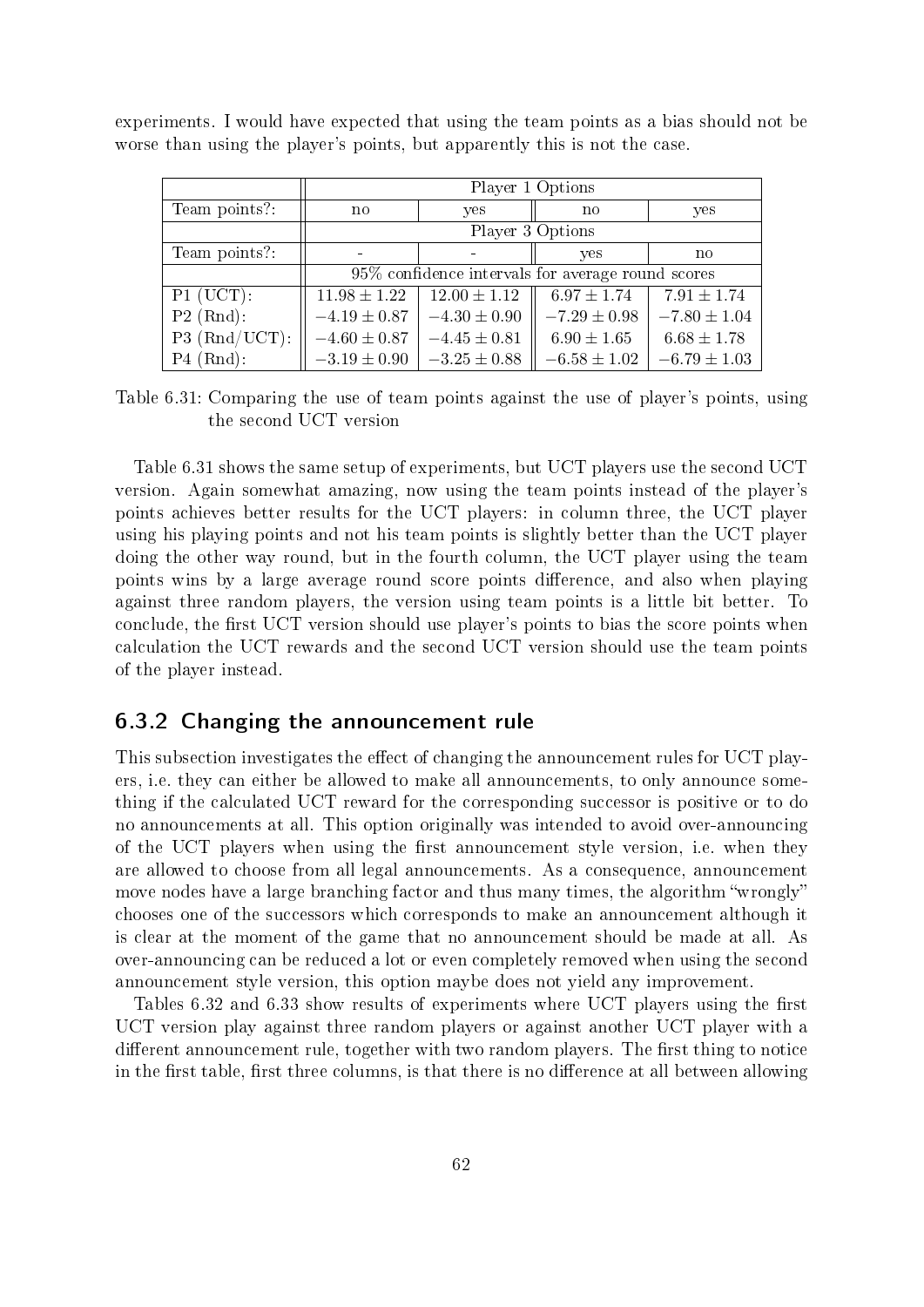|                 | Player 1 Options                                  |                  |                  |                  |                  |  |
|-----------------|---------------------------------------------------|------------------|------------------|------------------|------------------|--|
| Allow ann.:     | no.                                               | yes              | only $+$         | yes              | no               |  |
|                 | Player 3 Options                                  |                  |                  |                  |                  |  |
| Allow ann.:     |                                                   |                  |                  | no               | yes              |  |
|                 | 95% confidence intervals for average round scores |                  |                  |                  |                  |  |
| $P1$ (UCT):     | $7.82\pm0.67$                                     | $9.87 \pm 0.84$  | $9.87 \pm 0.84$  | $6.53 \pm 0.96$  | $5.17 \pm 0.92$  |  |
| $P2$ (Rnd):     | $-3.06 \pm 0.93$                                  | $-3.64 \pm 1.07$ | $-3.64 \pm 1.07$ | $-6.27 \pm 0.96$ | $-6.04 \pm 1.01$ |  |
| $P3$ (Rnd/UCT): | $-3.18 \pm 0.85$                                  | $-4.00 \pm 0.97$ | $-4.00 \pm 0.97$ | $4.65 \pm 0.95$  | $6.24 \pm 0.95$  |  |
| $P4$ (Rnd):     | $-1.58 \pm 0.93$                                  | $-2.23 \pm 1.05$ | $-2.23 \pm 1.05$ | $-4.90 \pm 1.00$ | $-5.36 \pm 0.99$ |  |

Table 6.32: Comparing different announcement rules, using the first UCT version  $(1)$ 

|                        | Player 1 Options                                  |                  |                  |                  |  |  |
|------------------------|---------------------------------------------------|------------------|------------------|------------------|--|--|
| Allow ann.:            | yes                                               | only $+$         | $\mathbf{n}$     | only $+$         |  |  |
|                        | Player 3 Options                                  |                  |                  |                  |  |  |
| Allow ann.:            | only $+$                                          | yes              | only $+$         | no               |  |  |
|                        | 95% confidence intervals for average round scores |                  |                  |                  |  |  |
| $\overline{P1}$ (UCT): | $6.07 \pm 1.29$                                   | $6.68 \pm 1.31$  | $5.14 \pm 0.92$  | $6.53 \pm 0.96$  |  |  |
| $P2$ (Rnd):            | $-7.36 \pm 1.23$                                  | $-7.38 \pm 1.22$ | $-6.07 \pm 1.01$ | $-6.27 \pm 0.96$ |  |  |
| $P3$ (UCT):            | $6.64 \pm 1.30$                                   | $6.01 \pm 1.33$  | $6.26 \pm 0.95$  | $4.65 \pm 0.95$  |  |  |
| $P4$ (Rnd):            | $-5.35 \pm 1.18$                                  | $-5.30 \pm 1.20$ | $-5.34 \pm 0.99$ | $-4.90 \pm 1.00$ |  |  |

Table 6.33: Comparing different announcement rules, using the first UCT version  $(2)$ 

all announcements or only announcements when the UCT reward is positive. This can be easily explained by the fact that the random players are not a "serious" opponent for the UCT player and thus he will always have positive UCT rewards for moves where he can choose to make an announcement or not, because when choosing not to make an announcement, the UCT player wins the game with a very high probability. The same does not hold anymore as soon as a second UCT player comes into play. Columns four and five of the first table and columns three and four of the second table clearly show that forbidding all announcements is a hard punishment for any UCT player. The comparison between allowing all announcements or only if they have a positive UCT reward can be found in the first two columns of the second table: the UCT player only making announcements if the UCT rewards for that successor are positive clearly achieves more points than the UCT player allowed to always make an announcement. This can be explained by the fact that UCT players free to announce even with negative UCT rewards still risk to make an over-announcement from time to time, which costs them a few score points. This cannot happen to the other UCT player who plays very defensively with respect to announcements.

Tables 6.34 and 6.35 show the results of the second series of experiments, which are basically the same than the ones above, but using the second UCT version. Also the results are quite similar: when playing against random players, it is clearly better to allow all announcements and even very slightly better to only allow making announcements if the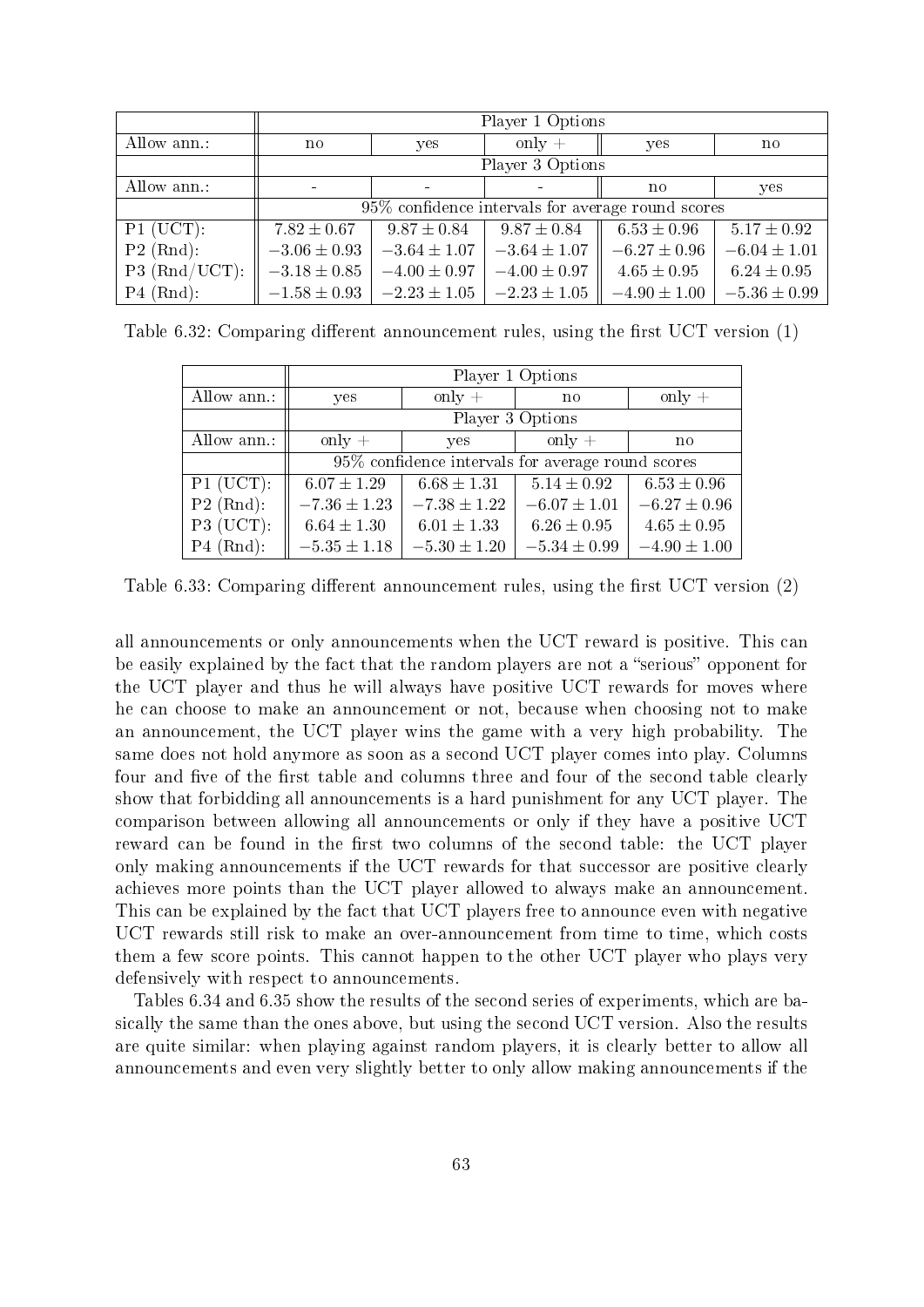|                  | Player 1 Options                                  |                  |                  |                  |                  |  |
|------------------|---------------------------------------------------|------------------|------------------|------------------|------------------|--|
| Allow ann.:      | no.                                               | yes              | only $+$         | yes              | no               |  |
|                  | Player 3 Options                                  |                  |                  |                  |                  |  |
| Allow ann.:      | no                                                |                  |                  |                  | yes              |  |
|                  | 95% confidence intervals for average round scores |                  |                  |                  |                  |  |
| $P1$ (UCT):      | $9.20 \pm 0.76$                                   | $11.98 \pm 1.22$ | $12.00 \pm 1.19$ | $6.44 \pm 1.19$  | $3.91 \pm 0.91$  |  |
| $P2$ (Rnd):      | $-3.25 \pm 0.81$                                  | $-4.19 \pm 0.87$ | $-4.18 \pm 0.87$ | $-5.61 \pm 0.83$ | $-5.49 \pm 0.84$ |  |
| $P3 (Rnd/UCT)$ : | $-3.63 \pm 0.80$                                  | $-4.60 \pm 0.87$ | $-4.59 \pm 0.86$ | $4.08 \pm 0.87$  | $6.37 \pm 1.15$  |  |
| $P4$ (Rnd):      | $-2.32 \pm 0.83$                                  | $-3.19 \pm 0.90$ | $-3.24 \pm 0.89$ | $-4.92 \pm 0.84$ | $-4.79 \pm 0.84$ |  |

Table 6.34: Comparing different announcement rules, using the second UCT version  $(1)$ 

|             | Player 1 Options                                  |                  |                  |                  |  |  |
|-------------|---------------------------------------------------|------------------|------------------|------------------|--|--|
| Allow ann.: | yes                                               | only $+$         | no               | only $+$         |  |  |
|             | Player 3 Options                                  |                  |                  |                  |  |  |
| Allow ann.: | only $+$                                          | yes              | only $+$         | no               |  |  |
|             | 95% confidence intervals for average round scores |                  |                  |                  |  |  |
| $P1$ (UCT): | $6.62 \pm 1.74$                                   | $6.80 \pm 1.74$  | $3.88 \pm 0.91$  | $6.47 \pm 1.20$  |  |  |
| $P2$ (Rnd): | $-7.50 \pm 1.00$                                  | $-7.55 \pm 1.01$ | $-5.52 \pm 0.84$ | $-5.62 \pm 0.83$ |  |  |
| $P3$ (UCT): | $7.73 \pm 1.70$                                   | $7.65 \pm 1.73$  | $6.48 \pm 1.13$  | $4.08 \pm 0.88$  |  |  |
| $P4$ (Rnd): | $-6.84 \pm 1.03$                                  | $-6.90 \pm 1.04$ | $-4.83 \pm 0.84$ | $-4.92 \pm 0.84$ |  |  |

Table 6.35: Comparing different announcement rules, using the second UCT version  $(2)$ 

corresponding UCT rewards are positive. When taking a look at the experiments where two UCT players are involved, it is again obvious than forbidding all announcements is a very bad idea, as this lowers the average round score points by a large amount. More interestingly, the choice between allowing all announcements or only if rewards are positive is less clear than in the experiments where the first UCT version was used: when adding up the average score round points of the two experiments shown in the first and second column of the second table, the UCT player allowed to always make an announcement yields a score of 14.27 against a score of 14.53 of the UCT player who only can make an announcement if the expected reward is positive. Concluding this section, it is hard to choose between allowing free announcing for UCT players or restricting it to cases where the corresponding expected UCT reward is positive. This is also a question of playing style: either the UCT player plays more offensively (which can be good against week opponents) or more defensively (probably better against stronger opponents).

# 6.3.3 Using the correct UCT formula

This subsection examines the effect of using the correct UCT formula rather than the wrong one. The only reason using the wrong UCT formula is an option for a UCT player is that some local experiments have not shown a significant difference in the results after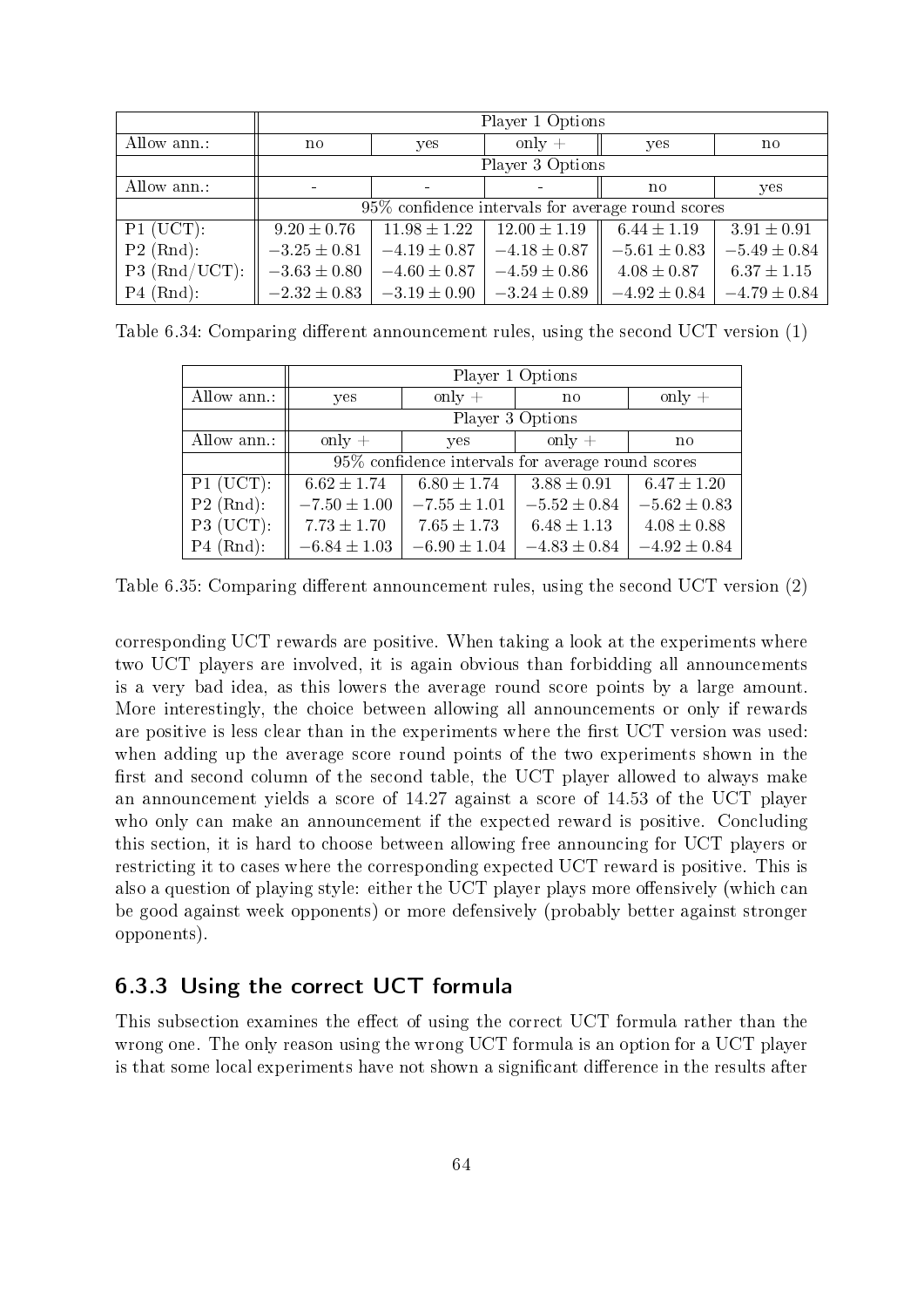fixing the original bug of the wrong UCT player. Also the difference of how the UCT formula is calculated is not very large, the effect of the nominator of the fraction under the square root being the number of total rollouts rather than the number of visits at the current node can only become large if the number of visits is low and the number of the current rollout is high. As a consequence, using the wrong UCT formula causes the exploration term to be a bit larger than it would normally be, but only when the number of the current rollout reaches a certain high value. This means that the UCT algorithm is likely to explore a bit more towards the end of iterations, when the number of rollouts grows large.

|                 | Player 1 Options                                  |                  |                  |                  |  |  |
|-----------------|---------------------------------------------------|------------------|------------------|------------------|--|--|
| Wrong formula?: | no                                                | yes              | no               | yes              |  |  |
|                 |                                                   |                  | Player 3 Options |                  |  |  |
| Wrong formula?: |                                                   |                  | yes              | no               |  |  |
|                 | 95% confidence intervals for average round scores |                  |                  |                  |  |  |
| $P1$ (UCT):     | $10.64 \pm 0.90$                                  | $9.87 \pm 0.84$  | $6.34 \pm 1.27$  | $6.36 \pm 1.35$  |  |  |
| $P2$ (Rnd):     | $-3.22 \pm 1.09$                                  | $-3.64 \pm 1.07$ | $-6.42 \pm 1.30$ | $-7.46 \pm 1.29$ |  |  |
| $P3$ (Rnd/UCT): | $-4.72 \pm 0.98$                                  | $-4.00 \pm 0.97$ | $6.36 \pm 1.26$  | $6.53 \pm 1.29$  |  |  |
| $P4$ (Rnd):     | $-2.70 \pm 1.08$                                  | $-2.23 \pm 1.05$ | $-6.29 \pm 1.30$ | $-5.44 \pm 1.33$ |  |  |

Table 6.36: Comparing the use of the correct UCT formula against the wrong one, using the first UCT version

Table 6.36 shows the results of experiments using the first UCT version. The UCT player using the correct UCT formula achieves a slightly better result when comparing the first two columns. The same holds for the direct comparison shown in the last two columns (when adding up the values of both experiments), although the improvement is less dominant.

|                 | Player 1 Options                                  |                  |                  |                  |  |
|-----------------|---------------------------------------------------|------------------|------------------|------------------|--|
| Wrong formula?: | no                                                | yes              | $\mathbf{n}$     | yes              |  |
|                 | Player 3 Options                                  |                  |                  |                  |  |
| Wrong formula?: |                                                   |                  | yes              | $\mathbf{n}$     |  |
|                 | 95% confidence intervals for average round scores |                  |                  |                  |  |
| $P1$ (UCT):     | $12.82 \pm 1.31$                                  | $11.98 \pm 1.22$ | $8.66 \pm 1.67$  | $6.44 \pm 1.78$  |  |
| $P2$ (Rnd):     | $-4.70 \pm 0.93$                                  | $-4.19 \pm 0.87$ | $-7.52 \pm 0.99$ | $-7.53 \pm 1.03$ |  |
| $P3$ (UCT):     | $-4.93 \pm 0.88$                                  | $-4.60 \pm 0.87$ | $5.86 \pm 1.75$  | $7.85 \pm 1.71$  |  |
| $P4$ (Rnd):     | $-3.19 \pm 0.92$                                  | $-3.19 \pm 0.90$ | $-7.00 \pm 1.00$ | $-6.76 \pm 0.95$ |  |

Table 6.37: Comparing the use of the correct UCT formula against the wrong one, using the second UCT version

Table 6.37 shows the results of the same experiments but using the second UCT version for the UCT players. It is obvious that the UCT player using the correct UCT formula achieves better results than the player using the wrong formula in all experiments, thus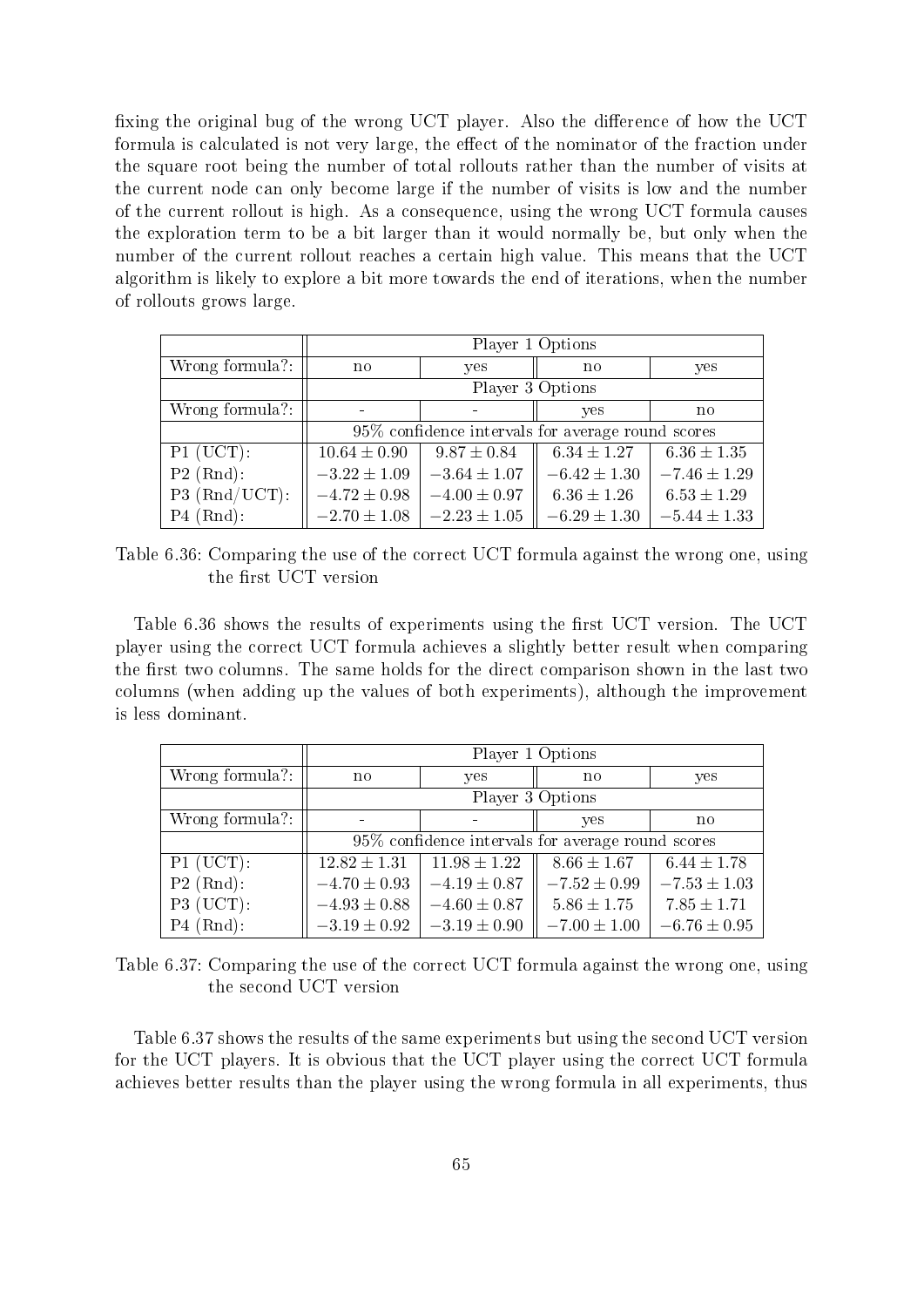strengthening the observations from the experiments with the fist UCT version. Using the correct UCT formula is thus a reasonable option to be tested further in Section 6.4.

### 6.3.4 Not using an MC simulation

In this subsection, the "use or not use an MC simulation" option is tested: if the UCT player uses an MC simulation as soon as a leaf node has been reached and a new node has been added to the search tree, then the game is only simulated from that moment on and no more nodes are added. If no MC simulation is used, then the algorithm continues to normally add one unvisited successor even after reaching a leaf node of the tree.

|                 | Player 1 Options                                  |                  |                  |                  |  |
|-----------------|---------------------------------------------------|------------------|------------------|------------------|--|
| MC simulation?  | $\mathbf{n}$                                      | yes              | no               | yes              |  |
|                 | Player 3 Options                                  |                  |                  |                  |  |
| MC simulation?: |                                                   |                  | yes              | no               |  |
|                 | 95% confidence intervals for average round scores |                  |                  |                  |  |
| $P1$ (UCT):     | $9.34 \pm 0.82$                                   | $9.87 \pm 0.84$  | $6.38 \pm 1.25$  | $6.38 \pm 1.15$  |  |
| $P2$ (Rnd):     | $-3.43 \pm 0.95$                                  | $-3.64 \pm 1.07$ | $-7.23 \pm 1.15$ | $-7.08 \pm 1.24$ |  |
| P3 (Rnd/UCT):   | $-3.47 \pm 0.87$                                  | $-4.00 \pm 0.97$ | $6.36 \pm 1.22$  | $6.12 \pm 1.25$  |  |
| $P4$ (Rnd):     | $-2.44 \pm 0.95$                                  | $-2.23 \pm 1.05$ | $-5.51 \pm 1.16$ | $-5.42 \pm 1.15$ |  |

Table 6.38: Comparing the two different options concerning an MC simulation, using the first UCT version

Table 6.38 shows the results of the experiments where a UCT player plays with three random players (columns one and two) and the results of the experiments in which two UCT players are directly compared against each other, playing with two random players (columns three and four). Taking a look at the first two columns, it seems that using an MC simulation has a little advantage over adding all nodes encountered during search to the tree. The last two columns also show that the UCT player using an MC simulation achieves slightly better results (only when adding up the average round score points). Anyway, the results lie very close to each other. Thus there must be both advantages and disadvantages of adding many nodes to a tree or not. An advantage of adding all nodes encountered during search to the tree is the hope that in one of the future rollouts, at least a part of the path added to the tree might be re-visited again. If so, the information about the already visited nodes does not get lost but remains in the tree. On the other hand, the probability of reaching an exact same leaf node deep down in the tree again during a different rollout so that the search could profit from the additionally added nodes is very low. An interesting open question though is how the MC simulation option correlates with the action selection option, i.e. how successors are chosen as soon as a leaf node has been encountered. Combining both player options will be tested in Section 6.4.

Table 6.39 show the results of the same experiments but with UCT players using the second UCT version. In this case, not doing an MC simulation but adding all nodes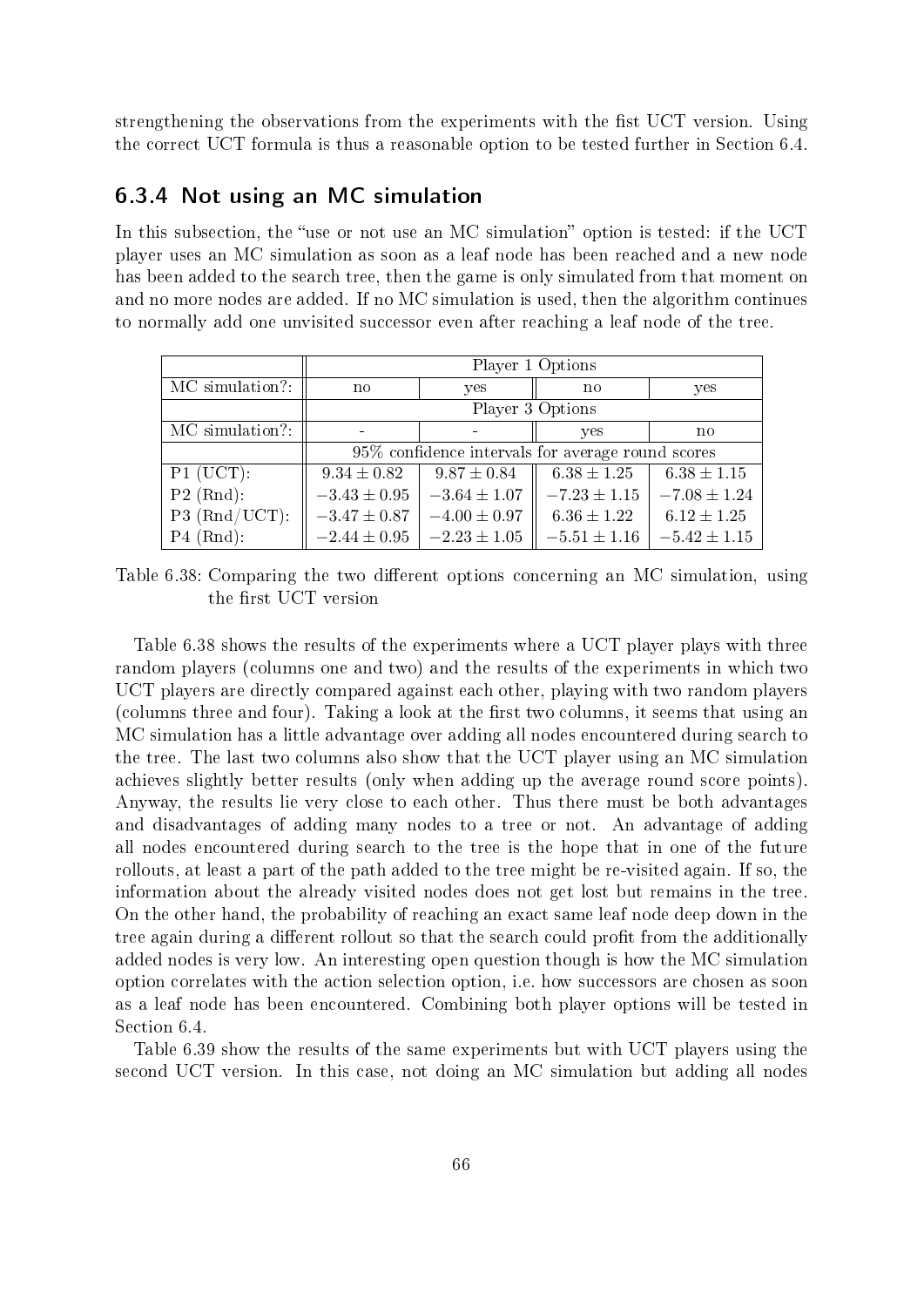|                 | Player 1 Options                                  |                  |                  |                  |  |
|-----------------|---------------------------------------------------|------------------|------------------|------------------|--|
| MC simulation?: | $\mathbf{n}$                                      | yes              | $\mathbf{n}$     | yes              |  |
|                 | Player 3 Options                                  |                  |                  |                  |  |
| MC simulation?: |                                                   |                  | yes              | no               |  |
|                 | 95% confidence intervals for average round scores |                  |                  |                  |  |
| $P1$ (UCT):     | $15.54 \pm 1.50$                                  | $11.98 \pm 1.22$ | $9.98 \pm 2.18$  | $6.21 \pm 1.78$  |  |
| $P2$ (Rnd):     | $-5.40 \pm 0.85$                                  | $-4.19 \pm 0.87$ | $-7.84 \pm 1.01$ | $-6.71 \pm 1.06$ |  |
| $P3$ (Rnd/UCT): | $-5.45 \pm 0.82$                                  | $-4.60 \pm 0.87$ | $4.76 \pm 1.59$  | $6.64 \pm 2.40$  |  |
| $P4$ (Rnd):     | $-4.69 \pm 0.85$                                  | $-3.19 \pm 0.90$ | $-6.90 \pm 0.99$ | $-6.15 \pm 1.13$ |  |

Table 6.39: Comparing the two different options concerning an MC simulation, using the second UCT version

encountered during search to the tree strongly outperforms a UCT player doing an MC simulation. A reason why when using the second UCT version, the advantages of adding more nodes to the tree prevail, could be the fact that only one big tree is constructed in contrast to the many smaller trees constructed by the first UCT version. Thus the probability of ending up in the same part of the search tree during some of the future rollouts is of course larger. Also for the second UCT version, it is of interest to test how the "use an MC simulation" option works together with the action selection option.

### 6.3.5 Changing the action selection version

The last subsection investigates the effect of using a heuristic to choose a successor of a node where the algorithm needs to select one of several unvisited successors. The algorithm differentiates two moments where a successor needs to be chosen: first, when reaching a leaf node of the tree which has at least two unvisited successors. One of them needs to be chosen and a new node will be added to the tree. From then on, either an MC simulation is carried out or the search continues normally, adding all nodes. In both cases, all game states reached after inserting a new node are of course nodes that cannot have been visited before already, and thus all successors are unvisited. To choose successor during the simulation/the continued search is the second place where a heuristic can come into play. As described in the previous chapter on the implementation, there are five versions for the action selection strategy that can be chosen via player options: the first one always chooses the first successor at the first decision moment and a random successor at all further decision moments. The second version always chooses a random successor. Starting with version three, at all decision moments during the MC simulation or the search after a first new node was added, a successor is chosen according to a heuristic (see Chapter 5 for details). The difference of versions three to five consists in the way the first unknown successor is chosen, just before the corresponding new node is added to the tree: version three selects the first one, version four chooses a random one and the fth version also chooses this successor according to the heuristic.

The first series of experiments consist of UCT players playing against random players using different action selection versions. The results are shown in 6.40. The second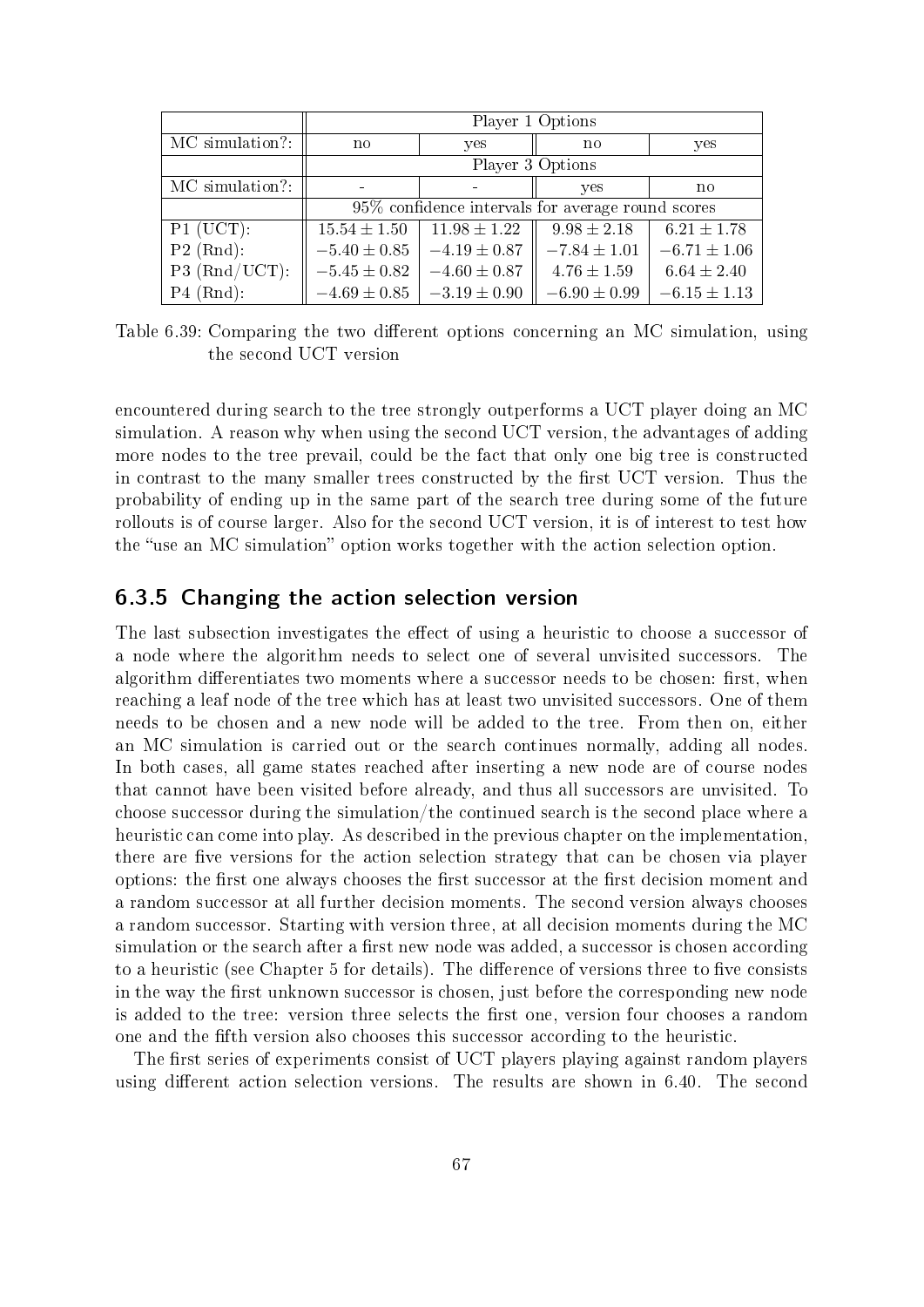|                   | Player 1 Options |                                                    |                                                                                      |                                     |                  |  |
|-------------------|------------------|----------------------------------------------------|--------------------------------------------------------------------------------------|-------------------------------------|------------------|--|
| Action selection: |                  | $\mathcal{D}$                                      |                                                                                      |                                     |                  |  |
|                   |                  | 95\% confidence intervals for average round scores |                                                                                      |                                     |                  |  |
| $P1$ (UCT):       | $9.87 \pm 0.84$  |                                                    | $9.74 \pm 0.87$   $10.47 \pm 0.95$   $10.30 \pm 0.91$                                |                                     | $10.34 \pm 0.92$ |  |
| $P2$ (Rnd):       | $-3.64 \pm 1.07$ | $-3.10 \pm 1.07$                                   | $-3.63 \pm 1.23$                                                                     | $-3.66 \pm 1.21$                    | $-3.94 \pm 1.21$ |  |
| $P3$ (Rnd):       | $-4.00 \pm 0.97$ | $-4.17 \pm 1.00$                                   |                                                                                      | $-4.63 \pm 1.05$   $-4.50 \pm 1.07$ | $-4.38 \pm 1.03$ |  |
| $P4$ (Rnd):       |                  |                                                    | $-2.23 \pm 1.05$ $-2.46 \pm 1.04$ $-2.21 \pm 1.12$ $-2.13 \pm 1.10$ $-2.02 \pm 1.15$ |                                     |                  |  |

Table 6.40: One UCT player using the first UCT version playing with three random players

action selection version seems to be worse than the reference first one, but version three to five show some better results.

|                |                   | $\mathcal{D}_{\mathcal{L}}$ | 3                 | 4                 | 5                 |
|----------------|-------------------|-----------------------------|-------------------|-------------------|-------------------|
|                | $\blacksquare$    | $6.21 \pm 1.29$ ,           | $6.99 \pm 1.31$ , | $6.89 \pm 1.44$ , | $6.72 \pm 1.33$ , |
|                |                   | $6.17 \pm 1.24$             | $6.03 \pm 1.34$   | $6.60 \pm 1.34$   | $6.37 \pm 1.34$   |
| $\overline{2}$ | $6.44 \pm 1.36$ , |                             | $6.78 \pm 1.43$ , | $6.53 \pm 1.39$ , | $6.92 \pm 1.37$ , |
|                | $5.69 \pm 1.35$   |                             | $5.43 \pm 1.35$   | $5.97 \pm 1.30$   | $5.53 \pm 1.35$   |
| 3              | $7.09 \pm 1.40$ , | $7.77 \pm 1.40$ ,           |                   | $7.06 \pm 1.46$ , | $7.30 \pm 1.43$ , |
|                | $6.57 \pm 1.43$   | $5.63 \pm 1.31$             |                   | $6.56 \pm 1.33$   | $6.84 \pm 1.34$   |
| 4              | $6.36 \pm 1.38$ , | $7.09 \pm 1.40$ ,           | $7.48 \pm 1.37$ , |                   | $7.72 \pm 1.40$ , |
|                | $6.94 \pm 1.35$   | $6.46 \pm 1.34$             | $6.39 \pm 1.38$   |                   | $6.11 \pm 1.36$   |
| 5              | $6.96 \pm 1.47$ , | $6.82 \pm 1.42$ ,           | $7.81 \pm 1.51$ , | $7.15 \pm 1.45$ , |                   |
|                | $6.46 \pm 1.42$   | $6.64 \pm 1.32$             | $5.82 \pm 1.39$   | $6.26 \pm 1.45$   |                   |

Table 6.41: A matrix showing the results of experiments where two UCT players using the first UCT version play together with two random players, varying the action selection version (displayed in the first row and the first column). The first entry corresponds to the  $95\%$  confidence interval for the average round score points of the row player, the second entry for those of the column player.

Table 6.41 shows the results of two UCT players using the first UCT version playing against each other, together with three random players. The results are given in the form of a matrix where the values shown in the first row and the first column correspond to the action selection version used. The first entry in the matrix corresponds to the  $95\%$ confidence interval for the average round score points of the row player, the second entry for those of the column player. The row player is always set on position one and the column player on position three. Thus all comparison between two specific versions have been tested twice, once with inversed positions. As the values are all quite close to each other and no clear tendency can be observed, I decided to add up the average round score points for each comparison of the different versions. The result is shown in Table 6.42, where again the first entry corresponds to the result of the row player and the second entry to the result of the column player, but this time the values include both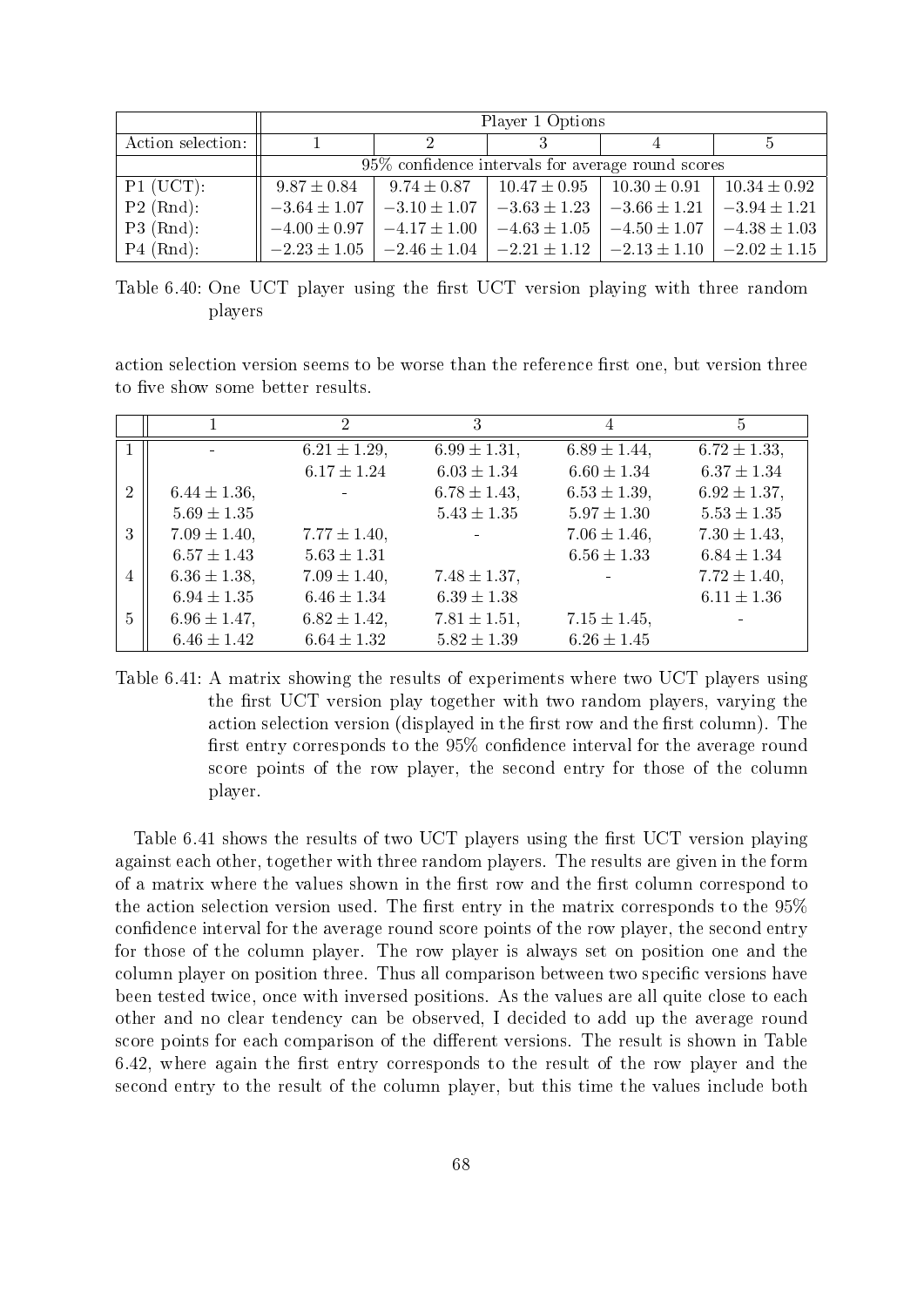experiments of each pairing.

|   |        | 11.9, 12.61 | 13.56, 13.12 | 13.83, 12.96 | 13.18, 13.33 |
|---|--------|-------------|--------------|--------------|--------------|
|   | $\sim$ |             | 12.41, 13.2  | 12.99, 13.06 | 13.56, 12.35 |
| ച |        |             |              | 13.45, 14.04 | 13.12, 14.65 |
|   |        |             |              |              | 13.98, 13.26 |
|   |        |             |              |              | -            |

Table 6.42: The same experiments as those shown in the previous matrix, but this time the average round score points have been added up for each version in order to allow a better comparison. The first entry is still the  $95\%$  confidence interval for the average round score points for the row player and the second entry the result achieved by the column player.

Unfortunately, also after adding up the values, no clear results are obtained: version one wins in two out of four cases, the same holds for version two, version three loses three out of the four pairings, version four wins in three out of the four cases and version five wins two out of four pairings. I expected that guiding the action selection with the help of a heuristic rather than choosing a fixed or a random successors should at least not make the UCT player worse, but at least for the first UCT version, no real improvement can be observed.

|                   | Player 1 Options |                                                    |                                   |                                                      |                  |  |  |
|-------------------|------------------|----------------------------------------------------|-----------------------------------|------------------------------------------------------|------------------|--|--|
| Action selection: |                  | 9.                                                 |                                   |                                                      |                  |  |  |
|                   |                  | 95\% confidence intervals for average round scores |                                   |                                                      |                  |  |  |
| $P1$ (UCT):       | $11.98 \pm 1.22$ |                                                    |                                   | $4.55 \pm 1.30$   $11.37 \pm 1.14$   $3.34 \pm 1.11$ | $1.48 \pm 1.07$  |  |  |
| $P2$ (Rnd):       | $-4.19 \pm 0.87$ | $-1.99 \pm 0.88$                                   | $-3.91\pm0.96$                    | $-1.00 \pm 0.85$                                     | $-0.59 \pm 0.86$ |  |  |
| $P3$ (Rnd):       | $-4.60 \pm 0.87$ | $-1.75 \pm 0.84$                                   | $-4.51 \pm 0.91$                  | $-1.45 \pm 0.89$                                     | $-0.71 \pm 0.83$ |  |  |
| $P4$ (Rnd):       | $-3.19 \pm 0.90$ |                                                    | $-0.81 \pm 0.87$ $-2.94 \pm 0.97$ | $-0.89 \pm 0.85$                                     | $-0.18 \pm 0.88$ |  |  |

Table 6.43: One UCT player using the second UCT version playing with three random players

In the first series of experiments, again one UCT player, but this time using the second UCT version, plays with three random players, testing different action selection versions. The results are quite devastating, as all action selection versions other than the reference one achieve a worse result. The only version that to some degree achieves reasonable results is the third version.

Table 6.44 shows the results of UCT players using the second UCT version playing against each other. As expected after seeing the above results, the original version which does not use the heuristic at, all dominates all other versions. Interestingly, even the second version, where the only change is that also the first time during a rollout where the algorithm needs to choose one successors, it chooses a random one and not the first one, achieves a real bad result compared to the first version. A reason for this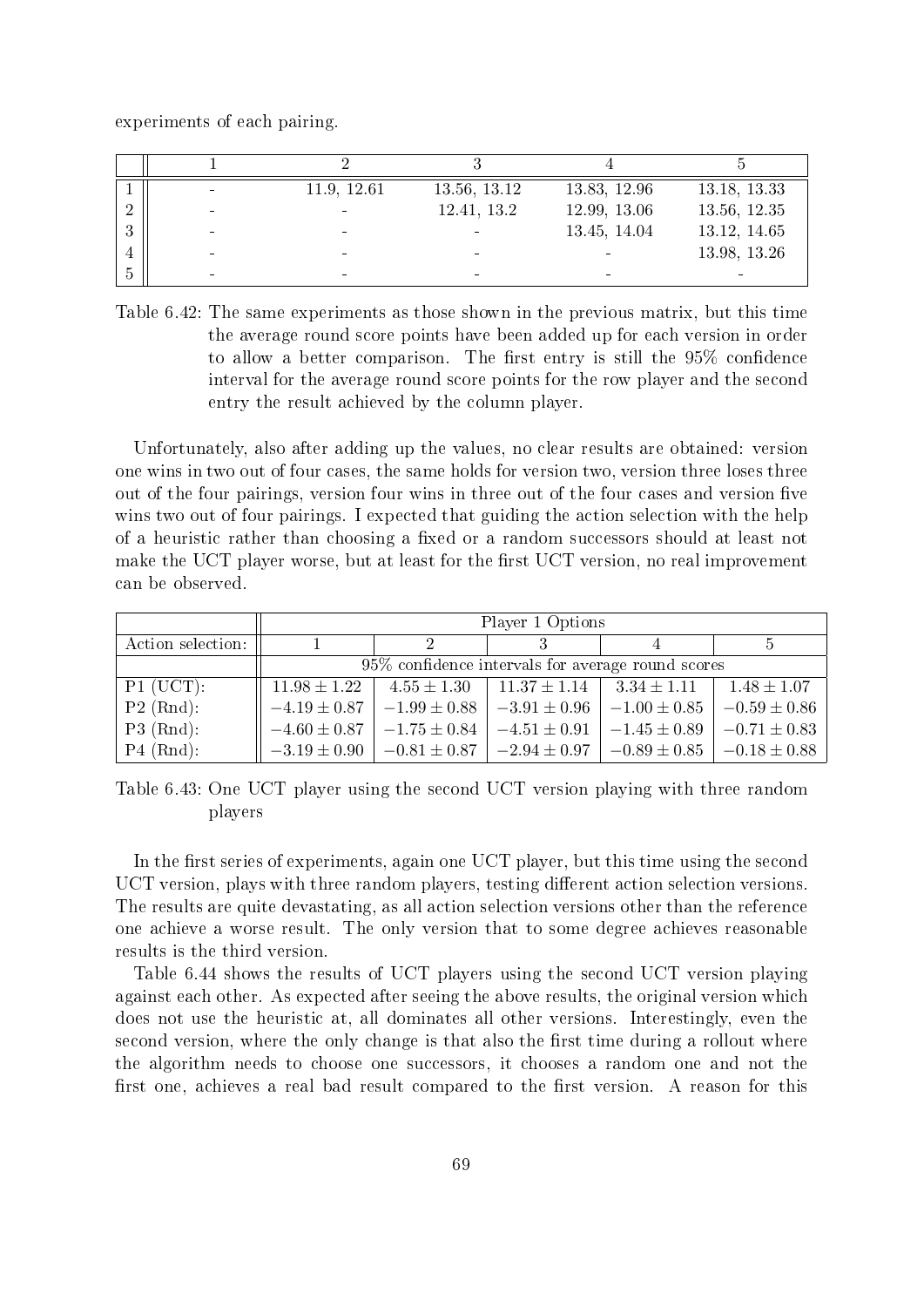|                |                    | $\mathcal{D}_{\mathcal{L}}$ | 3                            | 4                  | 5                  |
|----------------|--------------------|-----------------------------|------------------------------|--------------------|--------------------|
|                |                    | $13.42 \pm 1.69$ ,          | $8.77 \pm 1.71$ ,            | $13.01 \pm 1.75$ , | $14.75 \pm 1.67$ , |
|                |                    | $-4.46 \pm 1.66$            | $3.98 \pm 1.47$              | $-2.65 \pm 1.39$   | $-5.48 \pm 1.33$   |
| $\overline{2}$ | $-3.45 \pm 1.67$ , |                             | $-3.20 \pm 1.81$ ,           | $2.71 \pm 1.67$ ,  | $3.30 \pm 1.70$ ,  |
|                | $12.43 \pm 1.60$   |                             | $9.18 \pm 1.48$              | $1.06 \pm 1.26$    | $0.34 \pm 1.22$    |
| 3              | $6.11 \pm 1.65$ ,  | $10.58 \pm 1.50$ ,          | $\mathcal{L}_{\text{max}}$ . | $11.14 \pm 1.53$ , | $12.25 \pm 1.46$ , |
|                | $8.28 \pm 1.87$    | $-1.99 \pm 1.71$            |                              | $-2.75 \pm 1.42$   | $-4.18 \pm 1.33$   |
| 4              | $-3.23 \pm 1.49$ , | $1.00 \pm 1.42$ ,           | $-2.45 \pm 1.55$ ,           |                    | $1.93 \pm 1.45$ ,  |
|                | $13.38 \pm 1.66$   | $1.56 \pm 1.65$             | $9.70 \pm 1.36$              |                    | $0.60 \pm 1.33$    |
| 5              | $-5.02 \pm 1.41$ , | $-0.26 \pm 1.41$ ,          | $-4.83 \pm 1.51$ ,           | $-0.72 \pm 1.54$   |                    |
|                | $13.60 \pm 1.61$   | $2.94 \pm 1.67$             | $10.68 \pm 1.36$             | $2.23 \pm 1.35$    |                    |

Table 6.44: This matrix shows the results of experiments corresponding to the first matrix of this subsection, but the UCT players use the second UCT version.

might be that when a node corresponding to an announcement move is reached, the algorithm usually (i.e. in the first version) adds the first node to the tree first, which corresponds to choosing "no announcement" or answering "no" to the question if an announcement should be done or not. Playing defensively, first checking the option of making no announcement seems to be quite reasonable. Still, the differences in the resulting score points should not be that high. The only version that is not getting strongly beaten by the first version is version three (which also wins against version two, four and five), where the algorithm keeps the same decision making compared to the first version when reaching a leaf node for the first time in the rollout (always choosing the first successor) but uses the heuristic rather than choosing a random successor when doing an MC simulation or continuing the search. This also supports the observation that choosing the first successor over choosing a random one is "better", of course only due to the ordering of possible successors (cards are always sorted from the lowest rank to the highest rank within a suit, and non-trump suits are ordered before the trump suit, if existent, and announcements are always ordered starting with the choice "no"/"no announcement" followed by the legal announcements in increasing order or "yes" in case of the second announcement style version). Concluding this subsection, using a heuristic to bias action selection when choosing between several unvisited successors certainly does not fulfill the expectations, but deserves to be investigated further.

## 6.4 Combining several player options

This section investigates the effect of using several UCT player enhancements found in the last section. Concretely, for the first UCT versions, the options tested in combinations include the usage of a different announcement rule, namely to allow announcing only if the corresponding UCT reward is positive, to use the correct UCT formula and to continue adding all nodes to the search tree rather than doing a pure MC simulation. The latter option did not show a real improvement for the first UCT version, but it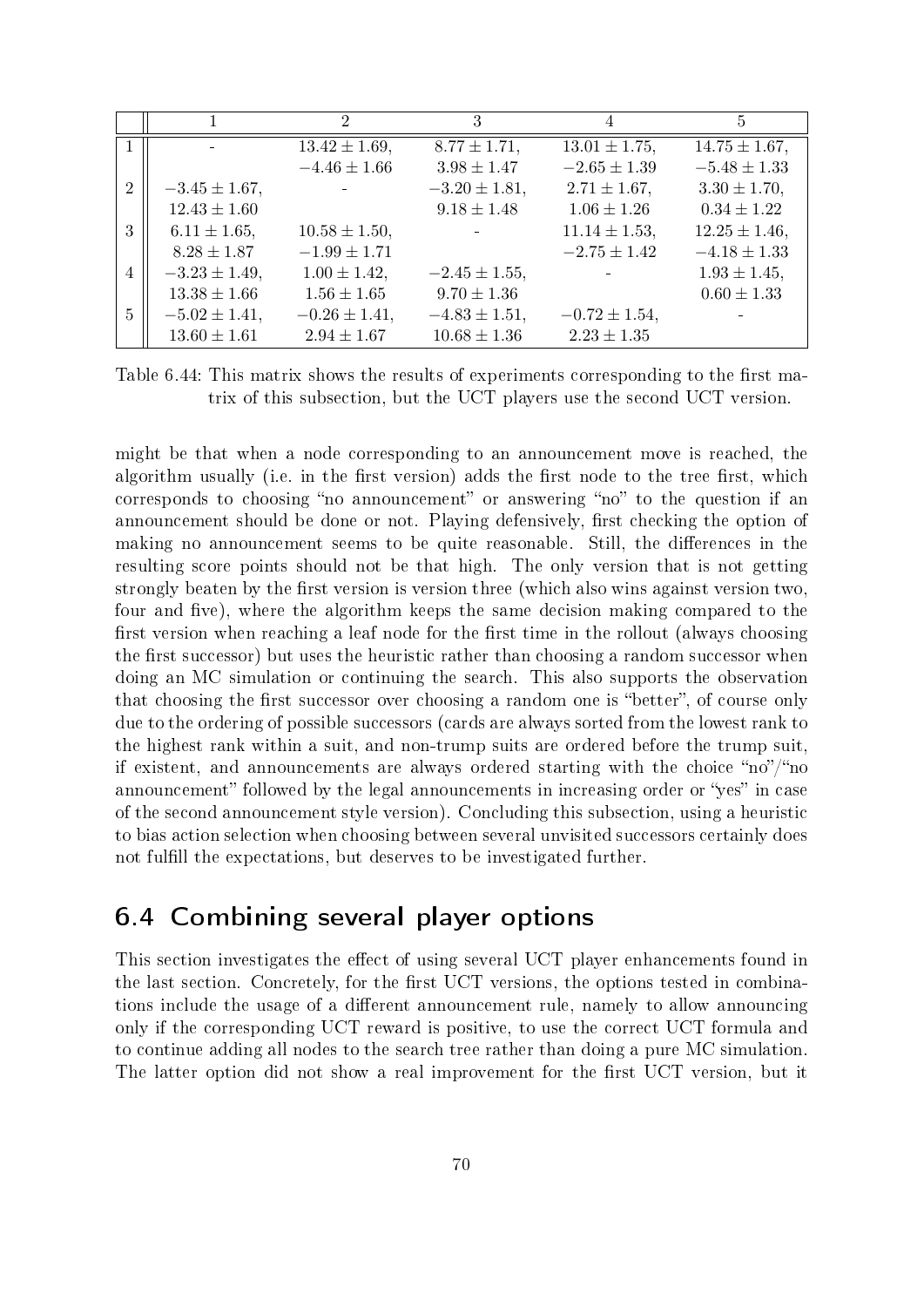also did not make it worse. For the second UCT versions, there is one additional "good" option which should be used: the UCT player should use his team points rather than his own playing points to bias the score points when calculating UCT rewards out of the game result. Note that the usage of the heuristic for action selection is not investigated further with the exception of testing the different versions of action selection combined with adding all nodes to the tree rather than using an MC simulation. This combination seems to be interesting because depending on the chosen action selection, very different nodes will be added to the tree after reaching a leaf node.

#### 6.4.1 Comparing action selection versions with no MC simulation

This subsection is dedicated to testing the effect of combining the use of different action selection methods together with not using an MC simulation but adding all nodes encountered during search to the tree.

|                   | Player 1 Options |                                                   |                                     |                  |                  |  |  |
|-------------------|------------------|---------------------------------------------------|-------------------------------------|------------------|------------------|--|--|
| MC simulation?:   | no               | $\mathbf{n}$                                      | no                                  | no               | no               |  |  |
| Action selection: |                  | 2                                                 |                                     |                  | $\frac{5}{2}$    |  |  |
|                   |                  | 95% confidence intervals for average round scores |                                     |                  |                  |  |  |
| $P1$ (UCT):       | $9.07 \pm 0.82$  | $9.23 \pm 0.86$                                   | $9.91 \pm 0.89$                     | $9.90 \pm 0.88$  | $9.92 \pm 0.85$  |  |  |
| $P2$ (Rnd):       | $-3.08 \pm 0.98$ | $-3.60 \pm 0.95$                                  | $-3.50 \pm 1.11$                    | $-3.64 \pm 1.07$ | $-3.66 \pm 1.05$ |  |  |
| $P3$ (Rnd):       | $-3.53 \pm 0.89$ | $-3.52 \pm 0.87$                                  | $-3.75 \pm 0.98$                    | $-4.23 \pm 0.99$ | $-3.84 \pm 0.97$ |  |  |
| $P4$ (Rnd):       | $-2.46 \pm 0.97$ |                                                   | $-2.11 \pm 0.95$   $-2.66 \pm 1.05$ | $-2.03 \pm 1.04$ | $-2.42 \pm 1.07$ |  |  |

Table 6.45: One UCT player using the first UCT version playing together with three random players

Table 6.45 shows the results of UCT players using the first UCT version playing against three random players. They are a small improvement compared to the experiments done using an MC simulation in the sense that the usage of the heuristic for action selection becomes a bit more meaningful.

Table 6.46 again shows a matrix like in the previous section, showing the  $95\%$  confidence intervals for average round score points of the two UCT players playing against each other with two random players. Again, the first entry corresponds to the result achieved by the row player, the second entry to the results of the column player. Values shown in the first row and column mark the used version of the action selection strategy. In order to better see what happens, the results of both experiments of each paring are again added up and shown in Table 6.47

The results show that the first (original) version of the action selection strategy loses against all other configurations except for the second version, where still no heuristic is used but where the first node to be added to the tree is chosen randomly out of the set of unvisited successors rather than choosing the first one, as version one and three do. The second version loses against all other versions. The third version seems to be the best one, it wins against all others. The fourth version is better than the fifth version. These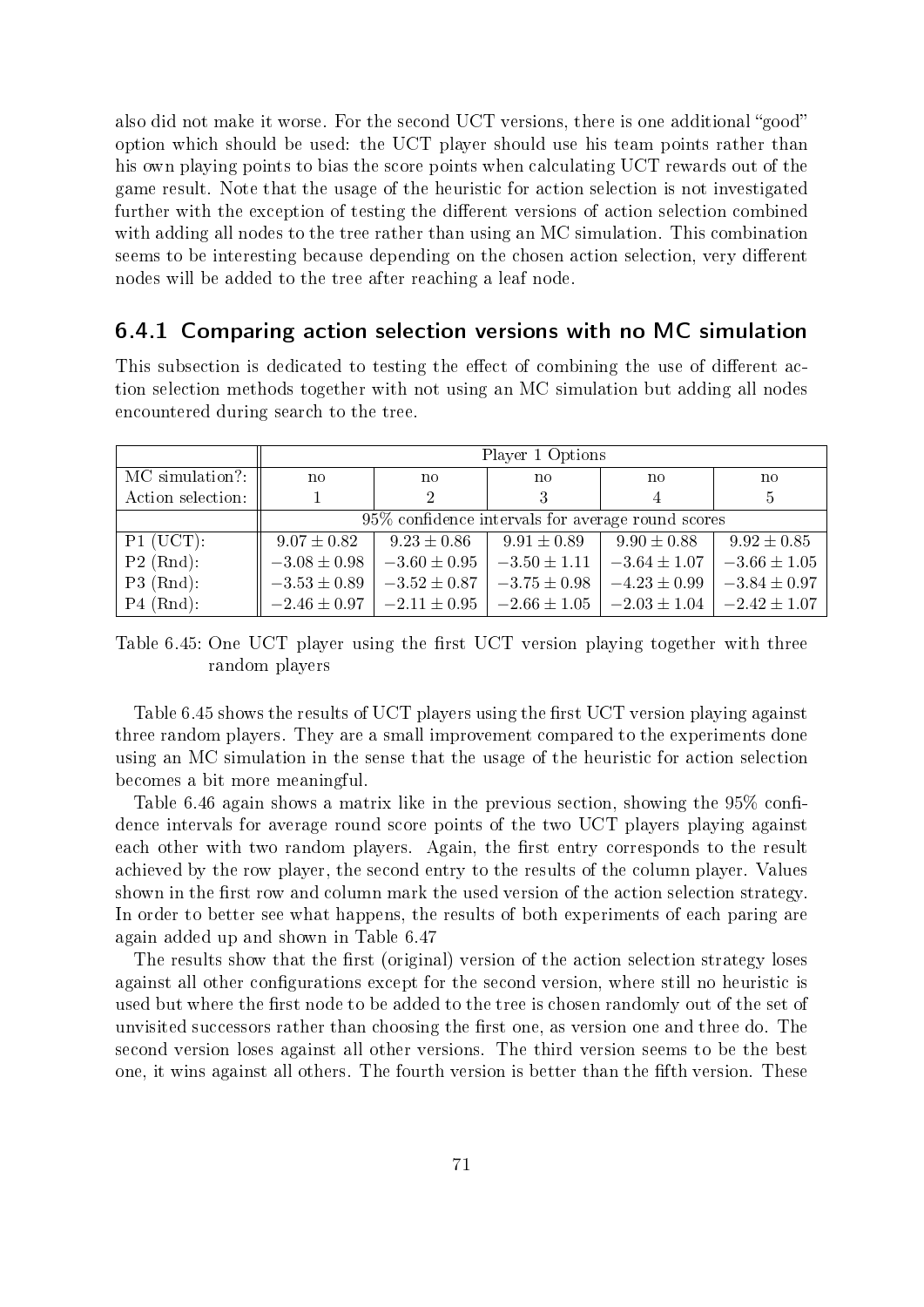|                |                   | $\mathcal{D}_{\mathcal{L}}$ | 3                 | 4                 | 5                 |
|----------------|-------------------|-----------------------------|-------------------|-------------------|-------------------|
|                |                   | $5.85 \pm 1.12$ ,           | $5.63 \pm 1.25$ , | $6.04 \pm 1.26$ , | $5.79 \pm 1.26$ , |
|                |                   | $5.65 \pm 1.07$             | $6.54 \pm 1.12$   | $5.94 \pm 1.17$   | $5.98 \pm 1.07$   |
| $\overline{2}$ | $5.67 \pm 1.15$ , |                             | $5.73 \pm 1.25$ , | $5.87 \pm 1.26$ , | $6.47 \pm 1.24$ , |
|                | $5.70 \pm 1.12$   |                             | $6.12 \pm 1.09$   | $6.31 \pm 1.12$   | $5.79 \pm 1.10$   |
| 3              | $6.78 \pm 1.20$ , | $7.13 \pm 1.18$ ,           |                   | $6.93 \pm 1.27$ , | $6.96 \pm 1.38$ , |
|                | $5.47 \pm 1.22$   | $5.54 \pm 1.23$             |                   | $5.80 \pm 1.15$   | $5.85 \pm 1.16$   |
| 4              | $6.34 \pm 1.12$ , | $7.33 \pm 1.14$ ,           | $6.84 \pm 1.29$ , |                   | $6.96 \pm 1.25$ , |
|                | $5.76 \pm 1.20$   | $5.30 \pm 1.26$             | $6.32 \pm 1.27$   |                   | $5.51 \pm 1.16$   |
| 5              | $6.83 \pm 1.13$ , | $6.72 \pm 1.12$ ,           | $6.57 \pm 1.24$ , | $6.42 \pm 1.24$ , |                   |
|                | $5.24 \pm 1.17$   | $5.81 \pm 1.23$             | $6.10 \pm 1.18$   | $6.28 \pm 1.20$   |                   |

Table 6.46: A matrix showing the results of experiments where two UCT players using the first UCT version play together with two random players, varying the action selection version (displayed in the first row and the first column). The first entry corresponds to the  $95\%$  confidence interval for the average round score points of the row player, the second entry for those of the column player.

| $\overline{\phantom{a}}$ | 11.55, 11.32 | 11.1, 13.32  | 11.8, 12.28  | 11.03, 12.81 |
|--------------------------|--------------|--------------|--------------|--------------|
|                          |              | 11.27, 13.25 | 11.17, 13.64 | 12.28, 12.51 |
|                          | -            |              | 13.25, 12.64 | 13.06, 12.24 |
|                          |              |              |              | 13.24, 11.93 |
|                          |              |              |              |              |

Table 6.47: The same experiments as those shown in the previous matrix, but this time the average round score points have been added up for each pairing of versions in order to allow a better comparison.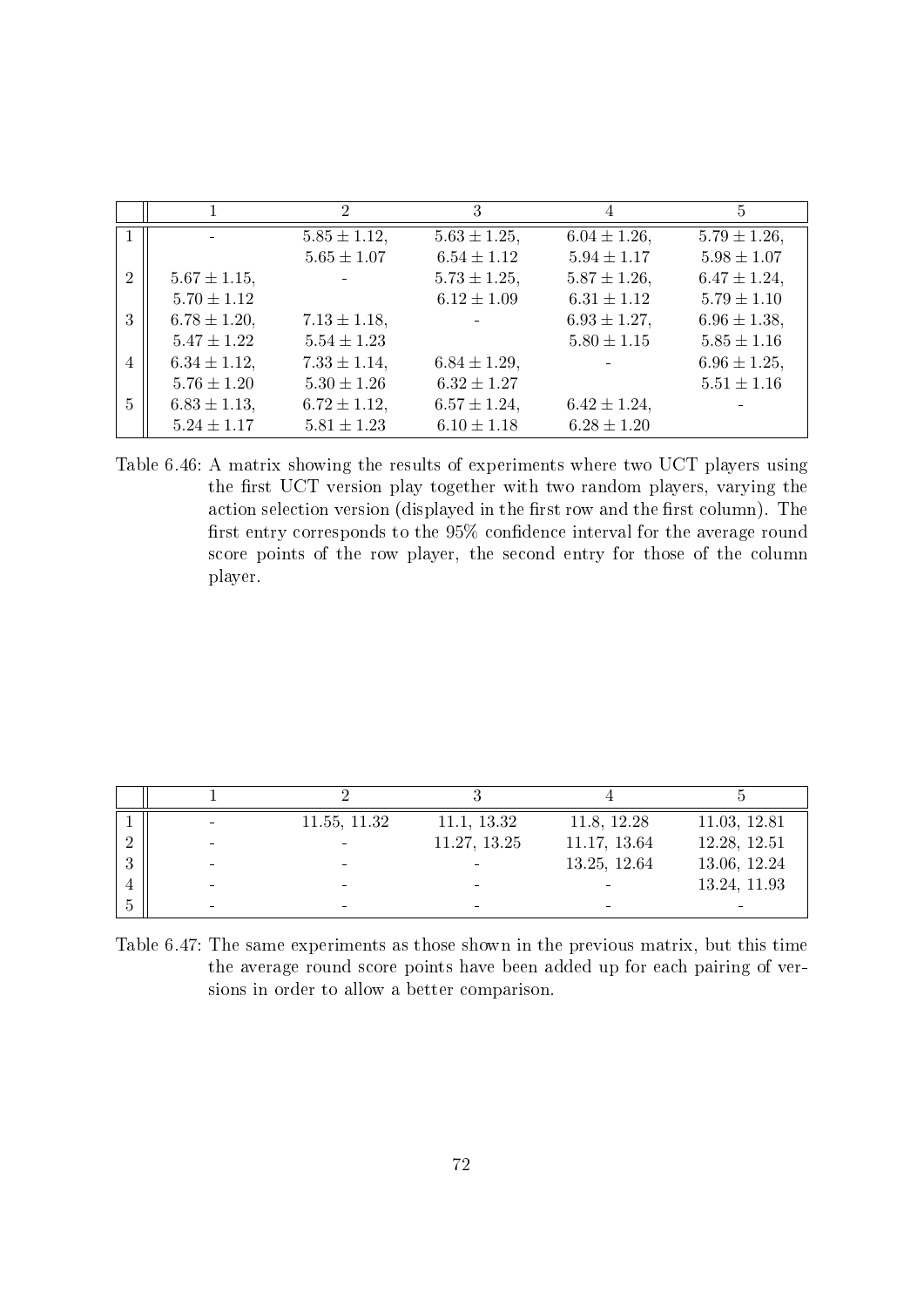results are a bit surprising, as they state that using the heuristic to choose successors is only reasonable *after* having added the first node to the tree, i.e. when continuing the search until a terminal state is reached. Further, when expanding a node for the first time during a rollout, choosing the first successor is the best choice. Again, this must be due to the ordering of legal moves. Also using an MC simulation rather than adding all nodes to the tree (see previous section) did not show a great improvement when using the heuristic. This can be explained rudimentarily by the fact that during an MC simulation, the nodes are not added to the tree, thus the information gain of using a heuristic during the MC simulation is only reflected in the results of the terminal state reached, but the nodes are not ultimately added to the tree. Still, the information is of course reflected in the UCT rewards which are added to the tree, thus it is not very clear why there exists this difference in the results.

|                   | Player 1 Options                                  |                  |                  |                  |                  |  |
|-------------------|---------------------------------------------------|------------------|------------------|------------------|------------------|--|
| MC simulation?:   | no                                                | no               | no               | no               | no               |  |
| Action selection: |                                                   | $\overline{2}$   | 3                |                  | 5                |  |
|                   | 95% confidence intervals for average round scores |                  |                  |                  |                  |  |
| $P1$ (UCT):       | $14.66 \pm 1.47$                                  | $3.18 \pm 1.64$  | $12.31 \pm 1.29$ | $3.59 \pm 1.13$  | $0.61 \pm 1.22$  |  |
| $P2$ (Rnd):       | $-5.01 \pm 0.85$                                  | $-1.27 \pm 0.82$ | $-4.42 \pm 0.91$ | $-1.50 \pm 0.81$ | $-0.34 \pm 0.88$ |  |
| $P3$ (Rnd):       | $-5.53 \pm 0.79$                                  | $-1.40 \pm 0.84$ | $-4.74 \pm 0.91$ | $-1.84 \pm 0.83$ | $-0.66 \pm 0.87$ |  |
| $P4$ (Rnd):       | $-4.12 \pm 0.86$                                  | $-0.51 \pm 0.90$ | $-3.16 \pm 0.93$ | $-0.25\pm0.85$   | $0.40 \pm 0.84$  |  |

Table 6.48: One UCT player using the first UCT version playing together with three random players

Table 6.48 shows the corresponding results of the second UCT version when playing against three random players. As they are still as devastating as in the previous section, where the action selection strategy was tested using an MC simulation, this options is not further investigated for the second UCT version.

#### $6.4.2$  Combining good options for the first UCT version

The following experiments for the first UCT version combine using different announcement rules, using the wrong or the correct UCT formula and using an MC simulation or not.

Table 6.49 shows the results of the first series of experiments, where all combinations of using the mentioned three options (excluding cases where none or only one of the enhancements are used as this has been tested in the previous sections) are tested against three random players. Comparing the results with the average round score points value of 9.87 the baseline player achieves, only the third column shows a significant improvement for the UCT players that uses all enhancements except to not use an MC simulation, i.e. the player does an MC simulation in each rollout. Observations made in the previous sections include that it is not very clear if using an MC simulation or not is better when using the first UCT version, but when combining it with other "found to be good"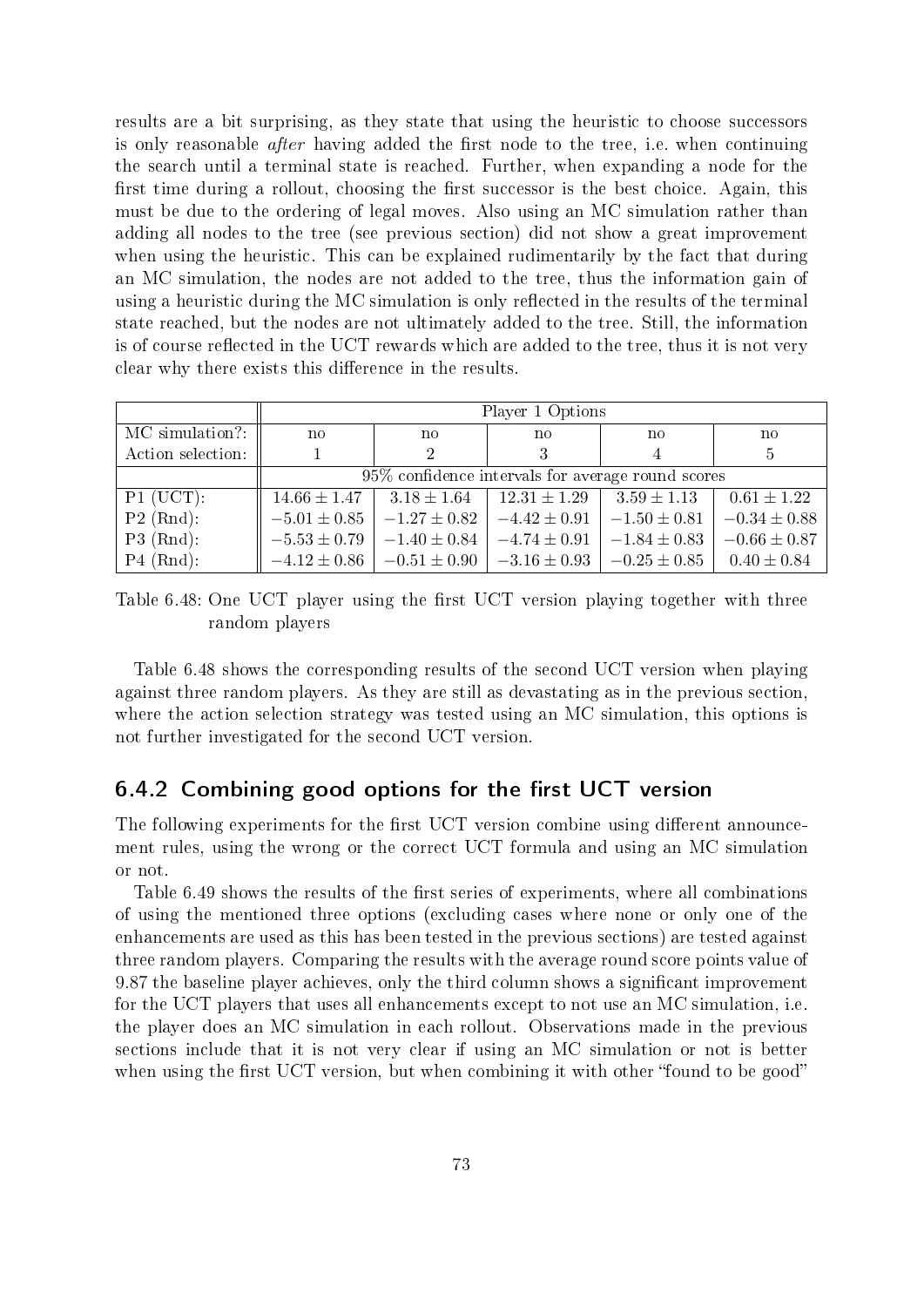|                 | Player 1 Options |                  |                                                      |                  |  |
|-----------------|------------------|------------------|------------------------------------------------------|------------------|--|
| Allow ann.:     | yes              | only $+$         | only $+$                                             | only $+$         |  |
| Wrong formula?: | $\mathbf{n}$     | yes              | $\mathbf{n}$                                         | $\mathbf{n}$     |  |
| MC simulation?: | no<br>no         |                  | yes                                                  | $\mathbf{n}$     |  |
|                 |                  |                  | $95\%$ confidence intervals for average round scores |                  |  |
| $P1$ (UCT):     | $9.34 \pm 0.82$  | $9.07 \pm 0.82$  | $10.64 \pm 0.90$                                     | $9.34 \pm 0.82$  |  |
| $P2$ (Rnd):     | $-3.43 \pm 0.95$ | $-3.08 \pm 0.98$ | $-3.22 \pm 1.09$                                     | $-3.43 \pm 0.95$ |  |
| $P3$ (Rnd):     | $-3.47 \pm 0.87$ | $-3.53 \pm 0.89$ | $-4.72 \pm 0.98$                                     | $-3.47 \pm 0.87$ |  |
| $P4$ (Rnd):     | $-2.44 \pm 0.95$ | $-2.46 \pm 0.97$ | $-2.70 \pm 1.08$                                     | $-2.44 \pm 0.95$ |  |

Table 6.49: One UCT player testing the combinations of using two or all of the three selected different options together

options, it seems that using an MC simulation should be preferred over adding all nodes to the tree.

|                 | Player 1 Options |                  |                                                   |                  |  |
|-----------------|------------------|------------------|---------------------------------------------------|------------------|--|
| Allow ann.:     | yes              | only $+$         | only $+$                                          | only $+$         |  |
| Wrong formula?: | no               | no               | yes                                               | no               |  |
| MC simulation?: | $\mathbf{n}$     | $\mathbf{n}$     | no                                                | no               |  |
|                 | Player 3 Options |                  |                                                   |                  |  |
| Allow ann.:     | only $+$         | yes              | only $+$                                          | only $+$         |  |
| Wrong formula?: | no               | no               | no                                                | yes              |  |
| MC simulation?: | $\mathbf{n}$     | $\mathbf{n}$     | no                                                | no               |  |
|                 |                  |                  | 95% confidence intervals for average round scores |                  |  |
| $P1$ (UCT):     | $5.80 \pm 1.07$  | $6.17 \pm 1.07$  | $5.53 \pm 1.07$                                   | $6.03 \pm 1.10$  |  |
| $P2$ (Rnd):     | $-6.21 \pm 1.00$ | $-6.37 \pm 1.00$ | $-6.27 \pm 0.95$                                  | $-6.33 \pm 1.07$ |  |
| $P3$ (UCT):     | $6.00 \pm 1.14$  | $5.62 \pm 1.15$  | $5.93 \pm 1.10$                                   | $5.68 \pm 1.09$  |  |
| $P4$ (Rnd):     | $-5.59 \pm 1.00$ | $-5.42 \pm 1.00$ | $-5.18 \pm 0.96$                                  | $-5.37 \pm 0.99$ |  |

Table 6.50: One UCT player testing the combinations of using two of the three selected different options against another UCT player using all three of them  $(1)$ 

Tables 6.50 and 6.51 show the results of experiments where one UCT player using all possible combinations of using two of the three selected options plays against another UCT player using all three options at the same time. The first table shows very well that using all three options at the same time wins against the version which allows all announcements and the version which uses the wrong UCT formula. The second table however shows that the configuration which does not add all nodes to the tree but instead uses an MC simulation wins against the version using all three options (and which thus adds all nodes to the tree instead of only one per rollout). This observation corresponds very well to the one seen in Table 6.49. Of course one could now continue testing the configuration using that uses an MC simulation, the correct UCT formula and only allows announcements if the corresponding UCT rewards are positive, but I expect this configuration to be the strongest one when considering the experiments shown in this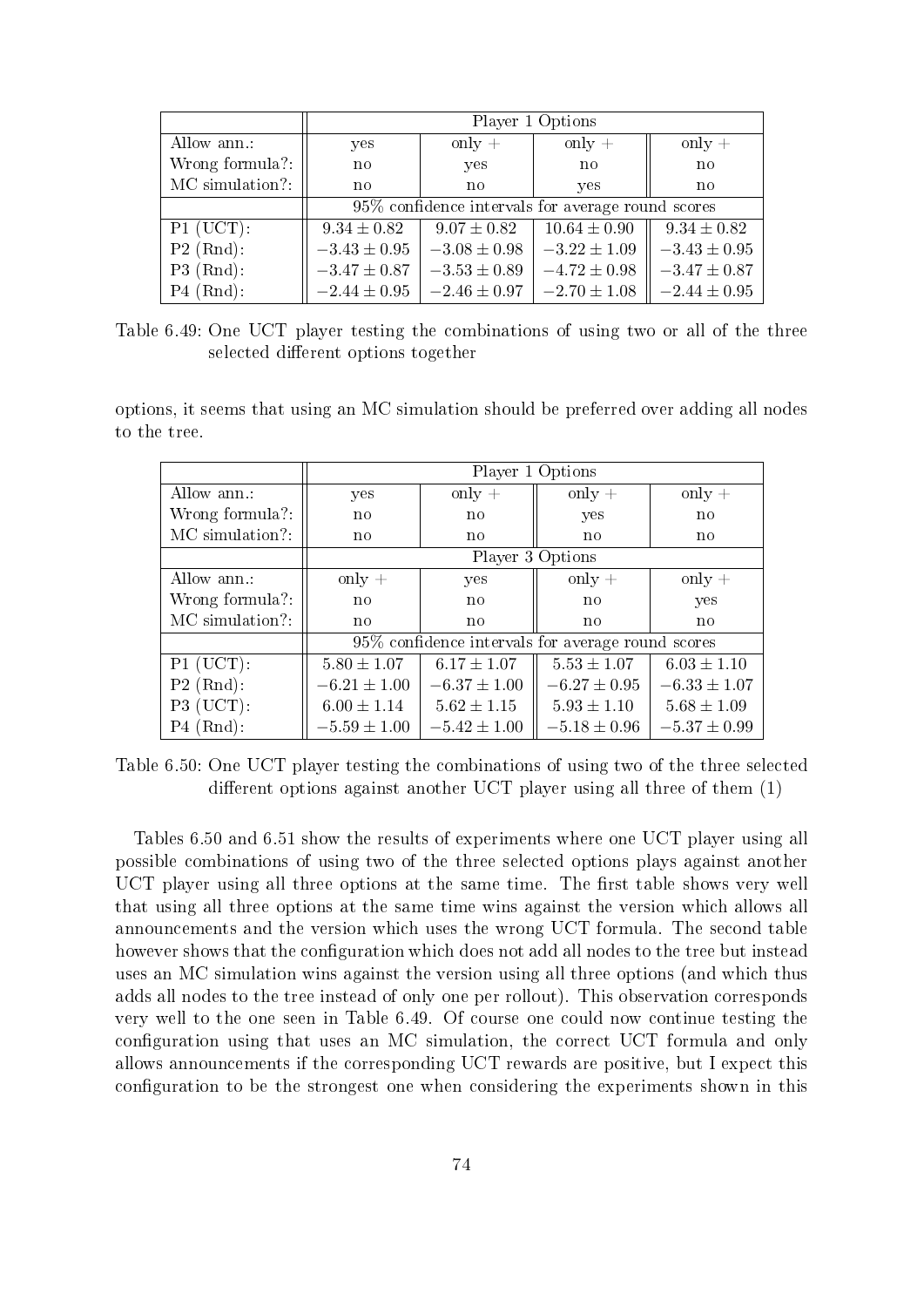|                 | Player 1 Options |                                                    |  |  |
|-----------------|------------------|----------------------------------------------------|--|--|
| Allow ann.:     | $\text{only}$ +  | only $+$                                           |  |  |
| Wrong formula?: | no               | no                                                 |  |  |
| MC simulation?: | yes              | $\mathbf{n}$                                       |  |  |
|                 | Player 3 Options |                                                    |  |  |
| Allow ann.:     | only $+$         | only $+$                                           |  |  |
| Wrong formula?: | $\mathbf{n}$     | $\mathbf{n}$                                       |  |  |
| MC simulation?: | $\mathbf{n}$     | yes                                                |  |  |
|                 |                  | 95\% confidence intervals for average round scores |  |  |
| $P1$ (UCT):     | $6.90 \pm 1.13$  | $6.60 \pm 1.26$                                    |  |  |
| $P2$ (Rnd):     | $-6.78 \pm 1.22$ | $-7.25 \pm 1.18$                                   |  |  |
| $P3$ (UCT):     | $5.44 \pm 1.20$  | $6.53 \pm 1.19$                                    |  |  |
| $P4$ (Rnd):     | $-5.56 \pm 1.15$ | $-5.88 \pm 1.17$                                   |  |  |

Table 6.51: One UCT player testing the combinations of using two of the three selected different options against another UCT player using all three of them  $(2)$ 

subsection.

#### 6.4.3 Combining good options for the second UCT version

The following experiments for the second UCT version investigates the effect of using different combinations of using team points or player's points when calculating UCT rewards, allowing all announcements or only if the corresponding UCT rewards are positive, using the wrong or the correct UCT formula and using an MC simulation or not.

|                 | Player 1 Options                                  |                  |                  |                  |                  |
|-----------------|---------------------------------------------------|------------------|------------------|------------------|------------------|
| Team points?:   | no                                                | yes              | yes              | yes              | yes              |
| Allow ann.:     | only $+$                                          | yes              | only $+$         | only $+$         | only $+$         |
| Wrong formula?: | no                                                | no               | yes              | $\mathbf{n}$     | $\mathbf{n}$     |
| MC simulation?: | no                                                | no               | no               | yes              | no               |
|                 | 95% confidence intervals for average round scores |                  |                  |                  |                  |
| $P1$ (UCT):     | $15.32 \pm 1.48$                                  | $15.20 \pm 1.32$ | $14.96 \pm 1.40$ | $12.76 \pm 1.24$ | $15.01 \pm 1.31$ |
| $P2$ (Rnd):     | $-5.33 \pm 0.84$                                  | $-5.22 \pm 0.76$ | $-5.24 \pm 0.83$ | $-4.37 \pm 0.88$ | $-5.15 \pm 0.77$ |
| $P3$ (Rnd):     | $-5.38 \pm 0.81$                                  | $-5.49\pm0.76$   | $-5.49 \pm 0.82$ | $-5.05 \pm 0.87$ | $-5.42 \pm 0.75$ |
| $P4$ (Rnd):     | $-4.62 \pm 0.84$                                  | $-4.50 \pm 0.83$ | $-4.23 \pm 0.86$ | $-3.34 \pm 0.89$ | $-4.43 \pm 0.83$ |

Table 6.52: One UCT player testing the combinations of using three of the four and all of the four selected different options together

The first series of experiments consists of letting one UCT player play together with three random players, using all possible combinations of using or not using the four selected player options, with the exception of combinations where only one or none of them is used because those combinations have been tested in the previous section. Table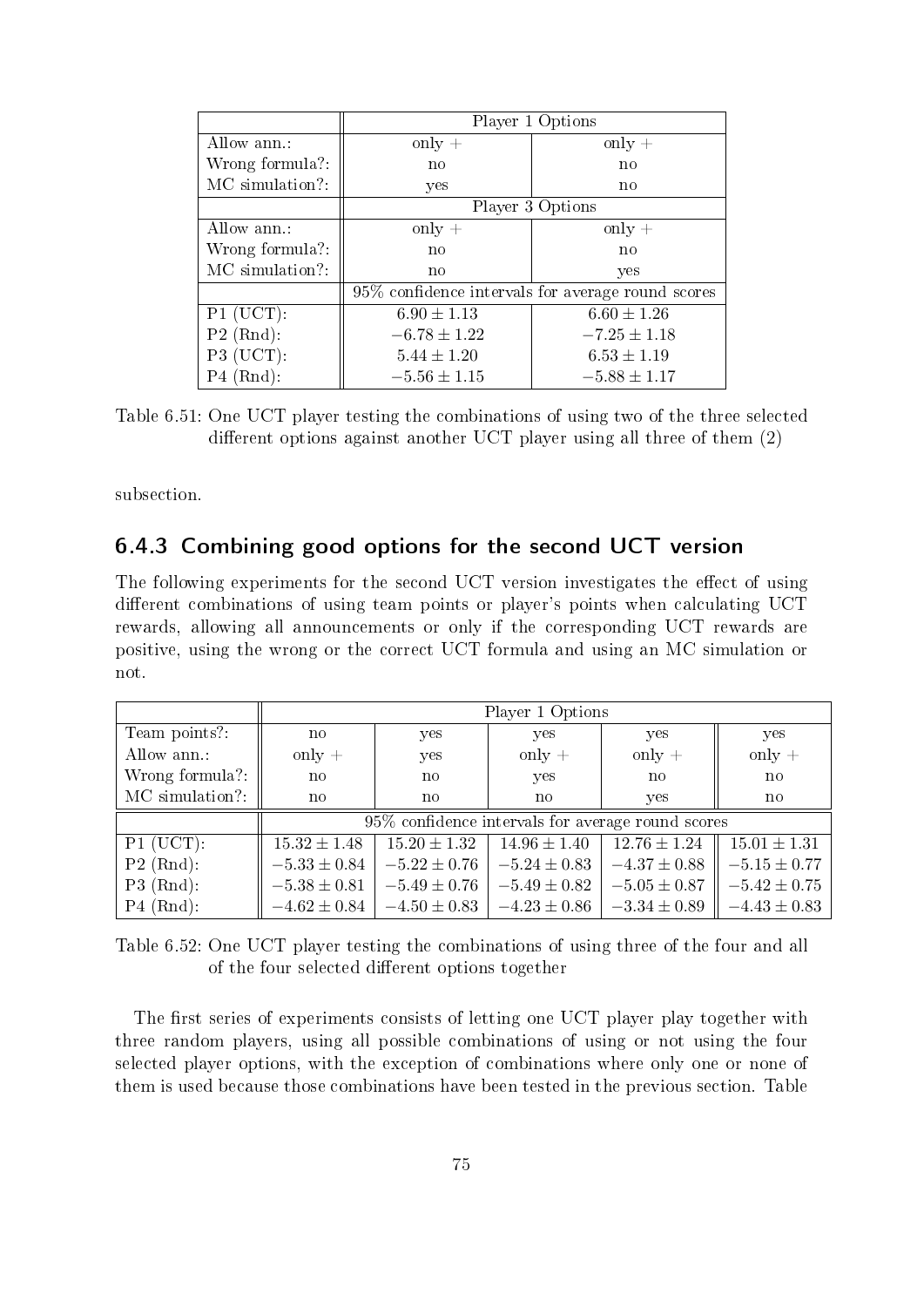|                 | Player 1 Options                                  |                  |                  |  |
|-----------------|---------------------------------------------------|------------------|------------------|--|
| Team points?:   | $\mathbf{n}$                                      | no               | $\mathbf{n}$     |  |
| Allow ann.:     | yes                                               | only $+$         | only $+$         |  |
| Wrong formula?: | $\mathbf{n}$                                      | yes              | no               |  |
| MC simulation?: | no                                                | no               | yes              |  |
|                 | 95% confidence intervals for average round scores |                  |                  |  |
| $P1$ (UCT):     | $15.54 \pm 1.50$                                  | $14.55 \pm 1.40$ | $12.74 \pm 1.28$ |  |
| $P2$ (Rnd):     | $-5.40 \pm 0.85$                                  | $-4.97 \pm 0.84$ | $-4.67 \pm 0.93$ |  |
| $P3$ (Rnd):     | $-5.45 \pm 0.82$                                  | $-5.49 \pm 0.79$ | $-4.90 \pm 0.88$ |  |
| $P4$ (Rnd):     | $-4.69 \pm 0.85$                                  | $-4.08 \pm 0.84$ | $-3.17 \pm 0.92$ |  |

Table 6.53: One UCT player testing the combinations of using two of the four selected different options together  $(1)$ 

|                 | Player 1 Options                                  |                  |                  |  |
|-----------------|---------------------------------------------------|------------------|------------------|--|
| Team points?:   | yes                                               | yes              | yes              |  |
| Allow ann.:     | yes                                               | yes              | only $+$         |  |
| Wrong formula?: | yes                                               | no               | yes              |  |
| MC simulation?: | no                                                | yes              | yes              |  |
|                 | 95% confidence intervals for average round scores |                  |                  |  |
| $P1$ (UCT):     | $15.07 \pm 1.44$                                  | $12.78 \pm 1.26$ | $11.88 \pm 1.12$ |  |
| $P2$ (Rnd):     | $-5.28 \pm 0.84$                                  | $-4.38 \pm 0.88$ | $-4.26 \pm 0.90$ |  |
| $P3$ (Rnd):     | $-5.52 \pm 0.84$                                  | $-5.06 \pm 0.87$ | $-4.41 \pm 0.81$ |  |
| $P4$ (Rnd):     | $-4.27 \pm 0.86$                                  | $-3.35 \pm 0.89$ | $-3.21 \pm 0.88$ |  |

Table 6.54: One UCT player testing the combinations of using two of the four selected different options together  $(2)$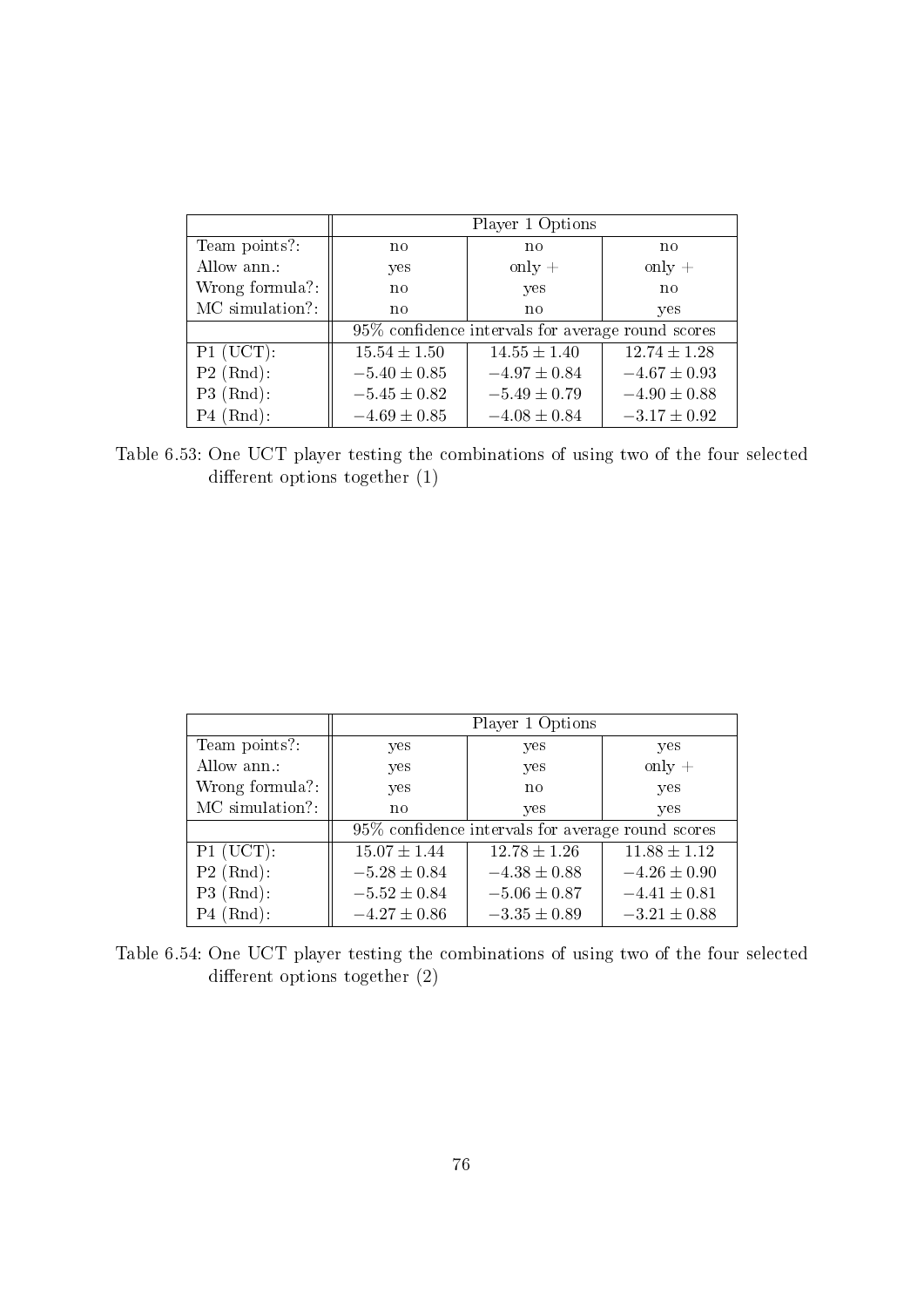6.52 shows the results of experiments where three or all of the four combinations have been tested. The only relatively clear tendency that can be observed is that using an MC simulation yields less good results compared to the other combination. Tables 6.53 and 6.54 show the results of experiments where combinations of using two of the four options are tested. It is again quite difficult to read a lot from these results, but at least using an MC simulation still yields comparably poor results. Also, using all four enhancements together seems to be reasonable, as the results are only slightly worse than when using the player's points instead of the team points (first column) or when allowing all announcements instead of only if they rewards are positive (second column). The following experiments with two UCT players will always compare a combination of using some of the options against using all of them, because this still seems to be the most promising configuration, as every of the options when used alone improved the UCT player, as seen in the previous section.

|                 | Player 1 Options                                  |                  |                  |                        |
|-----------------|---------------------------------------------------|------------------|------------------|------------------------|
| Team points?:   | $\mathbf{n}\mathbf{o}$                            | yes              | yes              | yes                    |
| Allow ann.:     | only $+$                                          | only $+$         | yes              | only $+$               |
| Wrong formula?: | no                                                | no               | $\mathbf{n}$     | $\mathbf{n}$           |
| MC simulation?: | $\mathbf{n}$                                      | $\mathbf{n}$     | $\mathbf{n}$     | $\mathbf{n}$           |
|                 | Player 3 Options                                  |                  |                  |                        |
| Team points?:   | yes                                               | $\mathbf{n}$     | yes              | yes                    |
| Allow ann.:     | only $+$                                          | only $+$         | only $+$         | yes                    |
| Wrong formula?: | no                                                | $\mathbf{n}$     | $\mathbf{n}$     | $\mathbf{n}$           |
| MC simulation?: | $\mathbf{n}$                                      | $\mathbf{n}$     | $\mathbf{n}$     | $\mathbf{n}\mathbf{o}$ |
|                 | 95% confidence intervals for average round scores |                  |                  |                        |
| $P1$ (UCT):     | $8.00 \pm 2.18$                                   | $8.40 \pm 2.09$  | $6.69 \pm 2.15$  | $6.83 \pm 2.13$        |
| $P2$ (Rnd):     | $-7.25 \pm 1.08$                                  | $-7.08 \pm 1.14$ | $-6.85 \pm 1.05$ | $-6.92 \pm 1.06$       |
| $P3$ (UCT):     | $5.78 \pm 2.23$                                   | $5.31 \pm 2.13$  | $6.64 \pm 2.01$  | $6.65 \pm 2.08$        |
| $P4$ (Rnd):     | $-6.52 \pm 1.05$                                  | $-6.63 \pm 1.09$ | $-6.48 \pm 1.03$ | $-6.56 \pm 1.03$       |

Table 6.55: One UCT player testing the combinations of using three of the four selected different options against another UCT player using all four of them  $(1)$ 

Tables 6.55 and 6.56 show the results of experiments where a UCT player using three of the four selected options plays against a UCT player using all four options. In the first table, the results of the pairings are quite close, one needs to add up the average round score points of both experiments (with inversed positions). Then the version using all four enhancements slightly wins against the version where player's points are used instead of team points and the version where announcements are always allowed rather than only if the corresponding UCT rewards are positive. These results correspond very well to the ones seen in Table 6.52, where the same combinations have been tested against three random players and where also the same two versions were even slightly better than the version using all four options at the same time. The results of the second table are more obvious, i.e. using the correct UCT formula and not using an MC simulation is better than using the wrong UCT formula or using an MC simulation.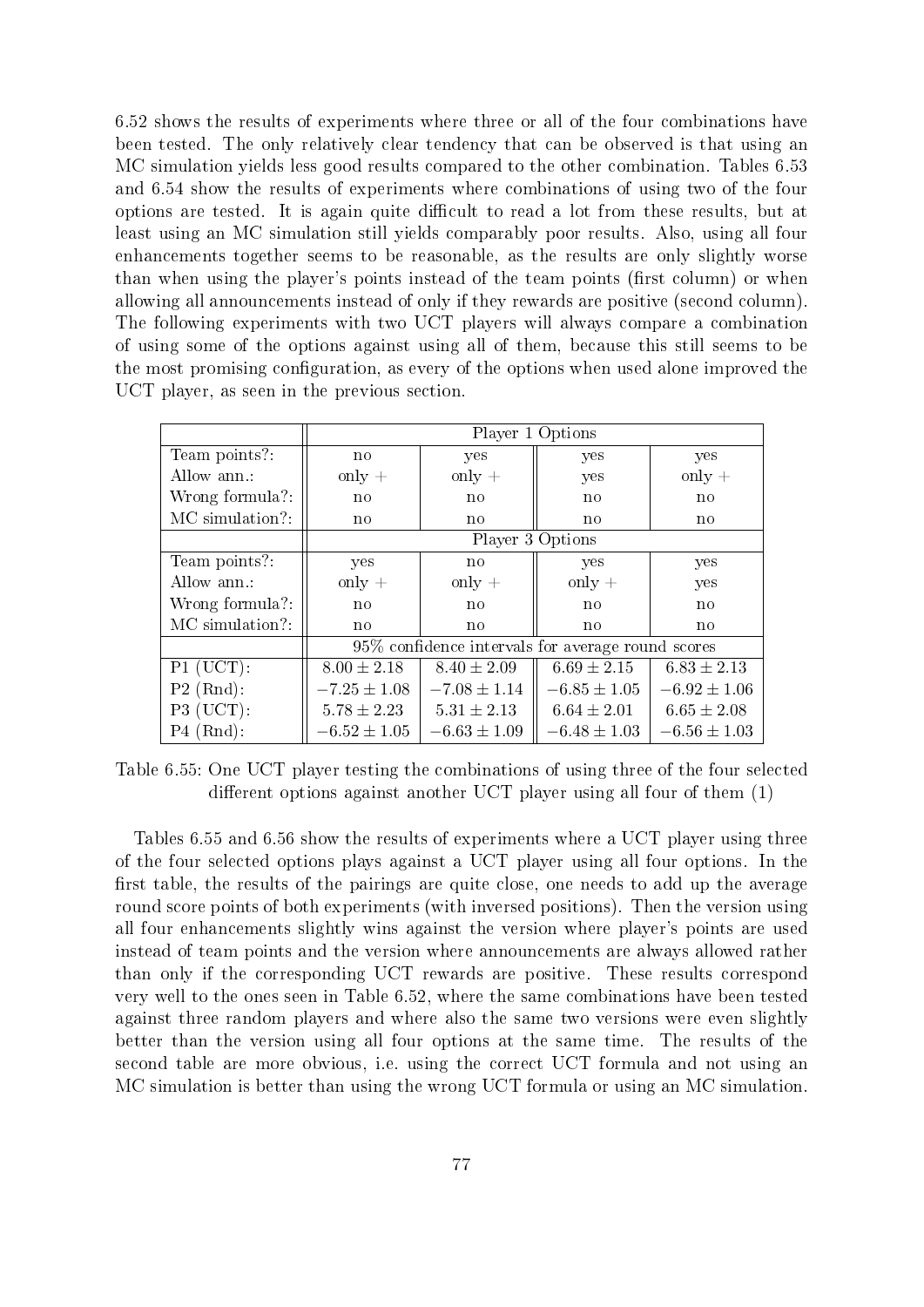|                 | Player 1 Options                                  |                  |                  |                        |
|-----------------|---------------------------------------------------|------------------|------------------|------------------------|
| Team points?:   | yes                                               | yes              | yes              | yes                    |
| Allow ann.:     | $only +$                                          | only $+$         | only $+$         | only $+$               |
| Wrong formula?: | yes                                               | $\mathbf{n}$     | no               | no                     |
| MC simulation?: | $\mathbf{n}$                                      | $\mathbf{n}$     | yes              | $\mathbf{n}\mathbf{o}$ |
|                 | Player 3 Options                                  |                  |                  |                        |
| Team points?:   | yes                                               | yes              | yes              | yes                    |
| Allow ann.:     | only $+$                                          | only $+$         | only $+$         | only $+$               |
| Wrong formula?: | $\mathbf{n}$                                      | yes              | no               | $\mathbf{n}$           |
| MC simulation?: | $\mathbf{n}$                                      | $\mathbf{n}$     | no               | yes                    |
|                 | 95% confidence intervals for average round scores |                  |                  |                        |
| $P1$ (UCT):     | $7.46 \pm 2.08$                                   | $9.97 \pm 2.14$  | $5.91 \pm 1.64$  | $10.83 \pm 2.08$       |
| $P2$ (Rnd):     | $-7.10 \pm 1.06$                                  | $-7.87 \pm 1.04$ | $-7.08 \pm 1.04$ | $-7.71 \pm 0.96$       |
| $P3$ (UCT):     | $5.90 \pm 2.15$                                   | $5.40 \pm 2.06$  | $7.99 \pm 2.13$  | $4.37 \pm 1.66$        |
| $P4$ (Rnd):     | $-6.26 \pm 1.04$                                  | $-7.51 \pm 1.09$ | $-6.82 \pm 1.02$ | $-7.49 \pm 1.01$       |

Table 6.56: One UCT player testing the combinations of using three of the four selected different options against another UCT player using all four of them  $(2)$ 

Again, these results correspond well to the ones shown in Table 6.52.

Tables 6.57, 6.58 and 6.59 show the result of experiments where a UCT player using two out of the four chosen options against a UCT player using all of them. In all six pairings, the UCT player using all four enhancements at the same time achieves a higher average round score points value than the other UCT player using a combination of two out of the four options. The first three pairings, shown in the first table and the first two columns of the second table, show no significant difference in the results and one needs to add up the average round score points of both experiments of each pairing. For the remaining three pairings, the version using two of the four options uses an MC simulation, which again yields to significantly worse results than when not using an MC simulation.

Summarizing the results of this subsection, it has been shown that combining several of the previously found to be "reasonable" player options works well and fortunately, using all four of them at the same time achieves the overall best results.

#### 6.4.4 Chosen best configurations for both UCT versions

The configuration of the best UCT players found for both UCT versions is shown in Table 6.60. Note that the obtained results when playing with three random players indeed surpass the results of the baseline configurations, depicted in Table6.27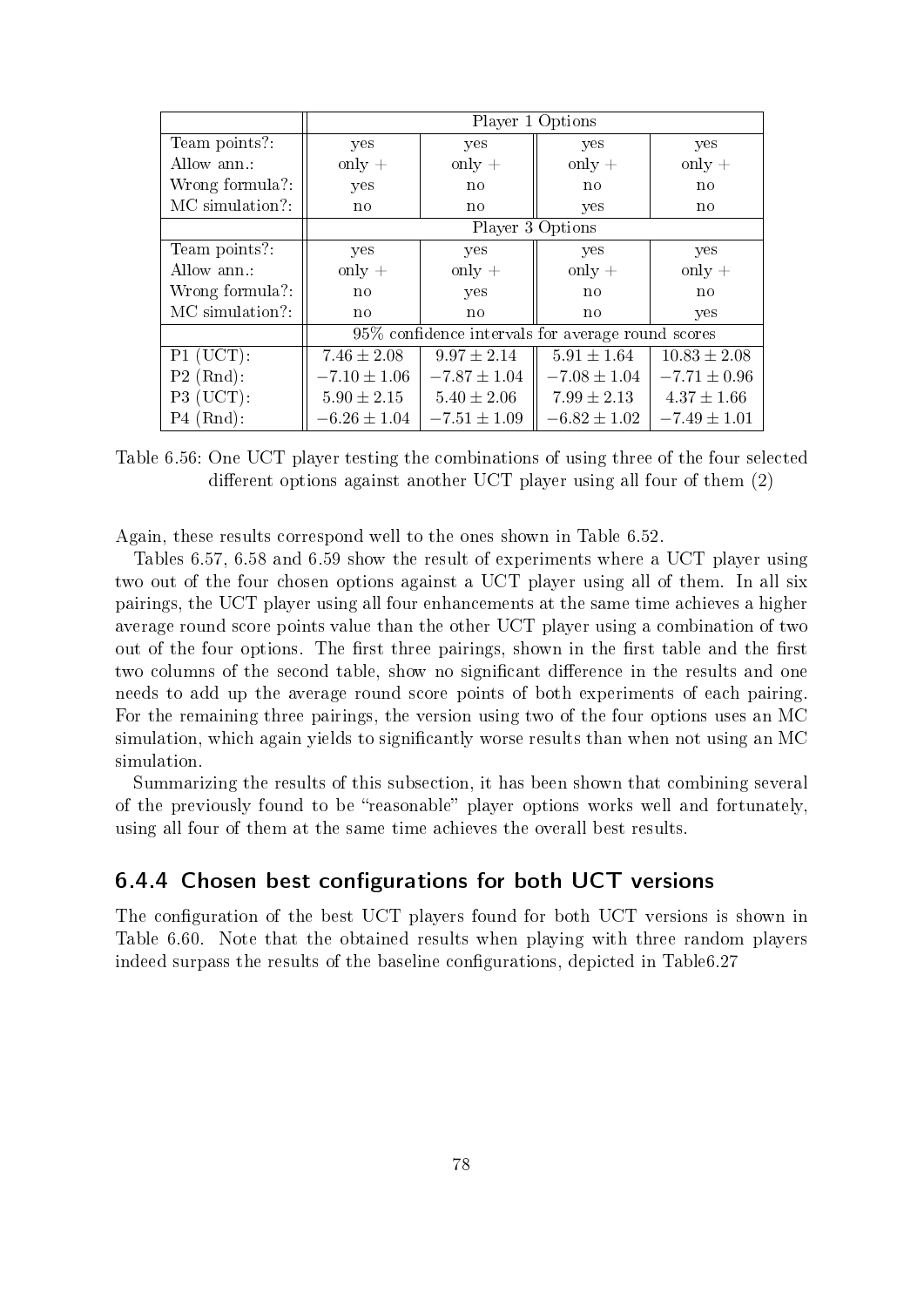|                 | Player 1 Options                                  |                  |                  |                  |
|-----------------|---------------------------------------------------|------------------|------------------|------------------|
| Team points?:   | no                                                | yes              | $\mathbf{n}$     | yes              |
| Allow ann.:     | yes                                               | only $+$         | only $+$         | only $+$         |
| Wrong formula?: | $\mathbf{n}$                                      | $\mathbf{n}$     | yes              | $\mathbf{n}$     |
| MC simulation?: | $\mathbf{n}$                                      | $\mathbf{n}$     | $\mathbf{n}$     | $\mathbf{n}$     |
|                 | Player 3 Options                                  |                  |                  |                  |
| Team points?:   | yes                                               | $\mathbf{n}$     | yes              | $\mathbf{n}$     |
| Allow ann.:     | only $+$                                          | yes              | only $+$         | only $+$         |
| Wrong formula?: | $\mathbf{n}$                                      | $\mathbf{n}$     | $\mathbf{n}$     | yes              |
| MC simulation?: | $\mathbf{n}$                                      | no               | $\mathbf{n}$     | $\mathbf{n}$     |
|                 | 95% confidence intervals for average round scores |                  |                  |                  |
| $P1$ (UCT):     | $7.79 \pm 2.27$                                   | $8.70 \pm 2.11$  | $8.06 \pm 1.99$  | $8.36 \pm 2.18$  |
| $P2$ (Rnd):     | $-7.20 \pm 1.11$                                  | $-6.98 \pm 1.15$ | $-7.38 \pm 0.96$ | $-7.42 \pm 1.04$ |
| P3 (UCT):       | $5.88 \pm 2.25$                                   | $4.80 \pm 2.17$  | $5.66 \pm 2.14$  | $5.95 \pm 2.00$  |
| $P4$ (Rnd):     | $-6.47 \pm 1.06$                                  | $-6.53 \pm 1.11$ | $-6.34 \pm 1.00$ | $-6.90 \pm 1.03$ |

Table 6.57: One UCT player testing the combinations of using two of the four selected different options against another UCT player using all four of them  $(1)$ 

|                 | Player 1 Options                                  |                  |                  |                  |
|-----------------|---------------------------------------------------|------------------|------------------|------------------|
| Team points?:   | $\mathbf{n}$                                      | yes              | yes              | yes              |
| Allow ann.:     | $only +$                                          | only $+$         | yes              | only $+$         |
| Wrong formula?: | $\mathbf{n}$                                      | $\mathbf{n}$     | yes              | $\mathbf{n}$     |
| MC simulation?: | yes                                               | $\mathbf{n}$     | $\mathbf{n}$     | $\mathbf{n}$     |
|                 | Player 3 Options                                  |                  |                  |                  |
| Team points?:   | yes                                               | $\mathbf{n}$     | yes              | yes              |
| Allow ann.:     | only $+$                                          | only $+$         | only $+$         | yes              |
| Wrong formula?: | $\mathbf{n}$                                      | $\mathbf{n}$     | $\mathbf{n}$     | yes              |
| MC simulation?: | $\mathbf{n}$                                      | yes              | $\mathbf{n}$     | $\mathbf{n}$     |
|                 | 95% confidence intervals for average round scores |                  |                  |                  |
| $P1$ (UCT):     | $6.35 \pm 1.76$                                   | $9.47 \pm 2.01$  | $7.46 \pm 2.14$  | $10.03 \pm 2.14$ |
| $P2$ (Rnd):     | $-7.64 \pm 1.00$                                  | $-7.81 \pm 0.88$ | $-7.12 \pm 1.06$ | $-7.86 \pm 1.06$ |
| $P3$ (UCT):     | $7.96 \pm 2.05$                                   | $5.57 \pm 1.67$  | $5.94 \pm 2.17$  | $5.32 \pm 2.11$  |
| $P4$ (Rnd):     | $-6.66 \pm 1.00$                                  | $-7.23 \pm 0.90$ | $-6.28 \pm 1.06$ | $-7.50 \pm 1.10$ |

Table 6.58: One UCT player testing the combinations of using two of the four selected different options against another UCT player using all four of them  $(2)$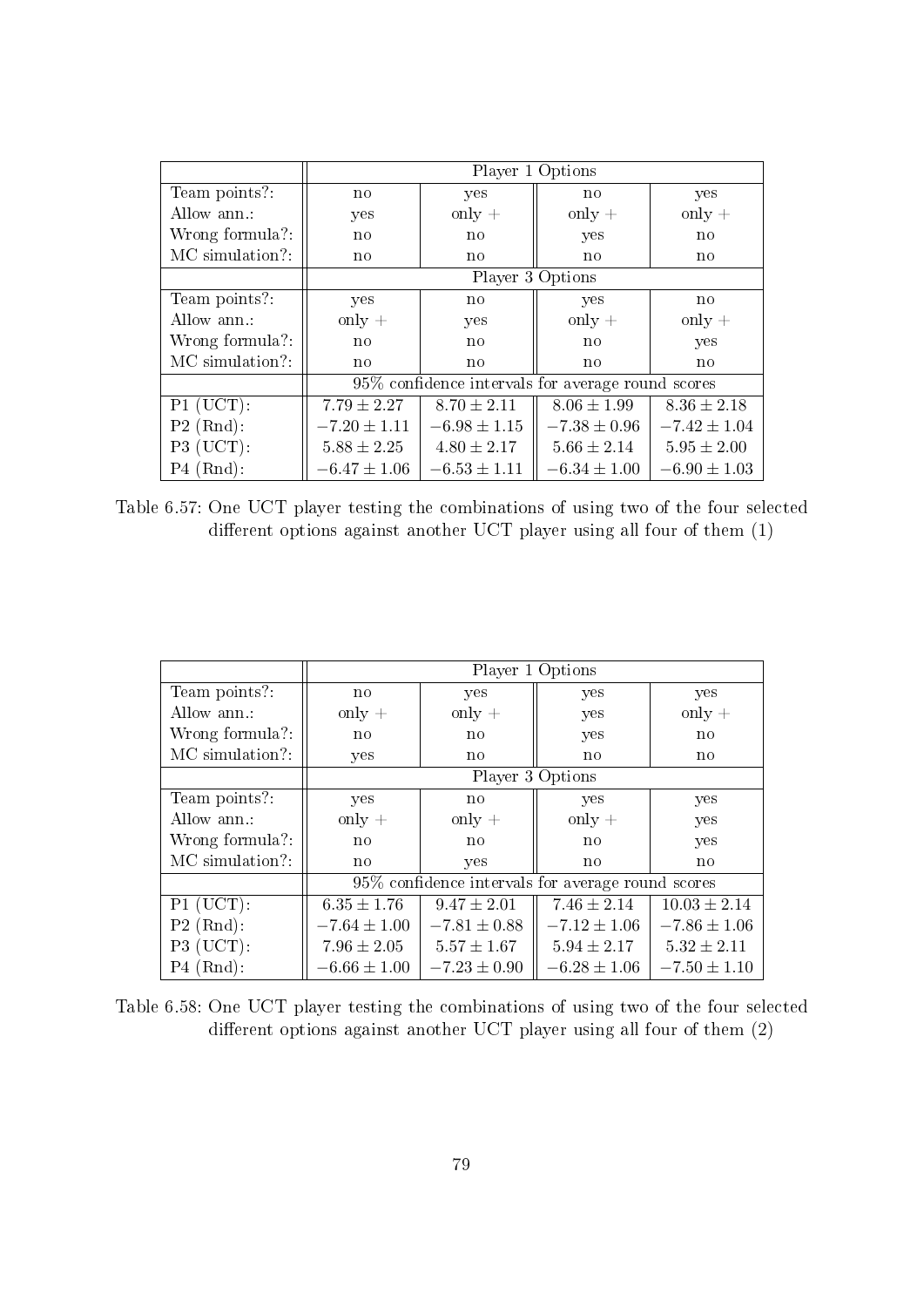|                 | Player 1 Options                                  |                  |                  |                  |
|-----------------|---------------------------------------------------|------------------|------------------|------------------|
| Team points?:   | yes                                               | yes              | yes              | yes              |
| Allow ann.:     | yes                                               | only $+$         | only $+$         | only $+$         |
| Wrong formula?: | $\mathbf{n}$                                      | $\mathbf{n}$     | yes              | $\mathbf{n}$     |
| MC simulation?: | yes                                               | $\mathbf{n}$     | yes              | $\mathbf{n}$     |
|                 | Player 3 Options                                  |                  |                  |                  |
| Team points?:   | yes                                               | yes              | yes              | yes              |
| Allow ann.:     | only $+$                                          | yes              | only $+$         | only $+$         |
| Wrong formula?: | $\mathbf{n}$                                      | $\mathbf{n}$     | $\mathbf{n}$     | yes              |
| MC simulation?: | no                                                | yes              | no               | yes              |
|                 | 95% confidence intervals for average round scores |                  |                  |                  |
| $P1$ (UCT):     | $5.85 \pm 1.66$                                   | $10.94 \pm 2.09$ | $5.97 \pm 1.62$  | $10.44 \pm 2.12$ |
| $P2$ (Rnd):     | $-7.08 \pm 1.05$                                  | $-7.64 \pm 0.96$ | $-7.34 \pm 1.05$ | $-7.91 \pm 0.96$ |
| $P3$ (UCT):     | $8.06 \pm 2.14$                                   | $4.12 \pm 1.66$  | $7.94 \pm 2.28$  | $4.96 \pm 1.62$  |
| $P4$ (Rnd):     | $-6.83 \pm 1.03$                                  | $-7.42 \pm 1.02$ | $-6.57 \pm 1.01$ | $-7.48 \pm 0.96$ |

Table 6.59: One UCT player testing the combinations of using two of the four selected different options against another UCT player using all four of them  $(3)$ 

|                      | General Options  |                                                   |  |
|----------------------|------------------|---------------------------------------------------|--|
| $#$ games:           | 1000             | 1000                                              |  |
| Comp. solos?:        | no               | no                                                |  |
| Random cards:        | yes              | yes                                               |  |
| Random seed:         | 2012             | 2012                                              |  |
| Ann. version:        | $\overline{2}$   | $\overline{2}$                                    |  |
|                      |                  | Player 1 Options                                  |  |
| Version:             | 1                | $\overline{2}$                                    |  |
| SP factor:           | 500              | 500                                               |  |
| Team points?:        | no               | yes                                               |  |
| PP Divisor:          | 1                | 1                                                 |  |
| Expl const.:         | 7000             | 20000                                             |  |
| $#$ rollouts:        | 100              | 1000                                              |  |
| $\# \, \text{sim}$ : | 10               |                                                   |  |
| Allow ann.:          | only $+$         | $only +$                                          |  |
| Wrong formula?:      | no               | no                                                |  |
| MC simulation?:      | yes              | no                                                |  |
| Action selection:    | 1                | 1                                                 |  |
|                      |                  | 95% confidence intervals for average round scores |  |
| $P1$ (UCT):          | $10.64 \pm 0.90$ | $15.01 \pm 1.31$                                  |  |
| $P2$ (Rnd):          | $-3.22 \pm 1.09$ | $-5.15 \pm 0.77$                                  |  |
| $P3$ (Rnd):          | $-4.72 \pm 0.98$ | $-5.42 \pm 0.75$                                  |  |
| $P4$ (Rnd):          | $-2.70 \pm 1.08$ | $-4.43 \pm 0.83$                                  |  |

Table 6.60: Configurations of the best UCT players for each version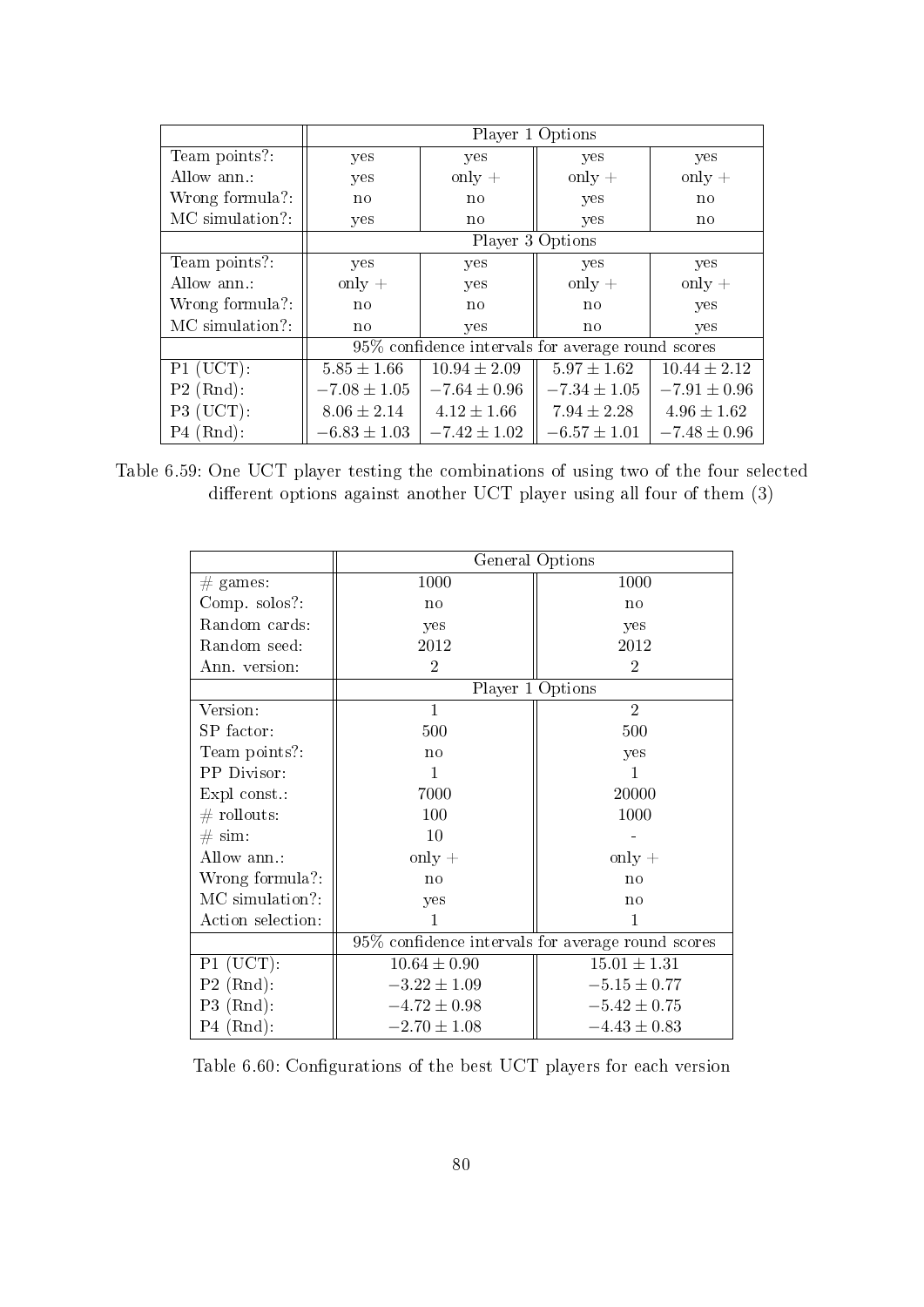## 6.5 Increasing the number of rollouts and the number of games

This section is intended to investigate the effect of raising the number of rollouts (and simulations for the first UCT version) on the quality of the results and the effect of increasing the number of games on the confidence intervals of the results. Furthermore, the amount of time and memory used when increasing those parameters will be observed. For this purpose, the best configurations found in the previous section will be used. Also the two UCT versions are again tested against each other, to determine the final version to be used for an experiment against a human player.

|                | General Options  |                                                   |                  |                  |
|----------------|------------------|---------------------------------------------------|------------------|------------------|
| $#$ games:     | 1000             | 1000                                              | 1000             | 4000             |
|                |                  |                                                   | Player 1 Options |                  |
| $\#$ rollouts: | 100              | 100                                               | 1000             | 100              |
| sim:<br>#      | 10               | 100                                               | 10               | 10               |
|                |                  | 95% confidence intervals for average round scores |                  |                  |
| $P1$ (UCT):    | $10.64 \pm 0.90$ | $11.06 \pm 0.87$                                  | $12.78 \pm 1.05$ | $9.98 \pm 0.45$  |
| $P2$ (Rnd):    | $-3.22 \pm 1.09$ | $-3.53 \pm 1.11$                                  | $-4.19 \pm 1.02$ | $-3.14 \pm 0.53$ |
| $P3$ (Rnd):    | $-4.72 \pm 0.98$ | $-4.88 \pm 1.00$                                  | $-4.80 \pm 0.96$ | $-3.72 \pm 0.51$ |
| $P4$ (Rnd):    | $-2.70 \pm 1.08$ | $-2.64 \pm 1.11$                                  | $-3.78 \pm 1.02$ | $-3.12 \pm 0.53$ |
|                | Time and memory  |                                                   |                  |                  |
| Peak mem:      | 2820kb           | 2820kb                                            | 3156kb           | 2820kb           |
| Total time:    | 39m44s           | 6h32m7s                                           | 6h39m46s         | 2h37m26s         |

Table 6.61: One UCT player using the first UCT version comparing the use of a higher number of simulations and rollouts and a higher number of games

Table 6.61 shows the results of the first UCT version playing against three random players, varying the number of simulations, rollouts and games played. As expected, increasing the total number of rollouts used (be it by increasing the number of simulations or the number of rollouts per simulation) slightly improves the quality of the player. It is interesting to note that increasing the number of simulations results in a less signicant improvement of the result compared to increasing the number of rollouts made in each simulation (columns two and three). Furthermore, playing four times more games (column four) approximately decreases the range of the 95% interval by one half (which was to be expected due to the confidence interval being calculated with the use of a square root). Taking a look at time and memory usage, one can observe that increasing the number of simulations and increasing the number of rollouts both result in a similar increase of time usage: the time usage is very exactly ten times larger, which corresponds to the number of total rollouts being ten times larger. The reason for this is that the time needed for computation of the game itself can be neglected in comparison to the computing time of the UCT algorithm. When increasing the number of simulations, the memory usage remains constant, which is due to the fact that the trees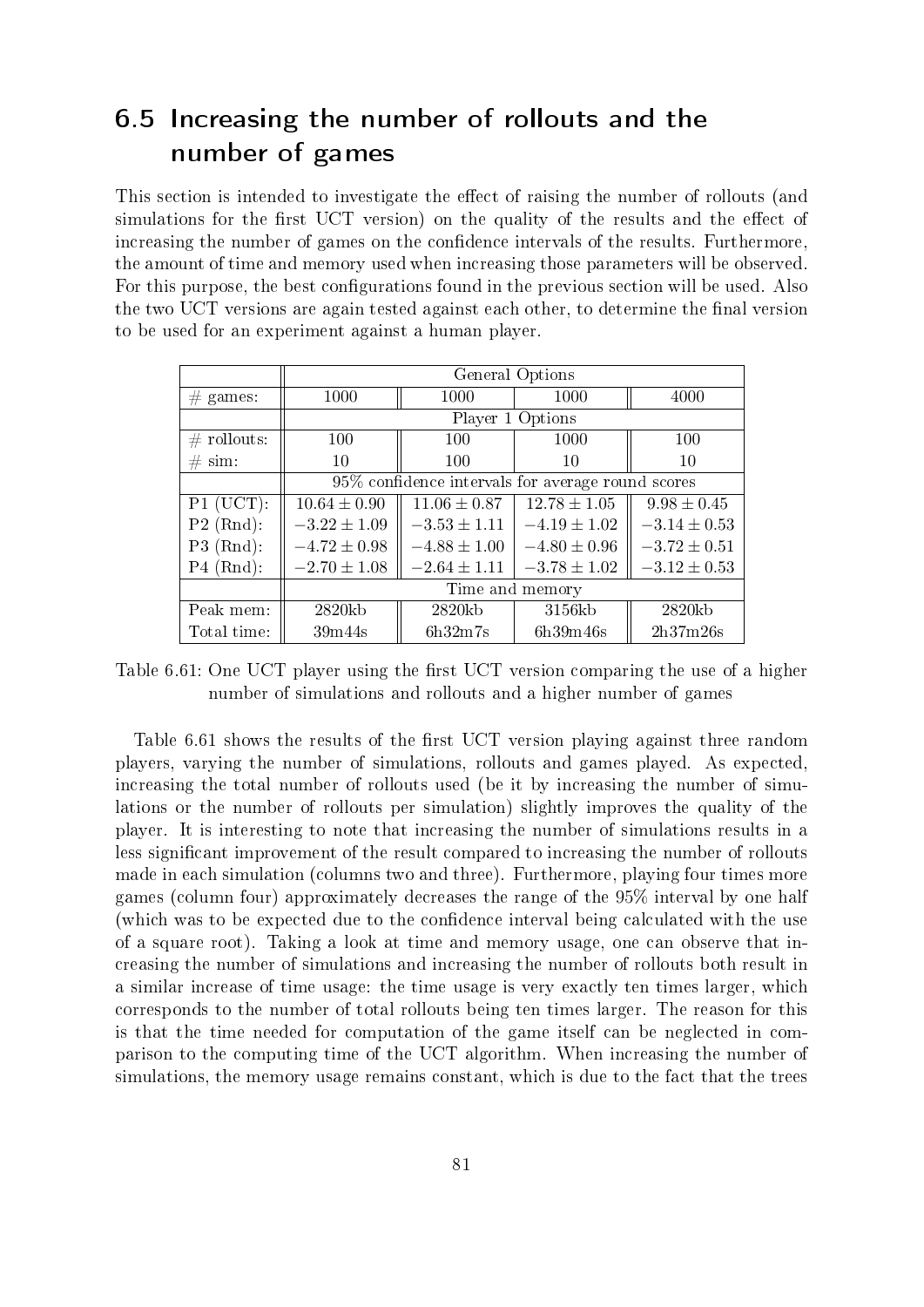of each simulation are not kept in memory but just the results of each tree are stored and in the end aggregated to the final result. When increasing the number of rollouts though, a little increase of the memory usage can be observed, which is caused by the constructed trees being larger. To better compare the different versions with respect to number of simulations and rollouts, they are tested in direct play against each other.

|                      | Player 1 Options |                                                   |                  |                  |  |
|----------------------|------------------|---------------------------------------------------|------------------|------------------|--|
| $\#$ rollouts:       | 100              | 100                                               | 100              | 1000             |  |
| $\# \, \text{sim}$ : | 10               | 100                                               | 10               | 10               |  |
|                      | Player 3 Options |                                                   |                  |                  |  |
| Expl const.:         | 7000             | 7000                                              | 7000             | 7000             |  |
| $\#$ rollouts:       | 100              | 100                                               | 1000             | 100              |  |
| $\# \, \text{sim}$ : | 100              | 10                                                | 10               | 10               |  |
|                      |                  | 95% confidence intervals for average round scores |                  |                  |  |
| $P1$ (UCT):          | $6.53 \pm 1.26$  | $8.06 \pm 1.23$                                   | $5.00 \pm 1.26$  | $10.51\pm1.39$   |  |
| $P2$ (Rnd):          | $-7.62 \pm 1.20$ | $-7.49 \pm 1.22$                                  | $-7.73 \pm 1.23$ | $-7.91 \pm 1.14$ |  |
| P3 (UCT):            | $6.93 \pm 1.20$  | $4.97 \pm 1.28$                                   | $9.60 \pm 1.54$  | $4.08 \pm 1.24$  |  |
| $P4$ (Rnd):          | $-5.84 \pm 1.20$ | $-5.54 \pm 1.19$                                  | $-6.87 \pm 1.18$ | $-6.68 \pm 1.16$ |  |

Table 6.62: Two UCT players using the first UCT version comparing the use of different numbers of simulations and rollouts (1)

|                      |                  | Player 1 Options                                   |  |
|----------------------|------------------|----------------------------------------------------|--|
| $\#$ rollouts:       | 100              | 1000                                               |  |
| $\# \, \text{sim}$ : | 100              | 10                                                 |  |
|                      |                  | Player 3 Options                                   |  |
| $\#$ rollouts:       | 1000             | 100                                                |  |
| $\# \, \text{sim}$ : | 10               | 100                                                |  |
|                      |                  | 95\% confidence intervals for average round scores |  |
| $P1$ (UCT):          | $6.02 \pm 1.23$  | $9.47 \pm 1.41$                                    |  |
| $P2$ (Rnd):          | $-7.55 \pm 1.17$ | $-7.96 \pm 1.10$                                   |  |
| P3 (UCT):            | $8.80 \pm 1.49$  | $5.32 \pm 1.25$                                    |  |
| $P4$ (Rnd):          | $-7.27 \pm 1.14$ | $-6.83 \pm 1.20$                                   |  |

Table 6.63: Two UCT players using the first UCT version comparing the use of different numbers of simulations and rollouts (2)

Tables 6.62 and 6.63 show the results of those experiments. The first table shows experiments where the standard version using values of 10/100 for the number of simulations/rollouts is used. Obviously, both increasing either the number of simulations or the number of rollouts (thus increasing the total number of rollouts computed) results in an improvement of the performance. The first table also shows that using a combination of values of  $10/1000$  yields a larger improvement compared to using  $100/100$ . This supports the observation previously made in the experiments where one UCT player played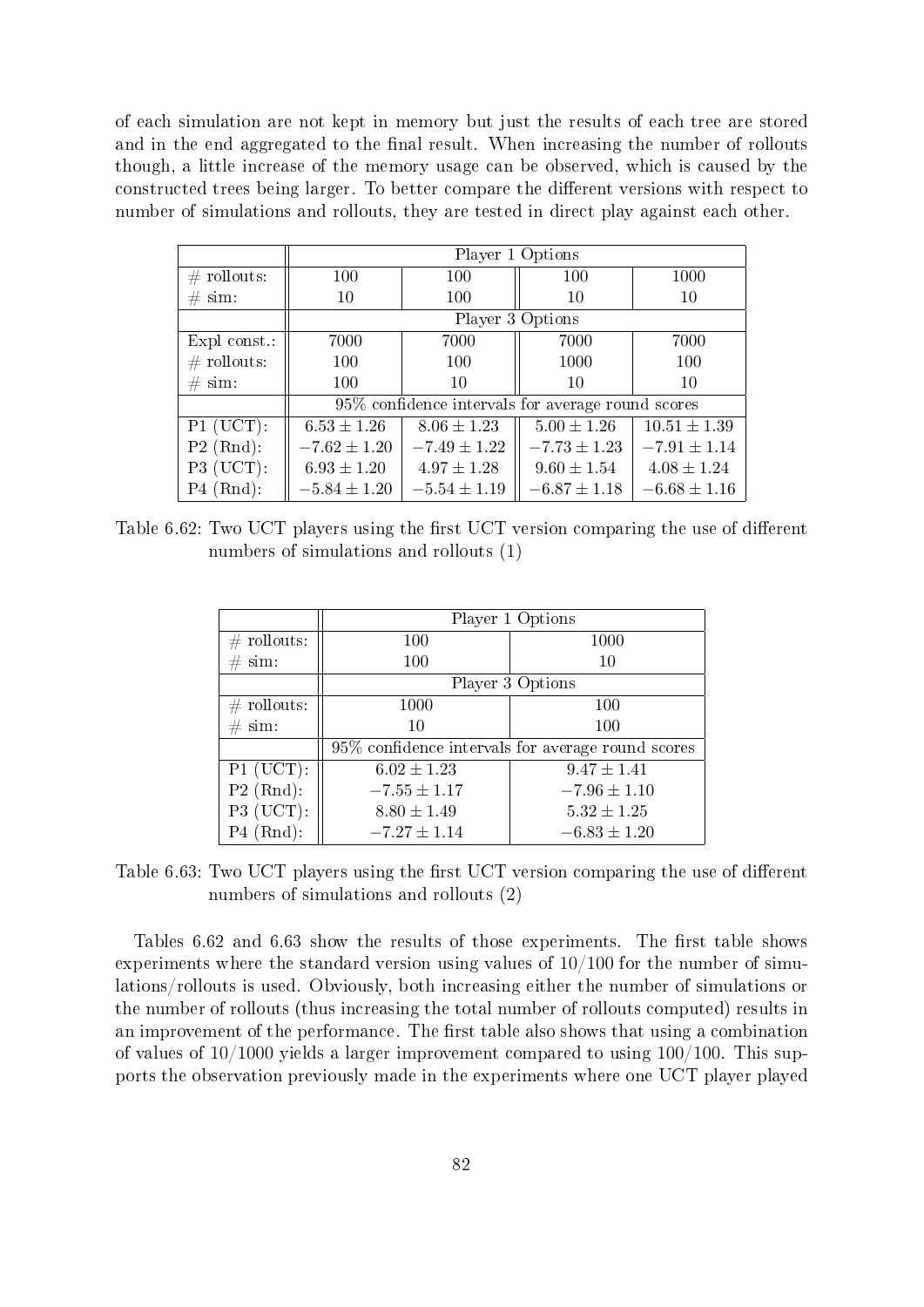against three random players. Also the second table, where the versions using 100/100 and  $10/1000$  are tested in playing directly together, confirms this observation. Thus, increasing the number of rollouts has a larger impact on the improvement of the performance compared to increasing the number of simulation so that the total number of rollouts is equal. Certainly, these experiments can be refined by only slightly increasing the number of simulations and also increasing the number of rollouts at the same time.

|                | Player 1 Options                                  |                  |                  |
|----------------|---------------------------------------------------|------------------|------------------|
| $\#$ rollouts: | 1000                                              | 10000            | 1000             |
|                | 95% confidence intervals for average round scores |                  |                  |
| $P1$ (UCT):    | $15.01 \pm 1.31$                                  | $17.34 \pm 1.58$ | $15.20 \pm 0.71$ |
| $P2$ (Rnd):    | $-5.15 \pm 0.77$                                  | $-5.86 \pm 0.79$ | $-5.12 \pm 0.42$ |
| $P3$ (Rnd):    | $-5.42 \pm 0.75$                                  | $-6.12 \pm 0.76$ | $-5.26 \pm 0.41$ |
| $P4$ (Rnd):    | $-4.43 \pm 0.83$                                  | $-5.36 \pm 0.78$ | $-4.81 \pm 0.42$ |

Table 6.64: One UCT player using the second UCT version comparing the use of a higher number of rollouts and a higher number of games

Table 6.64 shows the results of a UCT player using the second UCT version varying the number rollouts and the number of games against three random players. The results confirm the observation made for the first UCT version: increasing the number of rollouts improves the performance of the UCT player and playing more games during a session increases the reliability of the results, as the  $95\%$  confidence intervals get smaller. I decided to omit further experiments letting two UCT players with a different number of rollouts play against each other, as the results above are clear enough and as the results for the first UCT version have shown, it is easy to predict that when compared directly, the UCT player using more rollouts will achieve a higher valuer of score points.

|             | Player 1 Options                                  |                  |  |
|-------------|---------------------------------------------------|------------------|--|
| Version:    |                                                   | 2                |  |
|             | Player 3 Options                                  |                  |  |
| Version:    | 2                                                 |                  |  |
|             | 95% confidence intervals for average round scores |                  |  |
| $P1$ (UCT): | $3.93 \pm 1.30$                                   | $9.68 \pm 2.18$  |  |
| $P2$ (Rnd): | $-7.71 \pm 1.12$                                  | $-6.92 \pm 1.13$ |  |
| P3 (UCT):   | $10.41 \pm 2.24$                                  | $3.22 \pm 1.17$  |  |
| $P4$ (Rnd): | $-6.62 \pm 1.20$                                  | $-5.98\pm1.14$   |  |

Table 6.65: Comparison of the two UCT versions where each UCT player uses the best configuration found and a value of 1000 for the number of total rollouts used

The last experiment of this section is the second comparison between both UCT versions, this time not using the baseline UCT players as in Section 6.2, but the best found configuration for each UCT version, though only with the standard number of 1000 total rollouts. The results are shown in Table 6.65. They confirm what has been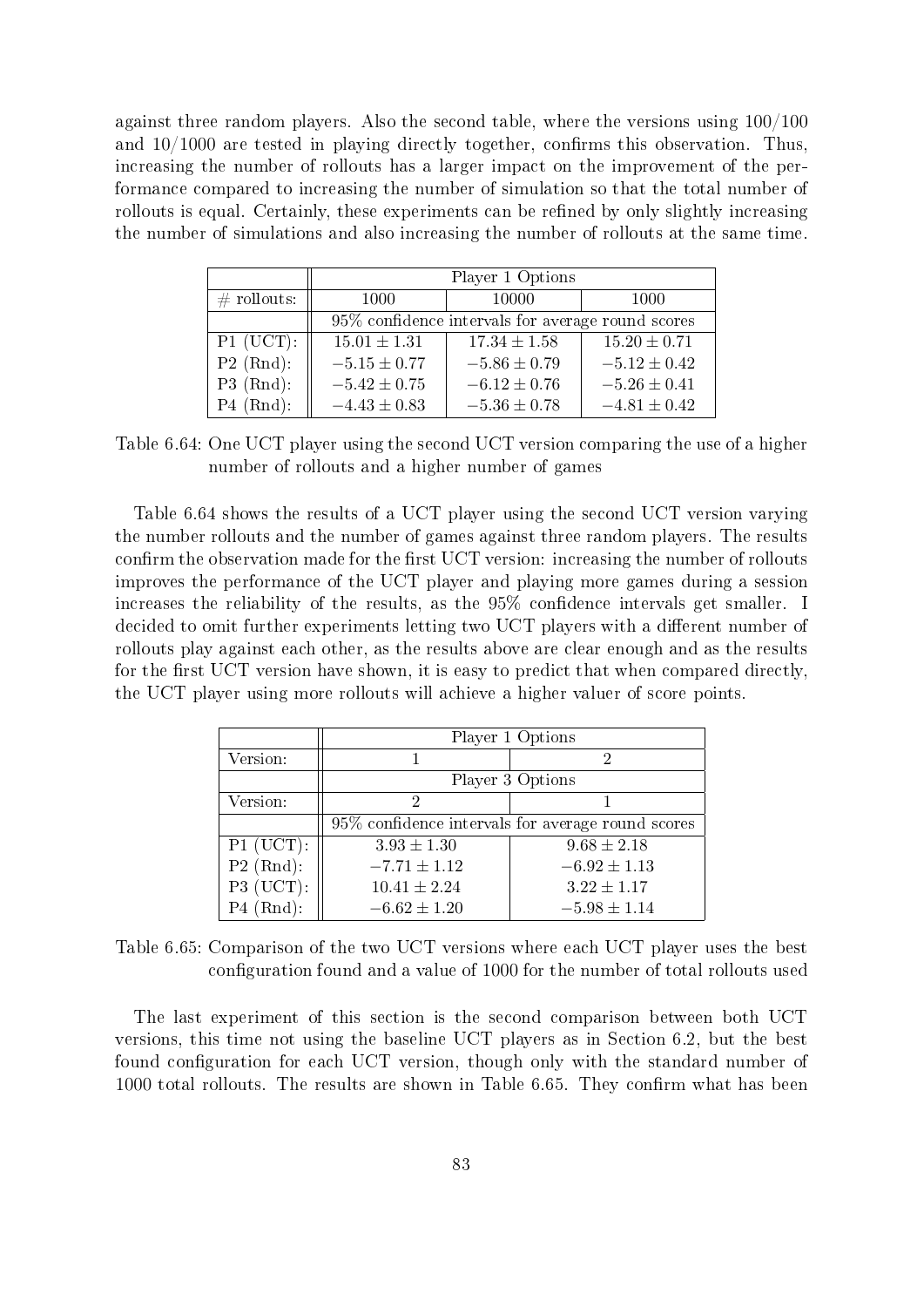observed at many experiments before: the best conguration for the second UCT version clearly outperforms the best configuration for the first UCT version.

## 6.6 Human player against best UCT player

In this section, the results of an experiment with myself playing against the best configuration found are presented. As the second UCT version clearly outperformed the first one, the second UCT version is the choice for this experiment. As it was not possible for me to "forget" the card deals played, the experiment could unfortunately not be repeated with an inversed players positioning. Anyway, the number of games played is very small so that the obtained results are not too much reliable. I chose to play with only one UCT player and two random players, to avoid any influencing of the UCT players among themselves. Furthermore, I use the tournament settings, i.e. 24 games, but no compulsory solos are played as those would just cost the two random players more negative points and the UCT player and I would have two games less to play normally.

The final standings of the experiment can be found in Table 6.66. The results show that the UCT player can compete with my playing strength (which I believe not to be too bad), although I had one signicant advantage: I always knew that players two and four are random players and thus not trustworthy teammates. This information was of course not available in any form for the UCT player. Still, I also did one non-trivial mistakes when I failed to announce a marriage when having both ♣Q, thus playing a silent solo which I lost and which cost me six score points. Anyway, when increasing the number of rollouts to 1000 or even more, the playing strength would certainly be even more improved. E.g. when using 1000 rollouts, the UCT player would already play an aces solo in the very first game. The disadvantage is that one would need to wait seven to ten seconds for the computation of each move of the UCT player.

In the following, I'll summarize what kind of games have been played unless it was a regular game (just for statistical reasons and to demonstrate the quality of the UCT player):

- Game no. 1: Player 2 (random) plays a silent solo (because random players do not check for marriages), of course losing it.
- Game no. 2: I play a marriage and win.
- Game no. 5: The UCT player plays a jacks solo and wins, without having done any announcements.
- Game no. 8: I play a marriage and win.
- Game no. 10: The UCT players plays another jacks solo, announces re, I give kontra, but the UCT player wins closely (128 to 112).
- Game no. 13: Regular game, but both the UCT player and I announced re/kontra and the gamed ended 121 to 119 in favor of the UCT player's team (the re team).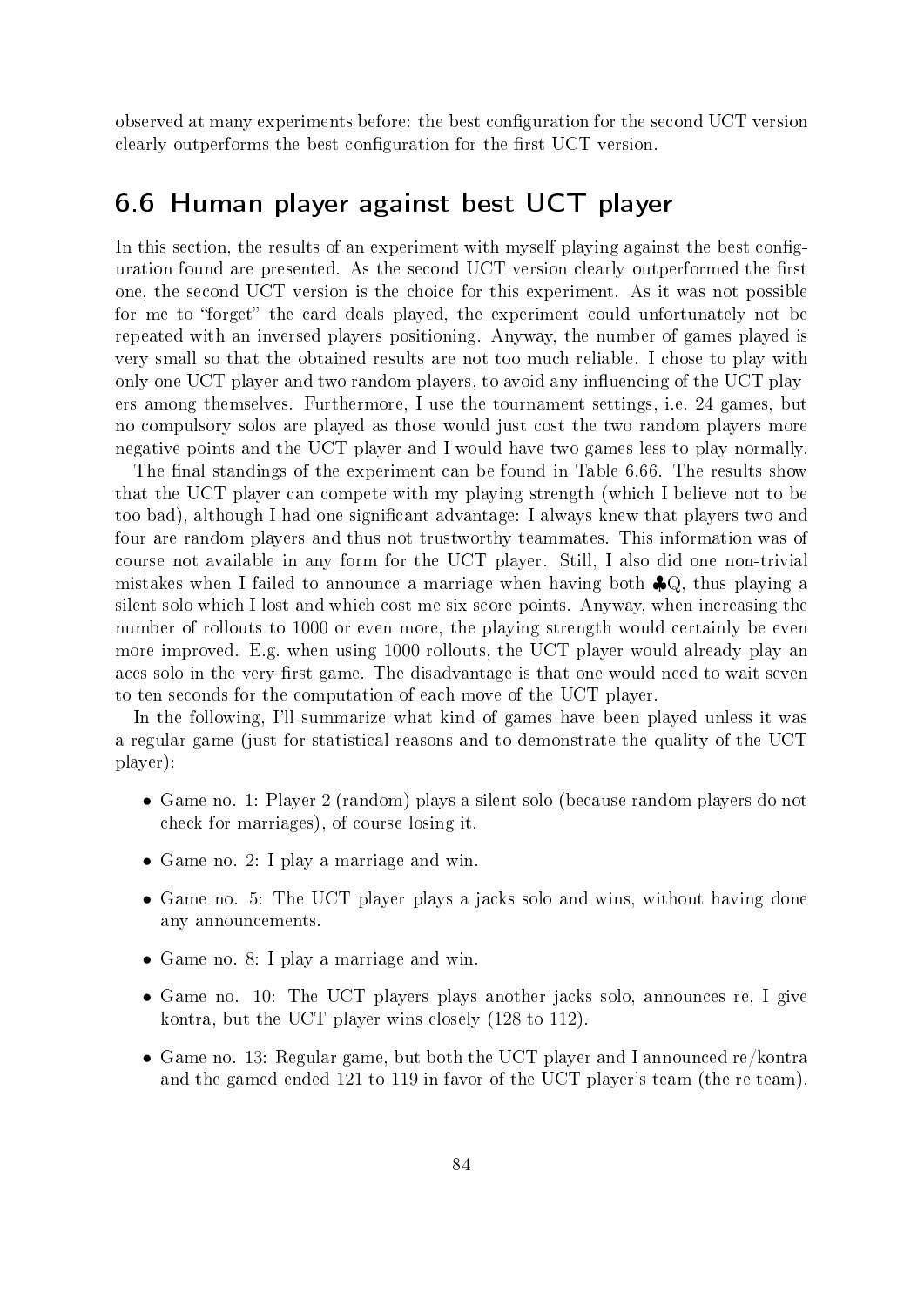|                                  | General Options                                   |  |
|----------------------------------|---------------------------------------------------|--|
| $\#$ games:                      | 24                                                |  |
| Comp. solos?:                    | no                                                |  |
| Random cards:                    | yes                                               |  |
| Random seed:                     | 2013                                              |  |
| Ann. version:                    | $\overline{2}$                                    |  |
|                                  | Player 3 Options                                  |  |
| Version:                         | $\overline{2}$                                    |  |
| SP factor:                       | 500                                               |  |
| Team points?:                    | yes                                               |  |
| PP Divisor:                      | $\mathbf{1}$                                      |  |
| Expl const.:                     | 20000                                             |  |
| $#$ rollouts:                    | 1000                                              |  |
| Allow ann.:                      | $only +$                                          |  |
| Wrong formula?:                  | no                                                |  |
| MC simulation?:                  | no                                                |  |
| Action selection:                | 1                                                 |  |
|                                  | Scores                                            |  |
| $P1$ (Hum):                      | 70                                                |  |
| $P2$ (Rnd):                      | $-84$                                             |  |
| $P3$ (UCT):                      | 60                                                |  |
| $P4$ (Rnd):                      | $-46$                                             |  |
|                                  | 95% confidence intervals for average round scores |  |
| $P1$ (Hum):                      | $11.67 \pm 7.26$                                  |  |
| $P2$ (Rnd):                      | $-14.00 \pm 5.77$                                 |  |
| $P3$ (UCT):<br>$10.00 \pm 16.41$ |                                                   |  |
| $P4$ (Rnd):                      | $-7.67 \pm 9.16$                                  |  |

Table 6.66: Tournament of myself playing against the best UCT configuration together with two random players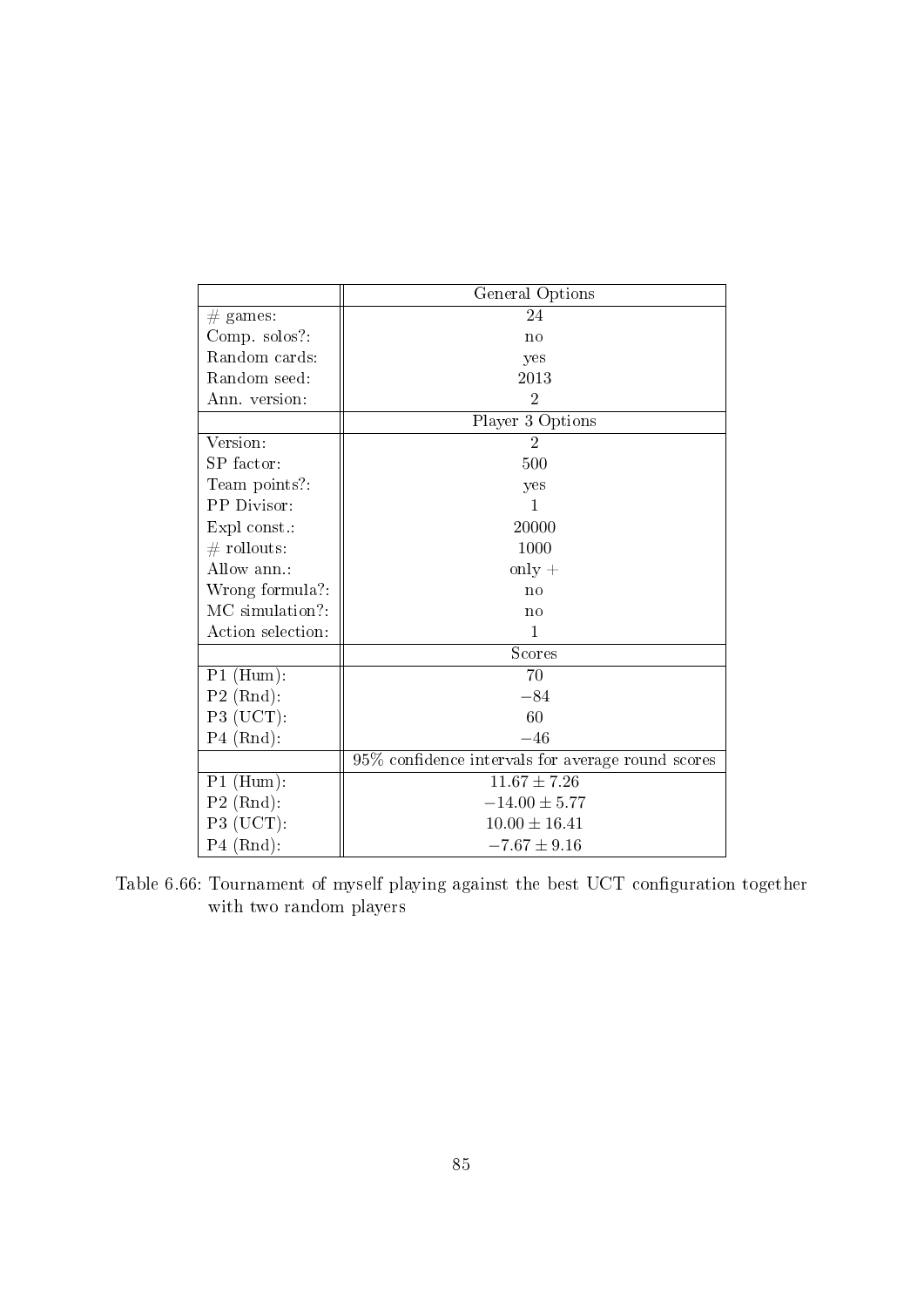- Game no. 17: The UCT players plays a clubs solo, announces re and wins.
- Game no. 18: I play a diamonds solo, announce re, the UCT player replies kontra but I win quite distinctly.
- Game no. 19: The UCT player plays a third jacks solo, announces re, I say kontra (holding three jacks), but the UCT player still manages to win.
- Game no. 20: The UCT players plays an aces solo, announces re and wins by making all tricks! One has to admit though that he was very lucky, as one of the random players started by playing the wrong suit and in the end, I chose to keep the Ace of the wrong suit (having a 50% chance to keep the right one).
- Game no. 21: I play a spades solo, announce re, the UCT player says kontra but I win.
- Game no. 22: I fail to announce a marriage and lose silent solo.
- Game no. 24: I play a hearts solo, announce re, the UCT player announces kontra but I win.

Note that I accidentally started playing without limiting the number of games to 24 and thus the 25th game was already started and the UCT player would have played another solo, namely a hearts solo. I think the large number of solo plays in only 24 games is more than amazing, even at a level of good human players, this is not common at all. The UCT player played five solo games, I played three solo games and all of them were won by the soloist. I thus assume that computing whether there is a chance of winning a solo game or not is a strength of the UCT player. A general observation is that the UCT player often did an announcement only in reaction on one of my announcements, i.e. when I did a (sometimes risky) announcement of kontra, he said re, or the other way around. Sometimes, the UCT player's team then also won the game. It happened rarely though that the UCT player did an announcement on his own, at least in a regular game. Whenever he played a solo game, with the exception of the first one, he also announced re.

In order to test if the given configuration of the UCT player is also useful when playing with four "good" player, i.e. when replacing the remaining two random players by two copies of the UCT player, I played another tournament against these three players. No parameters have been changed except that another random seed was used so that I would not know the card deals in advance. The results are shown in Table 6.67. Unfortunately, the results are less in favor of the UCT players, especially not in favor of the one positioned behind me. The reason for the worse results compared to the experiment above is that 17 out of the 24 games played were solo games, and only 6 of those were won. Thus UCT players tend to decide to play a solo game too often; I assume this is due to the very large exploration constant  $(20000)$  chosen in the "best" setup. This works as long there are some "bad" players involved as the random players, but soon as the other three players play well together to stop the soloist, they often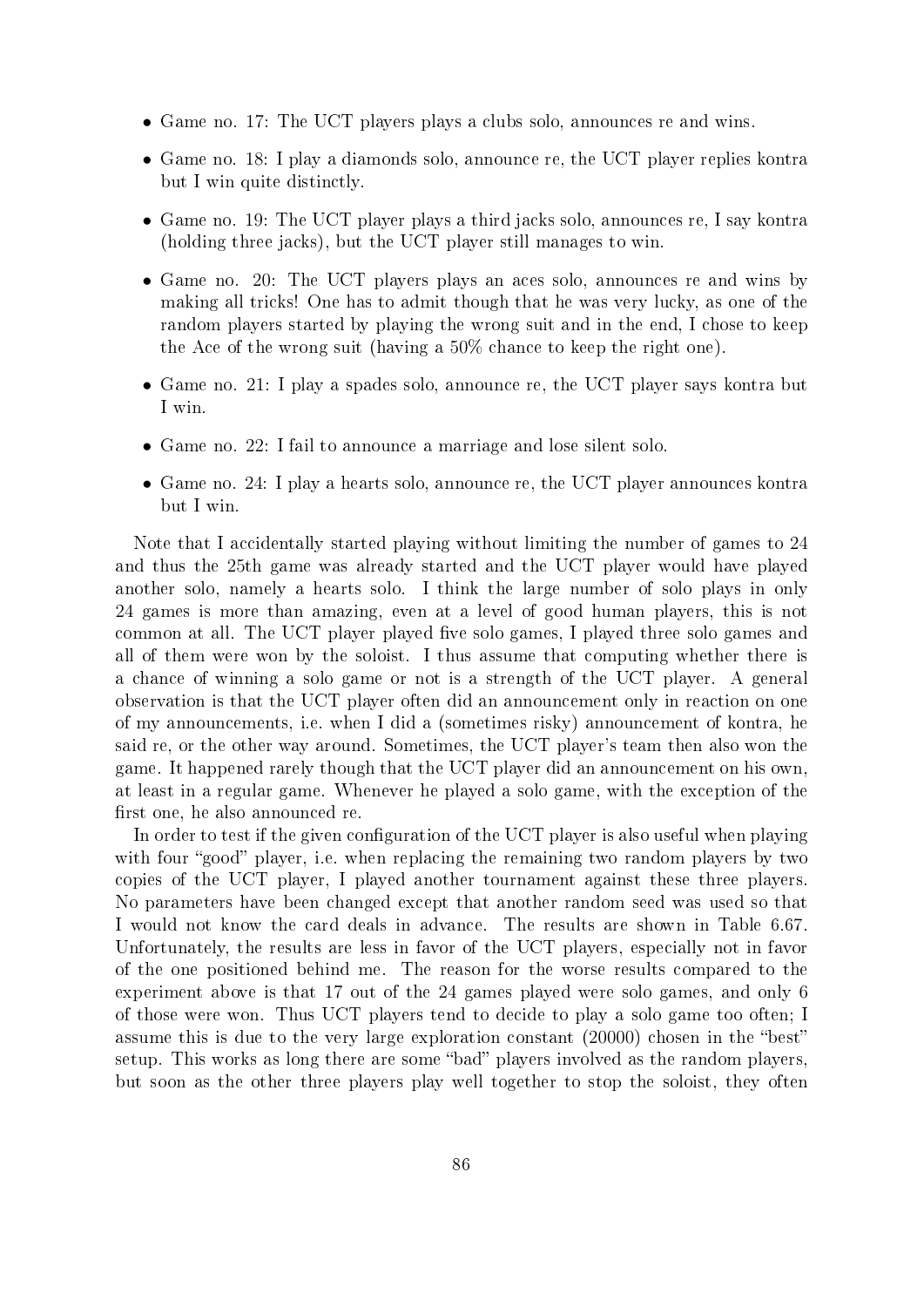fail when playing solo. I assume that optimizing the parameters of the UCT players when always using four UCT players could adjust the problem at hand. Another idea is to prevent the UCT players from playing solo games too often by implementing a rule similar to the announcing rule, which would allow UCT players to play solo games only if all corresponding UCT rewards are positive.

| General Options                                   |  |  |
|---------------------------------------------------|--|--|
| 2024                                              |  |  |
| Scores                                            |  |  |
| 58                                                |  |  |
| $-52$                                             |  |  |
| 8                                                 |  |  |
| $-14$                                             |  |  |
| 95% confidence intervals for average round scores |  |  |
| $9.67 \pm 9.94$                                   |  |  |
| $-8.67 \pm 15.75$                                 |  |  |
| $1.33 \pm 8.98$                                   |  |  |
| $-2.33 \pm 15.11$                                 |  |  |
|                                                   |  |  |

Table 6.67: Tournament of myself playing against the best UCT configuration

Note that the results seem to be worse than they actually are: players three and four are nearly on a same level around 0 score points. In a perfect world, when all players have the same playing strength and play a number of games large enough, the resulting score points should all lie very close to 0. This experiment deviates from this ideal only in the sense that the UCT player on second position lost too many solo games, whereas the other two UCT players managed to overall play in a way that they stayed near the 0 points mark. I played very defensively, only playing a solo once and winning it, therefore explaining why I have a comfortable advance in the final points. It is also important to note that the card playing behavior of the UCT players is most of the time excellent; they start by playing aces of non trump suits if possible, often play the  $\heartsuit$ 10 on top of the  $\clubsuit Q$ , play foxes when their teammate already secured the trick, use a fox or a  $\Diamond 10$  when trumping a non trump suit which is played for the first time and generally play valuable cards if the trick will (probably) be taken by a teammate and play low valued cards if this is not the case. Also the announcing behavior is very passive and reactive, i.e. they mostly make an announcement as a reaction to an announcement made by another player. Additionally, they (nearly) always announce re when playing a solo (which is in 99% of the cases a very good idea because one does not play a solo game if one does not expect to win it).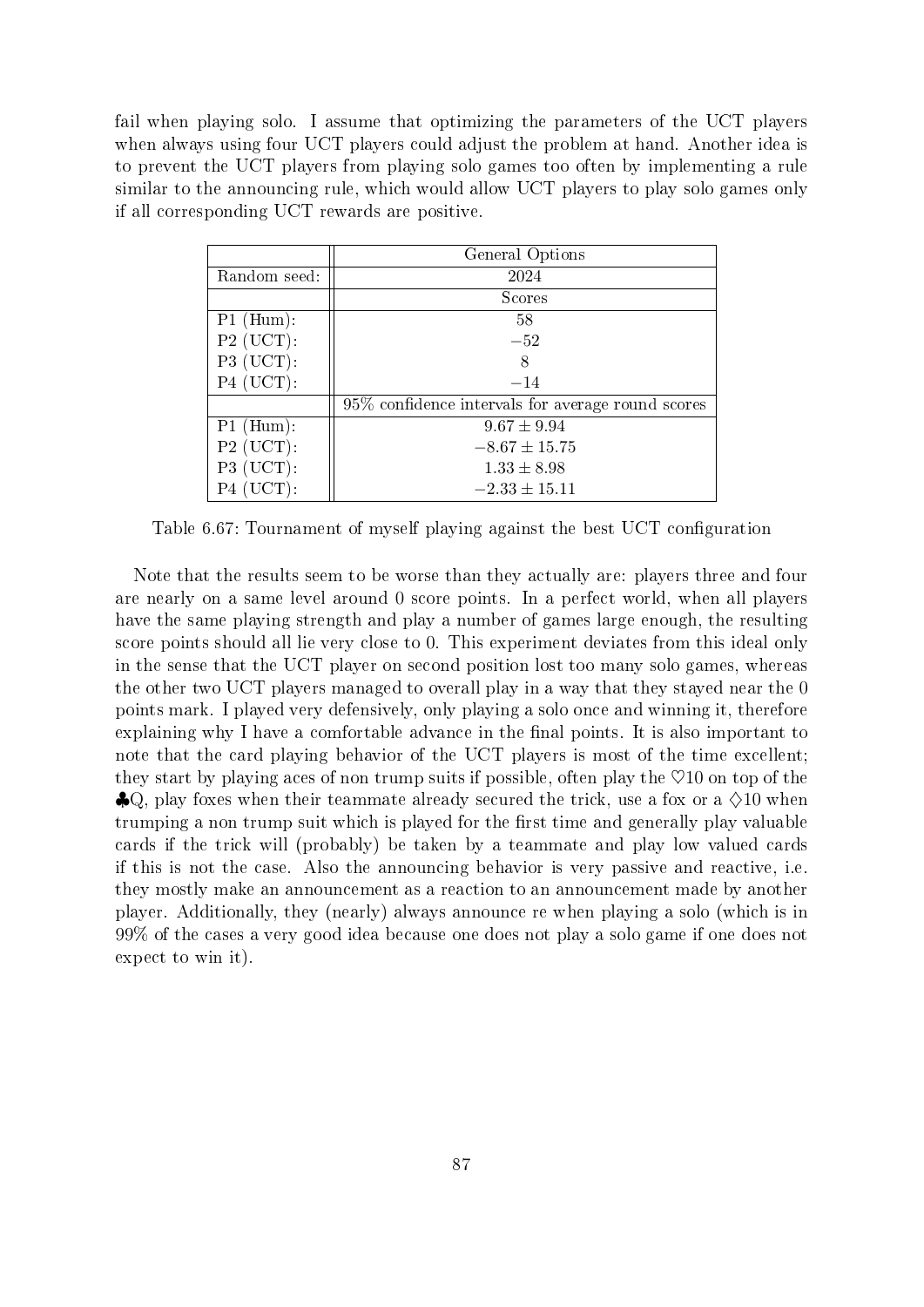## 7 Conclusion

This chapter summarizes this thesis in a first section by pointing out what has been done and by showing the contributions of this work. A second section gives an outlook of what can and still should be done in the future in order to further improve the quality of playing doppelkopf when using the UCT algorithm.

### 7.1 Summary

This work first introduced doppelkopf, a trick-taking card game with incomplete information. Focusing on its official rules, a motivation for solving doppelkopf was given: the game has a huge state space and and very large strategic depth. Furthermore, there are several other aspects of playing the game which makes it more appealing to investigate the game: the separation into a "game type determination phase" and the "card play phase" in which additionally the problem of good announcing comes into play and the fact that the teams are not known in advance for most of the games played. Solving doppelkopf thus is a non-trivial problem and can be compared to playing bridge or skat. This thesis focused on solving the game using the UCT algorithm, an algorithm based on MCTS with guided action selection, which had shown success in previous applications to other games such as go, Klondike solitaire and skat.

In order to use UCT in combination with an imperfect game, one could just use the belief state space rather then the concrete state space, thus operating on information sets rather than real states, or the missing information could be replaced by sampling worlds. The second solution was the one chosen for this thesis and an algorithm to generate consistent card assignments was presented.

The next part of this thesis explained the implementation of doppelkopf and of the UCT algorithm. Especially the latter one provides a set of numerous options that modifies different aspects of the UCT algorithm, ranging from modifications to how the UCT rewards are calculated over how many iterations of the algorithm should be computed up to the usage of a heuristic to guide action selection in unexplored parts of the search tree.

The final part was dedicated to the presentation of a large number of experiments. First experiments were used to determine two reasonable baseline UCT players, one for each of the two different implemented UCT versions, by tuning the parameters concerning the calculation of UCT rewards and of the UCT formula. The first block of experiments also gave evidence that the "first announcement style version" which results in game trees with a larger branching factor than the second version cause the UCT players to play a lot worse. Furthermore, a first comparison of the two UCT versions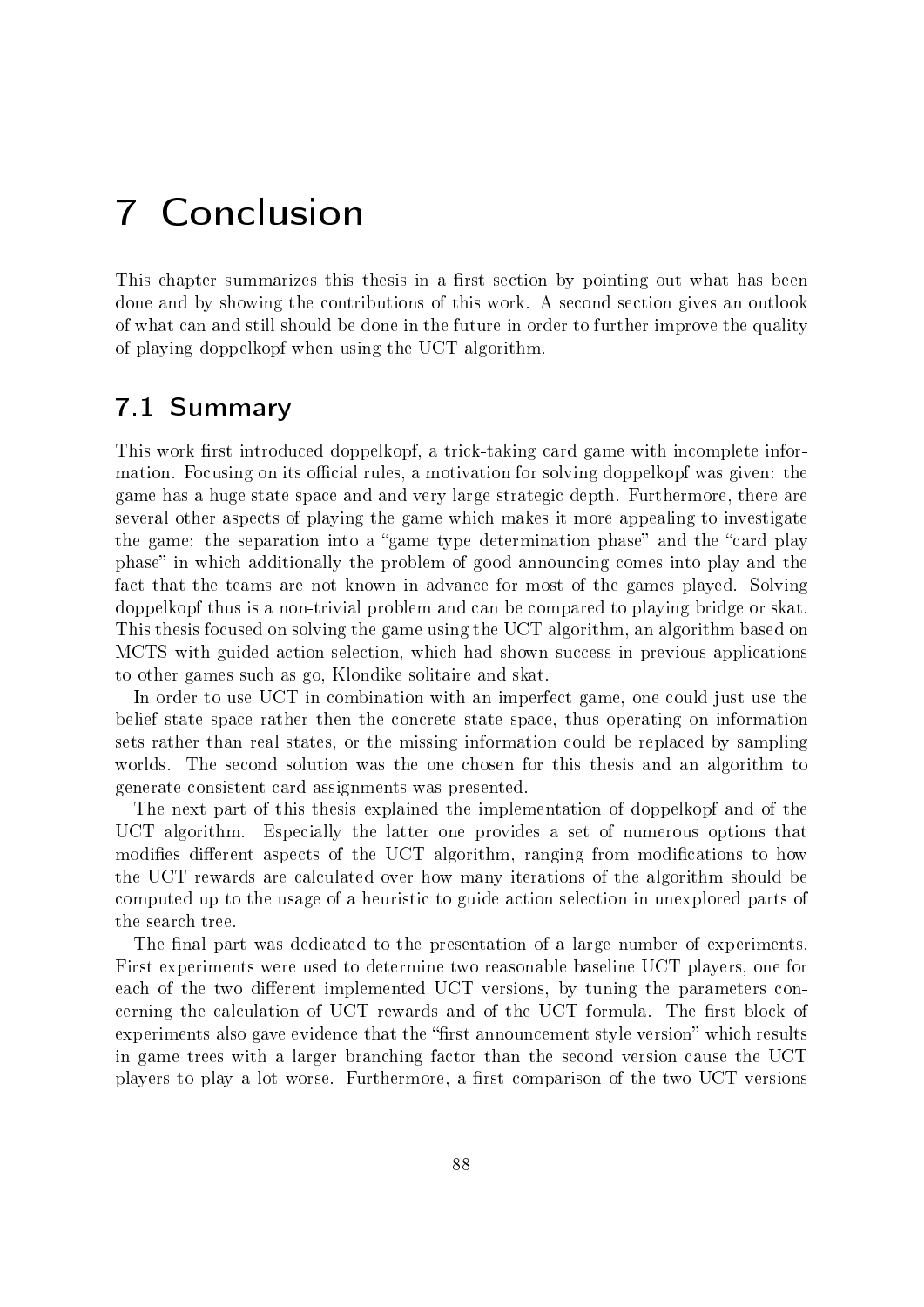was conducted. The second block of experiments was then dedicated to testing the use of single enhancements, i.e. only one option at the time was changed in comparison to the baseline players. These results were interesting in the sense that the two different UCT versions showed different behavior when enabling the same options. Follow-up experiments tried to combine several of the "good" found options during the previous experiments in order to find a "final" best configuration for each UCT version. Those were then used to test the influence of increasing the number of samples and the number of games played and to compare the two UCT versions again. The final experiment then consisted of myself playing against the best found UCT player. When playing together with two random players, the results were very good and promising, but when replacing the remaining two random players, performance of the UCT players degraded a bit, at least for one of the tree players, namely the one positioned behind me. Still they showed very good card playing skills.

Concluding, the primary goal of this work  $-$  which consisted of showing that the UCT algorithm can be applied to doppelkopf and that a player using this algorithm can achieve some good results when compared to a baseline approach, due to the lack of previous research that would have provided better comparison data – was reached. Additionally, a simple UCT player was improved by using several modification of the UCT algorithm. Finally, the best configuration of the UCT player achieved some promising results when playing against a decent human player.

## 7.2 Outlook

As the approach of using the UCT algorithm for playing doppelkopf was shown to achieve promising results, it is certainly worth to think about how it can further be improved.

A first idea is always to check if the current implementation can be made more efficient in some way, so that the number of rollouts used can be improved without the loss of a player that computes his next move within a few seconds only. More precisely, the memory usage of the program is quite low for the moment and could be increased for the sake of making it faster. Currently, the nodes of the search tree only store the data relevant for the application of the UCT algorithm itself, e.g. the accumulated rewards, which player moves and which move he chooses. Especially, the corresponding belief game state of the UCT player using the algorithm is not stored but always recomputed again in every iteration. If those states could be stored in addition to currently stored information without exhausting the available memory, then this could very well yield a speed up of the computation of UCT players.

Another approach consists of improving the heuristic to better guide the algorithm when choosing between several unvisited successors at a node during the search. For now, the heuristic only affects card play and it is probably not very sophisticated right now. By extending the heuristic to be usable for all move types, the results of an MC simulation or the search in general if all nodes should be added to the tree should be improved, thus enhancing the overall performance of the UCT algorithm. Concrete ideas for the heuristic include to always first choose to make no announcement at announcement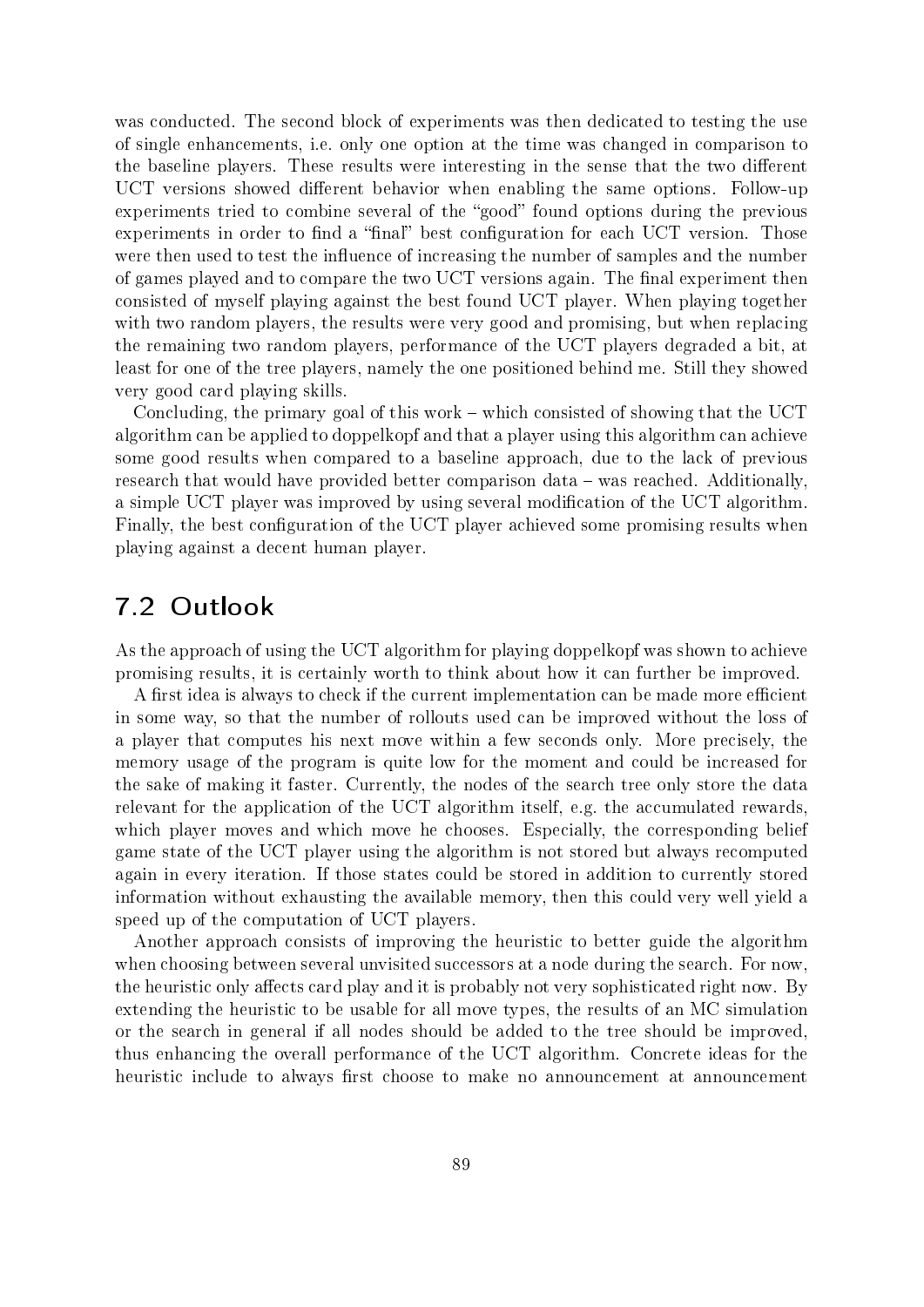move nodes and to choose not to play solo games at nodes where the player is asked for a reservation. Another good idea would certainly be to first choose to play a marriage when having both ♣Q before exploring any other options like playing a secret solo or another solo game type. Also the card playing heuristic could be extended not to only search for "safe cards" but also to consider more information such as if a non-trump suit can be played twice without being trumped or if playing a specific color is reasonable because the teammate can get rid of a last card of another suit and thus trump this suit later.

A third idea is to use any kind of initializing for unvisited nodes, i.e. as soon as a leaf node is reached or added to the tree, all of its successors receive an initial value of expected UCT rewards. That way, the action selection could always be done by applying the UCT formula for all successors. Such an initialization could be done with the help of heuristics again or with help of expert knowledge. It is not clear though, how any kind of expert knowledge can be that broad that it covers all cases.

Another idea consists of using a kind of "ensemble-UCT" approach also for the second UCT version, similar to the simulation/rollouts approach of the first UCT version. The difference would then consist in the fact that a simulation of the second UCT version would *not* fix a card assignment for all rollouts, but still use a new one for each iteration. Thus the second UCT version would be changed in the way that not only one search tree is constructed, but several. Their result could then be aggregated in a manner similar to how the first UCT version does. Bjarnason et al. [3] tried using this approach in their work on Klondike solitaire, and their results are promising in the fact that the ensemble approach slightly surpasses the normal UCT variant both in the winning rate for Klondike solitaire and the average time needed, however the HOP-UCT approach (which corresponds to the first UCT version in the case of doppelkopf) is a lot faster and obtains nearly as good results. Nevertheless, using an ensemble approach for UCT could be tested also motivated by having different version to trade-off between speed and performance.

Last but not least, it would be interesting to compare the performance of the UCT players to a totally different approach. Due to the lack of previous research on this topic, one could test to play against one of the several commercially available programs or, probably better, test against the open source program FreeDoko (see Chapter 5) which plays solely based on rules and heuristics.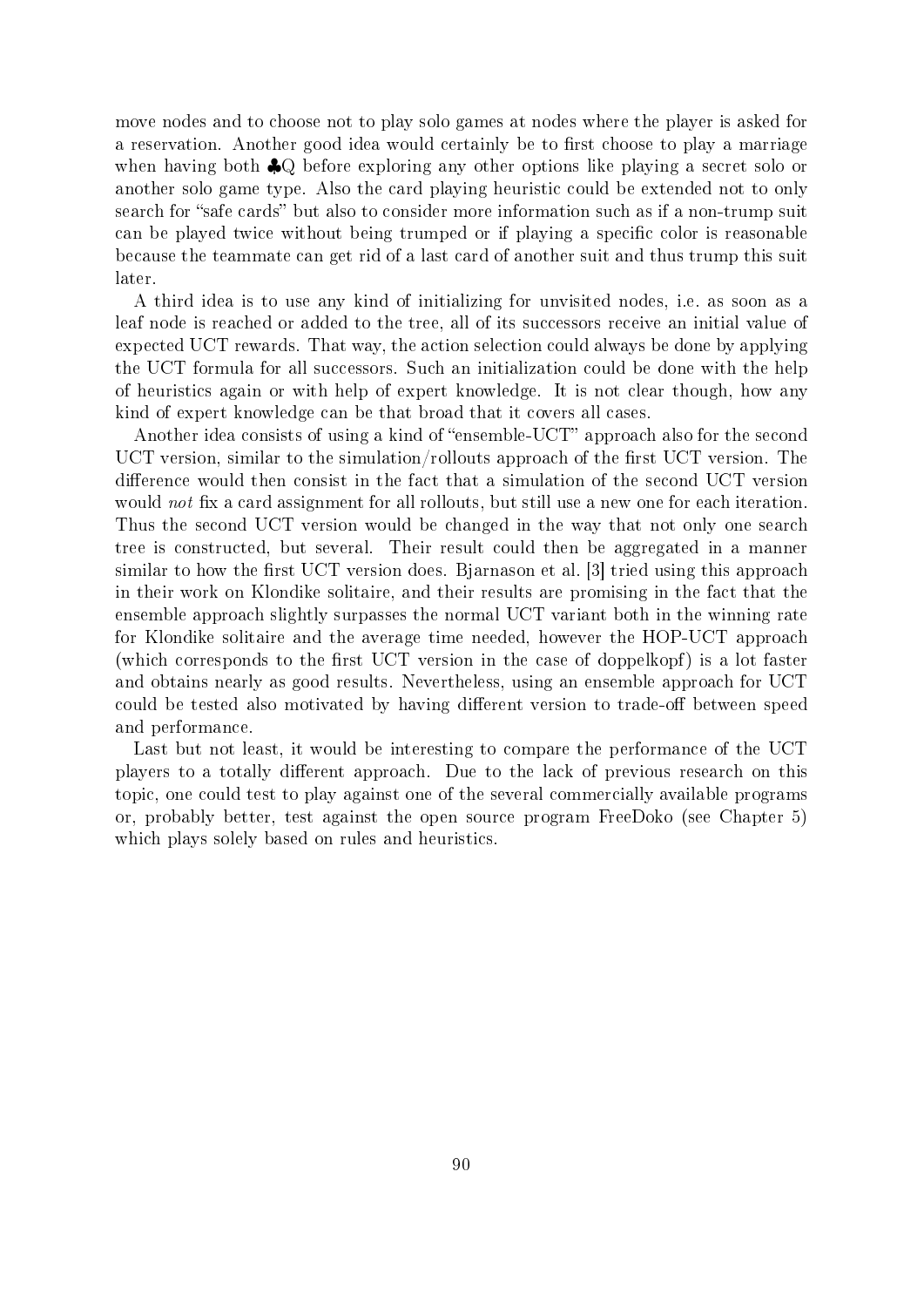# Bibliography

- [1] Peter Auer, Nicolò Cesa-Bianchi, and Paul Fischer. Finite-time Analysis of the Multiarmed Bandit Problem. Machine Learning, 47:235-256, May 2002.
- [2] Ivona Bezáková, Daniel Štefankovič, Vijay V. Vazirani, and Eric Vigoda. Accelerating Simulated Annealing for the Permanent and Combinatorial Counting Problems. In Proceedings of the Seventeenth Annual ACM-SIAM Symposium on Discrete Al*gorithms,* SODA '06, pages  $900-907$ . ACM, 2006.
- [3] Ronald Bjarnason, Alan Fern, and Prasad Tadepalli. Lower Bounding Klondike Solitaire with Monte-Carlo Planning. In Proceedings of the 19th International Conference on Automated Planning and Scheduling, ICAPS '09, 2009.
- [4] Michael Buro, Jeffrey R. Long, Timothy Furtak, and Nathan Sturtevant. Improving State Evaluation, Inference, and Search in Trick-Based Card Games. In Proceedings of the 21st International Joint Conference on Artificial Intelligence, IJCAI'09, pages 1407-1413, 2009.
- [5] Thomas H. Cormen, Charles E. Leiserson, Ronald L. Rivest, and Clifford Stein. Introduction to Algorithms, Third Edition. The MIT Press, 3rd edition, 2009.
- [6] Patrick Eyerich, Thomas Keller, and Malte Helmert. High-Quality Policies for the Canadian Traveler's Problem. In Proceedings of the Twenty-Fourth AAAI Conference on Artificial Intelligence,  $A A A$ <sup>1</sup>10, pages 51–58. AAAI Press, july 2010.
- [7] Hilmar Finnsson and Yngvi Björnsson. Simulation-Based Approach to General Game Playing. In Proceedings of the 23rd National Conference on Artificial Intel- $$
- [8] Hilmar Finnsson and Yngvi Björnsson. CadiaPlayer: Search Control Techniques. KI Journal,  $25(1):9-16$ ,  $2011$ .
- [9] Sylvain Gelly and David Silver. Monte-Carlo Tree Search and Rapid Action Value Estimation in Computer Go. Artificial Intelligence,  $175(11):1856-1875$ , 2011.
- [10] Sylvain Gelly, Yizao Wang, Rémi Munos, and Olivier Teytaud. Modication of UCT with Patterns in Monte-Carlo Go. Technical Report 6062, INRIA, November 2006.
- [11] Thomas Keller and Patrick Eyerich. PROST: Probabilistic Planning Based on UCT. In Proceedings of the Twenty-Second International Conference on Automated Planning and Scheduling, ICAPS'12, 2012. To Appear.